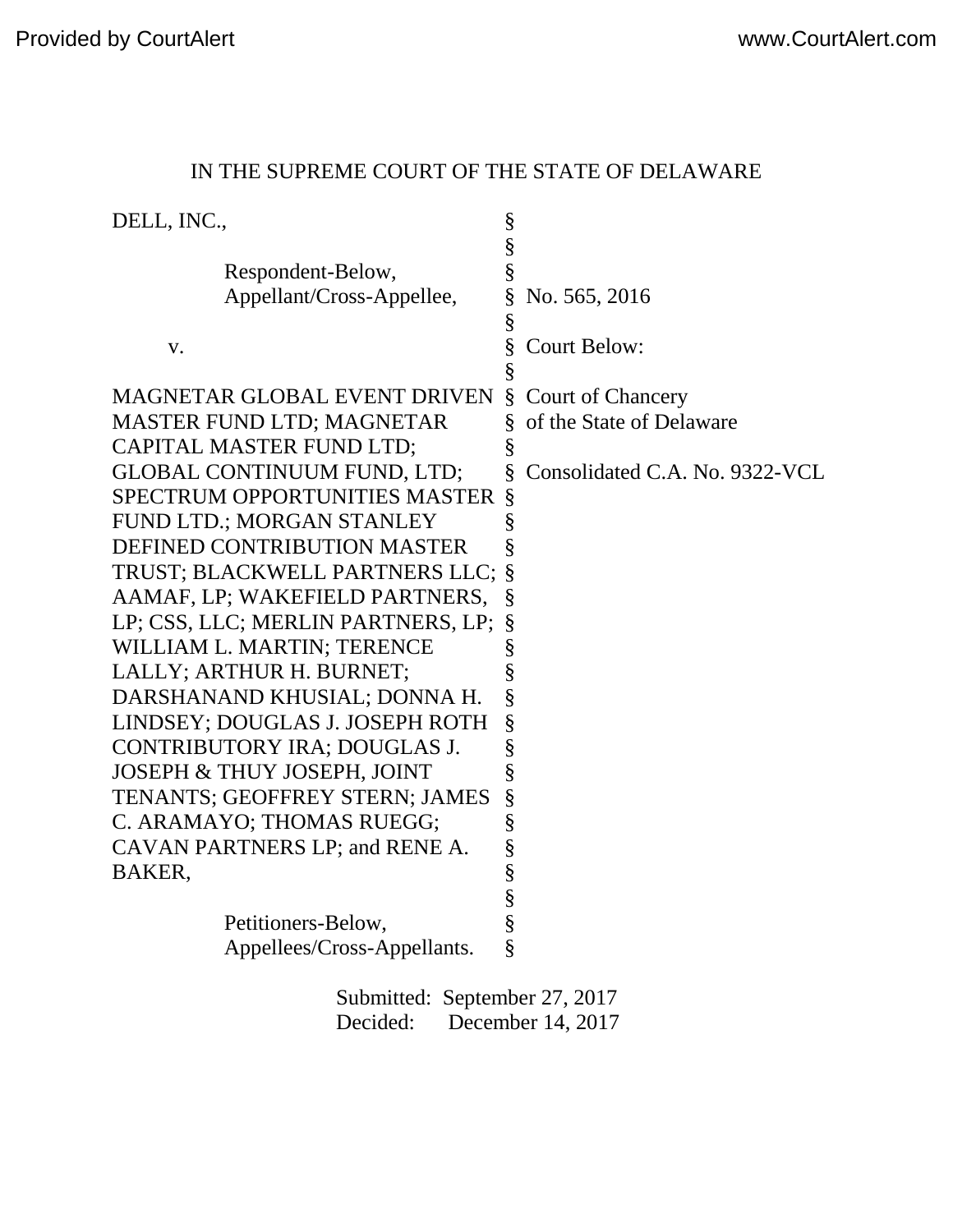Before **STRINE**, Chief Justice; **VALIHURA**, **VAUGHN**, and **TRAYNOR**, Justices; and LeGROW, Judge<sup>\*</sup> constituting the Court *en Banc*.

Upon appeal from the Court of Chancery. **REVERSED** in part, **AFFIRMED** in part, and **REMANDED**.

Gregory P. Williams, Esquire (*argued*), John D. Hendershot, Esquire, Susan M. Hannigan, Esquire, and Andrew J. Peach, Esquire, Richards, Layton & Finger, P.A., Wilmington, Delaware. Of Counsel: John L. Latham, Esquire, and Susan E. Hurd, Esquire, Alston & Bird LLP, Atlanta, Georgia; Gidon M. Caine, Esquire, Alston & Bird LLP, East Palo Alto, California; and Charles W. Cox, Esquire, Alston & Bird LLP, Los Angeles, California, for Appellant/Cross-Appellee *Dell Inc*.

Stuart M. Grant, Esquire (*argued*), Michael J. Barry, Esquire, Christine M. Mackintosh, Esquire, and Rebecca A. Musarra, Esquire, Grant & Eisenhofer P.A., Wilmington, Delaware, for Appellees/Cross-Appellants *Morgan Stanley Defined Contribution Master Trust; AAMAF, LP; CSS, LLC; Merlin Partners, LP; William L. Martin; Terence Lally; Arthur H. Burnet; Darshanand Khusial; Donna H. Lindsey; Douglas J. Joseph Roth Contributory IRA; Douglas J. Joseph & Thuy Joseph, Joint Tenants; Geoffrey Stern; James C. Aramayo; Thomas Ruegg; and Rene A. Baker*.

Samuel T. Hirzel, II, Esquire (*argued*), and Melissa N. Donimirski, Esquire, Heyman Enerio Gattuso & Hirzel LLP, Wilmington, Delaware. Of Counsel: Lawrence M. Rolnick, Esquire, and Steven M. Hecht, Esquire, Lowenstein Sandler LLP, New York, New York, for Appellees/Cross-Appellants *Magnetar Global Event Driven Master Fund Ltd; Magnetar Capital Master Fund Ltd; Global Continuum Fund Ltd; Spectrum Opportunities Master Fund Ltd; Blackwell Partners LLC; and Wakefield Partners LP*.

**VALIHURA**, Justice:

Sitting by designation pursuant to Del. Const. art. IV § 12.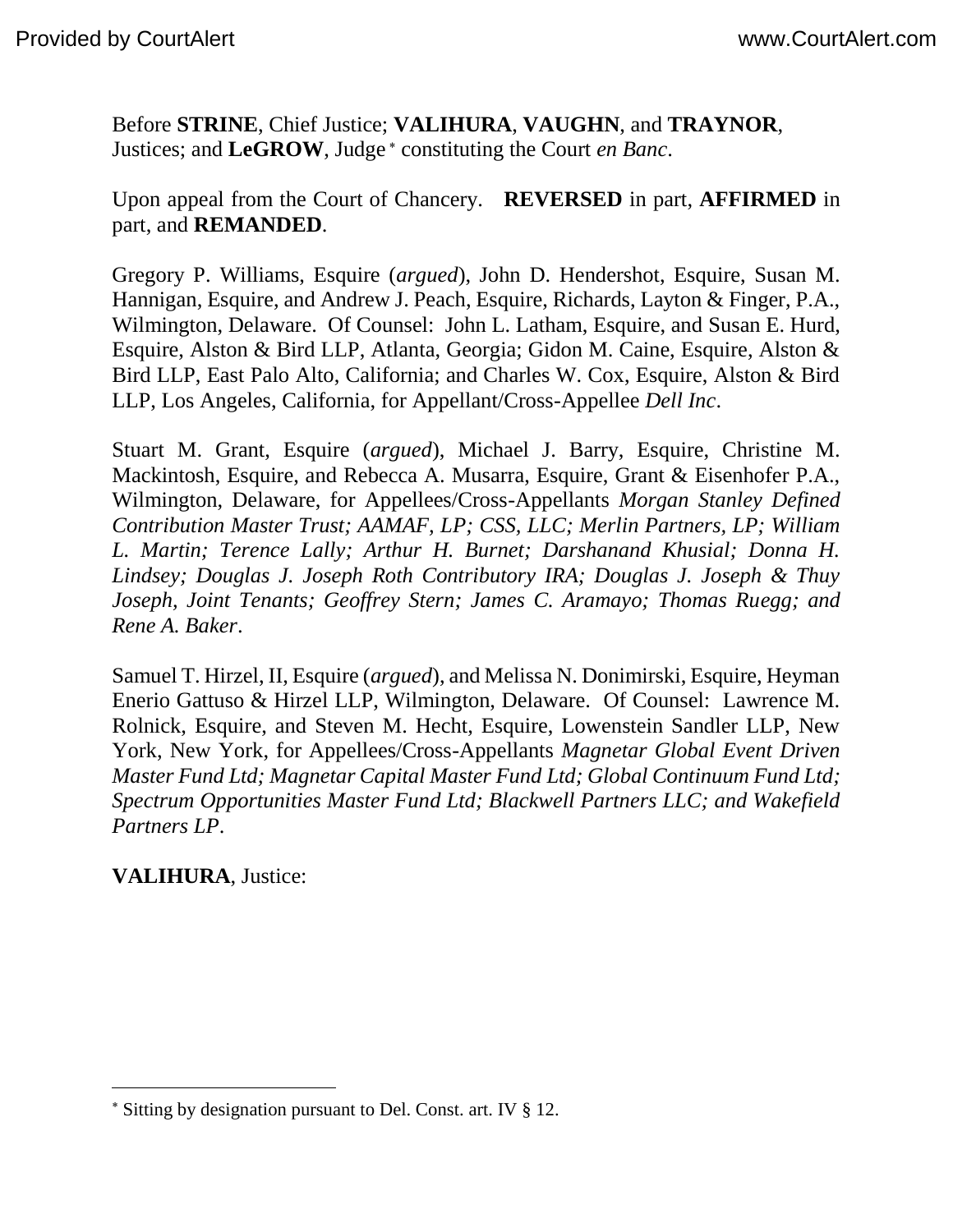The petitioners left standing in this long-running appraisal saga are former stockholders of Dell Inc. ("Dell" or the "Company") who validly exercised their appraisal rights instead of voting for a buyout led by the Company's founder and CEO, Michael Dell, and affiliates of a private equity firm, Silver Lake Partners ("Silver Lake"). In perfecting their appraisal rights, petitioners acted on their belief that Dell's shares were worth more than the deal price of \$13.75 per share—which was already a 37% premium to the Company's ninety-day-average unaffected stock price.

Our appraisal statute, 8 *Del. C.* § 262, allows stockholders who perfect their appraisal rights to receive "fair value" for their shares as of the merger date instead of the merger consideration. The appraisal statute requires the Court of Chancery to assess the "fair value" of such shares and, in doing so, "take into account all relevant factors." The trial court complied: it took into account all the relevant factors presented by the parties in advocating for their view of fair value—including Dell's stock price and deal price—and then arrived at its own determination of fair value.

The problem with the trial court's opinion is not, as the Company argues, that it failed to take into account the stock price and deal price. The trial court *did consider* this market data. It simply decided to give it no weight. But the court nonetheless erred because its reasons for giving that data no weight—and for relying instead exclusively on its own discounted cash flow ("DCF") analysis to reach a fair value calculation of \$17.62—do not follow from the court's key factual findings and from relevant, accepted financial principles.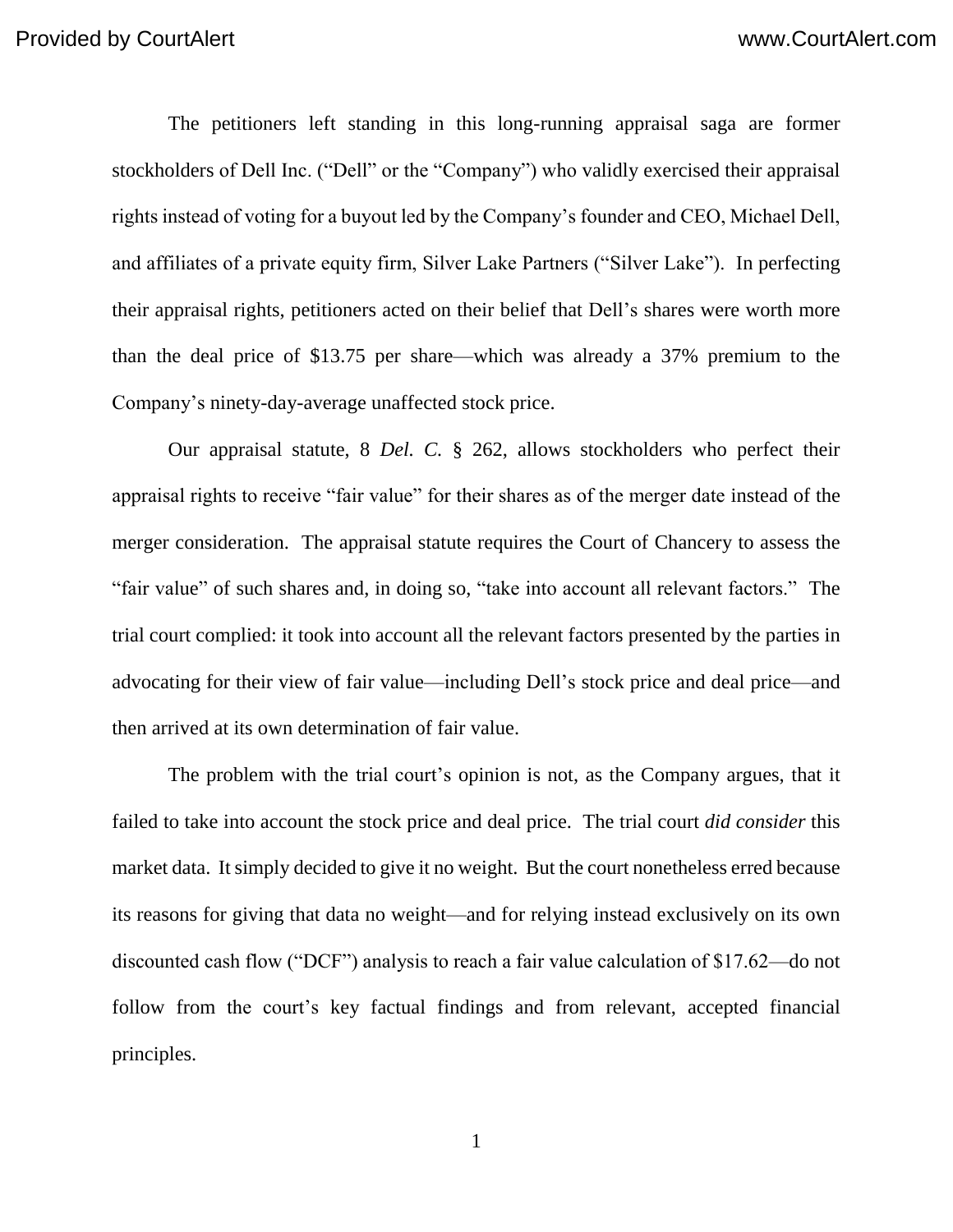"When reviewing a decision in a statutory appraisal, we use an abuse of discretion standard and grant significant deference to the factual findings of the trial court. This Court 'will accept [the Court of Chancery's] findings if supported by the record . . . .'"<sup>1</sup> We defer to the trial court's fair value determination if it has a "reasonable basis in the record and in accepted financial principles relevant to determining the value of corporations and their stock." 2

Here, the trial court gave no weight to Dell's stock price because it found its market to be inefficient. But the evidence suggests that the market for Dell's shares was actually efficient and, therefore, likely a possible proxy for fair value. Further, the trial court concluded that several features of management-led buyout ("MBO") transactions render the deal prices resulting from such transactions unreliable. But the trial court's own findings suggest that, even though this was an MBO transaction, these features were largely absent here. Moreover, even if it were not possible to determine the precise amount of that market data's imperfection, as the Court of Chancery concluded, the trial court's decision to rely "exclusively" on its own DCF analysis<sup>3</sup> is based on several assumptions that are not grounded in relevant, accepted financial principles.

<sup>1</sup> *DFC Global Corp. v. Muirfield Value Partners*, --- A.3d ----, 2017 WL 3261190, at \*12 (Del. Aug. 1, 2017) (quoting *In re Shell Oil Co.*, 607 A.2d 1213, 1219 (Del. 1992)); *see also M.G. Bancorp., Inc. v. Le Beau*, 737 A.2d 513, 526 (Del. 1999) ("The Court of Chancery abuses its discretion when either its factual findings do not have record support or its valuation is not the result of an orderly and logical deductive process.").

<sup>2</sup> *DFC*, 2017 WL 3261190, at \*1.

<sup>3</sup> *In re Appraisal of Dell* (*Dell Trial Fair Value*), 2016 WL 3186538, at \*51 (Del. Ch. May 31, 2016).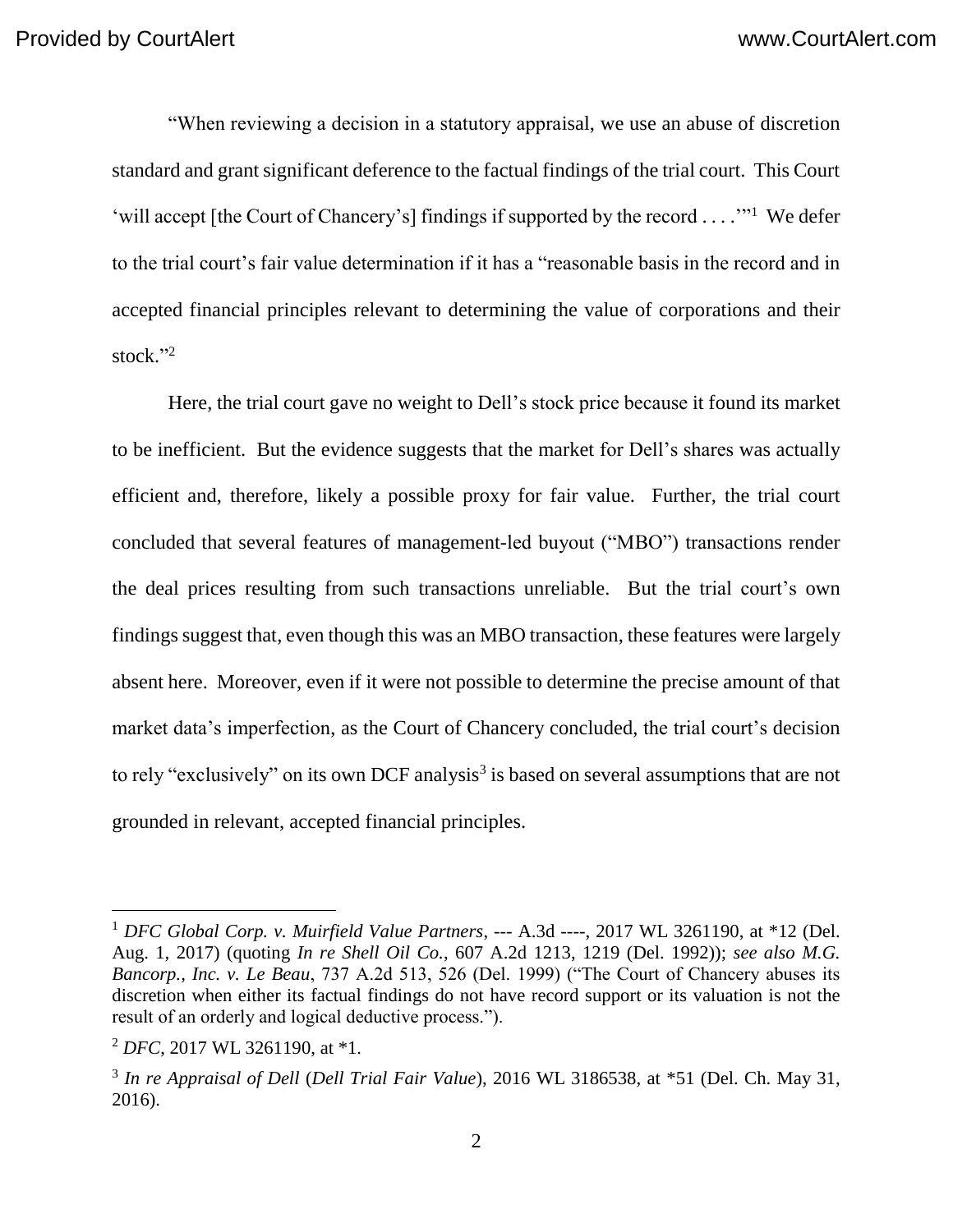We REVERSE, in part, and AFFIRM, in part, and REMAND for these reasons and those that follow. In addition, for reasons discussed in Section IV, we REVERSE and REMAND the Court of Chancery's decision concerning the allocation of fees and costs among the appraisal class.

#### I.

#### *A. Dell*

In June 2012, when the idea of an MBO first arose, Dell was a mature company on the brink of crisis: its stock price had dropped from \$18 per share to around \$12 per share in just the first half of the year. The advent of new technologies such as tablet computers crippled the traditional PC-maker's outlook. The Company's recent transformation struggled to generate investor optimism about its long-term prospects. And the global economy was still hungover from the financial crisis of 2008.

Other than a brief hiatus from 2004 to his return in 2007, Michael Dell had led Dell as CEO, from the Company's founding in his first-year dorm room at the University of Texas at Austin when he was just nineteen years old, to a Fortune 500 behemoth with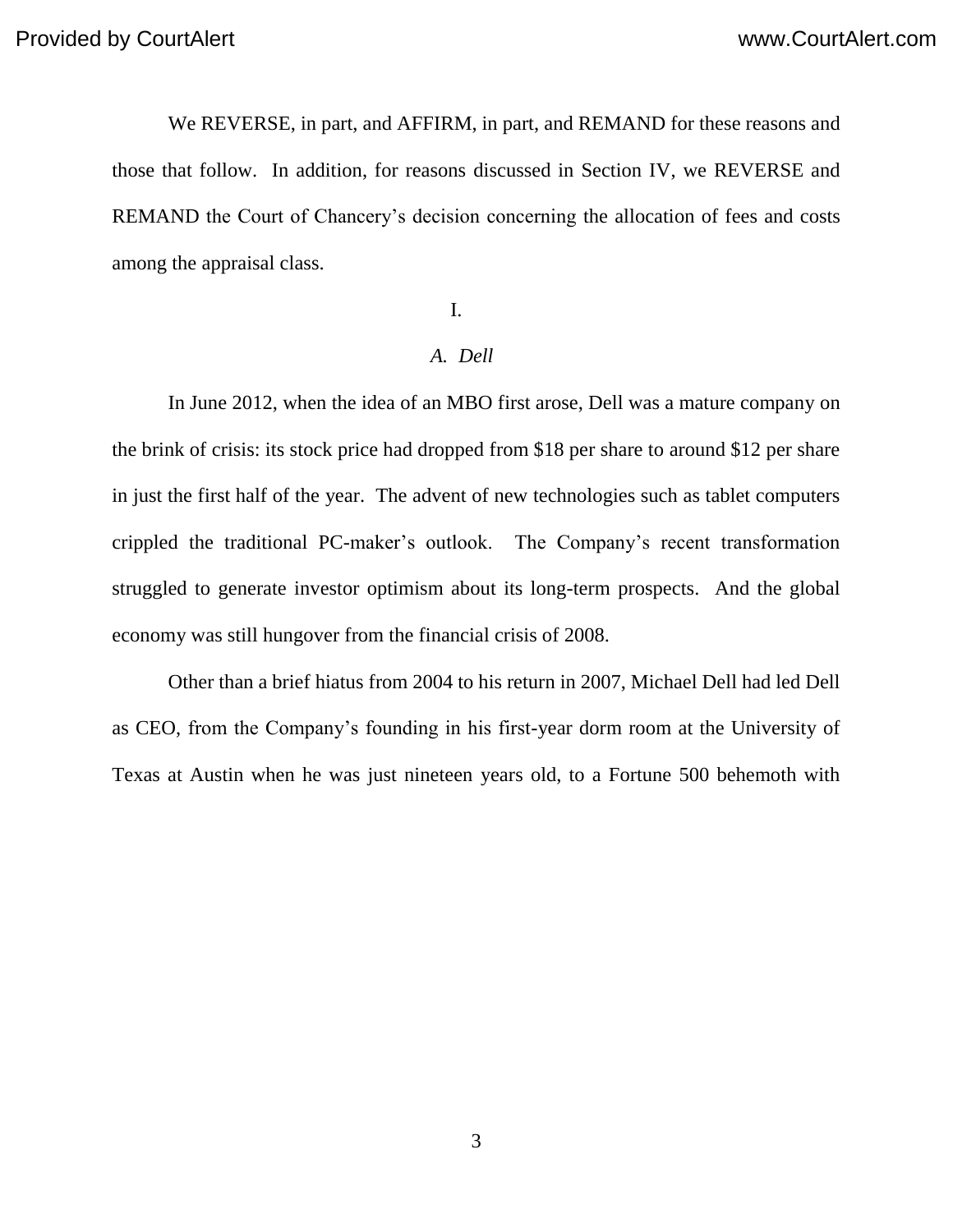$\overline{a}$ 

global revenues hitting \$56.9 billion in the fiscal year ending February 1, 2013.<sup>4</sup> Dell was indisputably one of the world's largest IT companies.<sup>5</sup>

*i. Michael Dell's Return and the Company's Challenges*

Upon his return to the Company in 2007, Mr. Dell<sup>6</sup> perceived three key challenges facing Dell. First, low-margin PC-makers such as Lenovo were muscling into Dell's market share as the performance gap between its higher-end computers and the cheaper alternatives narrowed. Second, starting with the launch of Apple's iPhone in 2007, the impending onslaught of smartphones and tablet computers appeared likely to erode traditional PC sales. Third, cloud-based storage from the likes of Amazon.com threatened the Company's traditional server storage business.

In light of these threats, Mr. Dell believed that, to survive and thrive, the Company should focus on enterprise software and services, which could be accomplished through acquisitions in these spaces. From 2010 through 2012, the Company acquired eleven companies for approximately \$14 billion. And Mr. Dell tried to sell the market on this transformation. He regularly shared with equity analysts his view that the Company's

<sup>&</sup>lt;sup>4</sup> *Id.* at \*1; Revised Expert Report of Glenn Hubbard (Sept. 29, 2015), at A3262 [hereinafter Dell's Valuation Expert Report]. In general, citations to the record have been shortened to a short name of the document, "at," and the appendix page number. Page numbers beginning with "A" refer to the Appendix to the Appellant's Opening Brief; page numbers beginning with "B" refer to the Appendix to the Appellees/Cross-Appellants' Answering Brief and Opening Brief on Cross-Appeal; page numbers beginning with "AR" refer to the Appendix to Appellant's Reply Brief on Appeal and Cross-Appellee's Answering Brief on Cross-Appeal.

<sup>5</sup> Dell's Valuation Expert Report, *supra* note 4, at A3262.

 $6$  As the Court of Chancery did in its opinion, we use the honorific "Mr. Dell" to distinguish Michael Dell from Dell, the company.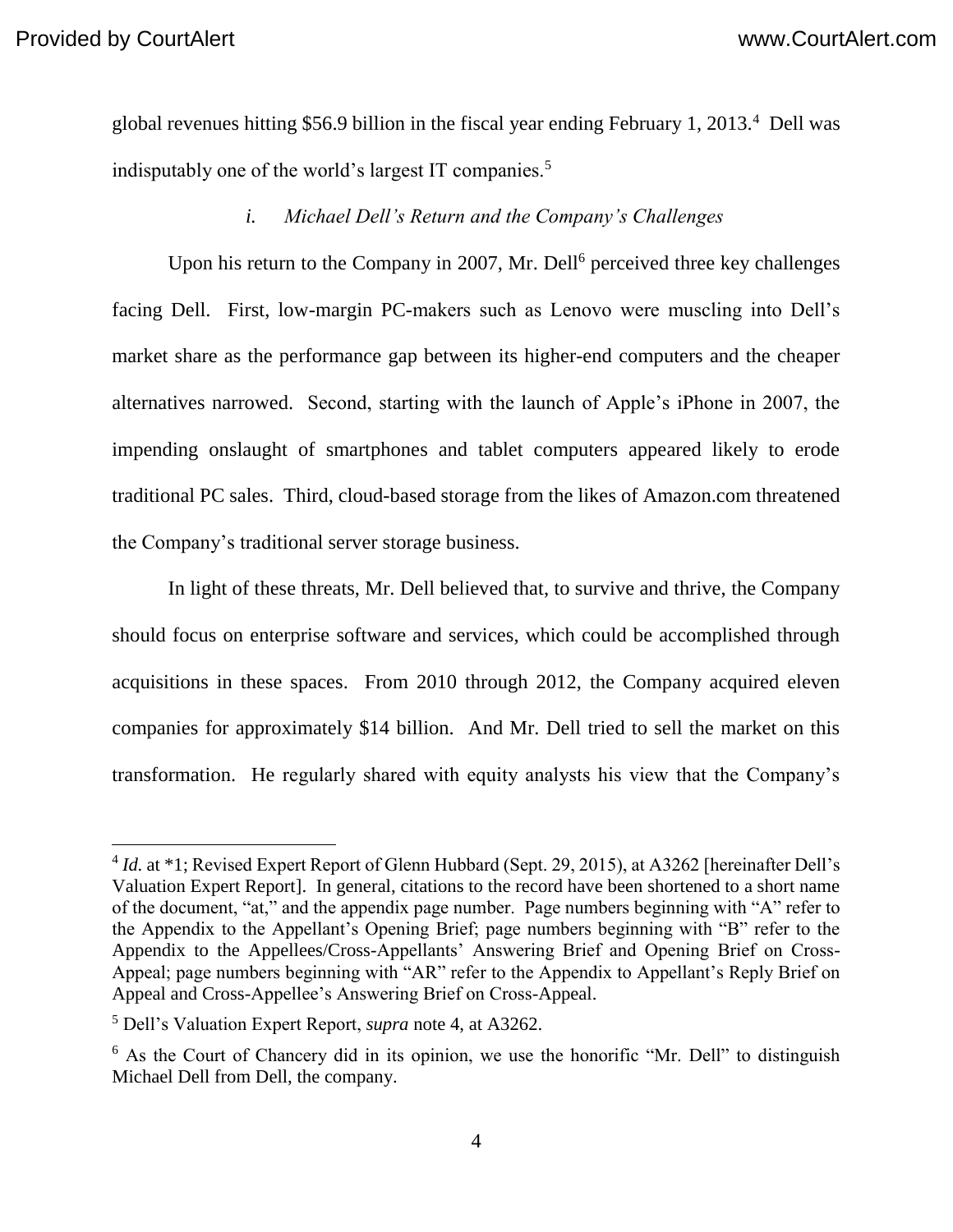enterprise solutions and services divisions would achieve annual sales growth in the double-digits and account for more than half of Dell's profits by 2016.

Yet despite Dell's M&A spurt and Mr. Dell's attempts to persuade Wall Street to buy into the Company's future, the market still "didn't get" Dell, as Mr. Dell lamented.<sup>7</sup> It still viewed the Company as a PC business, and its stock hovered in the mid-teens.

#### *ii. The Market for Dell's Stock*

Dell's stock traded on the NASDAQ under the ticker symbol DELL. The Company's market capitalization of more than \$20 billion ranked it in the top third of the

S&P 500.<sup>8</sup> Dell had a deep public float<sup>9</sup> and was actively traded as more than 5% of Dell's

shares were traded each week.<sup>10</sup> The stock had a bid-ask spread of approximately  $0.08\%$ .<sup>11</sup>

It was also widely covered by equity analysts, $12$  and its share price quickly reflected the

<sup>11</sup> Dell's Valuation Expert Report, *supra* note 4, at A3286, A3423.

<sup>7</sup> *Dell Trial Fair Value*, 2016 WL 3186538, at \*2.

<sup>8</sup> Dell's Valuation Expert Report, *supra* note 4, at A3285. *See also* Revised Expert Report of Bradford Cornell (Sept. 27, 2015), at A3527 (noting Dell's pre-announcement market capitalization was \$18.902 billion).

 $9<sup>9</sup>$  As of August 3, 2012, Dell approximated the aggregate market value of its common stock held by non-affiliates to be \$17.1 billion. Dell Form 10-K for FY 2013 (Mar. 12, 2013), at A1967 [hereinafter Form 10-K 2013]. The public float was 84.29% in 2012. *See* Dell's Valuation Expert Report, *supra* note 4, at A3423. At the time of the transaction, Dell had 1,765,369,276 publicly traded shares outstanding. *Dell Trial Fair Value*, 2016 WL 3186538, at \*51.

<sup>10</sup> *See, e.g.*, Dell's Valuation Expert Report, *supra* note 4, at A3285-86, A3423 (noting that Dell's average weekly trading volume was 5.52% of its shares in 2012); 5 Alan R. Bromberg, Lewis D. Lowenfels & Michael J. Sullivan, *Bromberg & Lowenfels on Securities Fraud* § 7:484 (2d ed. June 2017 Update) ("Turnover measured by average weekly trading of 2% or more of the outstanding shares would justify a strong presumption that the market for the security is an efficient one.").

<sup>12</sup> *See, e.g.*, JPMorgan Presentation to the Denali Special Committee (Oct. 9, 2012), at A1572 (noting that, as of October 9, 2012, thirty-three research analysts were covering Dell).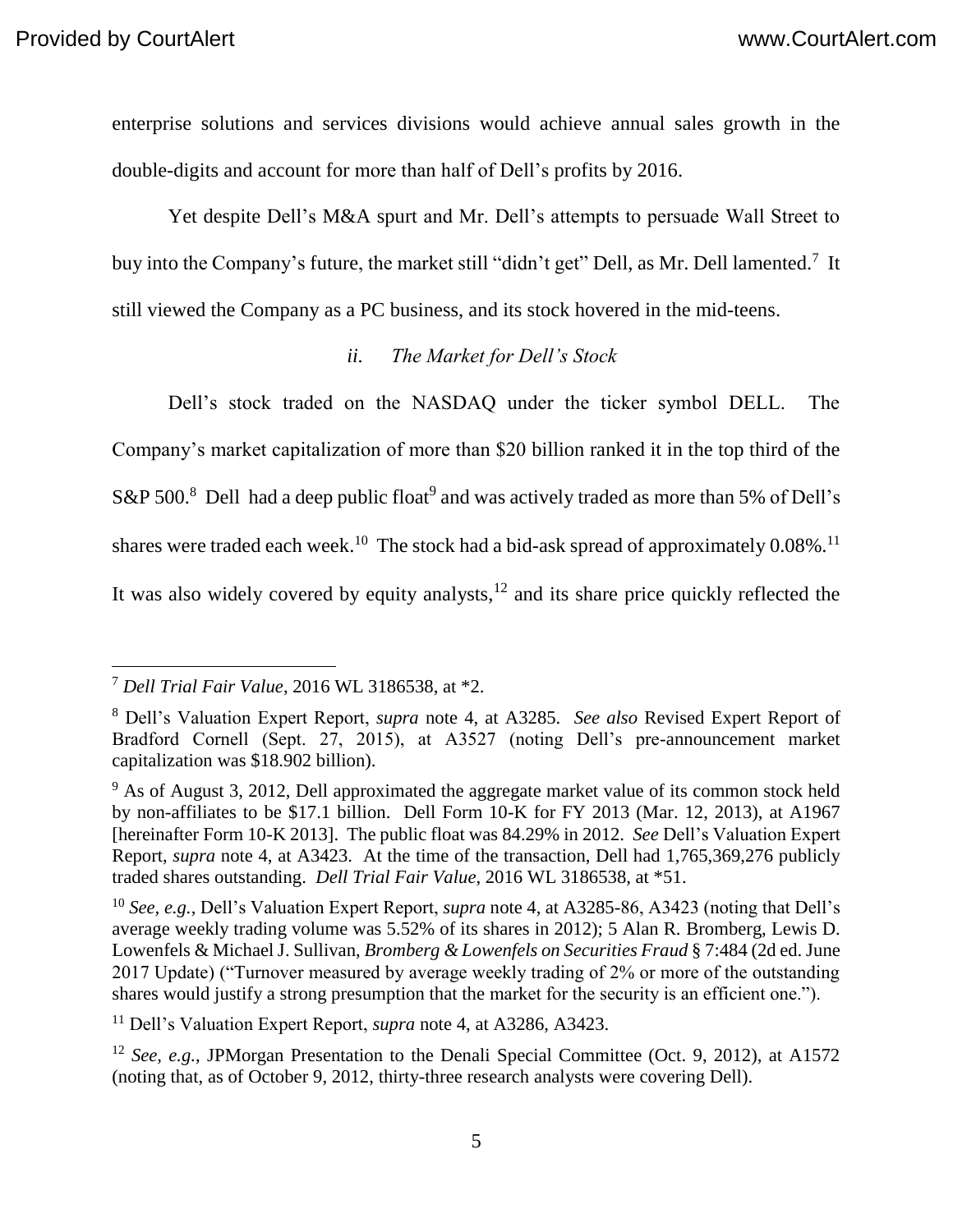market's view on breaking developments.<sup>13</sup> Based on these metrics, the record suggests the market for Dell stock was semi-strong efficient, meaning that the market's digestion and assessment of all publicly available information concerning Dell was quickly impounded into the Company's stock price.<sup>14</sup> For example, on January 14, 2013, Dell's stock jumped 9.8% within a minute of Bloomberg breaking the news of the Company's take-private talks, and the stock closed up 13% from the day prior—on a day the S&P 500 as a whole fell 0.1%. 15

#### *B. The Sale Process*

The first inkling of a Dell MBO can be traced to June 2012, when private equity executive Staley Cates of Southeastern Asset Management suggested to Mr. Dell that he might consider taking the Company private.<sup>16</sup> Mr. Dell was intrigued as he believed it would be easier to execute the Company's transformation plan unencumbered by stockholder pressure.<sup>17</sup> However, the Company's financial advisor, Goldman Sachs, warned that an MBO would be too difficult to pull off.<sup>18</sup> But after Silver Lake's Egon Durban also proposed the idea of an MBO that August, Mr. Dell enlisted the advice of

<sup>13</sup> Dell's Valuation Expert Report, *supra* note 4, at A3304-06.

<sup>14</sup> *Id.* at A3263, A3285-86.

<sup>15</sup> *Id.* at A3305-06.

<sup>16</sup> *Dell Trial Fair Value*, 2016 WL 3186538, at \*2.

<sup>&</sup>lt;sup>17</sup> Transcript of Michael Dell Deposition (May 14, 2015), at B1459-60 [hereinafter M. Dell Deposition].

<sup>&</sup>lt;sup>18</sup> Transcript of Michael Dell Trial Testimony (Oct. 6, 2015), at A582 [hereinafter M. Dell Testimony]; M. Dell Deposition, *supra* note 17, at B1459.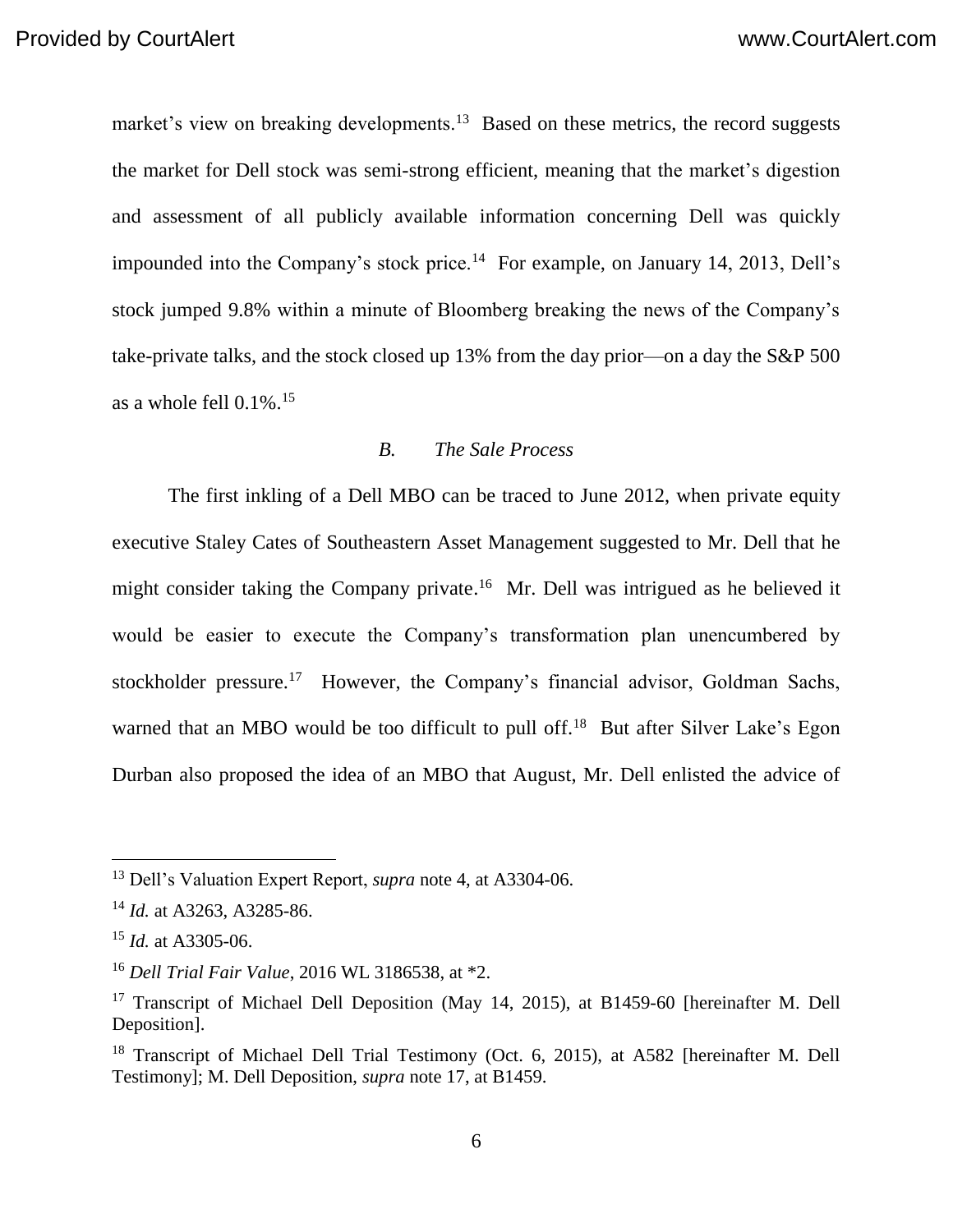friend and private equity executive George Roberts of Kohlberg Kravis Roberts & Co. L.P.  $("KKR")$ .<sup>19</sup> This time, he received positive feedback, including an indication that KKR might be interested in participating should the Company go that route.<sup>20</sup> Mr. Dell then brought the idea to Dell's Board by calling the Company's lead independent director, Alex Mandl, on Friday, August 14, 2012.<sup>21</sup>

The following Monday, the Board met and created an independent special committee composed of four independent directors (the "Committee") to evaluate possible transactions to acquire the Company proposed by Mr. Dell and/or any other party, as well as to explore possible strategic alternatives. The Board empowered the Committee to hire its own legal and financial advisors, and the Committee selected Debevoise & Plimpton LLP as legal counsel and JP Morgan Chase & Co. as financial advisor. (The Committee eventually hired Evercore Partners as a second financial advisor in January 2013.) The Committee also had full and exclusive authority to recommend to the Board a course of action regarding any proposed transaction, and the Board vowed not to recommend that stockholders approve a transaction without receiving a prior favorable recommendation from the Committee.

Dell's earnings for the second quarter of Fiscal 2013, announced the following day, August 21, 2012, underscored the Company's challenges: revenue was down 8% from the

<sup>20</sup> *Id.*

<sup>21</sup> *Id.*

<sup>19</sup> *Dell Trial Fair Value*, 2016 WL 3186538, at \*2.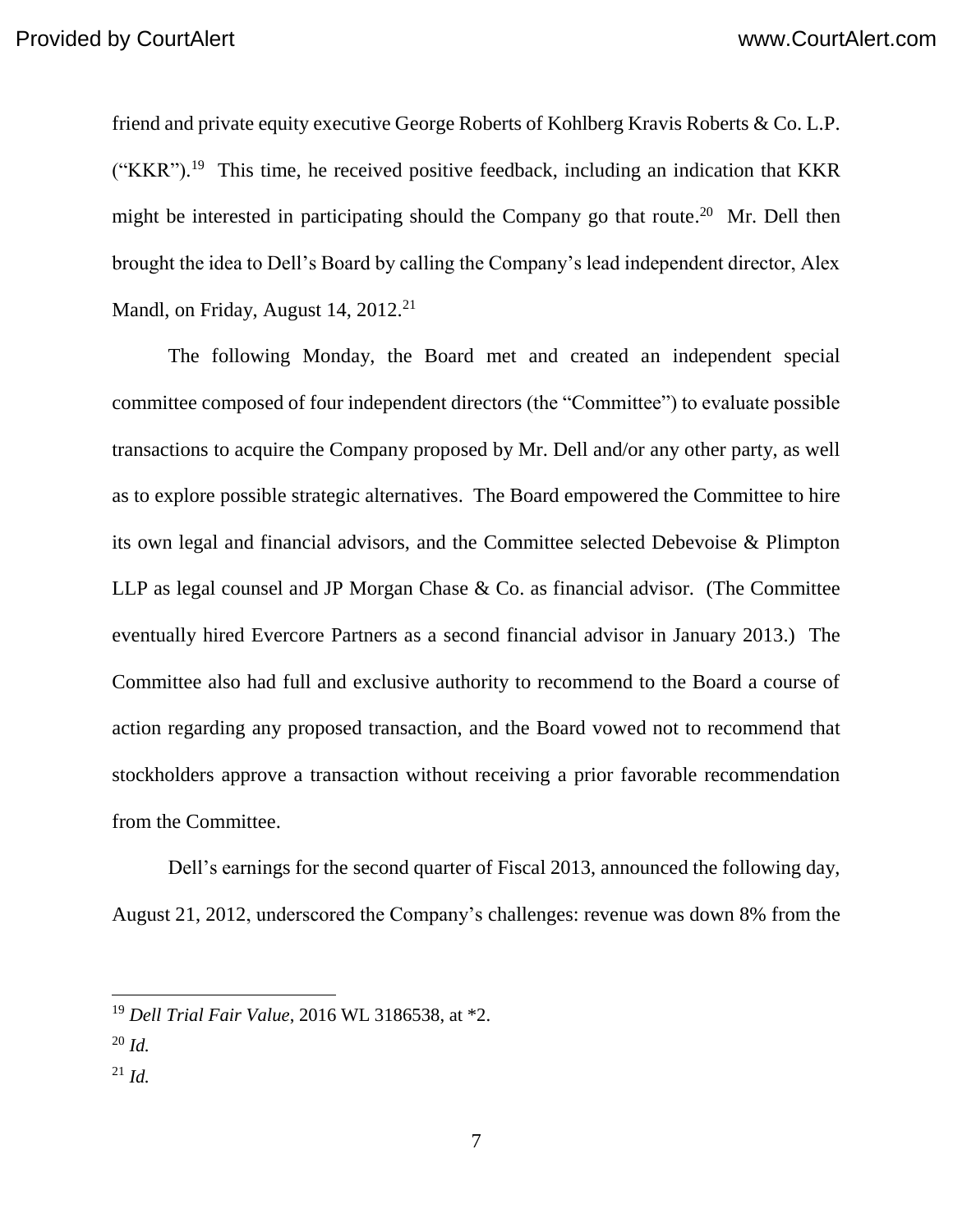prior year, and earnings per share dropped 13%. The Company's revenue fell short of expectations, and its management further revised its EPS forecast down 20% for Fiscal 2013. Dell management said that the Company was amid a "long-term strategy" expected to "take time" to reap benefits.<sup>22</sup> But one analyst called the Company a "sinking ship" and emphasized that "Dell's turnaround strategy is fundamentally flawed [and] the fundamentals are bad. Dell may have responded too late to save itself."<sup>23</sup> Many analysts also revised their price targets downward.

#### *i. The Pre-Signing Canvass*

The following month, September, after entering into confidentiality agreements with the Committee, Silver Lake and KKR began evaluating Dell's proprietary data, including management projections.

Mr. Dell, who owned 13.9% of the Company's outstanding shares as of August 2012 and 15.4% as of September 2012, also entered into a confidentiality agreement. Mr. Dell's confidentiality agreement required him to, among other things, "explore in good faith the possibility of working with any such potential counterparty or financing source if requested by the Committee," a provision designed to prevent his prior involvement with KKR and Silver Lake from deterring other possible bidders.<sup>24</sup>

<sup>23</sup> *Id.*

<sup>22</sup> *Id.* at \*4.

<sup>24</sup> *Id.* at \*5.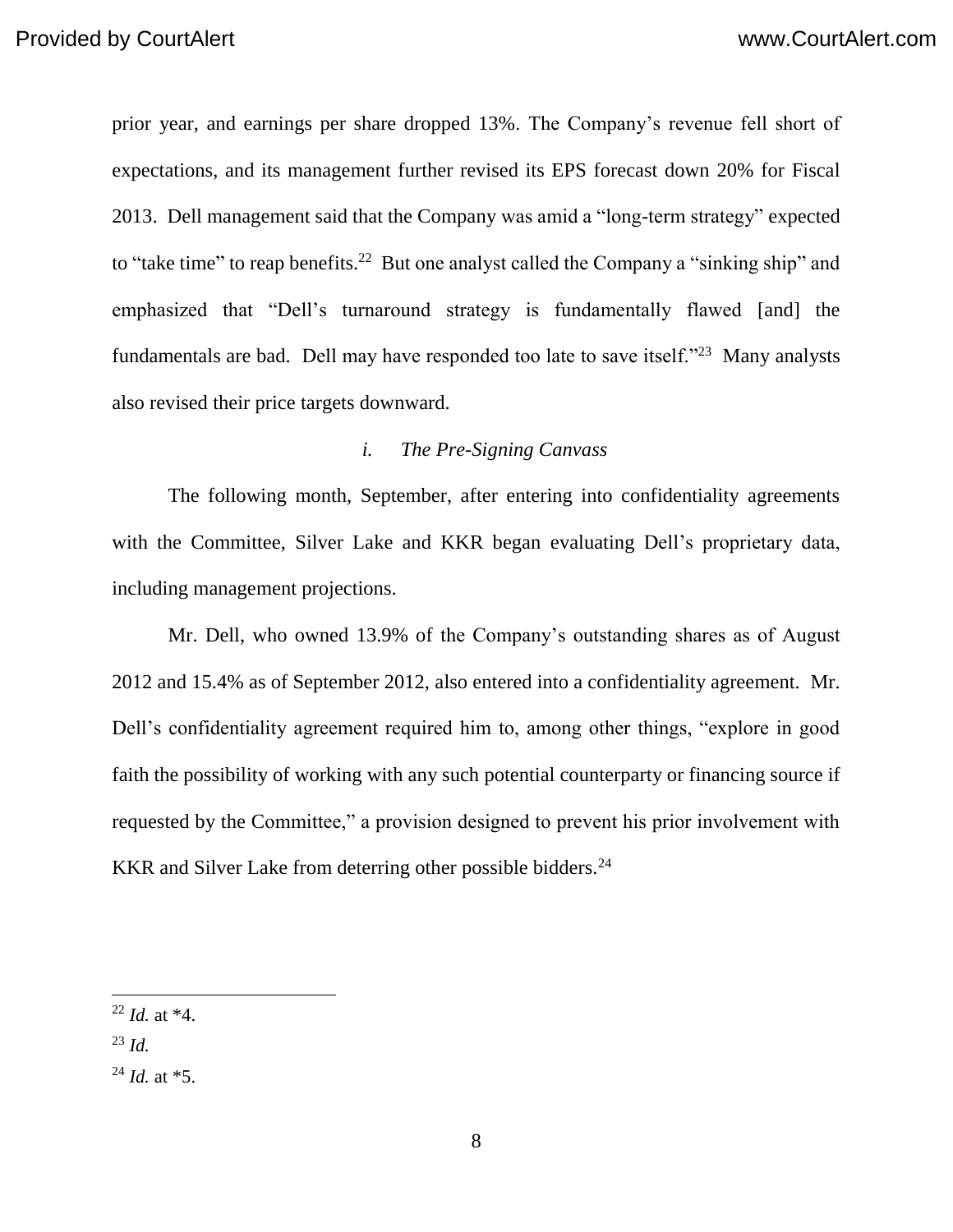After consulting with JPMorgan, the Committee decided to limit its initial presigning market canvass to KKR and Silver Lake because they were, according to JPMorgan, "among the best qualified potential acquirers," and "there was a low probability of strategic buyer interest in acquiring the Company."<sup>25</sup> Using management forecasts that the Committee still considered "overly optimistic,"<sup>26</sup> on October 9, 2012, the day after the Company's stock price closed at \$9.66 per share, JPMorgan shared with the Committee that it believed a financial sponsor could pay approximately \$14.13 per share and still obtain an internal rate of return ("IRR") of a level that could attract private equity buyers such as KKR and Silver Lake, a five-year IRR of  $20\%$  per share.<sup>27</sup> At several Committee meetings that fall, JPMorgan and the Company's bankers from Goldman Sachs shared a range of valuations for various transaction scenarios, including Goldman's projections for the Company's future share prices if Dell remained a standalone public Company.<sup>28</sup>

On October 23, 2012, a day on which Dell's stock price was to close at \$9.35, both KKR and Silver Lake proposed transactions to the Committee. KKR indicated its interest in an all-cash transaction at between \$12.00 and \$13.00 per share, excluding Mr. Dell's and Southeastern's shares. Under KKR's proposal, Mr. Dell was to invest an additional

 $^{25}$  *Id.* at  $*6$ .

<sup>26</sup> *Id.*

<sup>27</sup> *Id.* at \*6-7.

<sup>&</sup>lt;sup>28</sup> *See id.* at \*6 ("On October 9, 2012, the Committee received a presentation from JPMorgan that provided a preliminary assessment of the Company's value as a standalone entity."); *id*. at \*7 ("Goldman observed that '[i]llustrative standalone valuation analyses result in [Company] value outcomes that are significantly higher than the current share price.'"). However, Goldman Sachs's preliminary report relied on management's "September Case" projections considered overly optimistic. *See id.*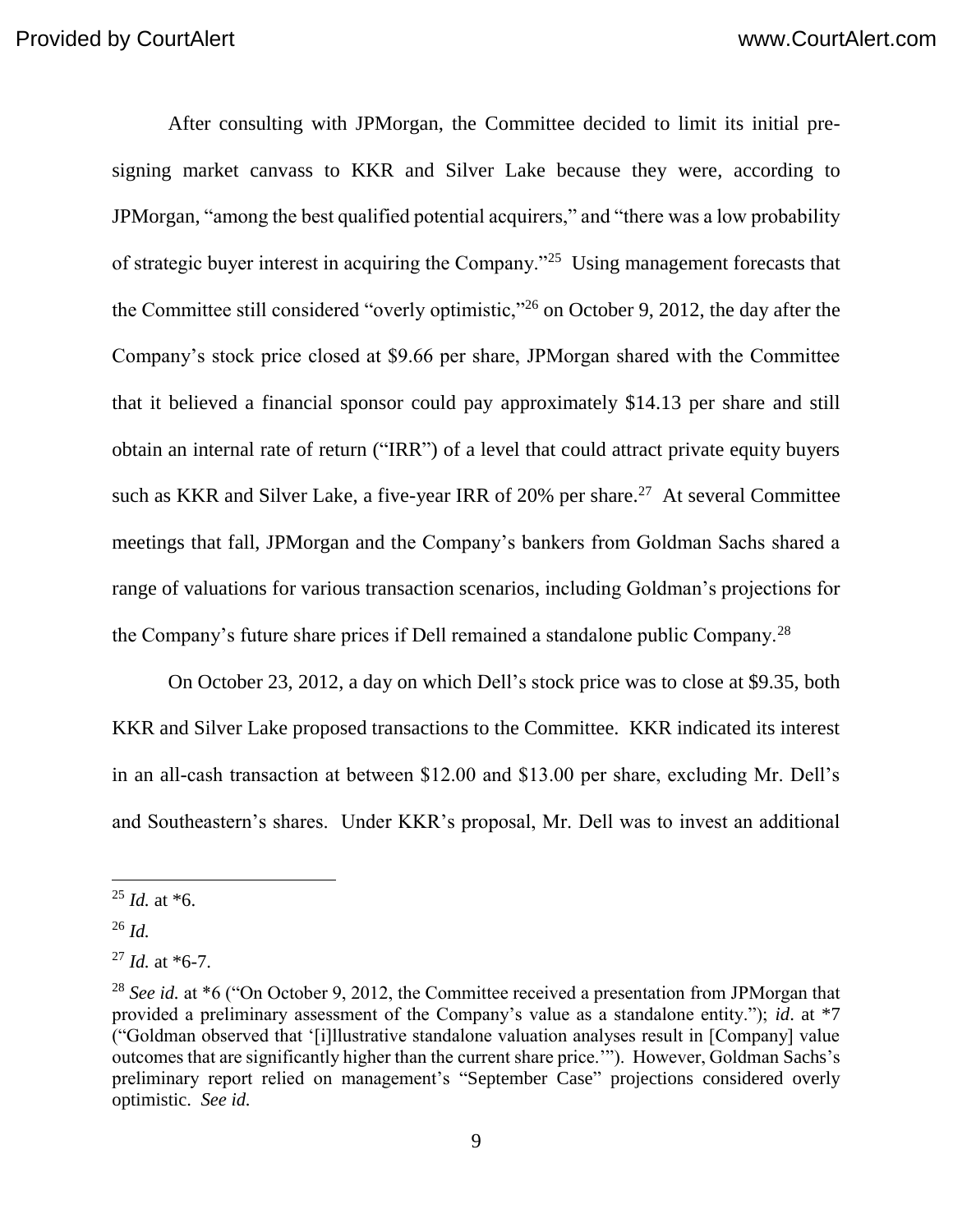\$500 million in the Company. Silver Lake proposed an all-cash transaction at between \$11.22 and \$12.16 per share, excluding Mr. Dell's shares.

But, as JPMorgan observed when reviewing these proposals with the Committee, these expressions of interest undershot the \$14.13 per share that it believed a financial sponsor could pay. The Committee asked Mr. Dell to email both firms to encourage them to raise their offers, and he obliged—sending the same email to each in which he offered for Company management to meet with representatives of each firm and solicited their advice on what the Company could do to help improve their proposals.<sup>29</sup>

But the Company's third-quarter earnings, released on November 15, 2012, brought more bad news for Dell: revenue dropped 11% from the prior year, and EPS was down 28%. During this period when Dell was trying to sell its long-term vision without success, it kept failing the quarterly tests on which so many market analysts focus. By way of example, this was the sixth of the past seven quarters that revenue fell below consensus estimates. As research analysts lowered their price targets out of concern for the future of the PC industry and growing skepticism about Dell's turnaround strategy, even CFO Brian Gladden acknowledged that "[m]anagement projections appear optimistic given valuation & sell-side estimates of Dell future value."<sup>30</sup> The Committee enlisted Boston Consulting Group ("BCG") to formulate independent projections for the Company.

<sup>30</sup> *Id.*

 <sup>29</sup> *Id.* at \*8.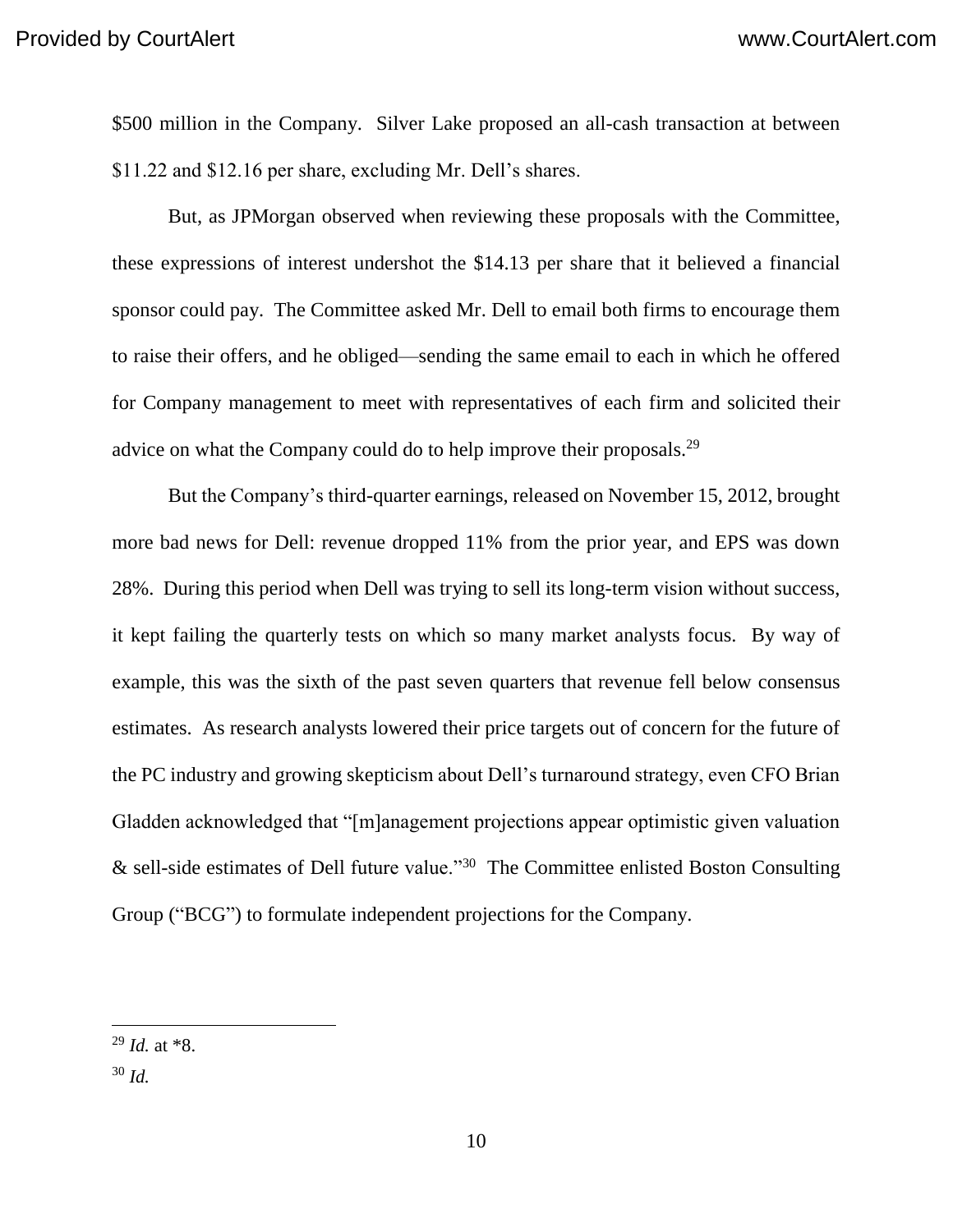By December 3, 2012, KKR withdrew its proposal as it was unable to "get [its] arms around the risks of the PC business."<sup>31</sup>

For his part, Mr. Dell remained open "to join up with whoever" and was willing to supply as much equity as necessary for a transaction.<sup>32</sup> To restore competition to the process once KKR dropped out, the Committee asked another PE heavyweight, Texas Pacific Group ("TPG"), who had recently invested in Dell's down-market rival Lenovo, to explore an acquisition.<sup>33</sup> Though TPG signed a confidentiality agreement, obtained access to the data room, "spent a good deal of resources on it,"<sup>34</sup> and its leaders sat through presentations by Dell management, the PE firm reported to the Committee on December 23, 2012, that it decided not to submit a bid as "cash flows attached to the PC business were simply too uncertain, too unpredictable to establish an investment case."<sup>35</sup>

By January 24, 2013, three additional parties had expressed a desire to explore a deal. GE Capital, a "strategic party," told Evercore that it was interested in buying the Dell Financial Services business for approximately the book value of its assets, between \$3.5 and \$4 billion.<sup>36</sup> Blackstone also called Evercore with a heads-up that it anticipated exploring a Dell deal during the go-shop and "seeking assurances that any definitive

<sup>31</sup> *Id.*

<sup>32</sup> *Id.*

<sup>33</sup> *Id.* at \*9.

<sup>&</sup>lt;sup>34</sup> Transcript of Alex Mandl Trial Testimony (Oct. 5, 2015), at A314 [hereinafter Mandl Testimony].

<sup>35</sup> *Dell Trial Fair Value*, 2016 WL 3186538, at \*9-10.

<sup>36</sup> Minutes of Special Committee Meeting (Jan. 24, 2013), at A1639-40.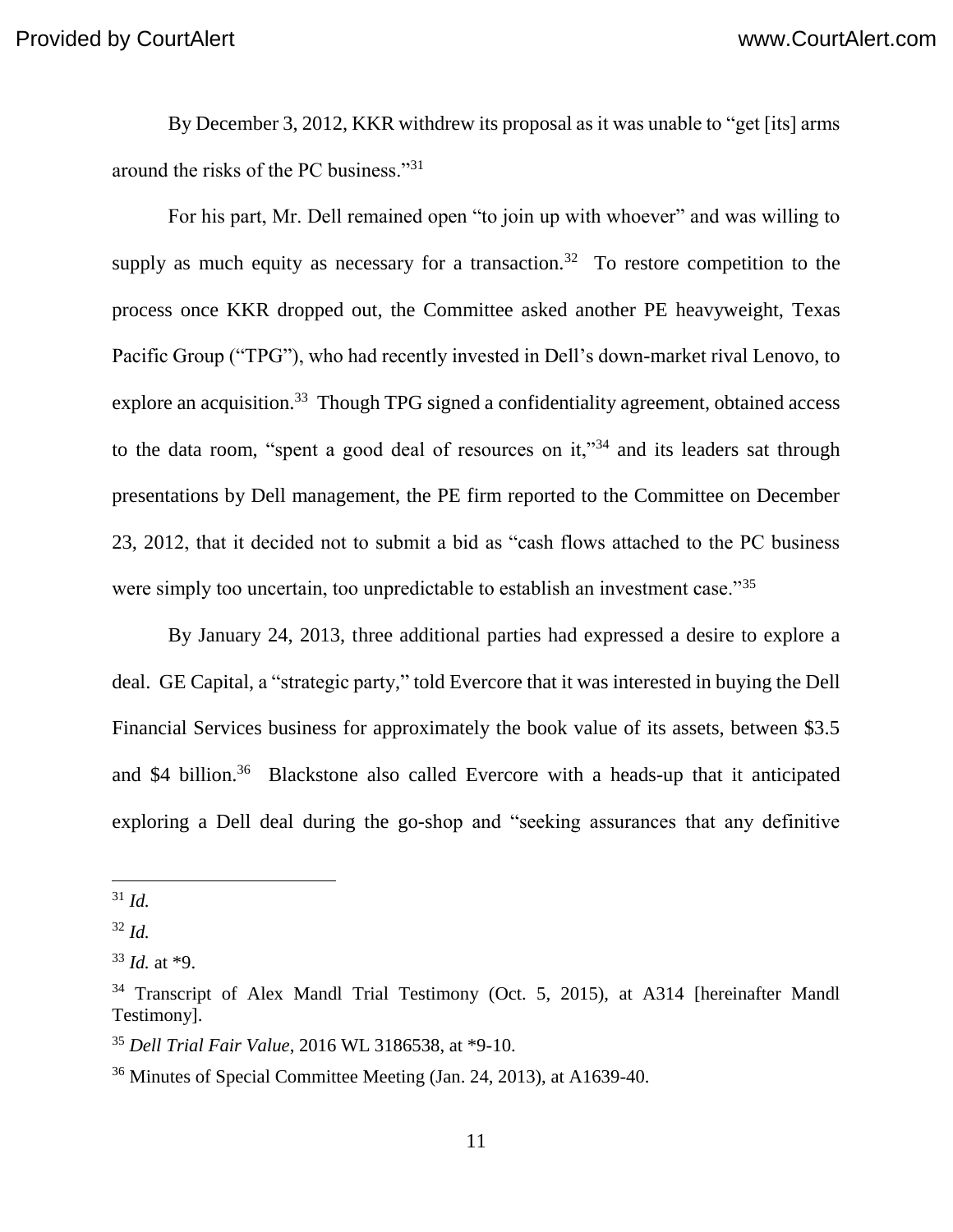agreement the Company may be considering entering into would provide for a meaningful go-shop process."<sup>37</sup> Last, Southeastern sought to enter into a confidentiality agreement and start reviewing the Company's confidential information.<sup>38</sup>

News that Dell was exploring a strategic transaction had been leaking out since December, and Evercore reasoned that "if there were any people out there who were actively interested, there was a good chance they would have already come forward."<sup>39</sup>

For its part, Silver Lake remained interested in a deal through it all. Over the course of negotiations, the Committee persuaded Silver Lake to raise its offer six times from its initial proposal of \$11.22-to-\$12.16 per share.<sup>40</sup> It helped that, after the Board resolved to seek \$13.75 per share and settle for no less than \$13.60 per share, Mr. Dell agreed to accept a lower price to roll over his shares than unaffiliated stockholders were to receive. On February 3, Silver Lake presented the Committee two options greater than its existing \$13.50 per share offer: either (i) \$13.60 per share if it allowed the Company to continue its regular quarterly dividend payment through closing, or (ii) \$13.75 all-cash with no

<sup>&</sup>lt;sup>37</sup> *Id.* at A1640. The Court of Chancery opinion notes that Evercore's engagement with the Committee promised it a contingency fee if and only if a deal surfaced during the go-shop and, as such, it suggested that Evercore advised the Committee to delay negotiations with Blackstone until the go-shop due to the incentives of its own compensation arrangement. *See Dell Trial Fair Value*, 2016 WL 3186538, at \*11. But other evidence in the record suggests that Blackstone proposed waiting until the go-shop on its own. *See* Transcript of William Hiltz Trial Testimony (Oct. 6, 2015), at A517 [hereinafter Hiltz Testimony]; Minutes of Special Committee Meeting (Jan. 24, 2013), at A1640.

<sup>38</sup> *Id.*

<sup>39</sup> Hiltz Testimony, *supra* note 37, at A516.

<sup>40</sup> Schedule 14A (May 31, 2013), at 27 (A2199), 30 (A2202), 37-38 (A2209-10), 41 (A2213) [hereinafter Proxy].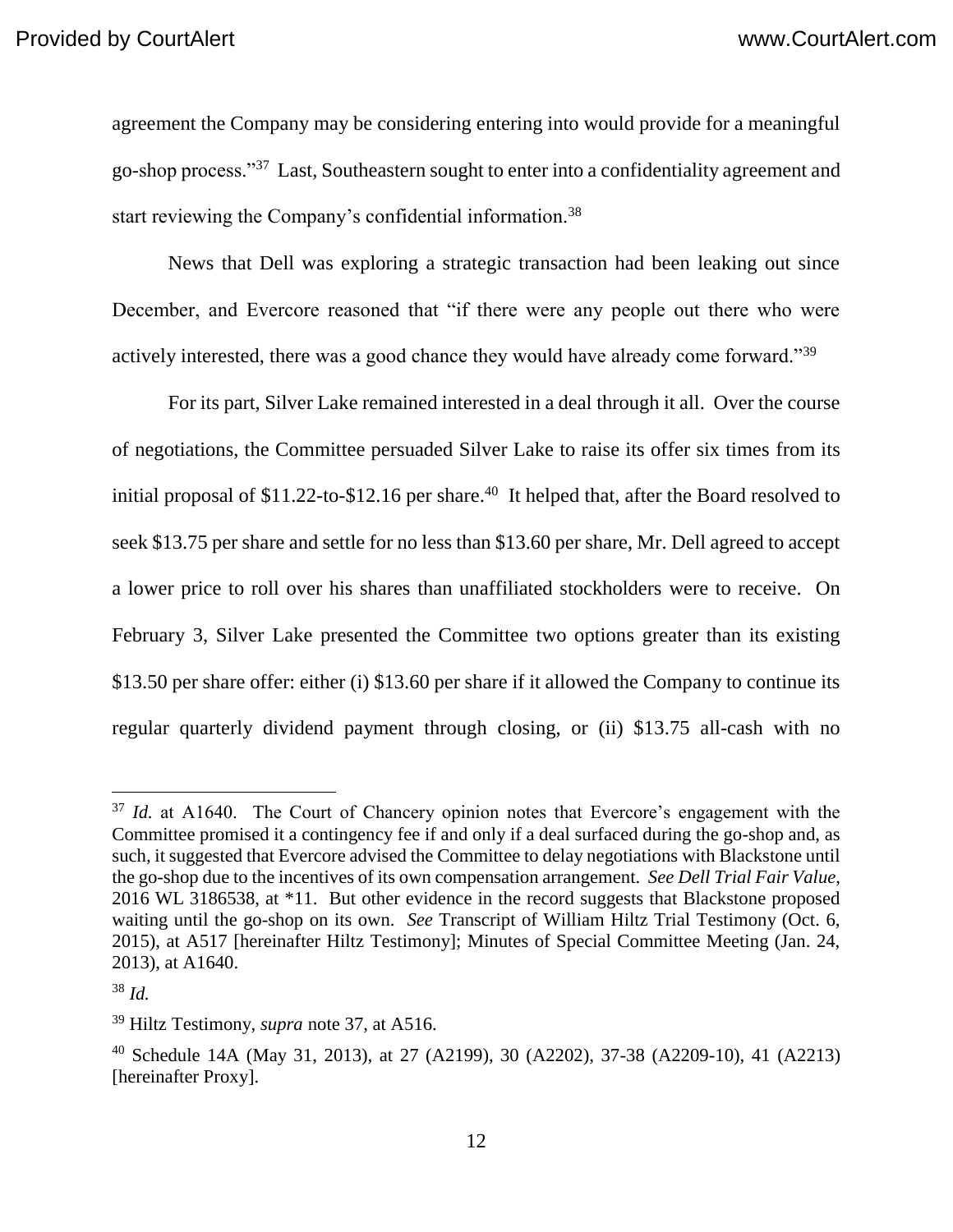additional dividends. After the Committee told Silver Lake that \$13.60 would not suffice under the first alternative, Silver Lake boosted the cash component to \$13.65 per share on February 4, its "best and final offer."<sup>41</sup>

The Committee met with its financial advisors on the afternoon of February 4: both Evercore and JPMorgan indicated that they considered \$13.65 per share fair to the unaffiliated stockholders from a financial point of view.<sup>42</sup> The Committee recommended that the Board accept Silver Lake's offer, and, aside from Mr. Dell, who was not present, the Board unanimously adopted resolutions approving the transaction.<sup>43</sup> The next morning, February 5, 2013, the Company and three entities affiliated with Silver Lake and Mr. Dell (collectively the "Buyout Group") entered into the merger agreement dated February 5, 2013 (collectively with amendments, the "Merger Agreement"), and they publicly announced the planned transaction.<sup>44</sup>

Mr. Dell signed a voting agreement wherein he pledged that he and his affiliates would vote their shares in proportion to the number of unaffiliated shares that vote for either (i) a "Superior Proposal" as defined in the Merger Agreement which, if available, would terminate the Merger Agreement; or (ii) the adoption of the Merger Agreement if the Board changed its recommendation.<sup>45</sup> This meant that any outside bidder who

<sup>41</sup> *Dell Trial Fair Value*, 2016 WL 3186538, at \*12.

<sup>42</sup> *Id.*; Proxy, *supra* note 40, at 41-42 (A2213-14), 60 (A2232).

<sup>43</sup> *Id.* at 42 (A2214).

<sup>44</sup> *Id.* at 43 (A2215); Merger Agreement at Proxy Annex A (A2364-2437).

<sup>45</sup> *Dell Trial Fair Value*, 2016 WL 3186538, at \*12.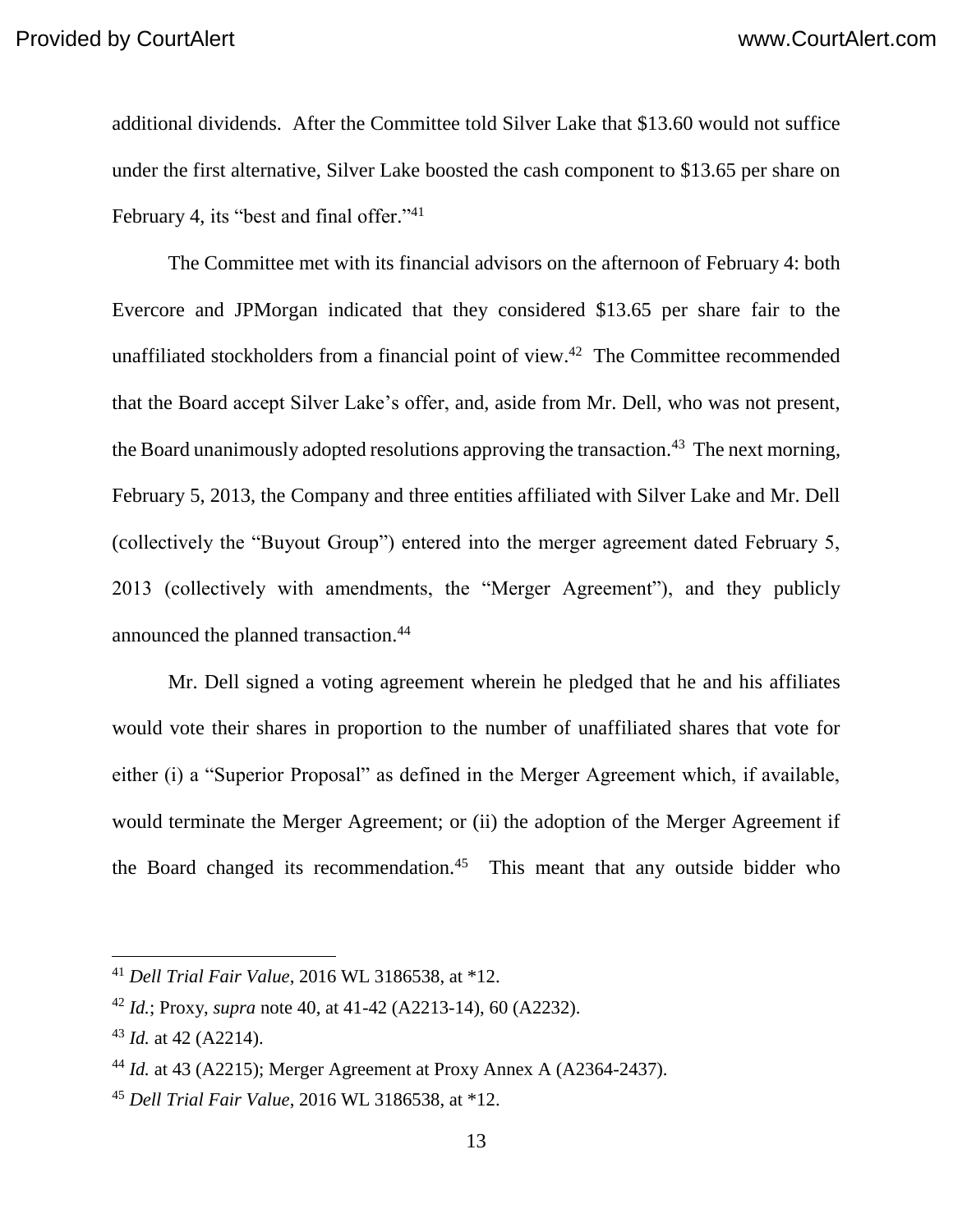persuaded stockholders that its bid was better would have access to Mr. Dell's votes, eliminating one of the key problems other bidders may face when there is a CEO with material voting power.

The transaction contemplated that Mr. Dell would roll over his shares at \$13.36 per share and invest up to \$500 million in additional equity and that an affiliate of his would invest up to \$250 million in additional equity. This transaction structure would give Mr. Dell a 74.9% stake in the Company post-closing, and Silver Lake a 25.1% stake.

The Merger Agreement also provided for a forty-five-day go-shop period ending March 23, 2013; a one-time match right for the Buyout Group available until the stockholder vote; and termination fees of \$180 million if the Company agreed to a Superior Proposal as defined in the Merger Agreement that materialized during the go-shop period, or \$450 million if the Company agreed to a non-Superior Proposal or to bids produced after the go-shop period.

#### *ii. The Go-Shop Period*

Led by Evercore, the go-shop period began on February 5, 2013. Within ten days, Evercore had surveyed the interest of sixty parties, including Blackstone and Hewlett-Packard ("HP"), the two parties that Evercore had identified as Dell's top prospects for a deal aside from the Buyout Group.

As the Company's closest competitor, HP appeared the natural strategic partner for a deal. Though Evercore told HP that a deal with Dell could realize between \$3 and 4 billion in annual cost savings through synergies and HP signed a confidentiality agreement, HP's representatives never logged into the data room.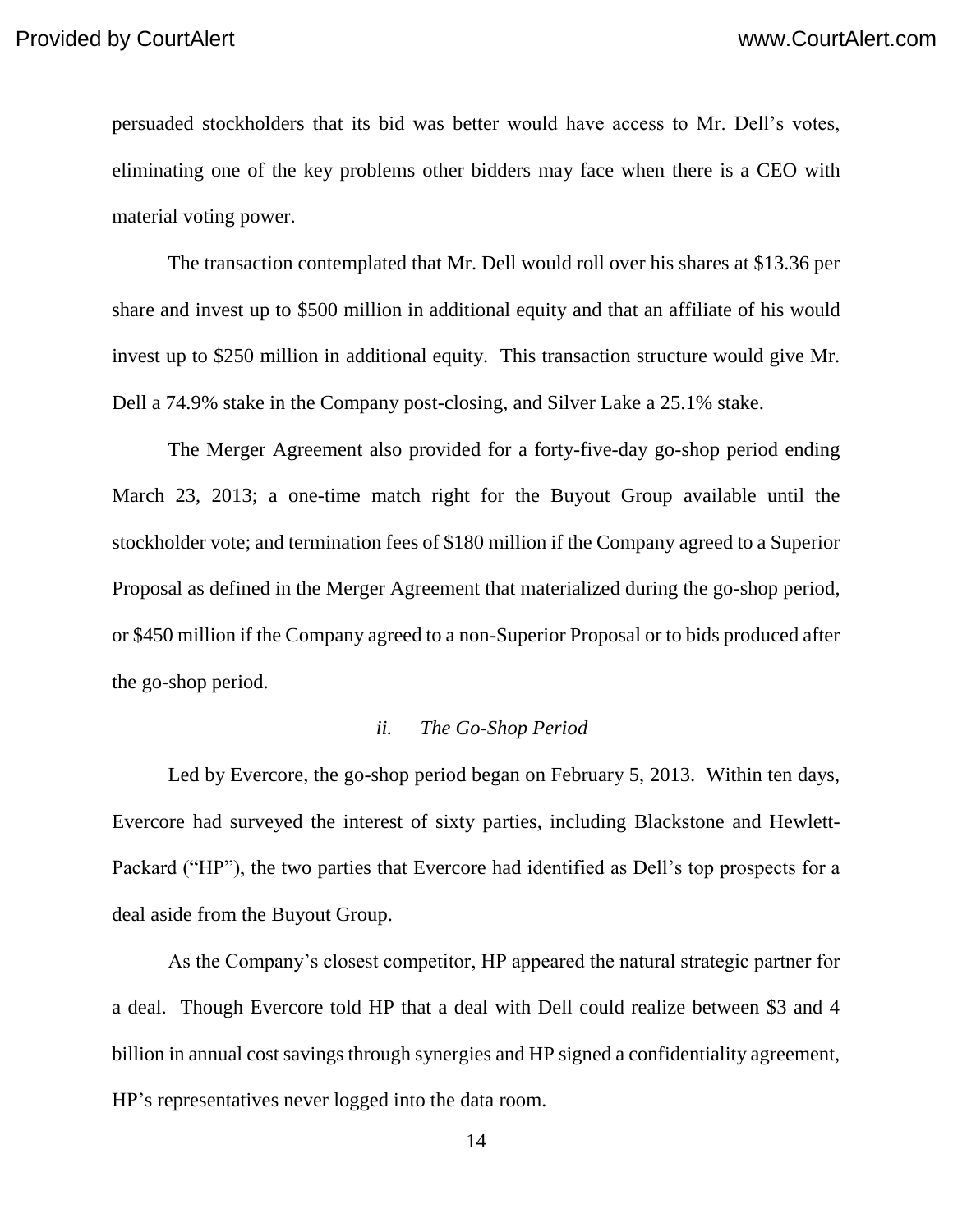The Company received its first non-binding proposal of the go-shop period on March 5, 2013, when Carl Icahn of Icahn Enterprises L.P. ("Icahn") wrote a letter to the Board opposing the MBO as announced and proposing a leveraged recapitalization instead. After signing a confidentiality agreement, Icahn accessed the data room on March 11.

On March 21, 2013, GE Capital again offered to purchase the Company's financial services business, this time for \$3.6 billion in cash, and said that it was willing to allow the Committee to consider its proposal in conjunction with any other bid.

The next day, Icahn submitted a revised non-binding proposal that was to allow stockholders to choose between either (i) rolling over their shares into a new entity one-toone, or (ii) receiving \$15.00 per share in cash up to \$15.6 billion in total cash payments. Under this plan, if more stockholders requested cash than available under the \$15.6 billion cap, the \$15.6 billion would be distributed *pro rata* among all those stockholders requesting cash. Evercore valued this proposal at between \$13.37 and \$14.42 per share.

That day, March 22, 2013, Blackstone and a group of other possible investors also submitted a non-binding proposal that involved a choice: existing Dell stockholders could receive \$14.25 per share in cash *or* stock in a new entity valued at \$14.25 capped at the total amount of equity issued by the new entity. Evercore and JPMorgan each said this proposal was worth \$14.25 per share.

By the time the go-shop period ended on March 23, Evercore had contacted sixtyseven parties, including twenty potential strategic buyers and seventeen financial sponsors,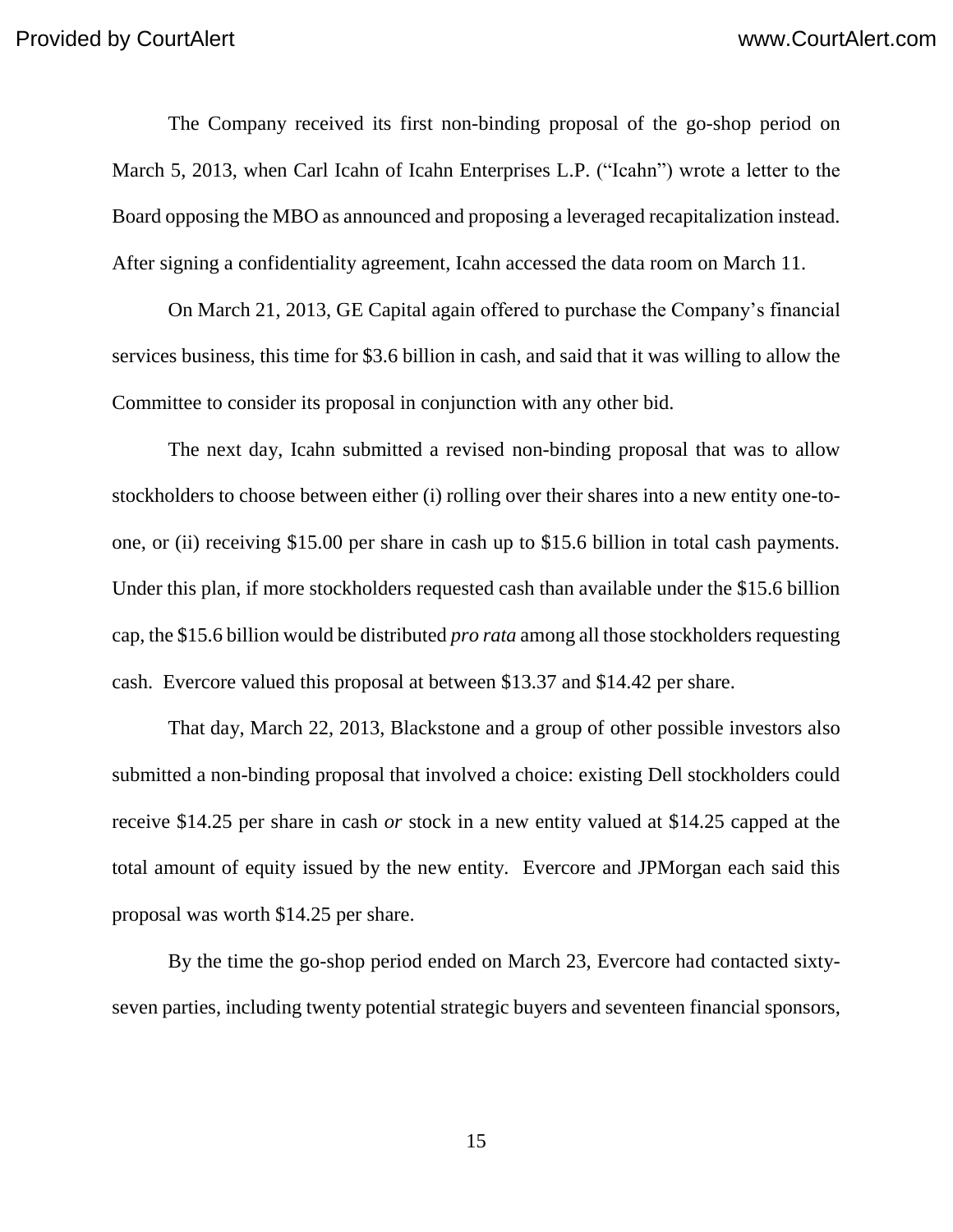about their interest in a transaction involving Dell.<sup>46</sup> Evercore also received unsolicited inquiries from two strategic parties and two financial sponsors. 47

Mr. Dell was available to all parties throughout the go-shop period. Though Mr. Dell wanted to go on a two-week vacation that spring, Evercore insisted that he stay given that he "wasn't unavailable to Silver Lake at any point during their final 2 pre-offer weeks."<sup>48</sup>

# *C. After the Go-Shop*

Because the Icahn and Blackstone proposals could both potentially lead to Superior Proposals under the Merger Agreement, they qualified as Excluded Parties, which meant Dell would only have to pay a \$180 million termination fee if it chose to forego the Silver Lake deal.

Blackstone said that it would continue exploring a transaction only if Dell reimbursed it for its out-of-pocket due diligence expenses. To avoid inadvertently breaching the Merger Agreement, which would allow the Buyout Group to revoke its offer, the Committee sought Silver Lake's consent. Silver Lake agreed on the condition that it, too, receive payment for such expenses. The Committee agreed to reimburse both Blackstone and Silver Lake for up to \$25 million of due diligence costs.

<sup>46</sup> Proxy, *supra* note 40, at 43 (A2215).

<sup>47</sup> *Id.*

<sup>48</sup> *Dell Trial Fair Value*, 2016 WL 3186538, at \*14.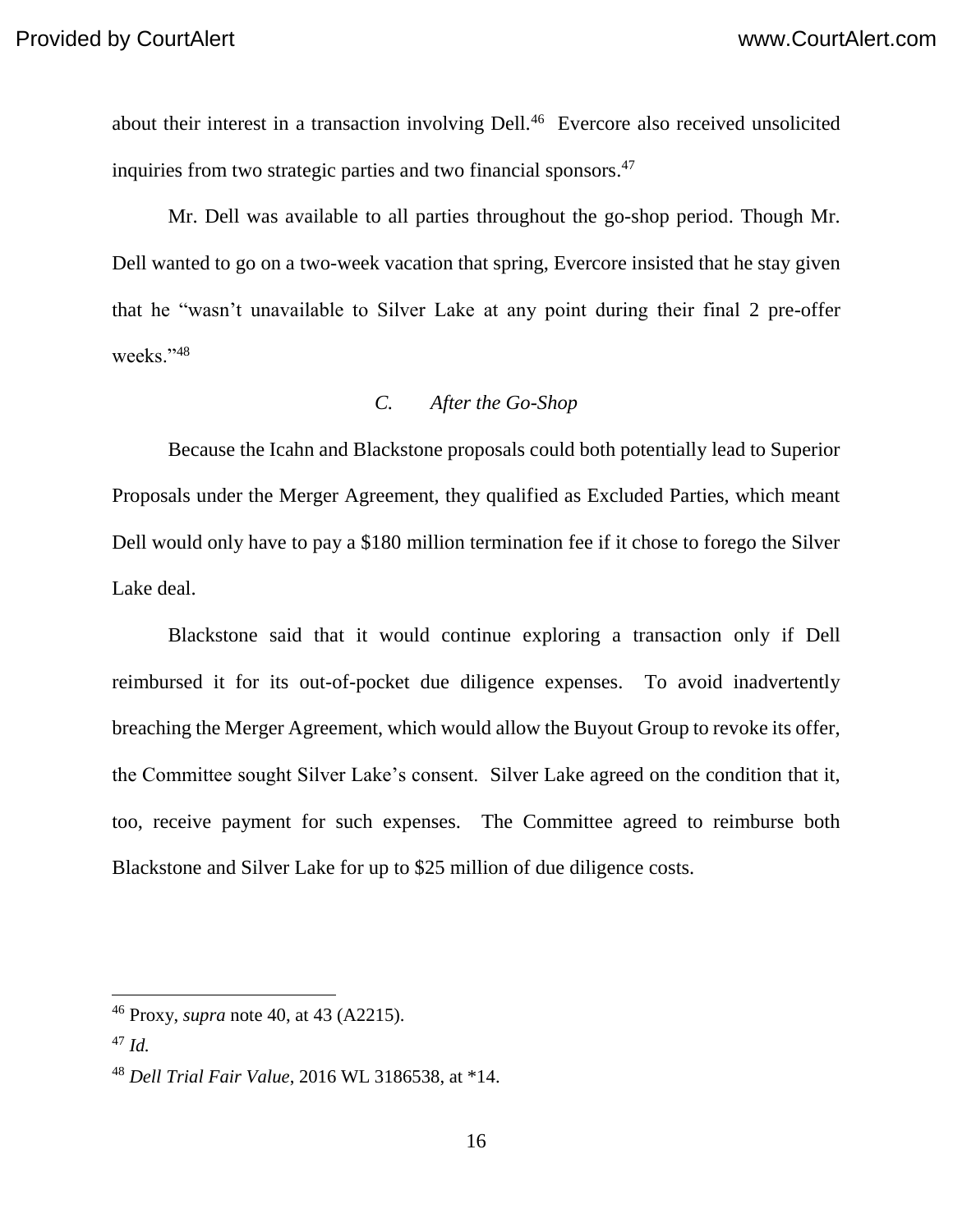Icahn sought the same arrangement for his firm while it was negotiating over a waiver of the limitations on deals with interested stockholders under 8 *Del. C.* § 203. Concerned that Icahn might become hostile, the Committee agreed to extend the same expense reimbursement to Icahn as long as he signed a standstill.<sup>49</sup>

Mr. Dell did not let his initial alliance with Silver Lake impede his willingness to explore a future with Blackstone. An email from Mr. Dell to Blackstone from that period shows that Mr. Dell felt that Blackstone "substantially" agreed with his vision for the Company and that Mr. Dell was "open to considering all alternatives."<sup>50</sup> But Blackstone's actions also suggested that its interest was not founded—and that a deal would not hinge on Mr. Dell's continued involvement in the Company: Reuters reported that Blackstone was reviewing candidates to replace him as CEO.<sup>51</sup>

Blackstone charged David Johnson, who had just joined the PE firm from his job as Dell's head of acquisitions that January, with leading its diligence operation: more than 460 people combed through the virtual data room, and approximately forty Blackstone employees took over a Texas ballroom for additional on-the-ground diligence alongside twenty Dell employees. From Dell's side, Mr. Dell attested that he "spent more time with Blackstone than any of the other participants."<sup>52</sup> Overall, Dell's whole management team

<sup>52</sup> *Id.*

<sup>49</sup> *Id.* at \*15. Icahn agreed to these terms. *See* Proxy, *supra* note 40, at 49 (A2221).

<sup>50</sup> *Dell Trial Fair Value*, 2016 WL 3186538, at \*15.

<sup>51</sup> *See id.*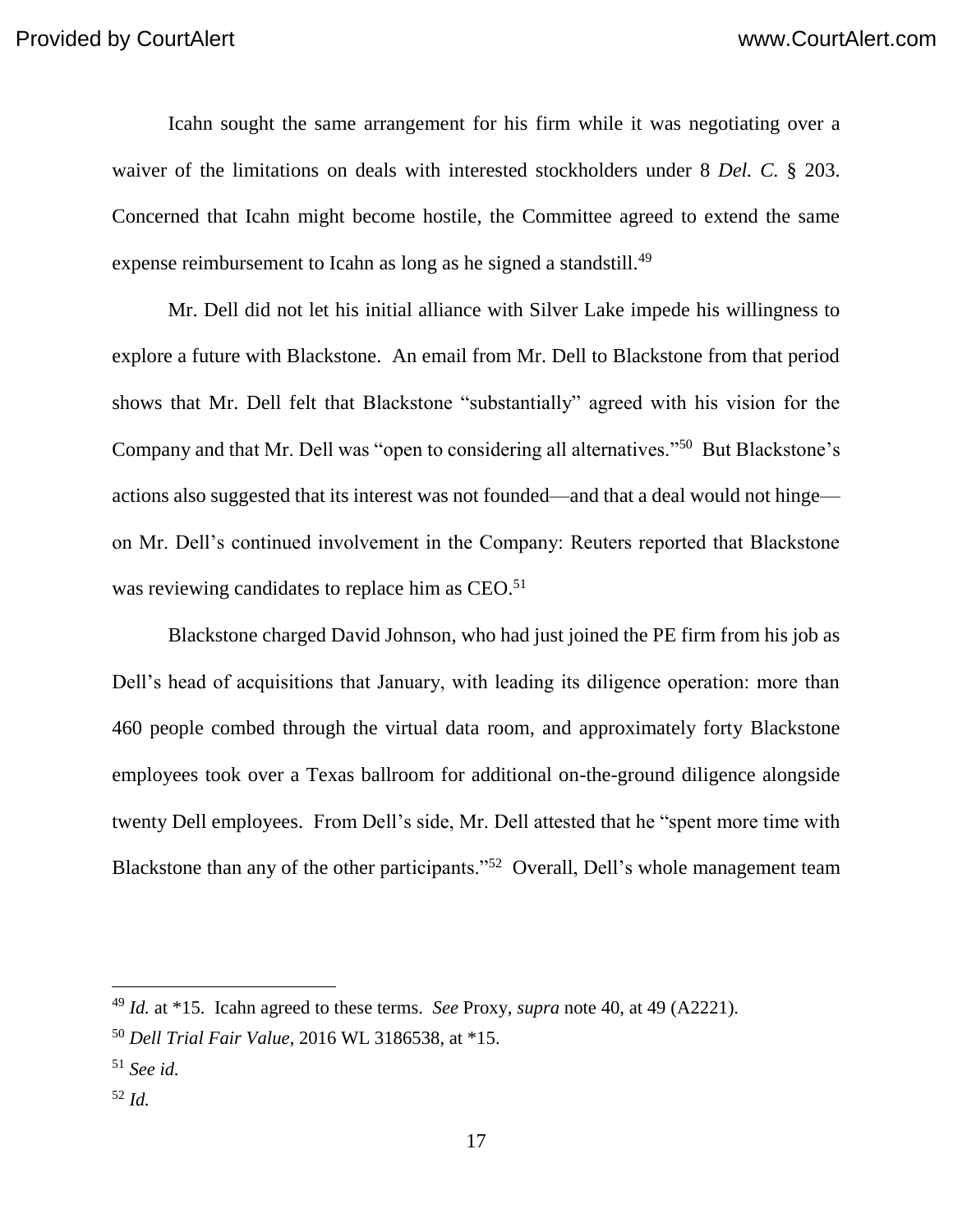spent more time with Blackstone representatives than with those from any other prospective investor, including Silver Lake.

But this diligence operation ultimately led Blackstone to back down.It withdrew from the bidding on April 18, 2013, and cited two key reasons for its decision: "(1) an unprecedented 14 percent market decline in PC volume in the first quarter of 2013, its steepest drop in history, and inconsistent with Management's projections for modest industry growth; and (2) the rapidly eroding financial profile of Dell."<sup>53</sup> For instance, Blackstone noted that, since Blackstone's initial bid on March 22, Dell revised its operating income projections downward by \$700 million (from \$3.7 billion to \$3 billion).

But Icahn remained interested and, on May 8, 2013, his firm teamed up with Cates's Southeastern to propose a modified recapitalization plan that would allow existing stockholders to keep their shares and have the option to choose to receive either (i) \$12.00 in cash per share, or (ii) \$12.00 worth of new shares of stock valued at \$1.65 per share. Evercore did not think the Icahn-Southeastern plan could qualify as a Superior Proposal under the Merger Agreement given that it contemplated strictly a leveraged recapitalization.<sup>54</sup>

Meanwhile, the Company's first quarter results for Fiscal 2014, released May 16, 2013, still failed to demonstrate that Dell's turnaround strategy had legs as net income fell 79% from the previous year, and GAAP earnings per share were down 81%. Bernstein

 <sup>53</sup> *Id.*

<sup>54</sup> *Id.* at \*16.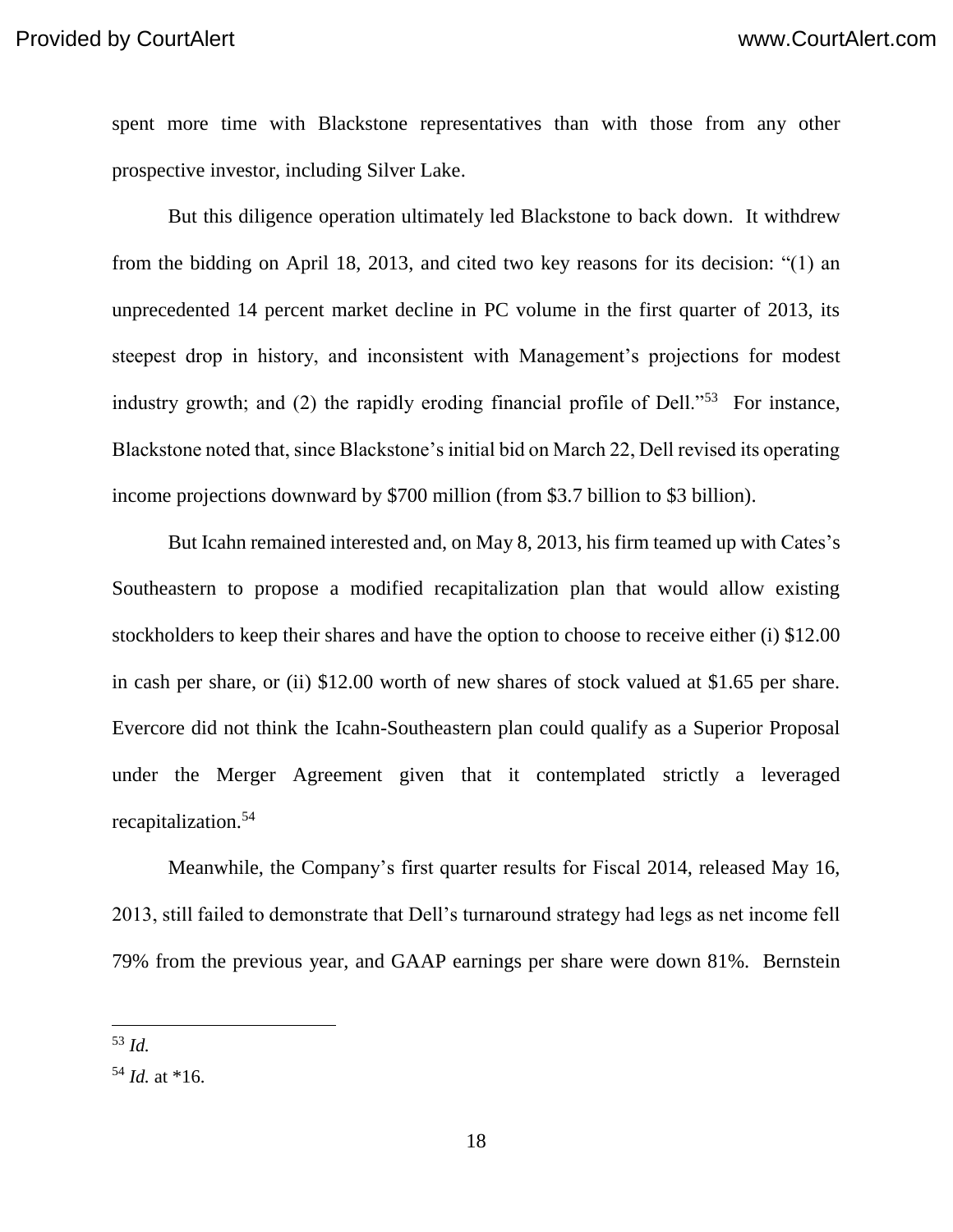Research highlighted that Dell's enterprise solutions and services segment had "woeful" margins, "well below industry peers."<sup>55</sup> The Company's CFO Brian Gladden did not object to that assessment and wrote in an email to Dell's senior leadership team that they needed to have "some very serious conversations . . . about the trajectory of the business and our growth/profitability plans. It's not apparent that the shift to growth will bring profit and cash in the short or long term . . . . We cannot support the current opex [operating expense] structure with these results."<sup>56</sup>

#### *i. Dueling Proposals Ahead of Stockholder Vote*

The Board arranged for a stockholder vote on the merger to occur at a special meeting on July 18, 2013. The definitive proxy statement filed May 31, 2013, explained that the Committee decided to recommend the transaction with Silver Lake as fair to unaffiliated stockholders because it involved, among other things: (i) the certainty of cash consideration; (ii) a 37% premium over the Company's ninety-day-average unaffected trading price of \$9.97; and (iii) a 25% premium over its one-day unaffected trading price of \$10.88.<sup>57</sup> In evaluating the transaction's fairness, the Committee "believ[ed] that the trading price of the Common Stock at any given time represent[ed] the best available indicator of the Company's going concern value at that time, so long as the trading price

<sup>55</sup> *Id.*

<sup>56</sup> *Id.*; Email from B. Gladden to J. Clarke et. al. re: 1Q summary (May 17, 2013), at B724.

<sup>57</sup> Proxy, *supra* note 40, at 55 (A2227).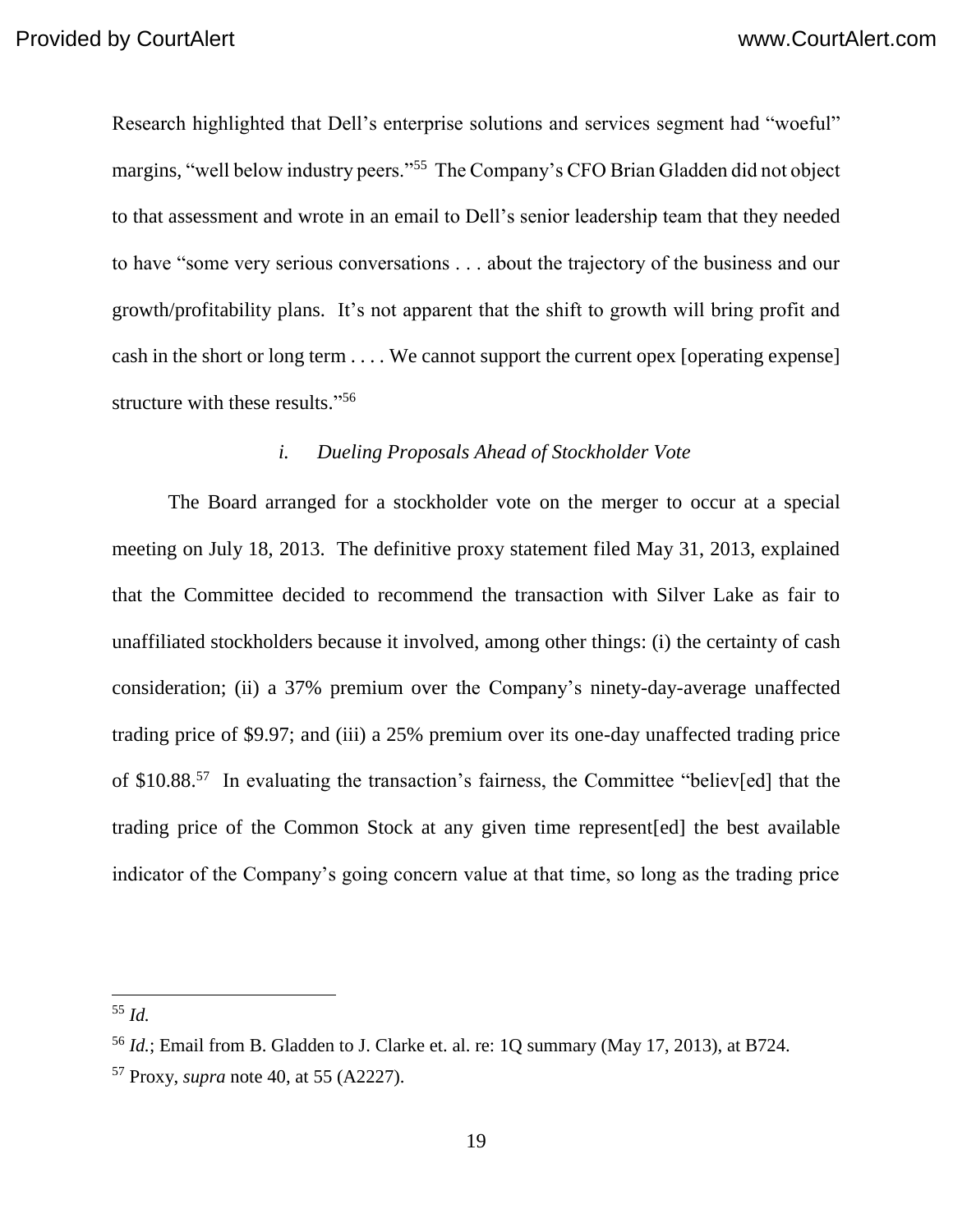at that time is not impacted by speculation regarding the likelihood of a potential transaction." 58

But Icahn was still in the hunt: he filed his preliminary proxy statement on June 6; disclosed on June 18 that he and affiliates had purchased seventy-two million shares from Southeastern at \$13.52 per share; and advised Dell stockholders in writing on June 19 that he planned to nominate his own slate of directors who would scrap the transaction with the Buyout Group and instead launch a self-tender for 1.1 billion shares at \$14 per share. Icahn vowed not to tender his shares. On July 1, Icahn revealed to the Committee and the Company's stockholders that lenders had committed \$5.2 billion to finance the partial tender offer proposal.

After the leading proxy advisory firms recommended that stockholders approve the MBO, Icahn revised his proposal on July 12 to add one warrant for every four shares tendered. Each warrant would entitle the holder for a period of seven years to purchase one share of the Company's common stock for \$20.

On July 17, the day before the vote, the Committee's proxy solicitor informed it that the Company's stockholders were unlikely to approve the merger. To avoid defeat, the Committee convened the meeting and adjourned it without holding a vote, affording the Buyout Group time to improve its proposal.

The Buyout Group initially proposed adding \$0.10 per share to the merger consideration in exchange for reducing the number of stockholders needed to approve the

<sup>58</sup> *Id.* at 60 (A2232).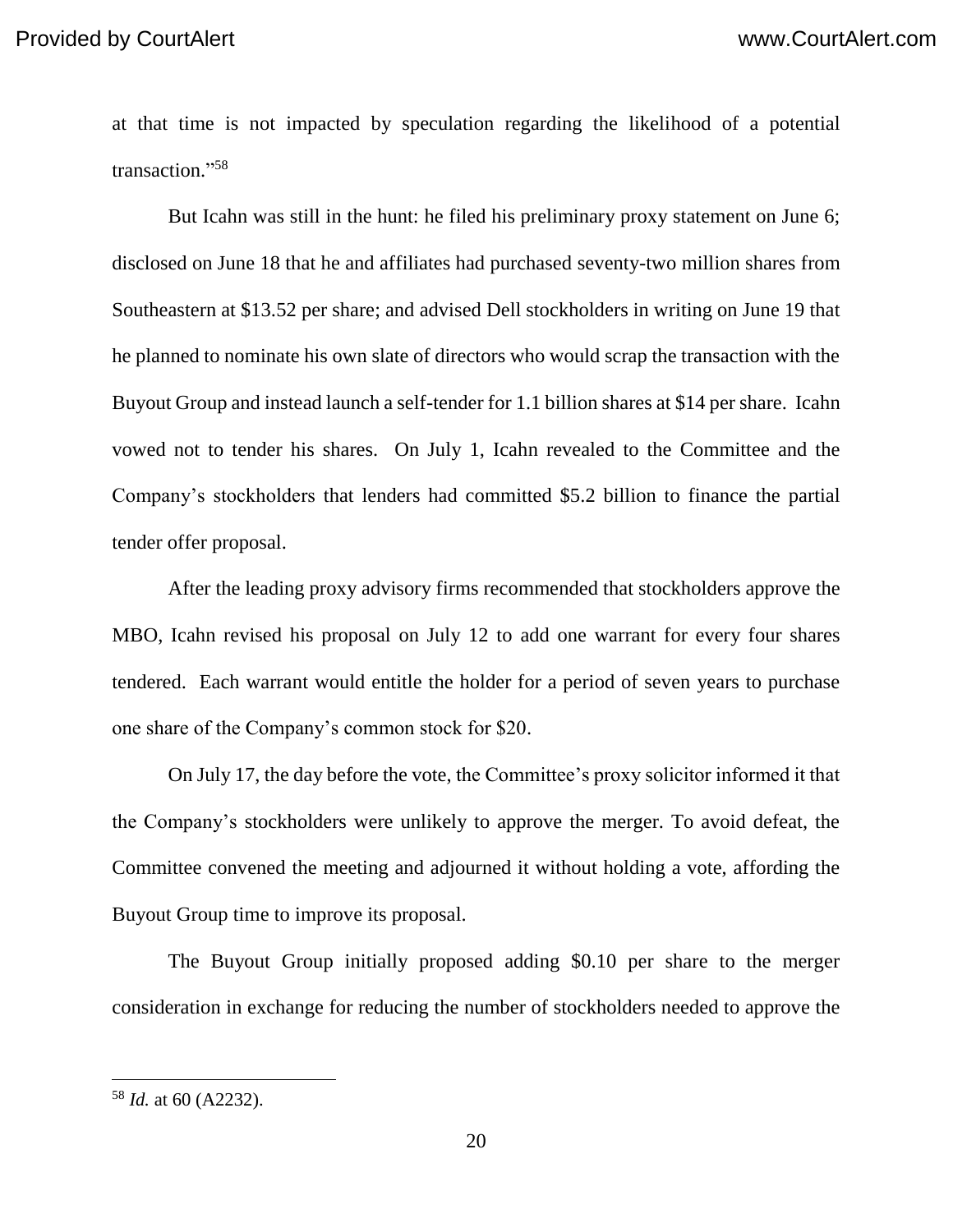merger, from the majority of all unaffiliated stockholders to simply the majority of those unaffiliated stockholders present at the meeting or who vote by proxy. But the Committee rejected this adjustment on July 30, sending the Company's stock price down 2.55%.

The next day, the Buyout Group sweetened the deal for lowering the threshold for approving the deal: in addition to the ten-cent bump that brought the merger consideration to \$13.75, the Buyout Group promised a special cash dividend of \$0.08 per share; vowed to pay a third-quarter dividend of \$0.08 no matter the closing date; and agreed to accept a reduced termination fee of \$180 million instead of \$450 million if the stockholders rejected the merger in favor of a leveraged recapitalization or similar proposal in the next twelve months. After the Committee insisted that it would not accept the deal unless the special cash dividend increased to \$0.13, the Buyout Group agreed, bringing the total value of the deal to \$13.96 per share. (To finance the adjustment, Mr. Dell agreed to receive \$12.51 instead of \$13.36 for his rollover shares.)

When the Committee met to evaluate the revised proposal on August 2, 2013, both Evercore and JPMorgan determined the \$13.75 per share deal price to be fair to the unaffiliated stockholders. Following the Committee's advice, the Board approved the revised transaction (hereinafter, the "Merger") and amended the Merger Agreement to reflect the changed deal terms. A vote was scheduled for September 12, 2013.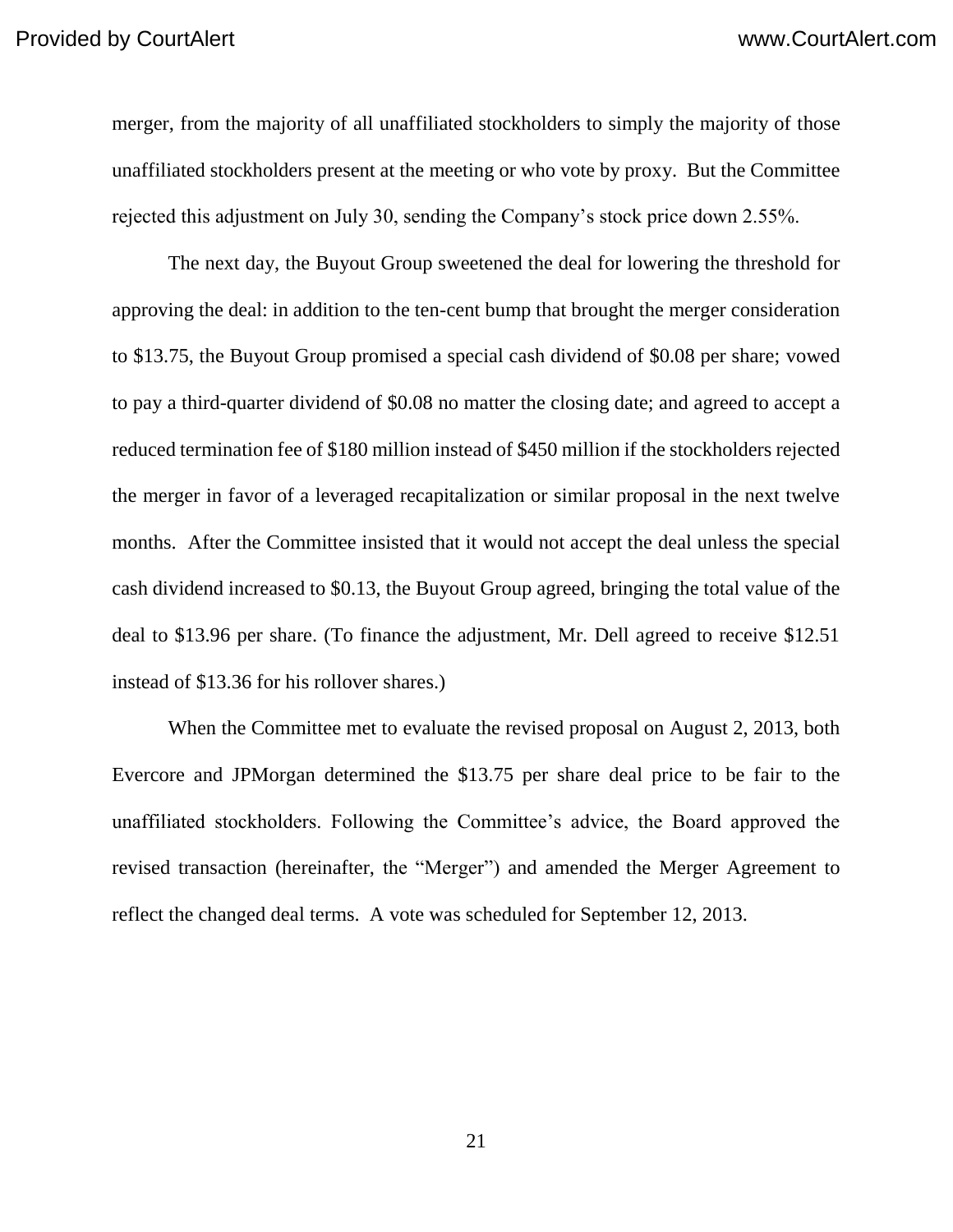#### *ii. Stockholder Vote*

At the special meeting held September 12, 2013, 57% of all Dell shares approved the Merger (70% of the shares present at the meeting). The Merger closed October 29, 2013, and the shares of non-dissenting Dell stockholders were converted into \$13.75 per share in cash. Though Icahn and Southeastern initially indicated that they would seek appraisal if the Merger were approved, they withdrew their demands. However, holders of 38,765,130 shares of Dell common stock demanded appraisal.<sup>59</sup>

### *D. The Appraisal Trial*

The four-day appraisal trial in October 2015 featured 1,200 exhibits, seventeen depositions, live testimony from seven fact witnesses and five expert witnesses, a 542 paragraph-long pre-trial order, and 369 pages of pre- and post-trial briefing. Petitioners argued that, as demonstrated through their expert's DCF analysis, the fair value of the Company's common stock at the effective time of the Merger was actually \$28.61 per share—more than double the deal price of \$13.75. If this valuation were correct, the Buyout Group obtained Dell at a \$26 billion discount to its actual value. In contrast, Dell maintained that its DCF analysis yielding a \$12.68 per share valuation was a more appropriate approximation of fair value, but that, in light of the uncertainties facing the PC industry, fair value could be as high as the deal price (but not greater).

<sup>59</sup> *In re Appraisal of Dell* (*Dell Fees & Expenses*), 2016 WL 6069017, at \*1 (Del. Ch. Oct. 17, 2016).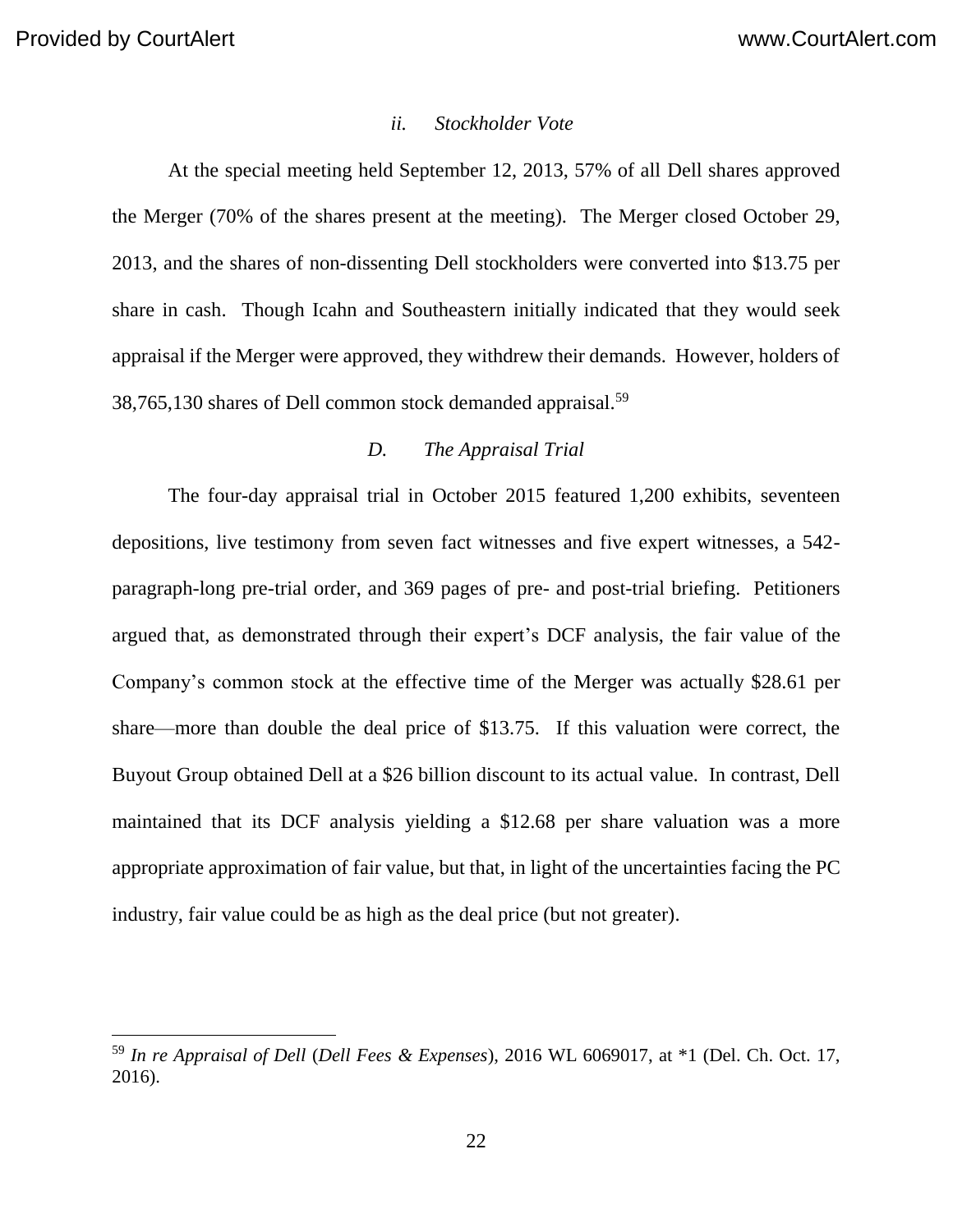#### *E. The Court of Chancery's Determination of Fair Value*

The Court of Chancery acknowledged that "[t]he consideration that the buyer agrees to provide in the deal and that the seller agrees to accept is one form of market price data, which Delaware courts have long considered in appraisal proceedings."<sup>60</sup> However, the court believed that flaws in Dell's sale process meant that the deal price of \$13.75 should not be afforded any weight here since it was "not the best evidence of [the Company's] fair value."<sup>61</sup> Accordingly, the trial court disregarded both Dell's pre-transactional stock price and the deal price entirely.

The Court of Chancery identified three crucial problems with the pre-signing phase of the sale process that contributed to its decision to disregard the market-based indicators of value.

First, the primary bidders were all financial sponsors who used an LBO pricing model to determine their bid prices—meaning that the per-share deal price needed to be low enough to facilitate an IRR of approximately 20%. As the court saw it, the prospective PE buyers, the Buyout Group, Mr. Dell, and the Committee never focused on determining the intrinsic value of the Company as a going concern.

Second, the trial court believed that Dell's investors were overwhelmingly focused on short-term profit, and that this "investor myopia" created a valuation gap that purportedly distorted the original merger consideration of \$13.65. Thus, under the Court

<sup>60</sup> *Dell Trial Fair Value*, 2016 WL 3186538, at \*22.

<sup>61</sup> *Id.* at \*22, \*29.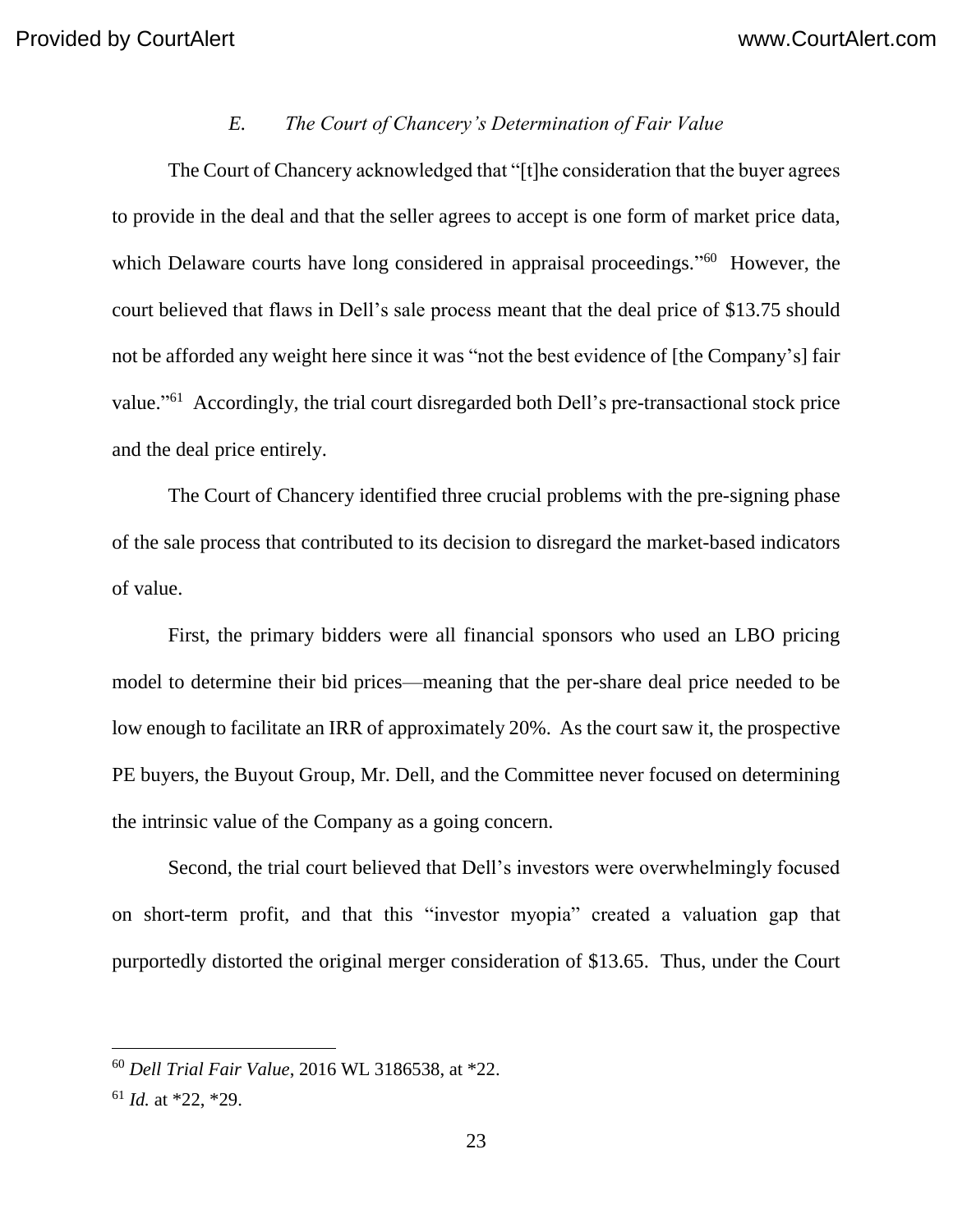of Chancery's logic, the efficient market hypothesis—which teaches that the price of a company's stock reflects all publicly available information as a consensus, per-share valuation—failed when it came to Dell, diminishing the probative value of the stock price. This phenomenon also allegedly depressed the deal price by anchoring deal negotiations at an improperly low starting point.<sup>62</sup>

Third, the trial court concluded that there was no meaningful price competition during the pre-signing phase as, at any given time during the pre-signing phase, there were at most two private equity sponsors competing for the deal, creating little incentive to bid up the deal price. The trial court especially faulted the Committee for declining to reach out to potential strategic bidders, such as HP, during the pre-signing phase, leaving the financial sponsors who were engaged without the incentive "to push their prices upward to pre-empt potential interest from that direction."<sup>63</sup> According to the trial court, large private equity buyers such as those engaged here are notoriously averse to topping each other, and without the specter of a strategic buyer, the Committee lacked "the most powerful tool that a seller can use to extract a portion of the bidder's anticipated surplus"—the "threat of an alternative deal."<sup>64</sup>

Next, the trial court evaluated the post-signing go-shop process, where it identified several additional issues that it believed further contributed to a deal price that fell short of fair value. Though two additional proposals to acquire the Company emerged during the

<sup>62</sup> *Id.* at \*33-36.

<sup>63</sup> *Id.* at \*37.

<sup>64</sup> *Id.*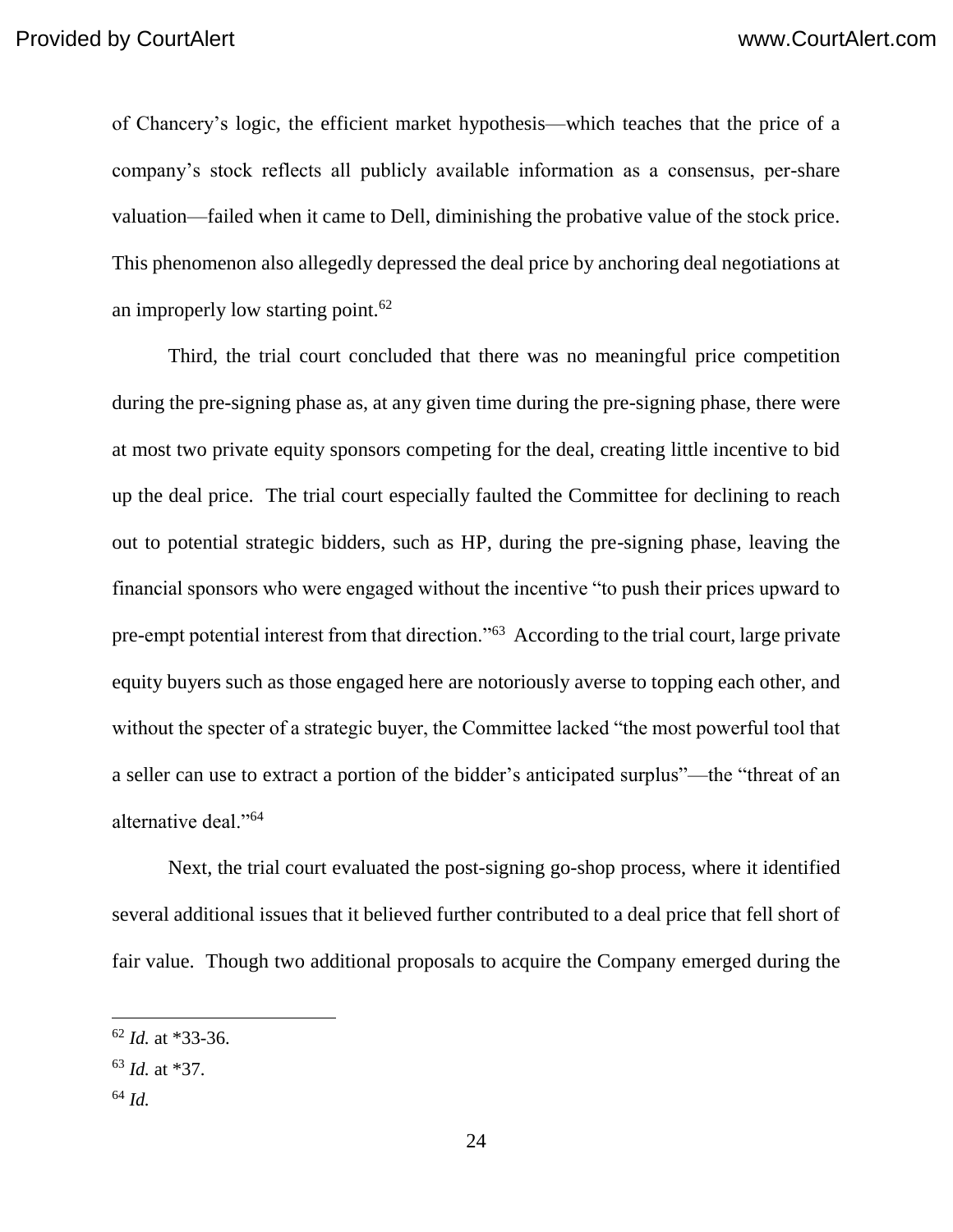go-shop period, from Blackstone and Icahn, the trial court dismissed their import given that these prospective buyers also operated within the "confines of the LBO model," and that the deal price ultimately increased by just 2% over the original merger consideration of \$13.65 per share as a result of this go-shop.

Further, the trial court observed that the deal's structure as an MBO imposed several additional, supposedly insurmountable impediments to Dell's ability to prove at trial that the deal's "structure in fact generated a price that persuasively established the Company's fair value."<sup>65</sup> The trial court emphasized that, to prove a go-shop's worth, it is crucial to show that prospective rival bidders had a "realistic pathway to success" so as to justify the time, expense, and harm to professional relationships that might result from pursuing an offer.<sup>66</sup> Though the trial court recognized that the "relatively open" structure of the Committee's go-shop "raised fewer structural barriers than the norm,"<sup>67</sup> the court believed such openness could not obviate the issues imposed by features "endemic to MBO goshops," which "create a powerful disincentive for any competing bidder—and particularly competing financial bidders—to get involved." <sup>68</sup> These features include a so-called "winner's curse" and the management team's inherent value to the Company.<sup>69</sup>

<sup>66</sup> *Id.*

- <sup>68</sup> *Id.* at \*43.
- <sup>69</sup> *Id.*

<sup>65</sup> *Id.* at \*39.

<sup>67</sup> *Id.* at \*40.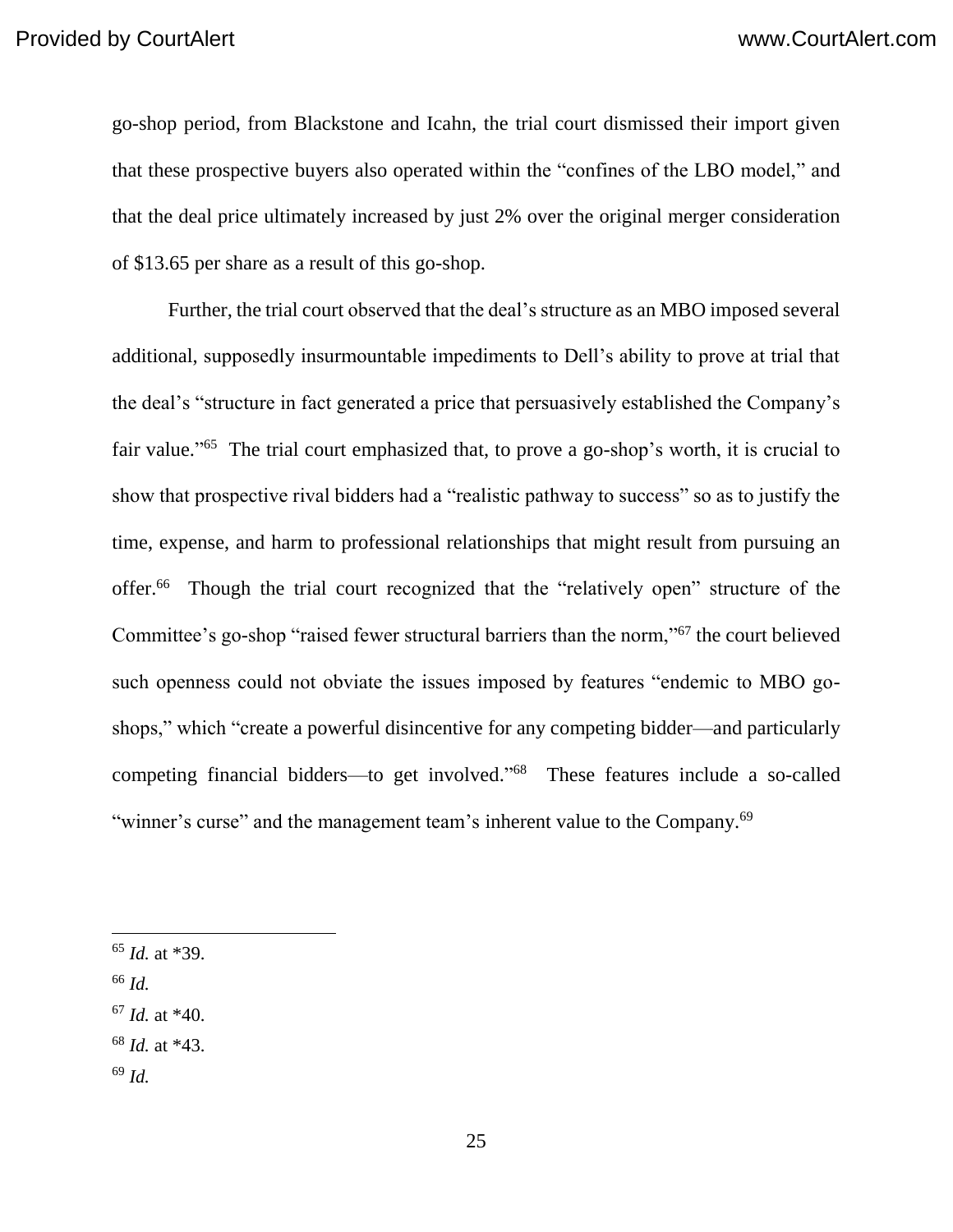The concept of a "winner's curse" reflects the notion that "incumbent management has the best insight into the Company's value, or at least is perceived to have an informational advantage," so if a financial buyer is willing to outspend management to win a deal, it must be overpaying because it must have overlooked some piece of information that dissuaded management from bidding as much.<sup>70</sup> Further, the trial court inferred that "Mr. Dell's unique value and his affiliation with the Buyout Group were negative factors that inhibited the effectiveness of the go-shop process,"<sup>71</sup> despite evidence that suggested that neither Blackstone nor Icahn—nor anyone else, for that matter—believed that Mr. Dell's continued involvement with the Company was essential. Moreover, Mr. Dell appeared willing to work with any viable party.<sup>72</sup>

In light of these apparent flaws in the sale process, both pre- and post-signing, the trial court found that the Company failed to establish that "the sale process offers the most reliable evidence of the Company's value as a going concern."<sup>73</sup> Moreover, the Court of Chancery decided that "[b]ecause it is impossible to quantify the exact degree of the sale process mispricing," it was going to discount the final merger consideration of \$13.75 entirely—giving it no weight when determining fair value.<sup>74</sup>

- <sup>72</sup> *See id.*
- <sup>73</sup> *Id.*

 $\overline{a}$ 

<sup>74</sup> *Id.* at \*51.

<sup>70</sup> *Id.* at \*42-43.

<sup>71</sup> *Id.* at \*44.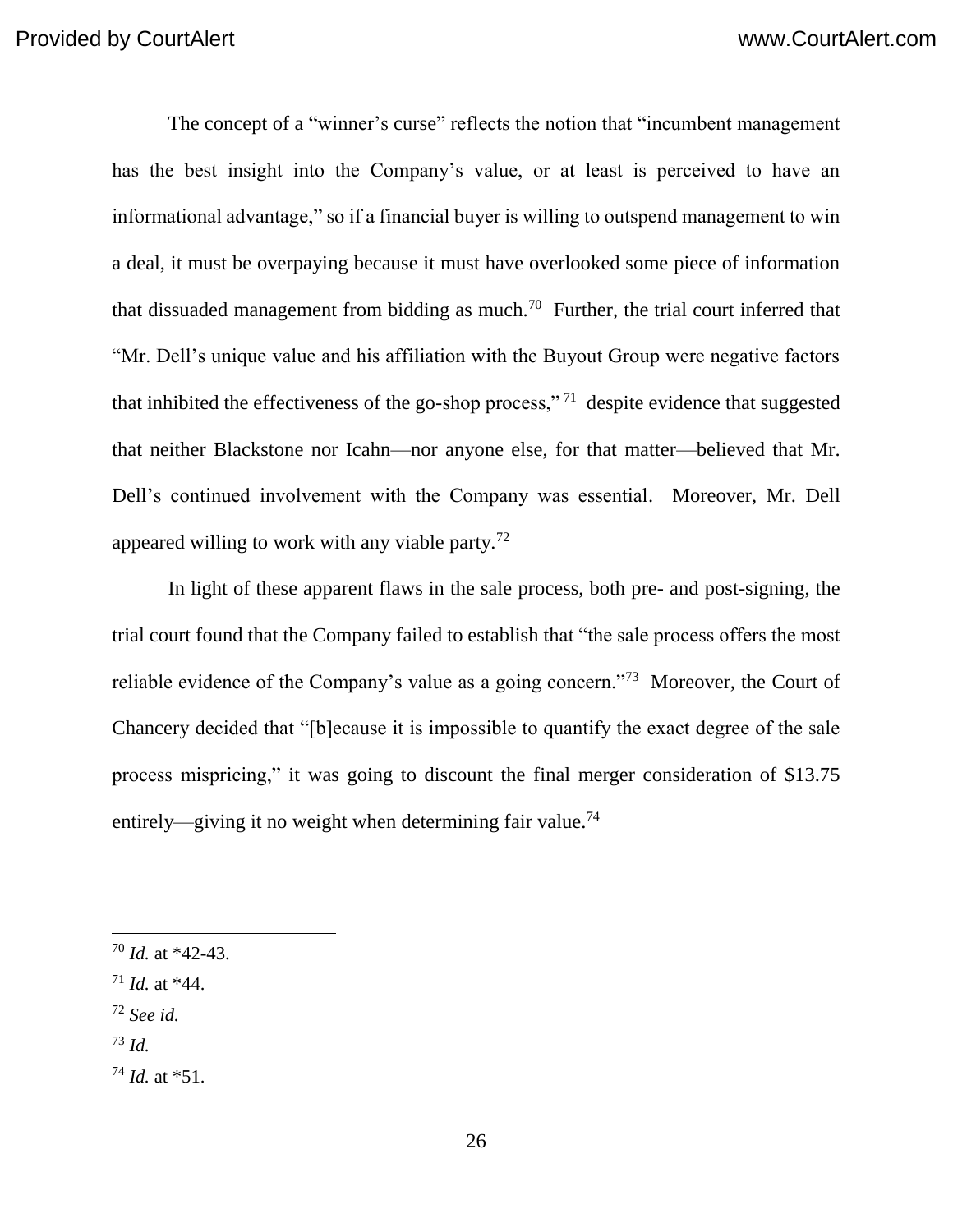But, given that the trial court deemed it "illogical" to believe that another bidder would not have topped the Buyout Group's offer if the Company were actually worth the \$28.61 per share advocated by the petitioners,<sup>75</sup> the Court of Chancery rejected petitioners' DCF and arrived at its "fair value" determination of \$17.62 per share through its own DCF analysis, using a mix of the inputs proposed by the petitioners' and the Company's experts and adjustments of its own.

## *F. This Appeal*

The Company argues that the trial court committed legal error and abused its discretion in failing to assign *any* weight to the deal price. On both fronts, the Company claims that the trial court erred by disregarding Section 262(h)'s requirement that it "take into account all relevant factors" in determining fair value.

The Company articulates three reasons why it believes the trial court committed legal error. First, the Company argues that there is no requirement under Delaware law that the deal price be the "most reliable" or "best" evidence of fair value in order for it to be given any weight. Second, the Company posits that there is no requirement under Delaware law that the Court of Chancery disregard the deal price entirely if it cannot unequivocally quantify the precise amount of sale process mispricing. Third, the Company contends that the trial court erred in fashioning what seems akin to a bright-line rule that the deal prices in MBO transactions are distorted and should be disregarded. Dell states

<sup>75</sup> *Id.* at \*37.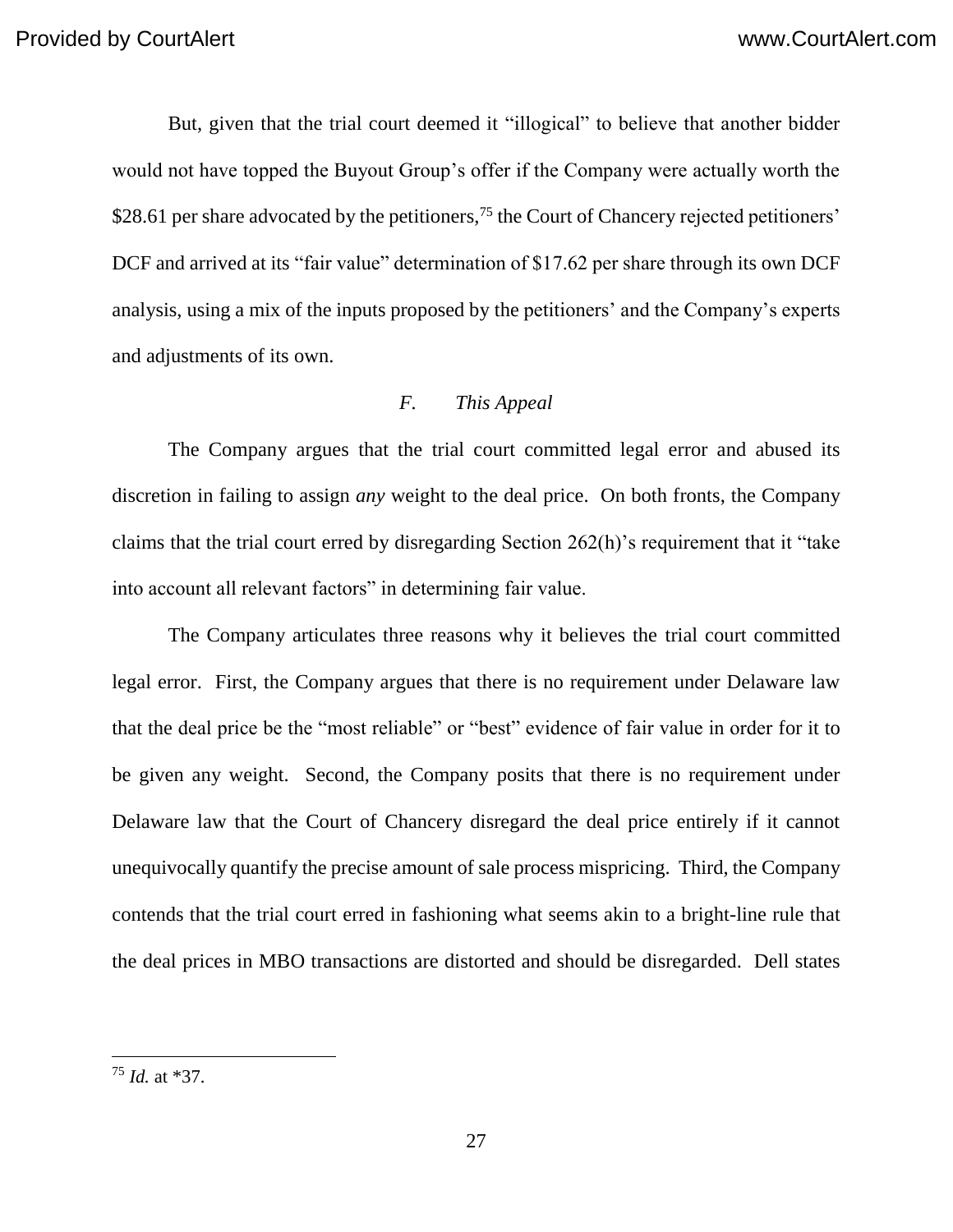that imposing such a rule would be "inconsistent with the flexible nature of the appraisal inquiry."<sup>76</sup>

Moreover, the Company notes that the trial court's conclusions underpinning its decision to disregard deal price do not follow from the facts as found. In particular, the Company maintains that the trial court lacked a basis for finding that: the market for Dell's stock was inefficient due to the alleged short-term focus of the Company's investor base, yielding a valuation gap between Dell's market value and its intrinsic value; the pre-signing phase lacked "meaningful price competition" because those involved in the sale process were fixated on determining a deal price that would generate the requisite IRR under the LBO model, and there were no strategic bidders involved; banks were reluctant to help finance the deal through debt, limiting the available leverage and therefore capping the deal price; the emergence of "topping bids" underscored the unfairness of the original merger consideration; and features endemic to MBO go-shops additionally distorted the relevance of the deal price. Thus, the Company argues that the trial court's entire reasoning for assigning no weight to the deal price was based either on flawed premises or on theoretical constructs that lack support in this factual record.

The Company also argues that, even if the trial court had a sound factual basis for disregarding the deal price entirely, its DCF analysis is flawed in three crucial ways: (1) it does not properly account for the Company's FIN 48 contingent liability reserve because it deducts only \$650 million instead of the actual \$3.01 billion in the Company's financial

<sup>&</sup>lt;sup>76</sup> Appellant's Opening Br. at 26.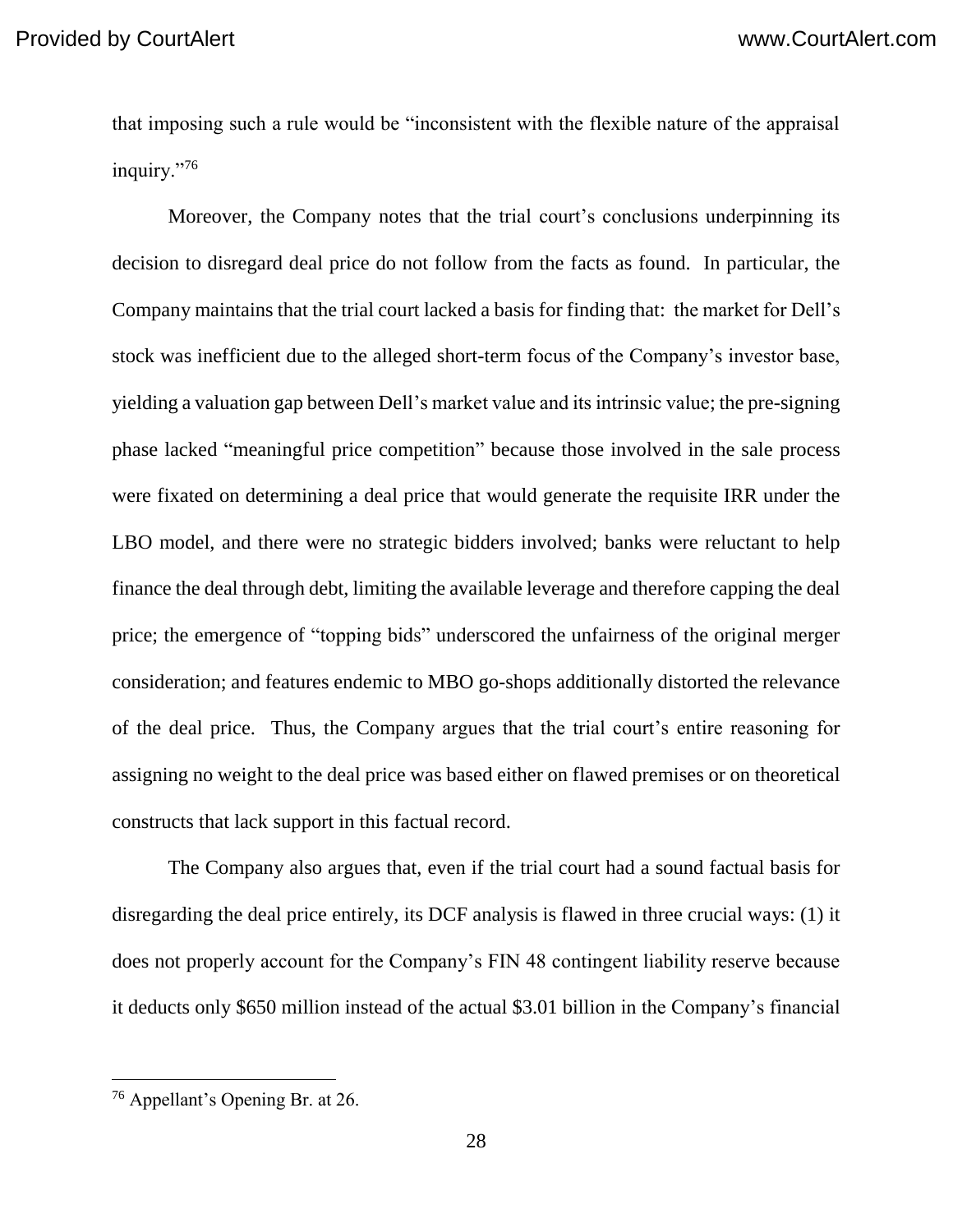$\overline{a}$ 

statements; (2) it fails to deduct taxes that would be due on foreign earnings if repatriated even though the trial court counted these earnings in calculating free cash flow; and (3) it employs the wrong tax rate in calculating the terminal value, the 21% effective tax rate instead of the marginal tax rate of 35.8%.

In response, the petitioners argue that the Court of Chancery *did* consider "all relevant factors"—including the deal price—in determining fair value as the Court of Chancery outlined a litany of reasons why the sale process distorted the deal price's worth as a proxy for fair value. Petitioners contend that the Company is itself the party advocating for an "inflexible bright-line rule" given that the Company seems to suggest that the Court of Chancery was required to "assign some mathematical weight to the deal price" in determining fair value.<sup>77</sup> The petitioners observe that this Court has previously rejected that formalism in light of the language of Section 262.

The petitioners also cross-appeal and argue that the trial court's DCF analysis is flawed in two respects: (1) it wrongly accepts the adjustments to management projections advocated by the Company; and (2) it improperly includes two deductions, namely a working capital deduction of \$3 billion (despite Dell's history of funding its operations through free cash flow) and \$1.2 billion in restricted cash.

#### *II. Analysis*

We agree with petitioners that the trial court *did consider* all relevant factors presented, including Dell's stock price and deal price. But we reverse because the

 $77$  Appellees/Cross-Appellants' Ans. Br. and Opening Br. on Cross-Appeal at 3, 44.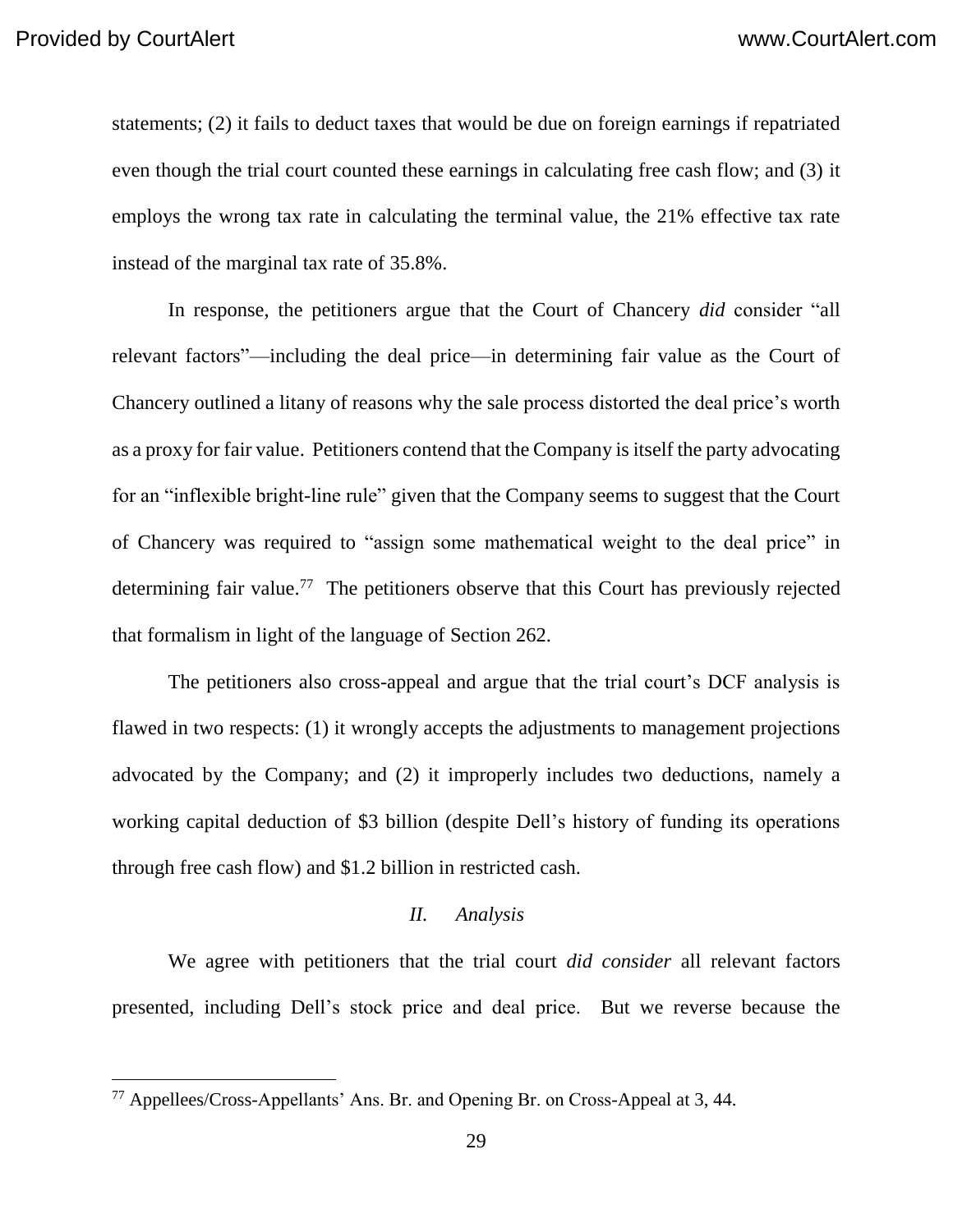reasoning behind the trial court's decision to give no weight to any market-based measure of fair value runs counter to its own factual findings.After reviewing our appraisal statute and accompanying jurisprudence, we explore why the facts fail to support the Court of Chancery's reasoning for disregarding, in particular, the deal price. To the extent the trial court can justify giving any weight to its DCF analysis on remand, we conclude that, for the most part, the trial court did not abuse its discretion as to the asserted errors.

## *A. The Relevant Legal Framework*

The General Assembly created the appraisal remedy in 1899 after amending the corporate code to allow a corporation to be sold upon the consent of a majority of stockholders instead of unanimous approval as was previously required.<sup>78</sup> Given that a single shareholder could no longer hold up the sale of a company, the General Assembly devised appraisal in service of the notion that "the stockholder is entitled to be paid for that which has been taken from him."<sup>79</sup> Stockholders who viewed the sale price as inadequate could seek "an independent judicial determination of the fair value of their shares" instead

<sup>78</sup> Hon. Sam Glasscock III, *Ruminations on Appraisal*, Del. Lawyer, Summer 2017, at 8; Charlotte K. Newell, *The Legislative Origins of Today's Appraisal Debate*, Del. Lawyer, Summer 2017, at 12-13.

<sup>79</sup> *Tri-Continental Corp. v. Battye*, 74 A.2d 71, 72 (Del. 1950). In *DFC*, we stated that the purpose of appraisal is to "make sure that [stockholders] receive fair compensation for their shares in the sense that it reflects what they deserve to receive based on what would fairly be given to them in an arm's-length transaction." 2017 WL 3261190, at \*18.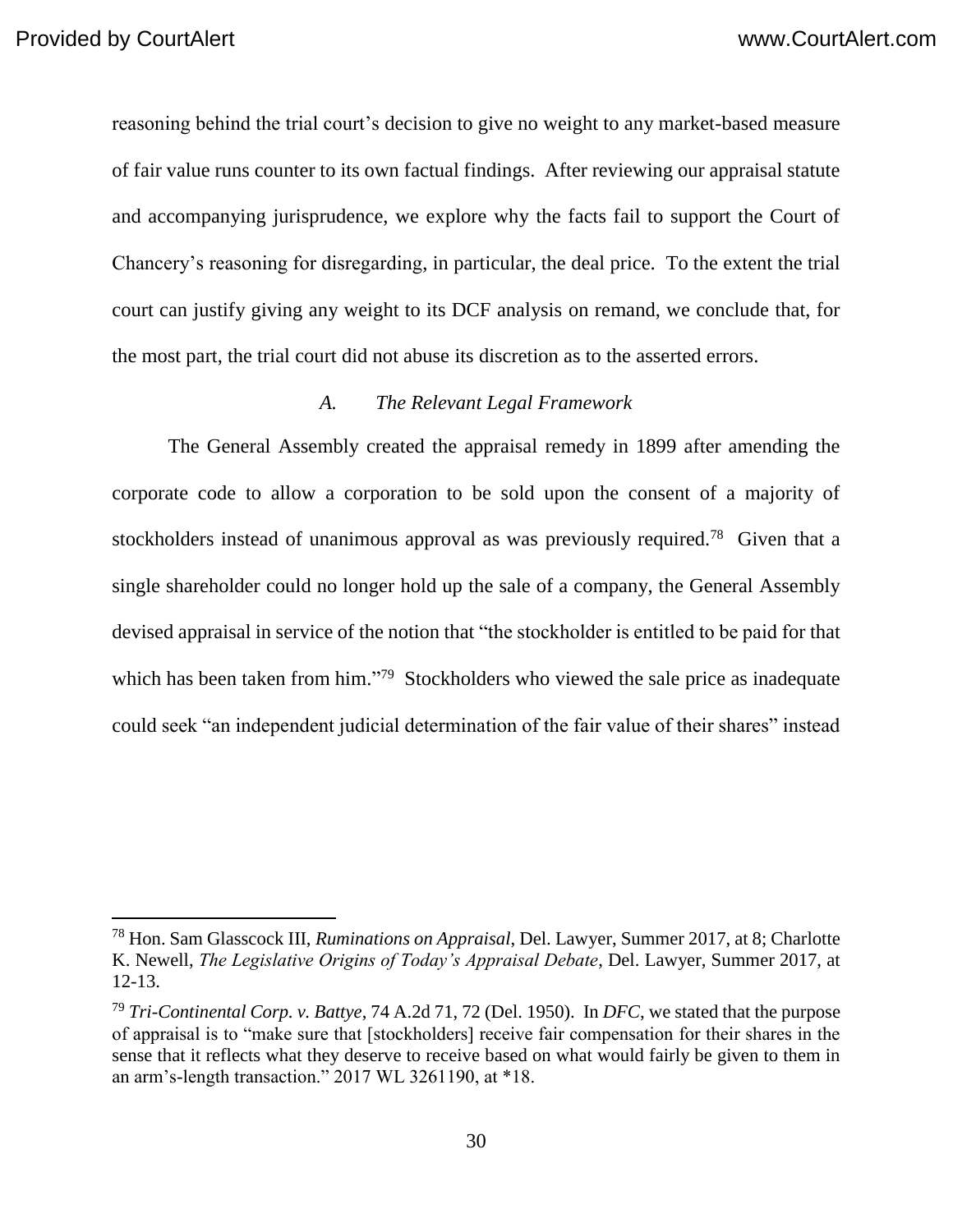$\overline{a}$ 

of accepting the per-share merger consideration.<sup>80</sup> There is one issue in an appraisal trial: "the value of the dissenting stockholder's stock."<sup>81</sup>

Appraisals are odd. Unlike other cases, where one side loses if the other side fails to persuade the court that the evidence tilts its way,<sup>82</sup> appraisals require the court to determine a number representing the fair value of the shares after considering the trial presentations and submissions of parties who have starkly different objectives: petitioners contend fair value far exceeds the deal price, and the company argues that fair value is the deal price or lower. In reality, the burden "falls on the [trial] judge to determine fair value, using 'all relevant factors.'"<sup>83</sup>

<sup>80</sup> *Alabama By-Prod. Corp. v. Cede & Co.*, 657 A.2d 254, 258 (Del. 1995); *Cede & Co. v. Technicolor, Inc.*, 542 A.2d 1182, 1186 (Del. 1988) ("An appraisal proceeding is a limited legislative remedy intended to provide shareholders dissenting from a merger on grounds of inadequacy of the offering price with a judicial determination of the intrinsic worth (fair value) of their shareholdings.").

<sup>81</sup> *Technicolor*, 542 A.2d at 1186 (quoting *Kaye v. Pantone, Inc.*, 395 A.2d 369, 374-75 (Del. Ch. 1978)).

<sup>82</sup> *M.G. Bancorp.*, 737 A.2d at 520 ("In a statutory appraisal proceeding, both sides have the burden of proving their respective valuation positions by a preponderance of the evidence.").

<sup>83</sup> *In re Appraisal of Ancestry.com*, 2015 WL 399726, at \*1 (Del. Ch. Jan. 30, 2015) (quoting 8 *Del. C.* § 262(h)); Eric L. Talley, *Finance in the Courtroom: Appraising Its Growing Pains*, Del. Lawyer, Summer 2017, at 16-17 ("[U]nlike highly trained (and highly remunerated) investment bankers — whose job requires generating a 'football field' *range* of discounted cash flow (DCF) valuations — a judge presiding over an appraisal proceeding must conjure up a *single number* at the end of the process.").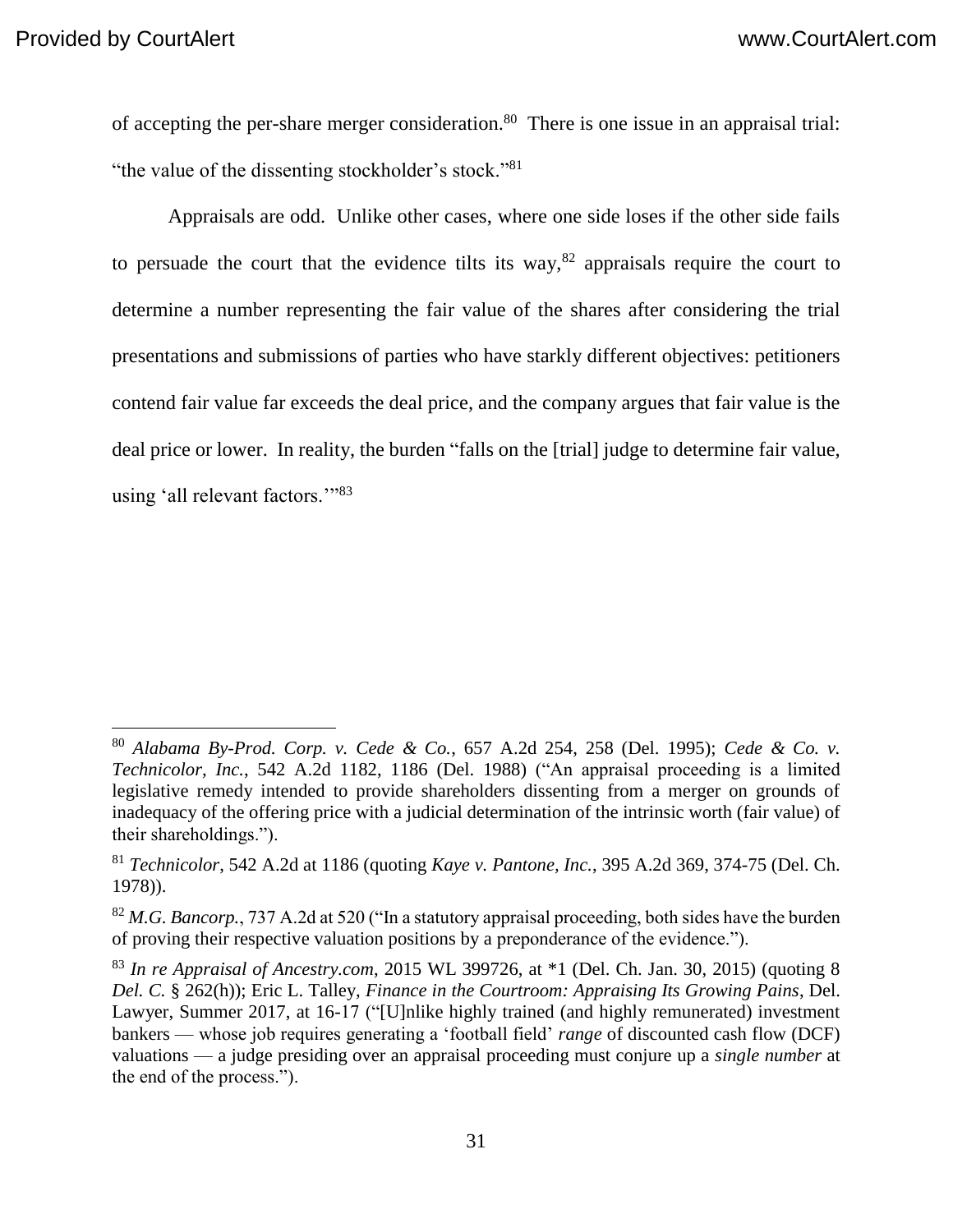Though the appraisal remedy is "entirely a creature of statute,"<sup>84</sup> like most statutes, its specifics have been refined through years of judicial interpretation. Indeed, "fair value" has become a "jurisprudential, rather than purely economic, construct."<sup>85</sup>

Importantly for our purposes here, Section 262 provides that the Court of Chancery "shall determine the fair value of the shares exclusive of any element of value arising from the accomplishment or expectation of the merger or consolidation" plus interest.<sup>86</sup> Equally critical is its requirement that, "[i]n determining such fair value, the Court shall take into account all relevant factors."<sup>87</sup> These provisions explain "what" the Court is valuing, and "how" the court should go about this task.

# *i. "What" the Court is Valuing*

We have explained that the court's ultimate goal in an appraisal proceeding is to determine the "fair or intrinsic value" of each share on the closing date of the merger.<sup>88</sup> To reach this per-share valuation, the court should first envisage the entire pre-merger company as a "going concern," as a standalone entity, and assess its value as such.<sup>89</sup> "[T]he corporation must be viewed as an on-going enterprise, occupying a particular market

<sup>86</sup> 8 *Del. C.* § 262(h).

<sup>87</sup> *Id.*

<sup>84</sup> *Alabama By-Prod. v. Cede*, 657 A.2d at 258 (quoting *Alabama By-Prod. Corp. v. Neal*, 588 A.2d 255, 256 (Del. 1991)).

<sup>85</sup> *DFC*, 2017 WL 3261190, at \*16 (citing *Cavalier Oil Corp. v. Harnett*, 564 A.2d 1137, 1144 (Del. 1989)).

<sup>88</sup> *Cavalier Oil*, 564 A.2d at 1142-43.

<sup>&</sup>lt;sup>89</sup> *Id.* at 1144 ("The dissenting shareholder's proportionate interest is determined only after the company as an entity has been valued.").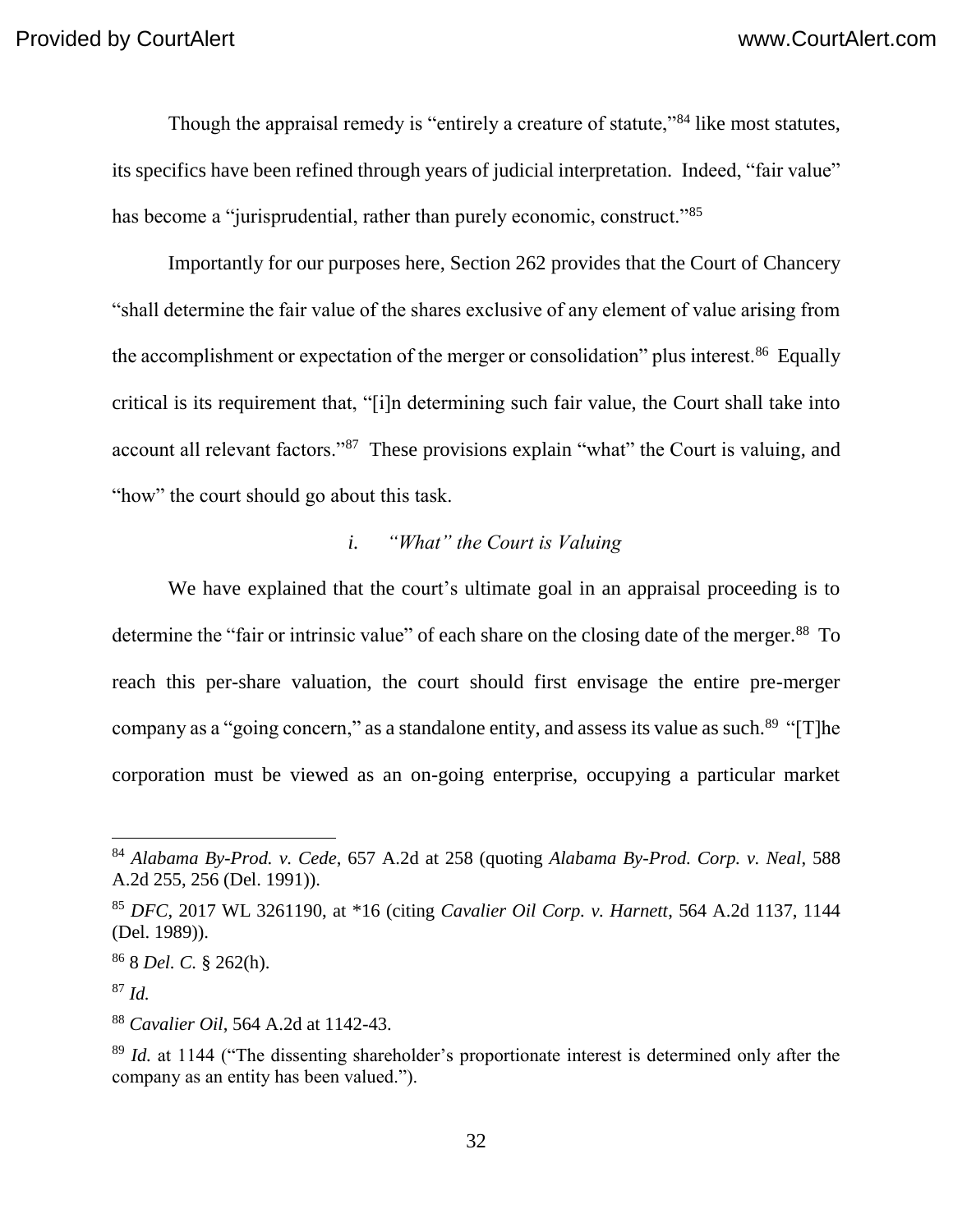position in the light of future prospects."<sup>90</sup> The valuation should reflect the "operative reality' of the company as of the time of the merger."<sup>91</sup>

Because the court strives "to value the *corporation* itself, as distinguished from a specific fraction of its *shares* as they may exist in the hands of a particular shareholder," the court should not apply a minority discount when there is a controlling stockholder.  $92$ Further, the court should exclude "any synergies or other value expected from the merger giving rise to the appraisal proceeding itself."<sup>93</sup>

Then, once this total standalone value is determined, the court awards each petitioning stockholder his pro rata portion of this total—"his proportionate interest in [the] going concern" <sup>94</sup> plus interest.

<sup>90</sup> *Shell Oil*, 607 A.2d at 1218.

<sup>91</sup> *M.G. Bancorp.*, 737 A.2d at 525.

<sup>92</sup> *Cavalier Oil*, 564 A.2d at 1144 (internal quotation marks omitted).

<sup>93</sup> *Global GT LP v. Golden Telecom, Inc.*, 993 A.2d 497, 507 (Del. Ch. 2010), *aff'd*, 11 A.3d 214 (Del. 2010); *DFC*, 2017 WL 3261190, at \*16 (The Court should exclude "any value that the selling company's shareholders would receive because a buyer intends to operate the subject company, not as a stand-alone going concern, but as a part of a larger enterprise, from which synergistic gains can be extracted." (quoting *Union Ill. 1995 Inv. LP v. Union Fin. Grp., Ltd*, 847 A.2d 340, 356 (Del. Ch. 2004))). As noted in *DFC*, there are policy reasons for excising the synergistic value: "the specific buyer [should] not end up losing its upside for [the] purchase by having to pay out the expected gains from its own business plans for the company it bought to the petitioners." 2017 WL 3261190, at \*16. Further, "the broader excision of synergy gains could have also been thought of as a balance to the Court's decision to afford pro rata value to minority stockholders." *Id.*

<sup>94</sup> *Cavalier Oil*, 564 A.2d at 1144 (quoting *Tri-Continental*, 74 A.2d at 72).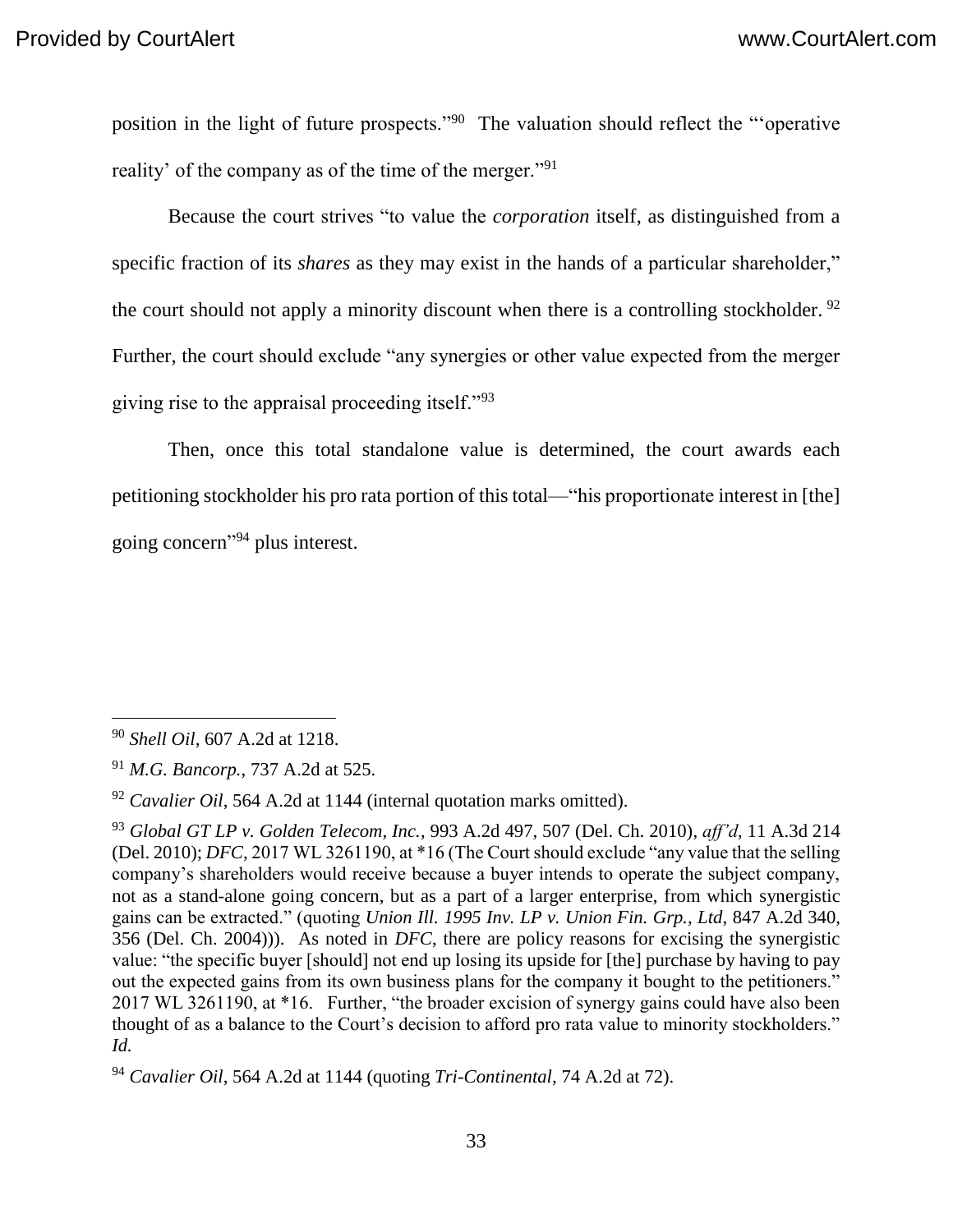## *ii. "How" the Court Should Approach Valuation*

By instructing the court to "take into account all relevant factors" in determining fair value, the statute requires the Court of Chancery to give fair consideration to "proof of value by any techniques or methods which are generally considered acceptable in the financial community and otherwise admissible in court."<sup>95</sup> Given that "[e]very company is different; every merger is different,"<sup>96</sup> the appraisal endeavor is "by design, a flexible process."<sup>97</sup>

This Court has relied on the statutory requirement that the Court of Chancery consider "all relevant factors" to reject requests for the adoption of a presumption that the deal price reflects fair value if certain preconditions are met, such as when the merger is the product of arm's-length negotiation and a robust, non-conflicted market check, and where bidders had full information and few, if any, barriers to bid for the deal.<sup>98</sup> In *Golden Telecom*, we explained that Section 262(h) is "unambiguous<sup>[]"</sup> in its command that the Court of Chancery undertake an "*independent*" assessment of fair value, and that the statute "vests the Chancellor and Vice Chancellors with significant discretion to consider 'all

<sup>95</sup> *Weinberger v. UOP*, 457 A.2d 701, 713 (Del. 1983).

<sup>96</sup> *In re Petsmart*, 2017 WL 2303599, at \*26 (Del. Ch. May 26, 2017).

<sup>97</sup> *Golden Telecom, Inc. v. Global GT LP*, 11 A.3d 214, 218 (Del. 2010).

<sup>98</sup> *See DFC*, 2017 WL 3261190, at \*1 ("We decline to engage in that act of creation, which in our view has no basis in the statutory text, which gives the Court of Chancery in the first instance the discretion to 'determine the fair value of the shares' by taking into account 'all relevant factors.'" (quoting 8 *Del. C*. § 262(h)).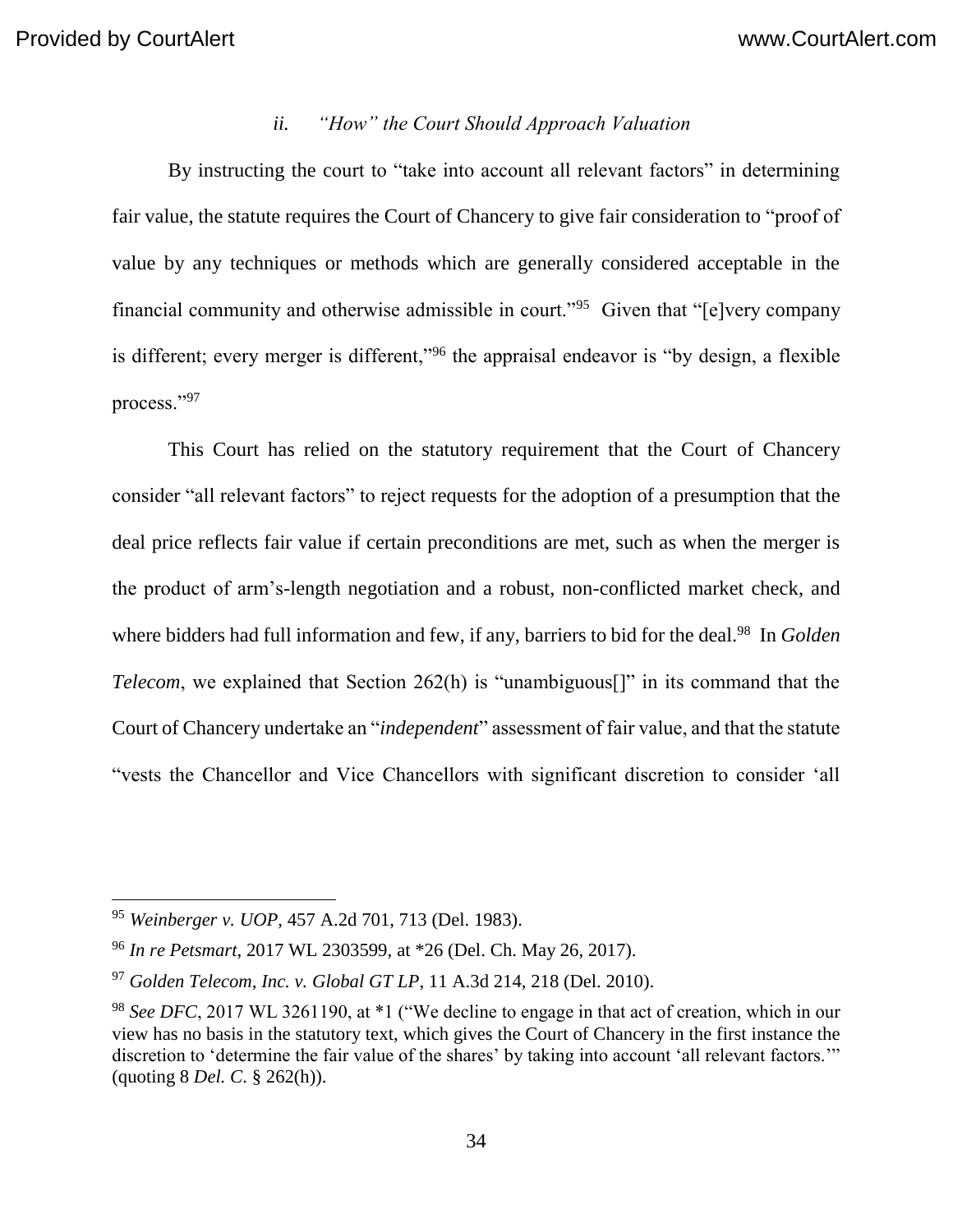relevant factors' and determine the going concern value of the underlying company."<sup>99</sup> In DFC, we again rejected an invitation to create a presumption in favor of the deal price.<sup>100</sup> Even aside from the statutory command to consider all relevant factors, we doubted our ability to craft the precise preconditions for invoking such a presumption.<sup>101</sup>

As such, "the trial of an appraisal case under the Delaware General Corporation Law presents unique challenges to the judicial factfinder."<sup>102</sup> And this task is complicated by "the clash of contrary, and often antagonistic, expert opinions of value," prompting the trial court to wade through "widely divergent views reflecting partisan positions" in arriving at its determination of a single number for fair value. 103

In the end, after this analysis of the relevant factors, "[i]n some cases, it may be that a single valuation metric is the most reliable evidence of fair value and that giving weight to another factor will do nothing but distort that best estimate. In other cases, it may be necessary to consider two or more factors."<sup>104</sup> Or, in still others, the court might apportion

<sup>99</sup> 11 A.3d at 217-18.

<sup>100</sup> *DFC*, 2017 WL 3261190, at \*15.

<sup>&</sup>lt;sup>101</sup> *Id.* ("[N]ot only do we see no license in the statute for creating a presumption that the resulting price in such a situation is the 'exclusive,' 'best,' or 'primary' evidence of fair value, we do not share DFC's confidence in our ability to craft, on a general basis, the precise pre-conditions that would be necessary to invoke a presumption of that kind.").

<sup>102</sup> *Petsmart*, 2017 WL 2303599, at \*1 (citing *Ancestry.com*, 2015 WL 399726, at \*2).

<sup>103</sup> *Shell Oil*, 607 A.2d at 1222.

<sup>104</sup> *DFC*, 2017 WL 3261190, at \*31; *see also M.G. Bancorp.*, 737 A.2d at 525-26 ("[T]he Court of Chancery has the discretion to select one of the parties' valuation models as its general framework or to fashion its own."); *id.* at 526 ("[A]lthough not required to do so, it is entirely proper for the Court of Chancery to adopt any one expert's model, methodology, and mathematical calculations, *in toto*, if that valuation is supported by credible evidence and withstands a critical judicial analysis on the record.").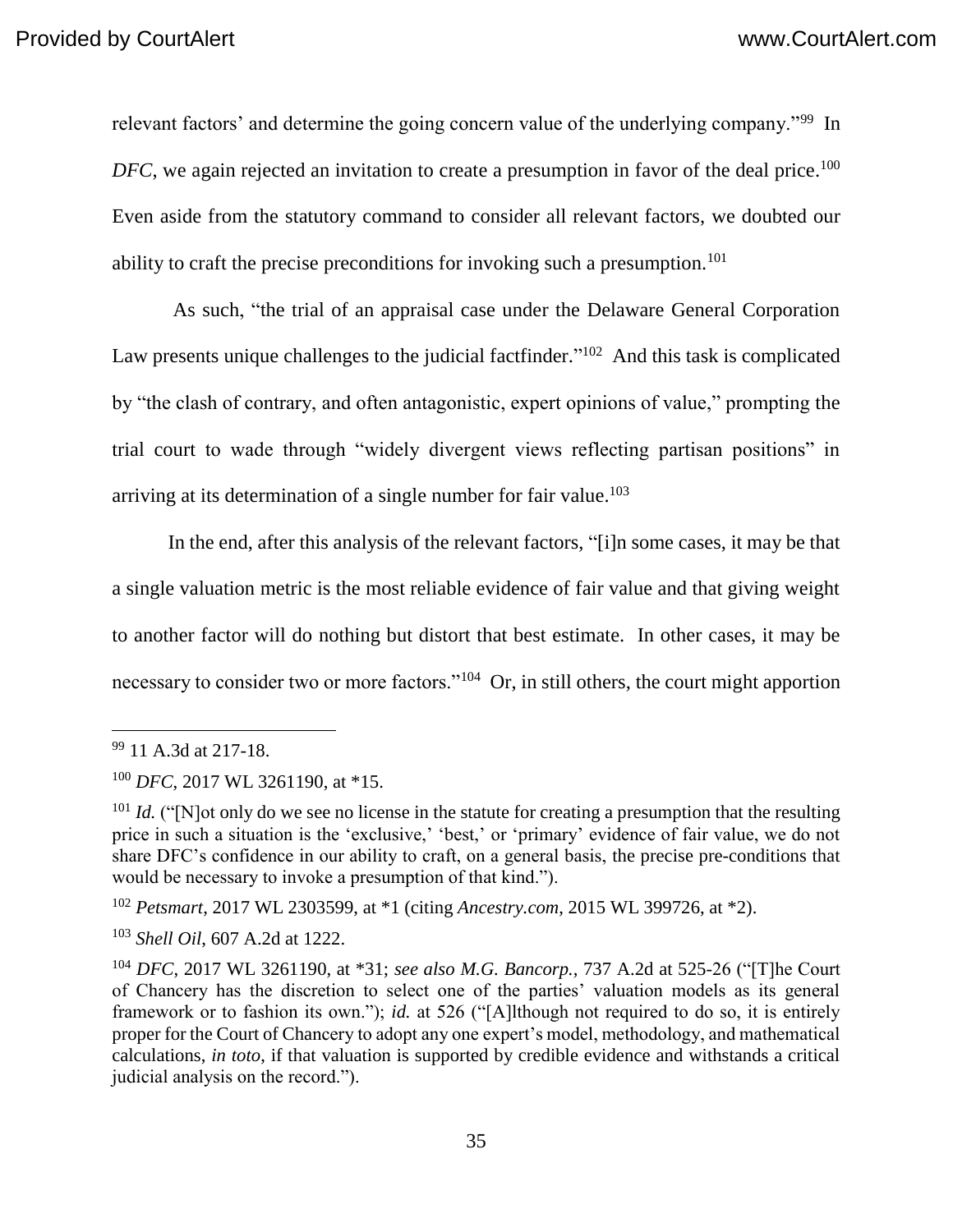weight among a variety of methodologies. But, whatever route it chooses, the trial court must justify its methodology (or methodologies) according to the facts of the case and relevant, accepted financial principles.<sup>105</sup>

Given the human element in the appraisal inquiry—where the factfinder is asked to choose between two competing, seemingly plausible valuation perspectives, forge its own, or apportion weight among a variety of methodologies—it is possible that a factfinder, even the same factfinder, could reach different valuation conclusions on the same set of facts if presented differently at trial.<sup>106</sup> There may be no perfect methodology for arriving at fair value for a given set of facts, and the Court of Chancery's conclusions will be upheld

<sup>&</sup>lt;sup>105</sup> The statute does not instruct the Court of Chancery to create an investment bank-like football field and use it to come to a formulaic determination of value. In many situations, certain valuation methods (e.g., comparables-based analysis) may be of no reliable utility. Our cases stress that the statute assigns the Court of Chancery the duty to consider the relevant methods of valuation argued by the parties and then determine which method (and inputs), or combination of methods, yields the most reliable determination of value. *See also DFC*, 2017 WL 3261190, at \*3 ("[I]f the Court of Chancery chooses to use a weighting of different valuation methodologies to reach its fair value determination, the court must explain its weighting in a manner supported by the record before it."); *id.* at \*31 ("[T]he Court of Chancery must exercise its considerable discretion while also explaining, with reference to the economic facts before it and corporate finance principles, why it is according a certain weight to a certain indicator of value.").

<sup>106</sup> *M.G. Bancorp.*, 737 A.2d at 526 ("The Court of Chancery's role as an independent appraiser does not necessitate a judicial determination that is completely separate and apart from the valuations performed by the parties' expert witnesses who testify at trial. It must, however, carefully consider whether the evidence supports the valuation conclusions advanced by the parties' respective experts."); *see also Petsmart*, 2017 WL 2303599, at \*27 n.338 ("My analysis of the reliability of deal price as a product of the efficacy of the sales process necessarily has been shaped by the arguments of counsel and the evidence they chose to present at trial."); *Merion Capital L.P. v. Lender Processing Servs.*, 2016 WL 7324170, at \*16 (Del. Ch. Dec. 16, 2016) ("An argument may carry the day in a particular case if counsel advance it skillfully and present persuasive evidence to support it. The same argument may not prevail in another case if the proponents fail to generate a similarly persuasive level of probative evidence or if the opponents respond effectively.").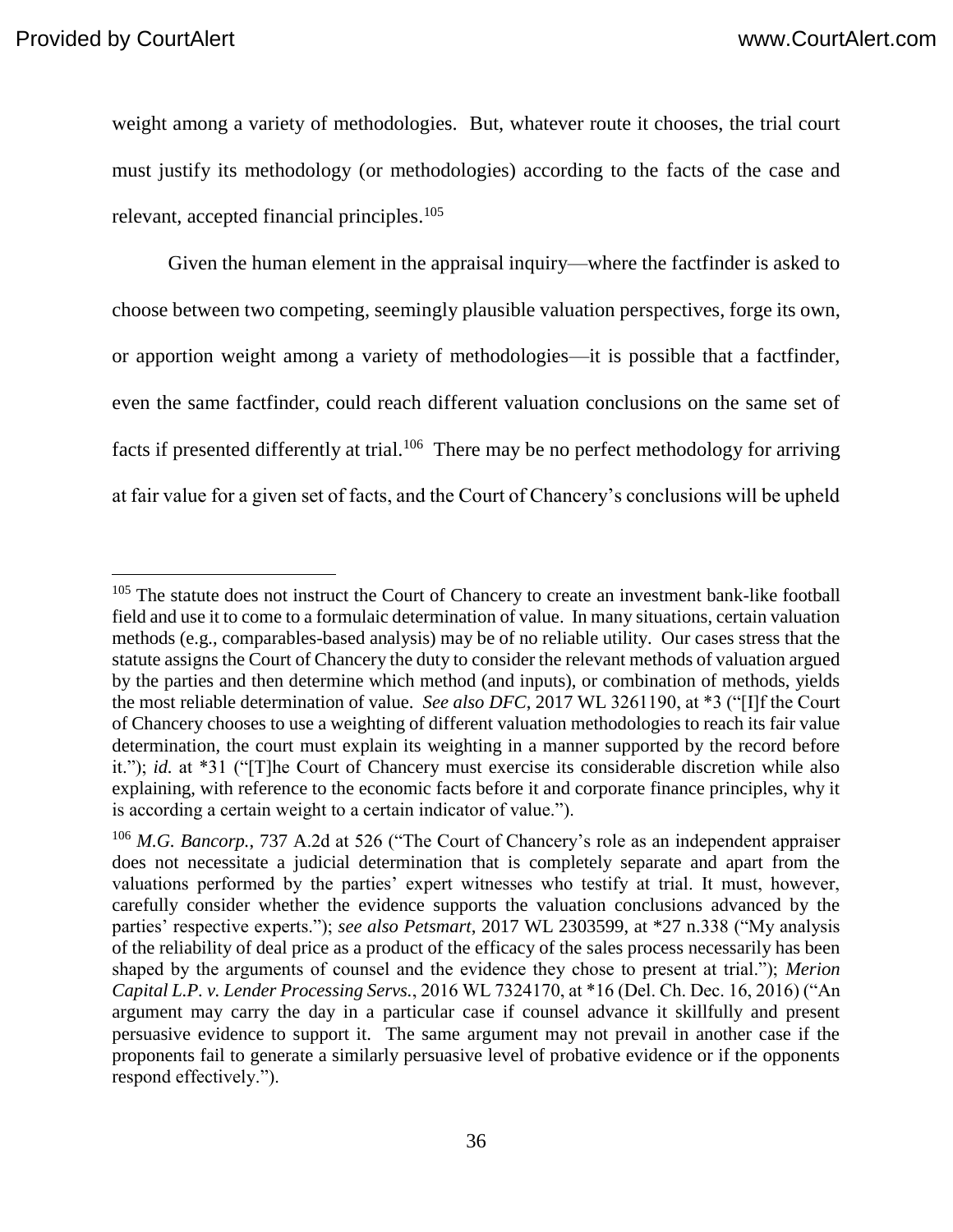if they follow logically from those facts and are grounded in relevant, accepted financial principles.<sup>107</sup> "To be sure, "fair value" does not equal "best value."<sup>108</sup>

### *B. The Court of Chancery's Reasons for Disregarding Deal Price Do Not Follow from the Record*

The Company recasts the Court of Chancery's fair value opinion as creating several bright-line rules, including that the court must assign no weight to the deal price if: (i) it is not the "best" evidence of fair value; (ii) the court cannot "quantify the exact degree of the sale process mispricing"; or (iii) the transaction is an MBO. And the Company argues that each such rule is flawed. Setting aside whether the Court of Chancery's opinion actually purports to assert these more generalized propositions, we agree with the Company's core premise that, on this particular record, the trial court erred in not assigning any mathematical weight to the deal price. In fact, the record as distilled by the trial court suggests that the deal price deserved heavy, if not dispositive, weight.

<sup>&</sup>lt;sup>107</sup> *DFC*, 2017 WL 3261190, at \*1 ("[T]his Court must give deference to the Court of Chancery if its determination of fair value has a reasonable basis in the record and in accepted financial principles relevant to determining the value of corporations and their stock."); *id.* at \*20 ("Although the Court of Chancery has broad discretion to make findings of fact, those findings of fact have to be grounded in the record and reliable principles of corporate finance and economics.").

<sup>108</sup> *See id.* at \*18. Rather, as framed in another context, a fair price "means a price that is one that a reasonable seller, under all of the circumstances, would regard as within a range of fair value; one that such a seller could reasonably accept." *Id.* (quoting *Cinerama, Inc. v. Technicolor, Inc.*, 663 A.2d 1134, 1143 (Del. Ch. 1994), *aff'd*, 663 A.2d 1156 (Del. 1995)). And "[t]he fact that a transaction price was forged in the crucible of objective market reality (as distinguished from the unavoidably subjective thought process of a valuation expert) is viewed as strong evidence that the price is fair." *Van de Walle v. Unimation, Inc.*, 1991 WL 29303, at \*17 (Del. Ch. Mar. 7, 1991). *See also Applebaum v. Avaya, Inc.*, 812 A.2d 880, 889-90 (Del. 2002) (stating that "in many circumstances a property interest is best valued by the amount a buyer will pay for it" and "a well-informed, liquid trading market will provide a measure of fair value superior to any estimate the court could impose.").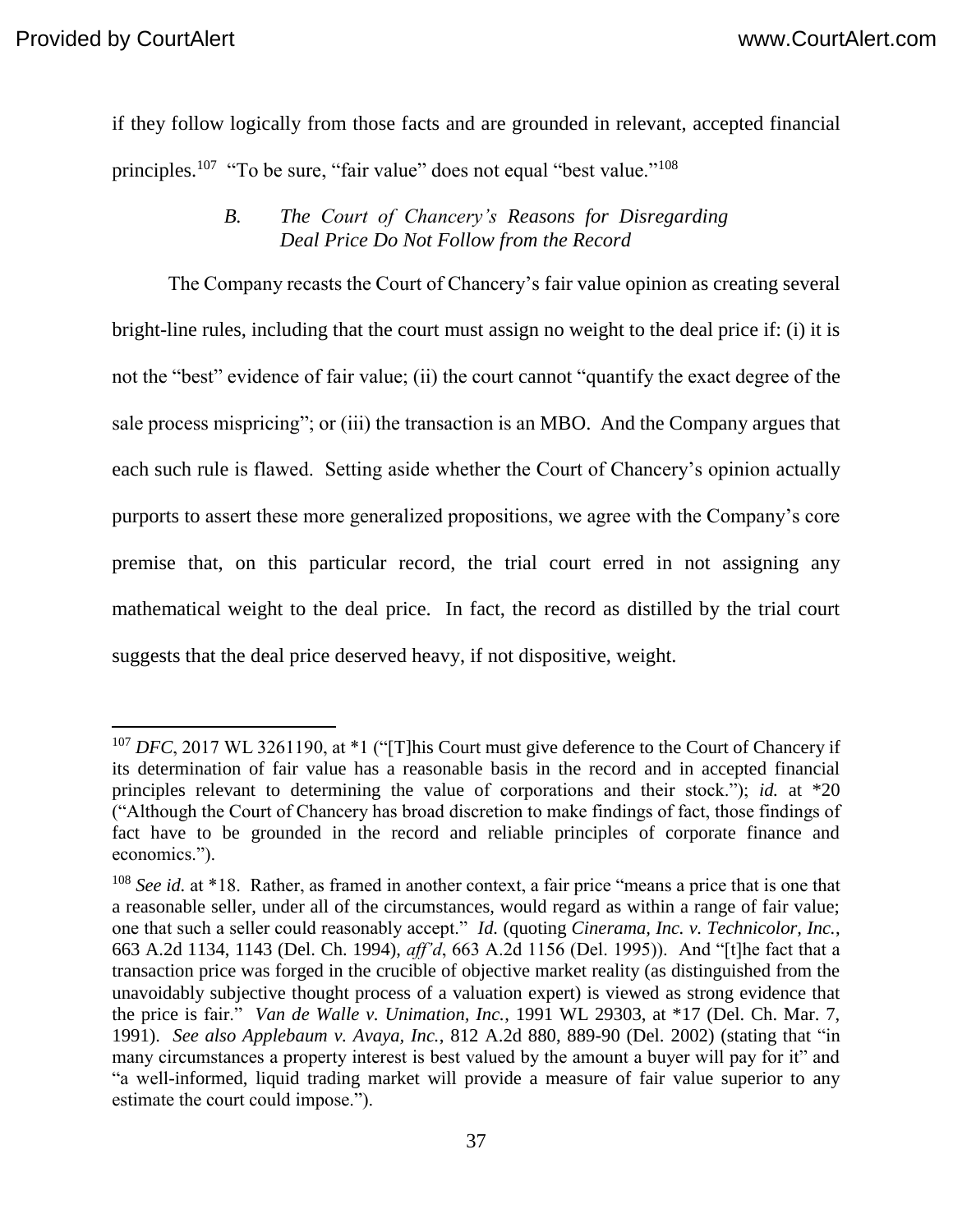On the other hand, we also agree with the petitioners that there is no requirement that the court assign some mathematical weight to the deal price, and that the court fulfilled its statutory obligation to take into account the deal price. The trial court's thorough examination of Dell's stock market dynamics and sale process demonstrates its consideration of these factors. But we reverse because there is a dissonance between the key underpinnings of the decision to disregard the deal price and the facts as found, and this dissonance distorted the trial court's analysis of fair value.

The three central premises that the Court of Chancery relied upon to assign no weight to the deal price were flawed. First, the court believed that a "valuation gap" existed between Dell's stock price and the Company's intrinsic value, and this conclusion contrary to the efficient market hypothesis—led it to hypothesize that the bidding over Dell as a company was anchored at an artificially low price that depressed the ultimate deal price below fair value. Second, the court suggested that the lack of strategic buyers in the sale process—and, accordingly, the involvement of only private equity bidders—also pushed the deal price below fair value. Third, the court concluded that several factors endemic to MBO go-shops further undercut the deal price's credibility. We consider each of these premises in turn and find them untenable in view of the Court of Chancery's own findings of fact as considered in light of established principles of corporate finance. Without these premises, the trial court's support for disregarding the deal price collapses.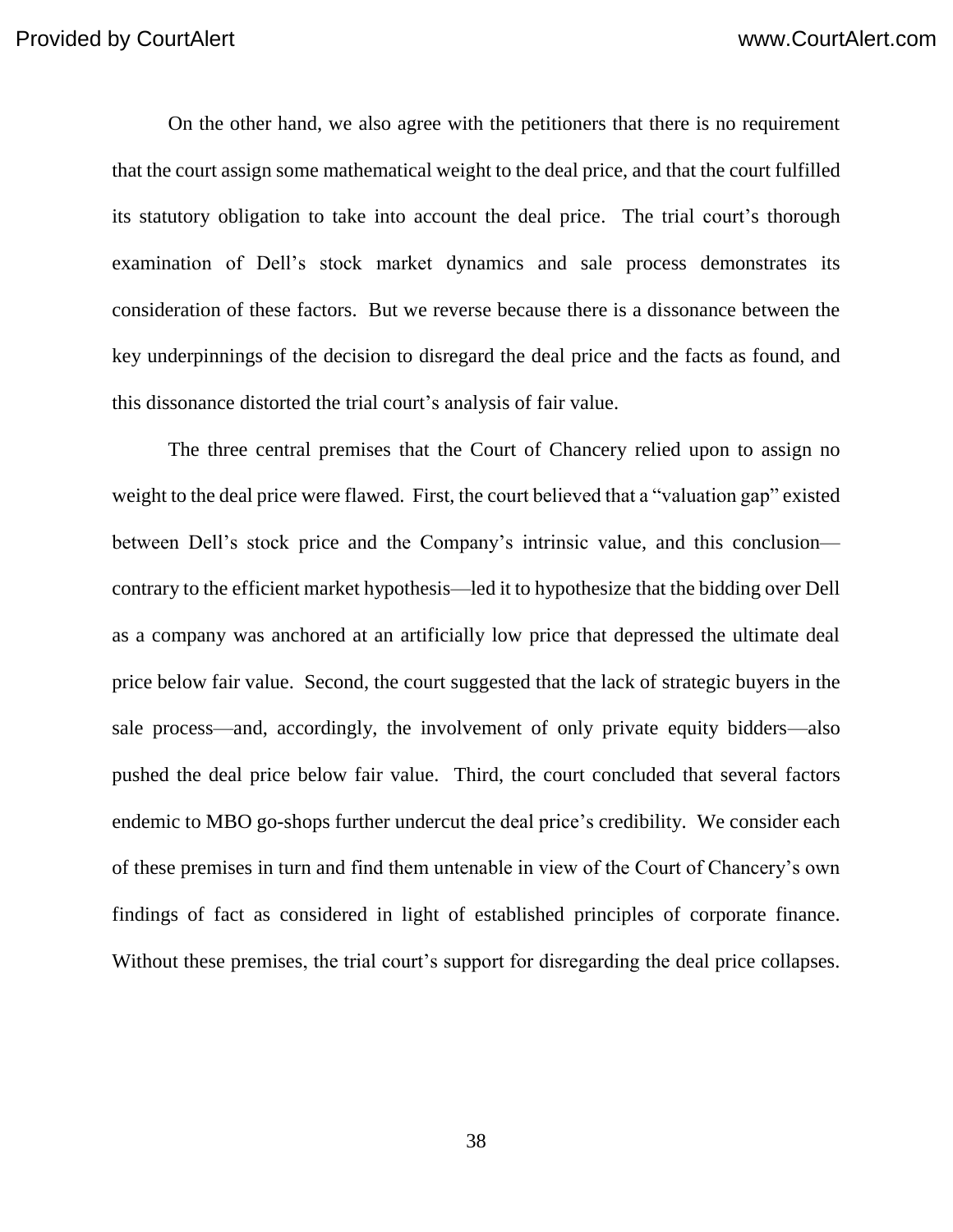Accordingly, the trial court's reliance on them as a basis for granting no weight to the market-based indicators of value constituted an abuse of discretion meriting reversal.<sup>109</sup>

## *i. The Trial Court Lacked a Valid Basis for Finding a "Valuation Gap" Between Dell's Market and Fundamental Values*

The Court of Chancery presumed "investor myopia" and hangover from the Company's "nearly \$14 billion investment in its transformation, which had not yet begun to generate the anticipated results" produced a "valuation gap" between Dell's fundamental and market prices. That presumption contributed to the trial court's decision to assign no weight to Dell's stock price or deal price.<sup>110</sup> The trial court believed that short-sighted analysts and traders impounded an inadequate—and lowball—assessment of all publicly available information into Dell's stock price, diminishing its worth as a valuation tool.<sup>111</sup> But the record shows just the opposite: analysts scrutinized Dell's long-range outlook when evaluating the Company and setting price targets, and the market was capable of accounting for Dell's recent mergers and acquisitions and their prospects in its valuation of the Company.<sup>112</sup>

<sup>109</sup> *See Rapid-Am. Corp. v. Harris*, 603 A.2d 796, 802 (Del. 1992) ("A court abuses its discretion in an appraisal proceeding when its factual findings do not have record support and its valuation is not the result of an orderly and logical deductive process.").

<sup>110</sup> *Dell Trial Fair Value*, 2016 WL 3186538, at \*32, \*34.

<sup>111</sup> *Id.* at \*33.

<sup>112</sup> *See, e.g.*, Jefferies (May 11, 2012), at A3282 ("With half of Dell's sales still exposed to the PC market, the continuing degradation remains a worry. Recent software acquisitions provide tailwinds but in terms of size are unlikely as a whole to be big enough to completely move the needle."); Barclays (May 14, 2012), at A3426 ("We believe the biggest issues facing the stock include secular challenges in PCs, inconsistent margins & acquisition risk."); Goldman Sachs (Sept. 27, 2012), at A3427 ("We believe that PC OEMs such as Hewlett-Packard and Dell, will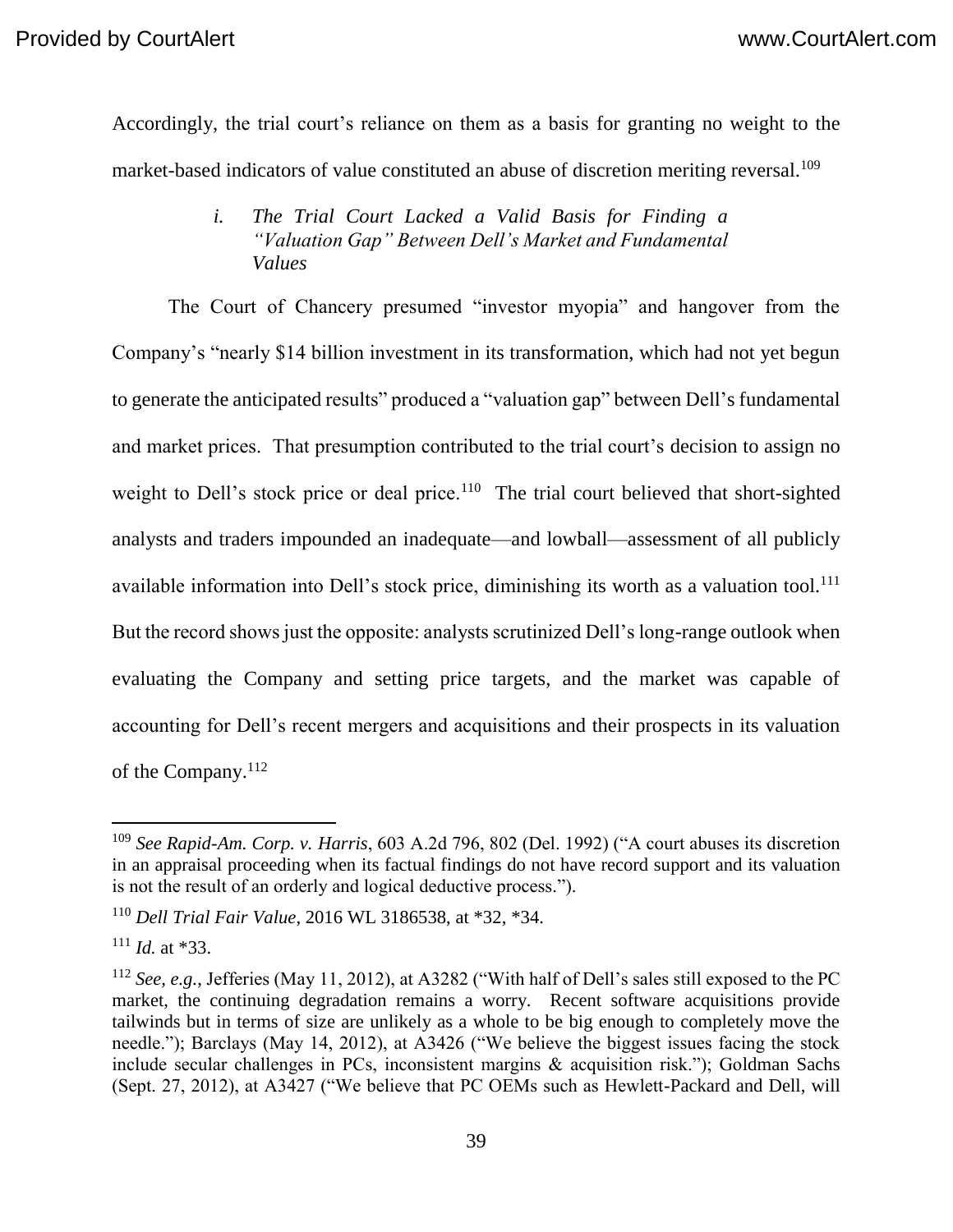Further, the Court of Chancery's analysis ignored the efficient market hypothesis long endorsed by this Court. It teaches that the price produced by an efficient market is generally a more reliable assessment of fair value than the view of a single analyst, especially an expert witness who caters her valuation to the litigation imperatives of a wellheeled client.<sup>113</sup>

A market is more likely efficient, or semi-strong efficient, if it has many stockholders; no controlling stockholder; "highly active trading"; and if information about the company is widely available and easily disseminated to the market.<sup>114</sup> In such circumstances, a company's stock price "reflects the judgments of many stockholders about the company's future prospects, based on public filings, industry information, and research conducted by equity analysts."<sup>115</sup> In these circumstances, a mass of investors

remain under significant pressure, as weak unit growth, aggressive PC pricing, and relatively firm component prices (particularly HDDs) combine to pressure both revenues and margins."); Cowen (Nov. 16, 2012), at A3427 ("Dell's PC issues are unlikely to be solved by the Windows 8 launch as the market's structure has fundamentally shifted away from the paradigm that dominated the last two decades."); Goldman Sachs (Dec. 2, 2012), at A3832 ("Dell still likely has billions more in acquisitions ahead of it if it plans on fully executing on its mission to become an enterprise solutions company.").

<sup>113</sup> *See DFC*, 2017 WL 3261190, at \*18 (also noting that "the relationship between market valuation and fundamental valuation has been strong historically"); *id*. at \*21 (describing the price produced by an efficient market as "informative of fair value"); *id.* at \*21 n.144 ("In an efficient market you can trust prices, for they impound all available information about the value of each security." (quoting Richard A. Brealey et. al., *Principles of Corporate Finance* 214 (2008))). And, even if the market were not precisely efficient, petitioners' own expert has conceded that "[a] market that is not perfectly efficient may still value securities more accurately than appraisers who are forced to work with limited information and whose judgments by nature reflect their own views and biases." Bradford Cornell, *Corporate Valuation* 46 (1993).

<sup>114</sup> *DFC*, 2017 WL 3261190, at \*21.

 $^{115}$  *Id.*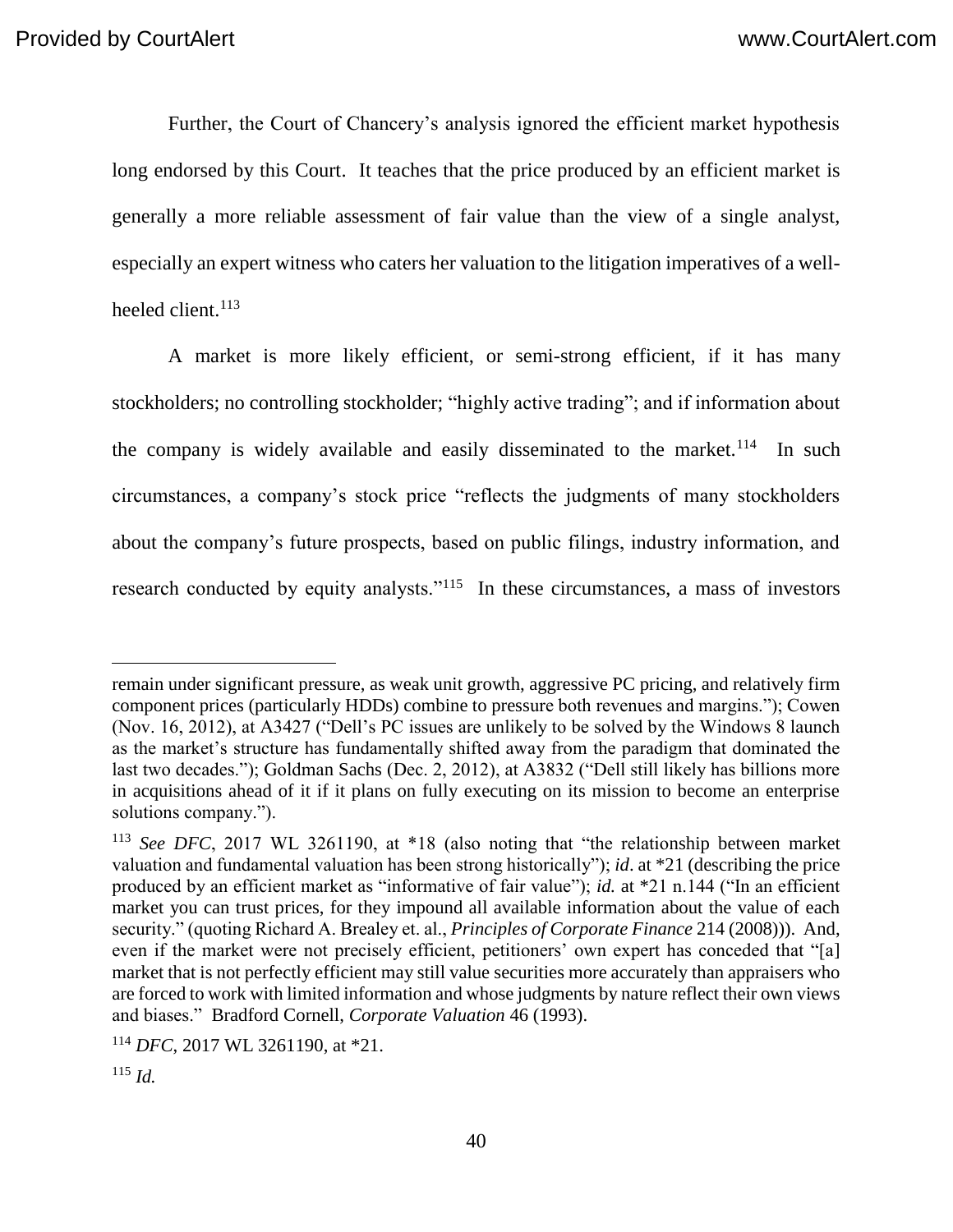quickly digests all publicly available information about a company, and in trading the company's stock, recalibrates its price to reflect the market's adjusted, consensus valuation of the company.<sup>116</sup>

The record before us provides no rational, factual basis for such a "valuation gap." Indeed, the trial court did not indicate that Dell lacked a vast and diffuse base of public stockholders, that information about the Company was sparse or restricted, that there was not an active trading market for Dell's shares, or that Dell had a controlling stockholder or that the market for its stock lacked any of the hallmarks of an efficient market. In fact, the record shows that Dell had a deep public float,  $117$  was covered by over thirty equity analysts in  $2012$ ,  $118$  boasted 145 market makers,  $119$  was actively traded with over 5% of shares changing hands each week,<sup>120</sup> and lacked a controlling stockholder.<sup>121</sup> As noted in the expert reports, Dell's stock price had a track record of reacting to developments

<sup>&</sup>lt;sup>116</sup> *Id.* at \*18 ("[C]orporate finance theory reflects a belief that if an asset—such as the value of a company as reflected in the trading value of its stock—can be subject to close examination and bidding by many humans with an incentive to estimate its future cash flows value, the resulting collective judgment as to value is likely to be highly informative and that, all estimators having equal access to information, the likelihood of outguessing the market over time and building a portfolio of stocks beating it is slight.").

<sup>117</sup> Dell's Valuation Expert Report, *supra* note 4, at A3423 (public float averaging 84.29% in 2012).

<sup>118</sup> *Id.* at A3424.

<sup>119</sup> *Id.*

<sup>120</sup> *Id.* at A3423.

<sup>121</sup> M. Dell Testimony, *supra* note 18, at A610; Transcript of Guhan Subramanian Trial Testimony (Oct. 7, 2015), at A998.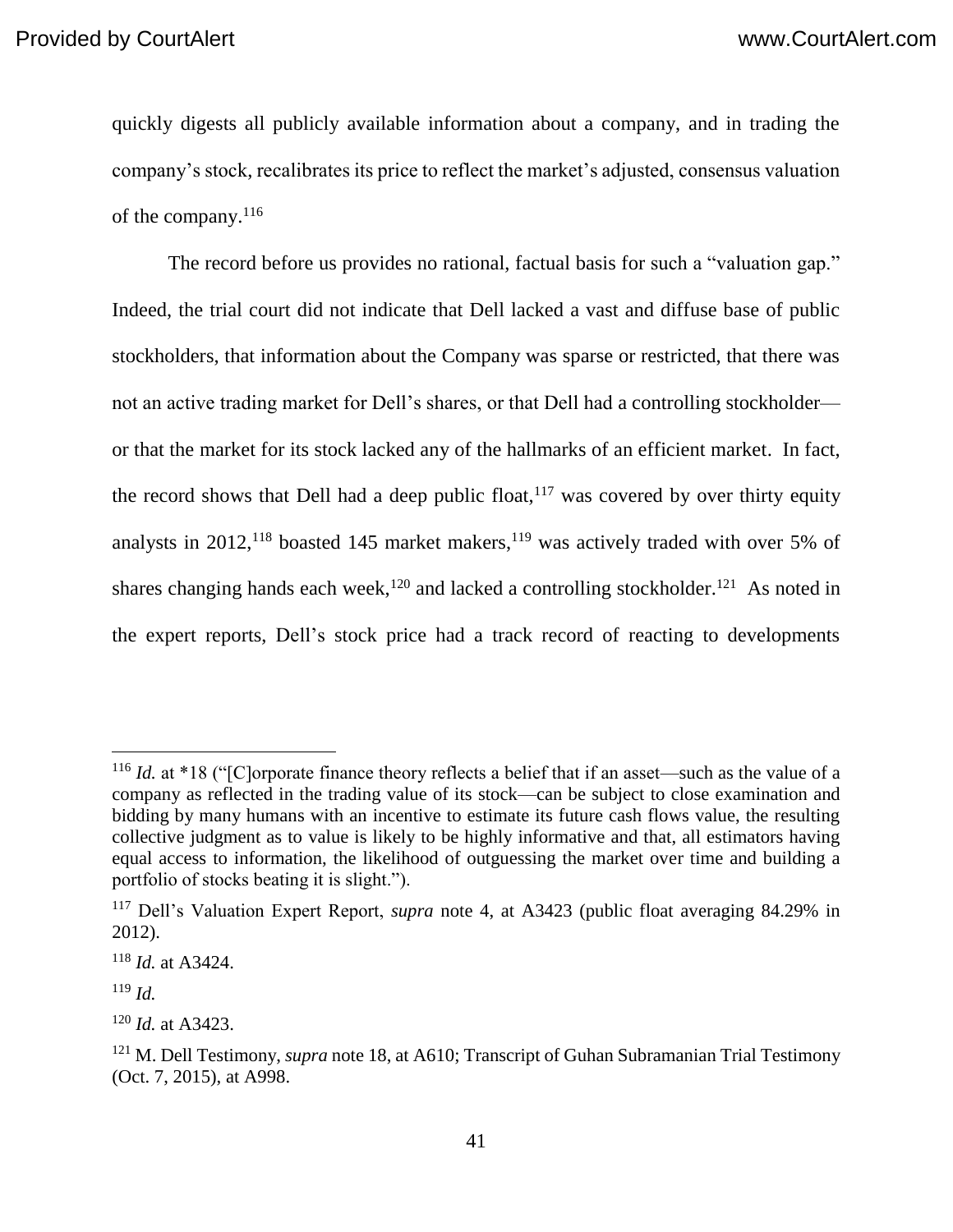concerning the Company. For example, the stock climbed 13% on the day the Bloomberg first reported on Dell's talks of going private.<sup>122</sup>

Further, the trial court expressly found no evidence that information failed to flow freely or that management purposefully tempered investors' expectations for the Company so that it could eventually take over the Company at a fire-sale price, as in situations where long-term investments actually led to such valuation gaps.<sup>123</sup> In fact, Mr. Dell tried to persuade investors to envision an enterprise solutions and services business enjoying double-digit sales growth and which would more than compensate for any decline in enduser computing.<sup>124</sup> And he pitched this plan for a "prolonged" period, approaching nearly three years.<sup>125</sup>

<sup>122</sup> Dell's Valuation Expert Report, *supra* note 4, at A3305-06.

<sup>123</sup> *Dell Trial Fair Value*, 2016 WL 3186538, at \*24; *id*. at \*34 ("Only when the gap persisted despite their efforts, and after both Southeastern and Silver Lake suggested the possibility of an MBO to Mr. Dell, did he eventually decide to pursue the opportunity that the market price was presenting.").

<sup>&</sup>lt;sup>124</sup> *Id.* at \*2 ("Mr. Dell conferred with his management team and hired consultants to devise strategies to help the market view the Company as 'a sum of the parts.' Mr. Dell regularly communicated his views to analysts.").

<sup>125</sup> *See id.* at \*34 ("Mr. Dell identified the opportunity to take the Company private after the stock market failed to reflect the Company's going concern value over a prolonged period [of almost three years, beginning] . . . as early as January 2011."); *id*. at \*15 ("Mr. Dell[] . . . was focused on a long-term strategy of stabilizing revenues and capturing market share at the expense of shortterm margins, just as he repeatedly had told the Board, the Committee, and stock market analysts.").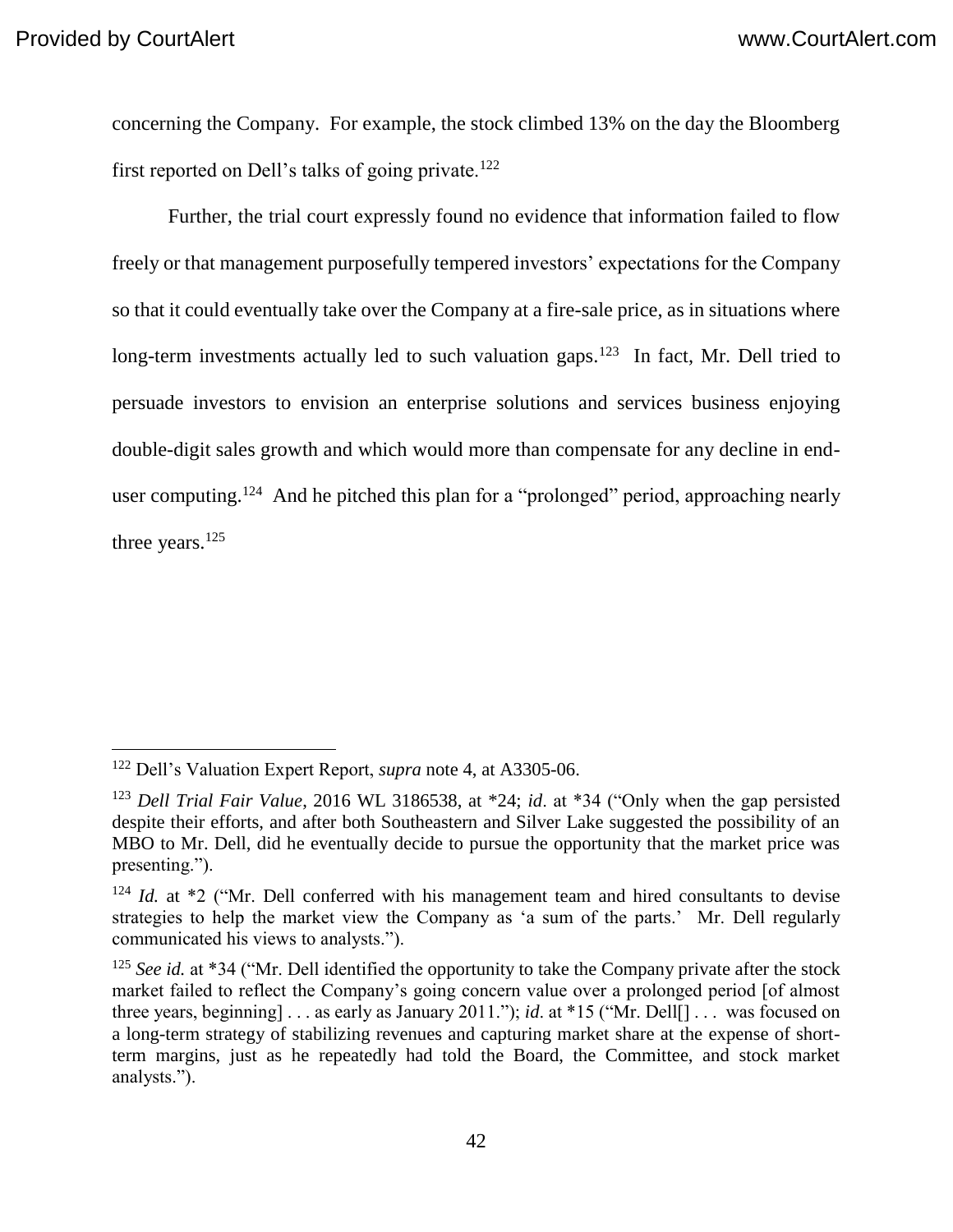There is also no evidence in the record that investors were "myopic" or shortsighted.

Rather, the record shows analysts understood Dell's long-term plans.<sup>126</sup> But they just

weren't buying Mr. Dell's story:

- "Though Dell may have an advantage in the near term with its new next-gen 12G servers, we believe over the longer run, incremental shares gain in the x86 market will likely be limited. As such, we expect Dell's server business to grow roughly in line with the market." (Wells Fargo, June 27, 2012, at A3429)
- "Top-tier OEMs continued to lose market share to white-box vendors, shedding 85 basis points of revenue share at 111 points of unit share [year-over-year]. As we have mentioned before, in the longer term we expect that this dynamic will continue, further pressuring x86 units and revenues for top-tier OEMs, while adding further forces of commoditization across the x86 server market." (Goldman Sachs, Sept. 10, 2012, at A3429)
- "While the company remains optimistic that recent enhancements to its storage portfolio could rekindle growth when demand improves, Dell's slowing momentum here remains a factor to watch." (Goldman Sachs, Nov. 16, 2012, at A3430)
- "We see risks for Dell including cyclical global PC and enterprise IT markets, including slowing in mature geographies, combined with competitive pricing and margin pressures from both large systems peers and aggressive commodity suppliers. PC unit and margin risks also include underlying dynamics in volume component supply." (Evercore, Nov. 16, 2012, at A3430)
- "While we acknowledge Dell's enterprise strategy, we still have concerns around whether it can ramp fast enough to offset pressures in PC-related businesses, including PC support and related sales of peripherals." (Barclays, Dec. 3, 2012, at A3430)

<sup>126</sup> *Id.* at \*2 ("Market observers expressed doubt about management's projections."); *id*. ("The Company's market price suggested that the marginal purchaser shared the analysts' skepticism.").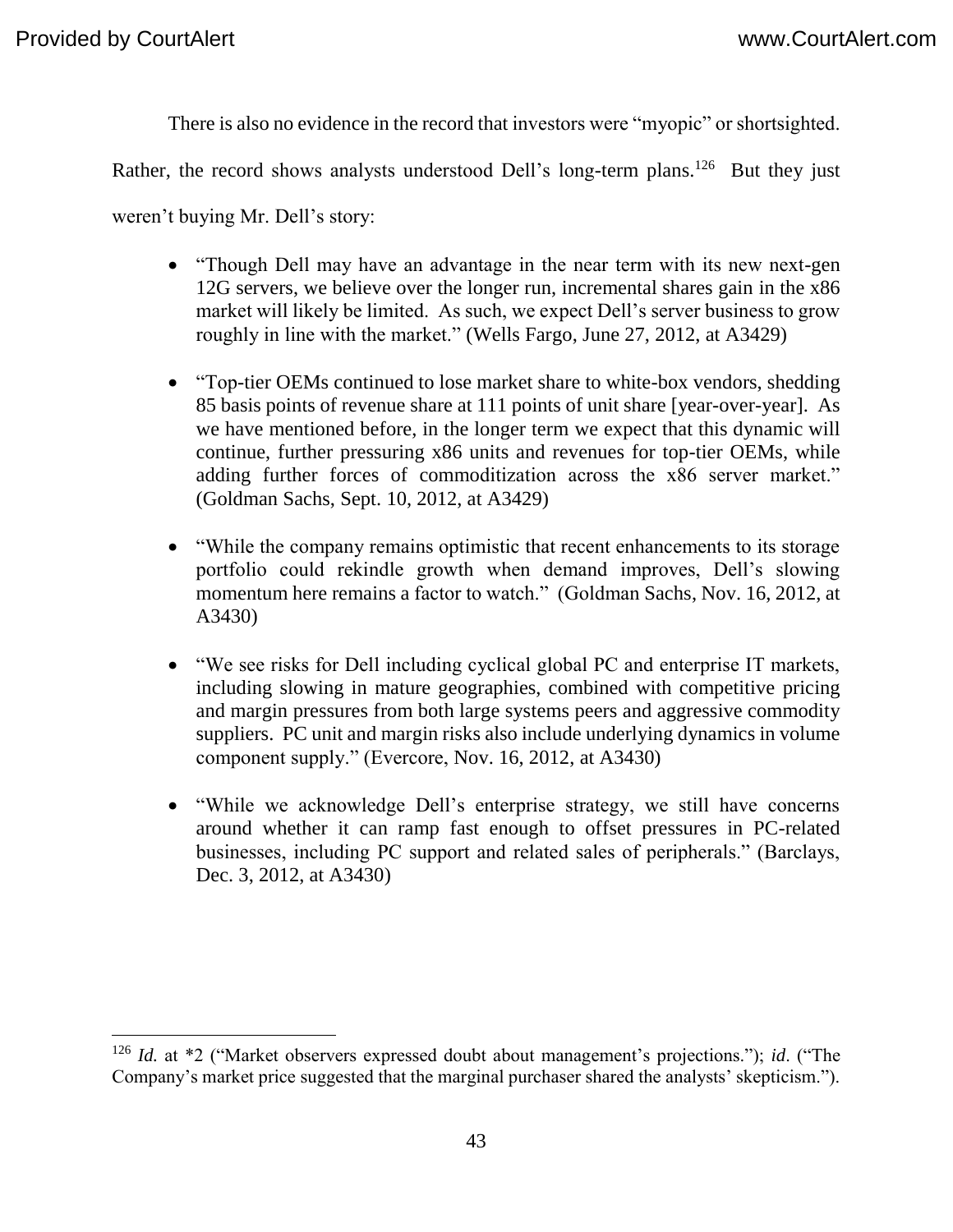The Court of Chancery's myopia theory also overlooks that, at an earlier stage in its history, Dell was a growth stock trading at large multiples to its then-current cash flow.<sup>127</sup> That is, for much of its history, analysts bought Mr. Dell's long-term vision. But, by the early years of the second decade of the 21st century, they were no longer doing so.<sup>128</sup>

Further, the prospective bidders who later reviewed Dell's confidential information all dropped out due to their considerable discomfort with the future of the PC market. The record simply does not support the Court of Chancery's favoring of management's optimism over the public analysts' and investors' skepticism—especially in the face of management's track record of missing its own projections.<sup>129</sup> (Even Mr. Dell doubted his management team's forecasting abilities and conceded at trial, "We're not very good at forecasting.")<sup>130</sup> And the Court of Chancery does not justify why it chose to do so. In

<sup>130</sup> M. Dell Testimony, *supra* note 18, at A605. Mr. Dell added:

 $127$  In 1999, Dell's "earnings multiple"—its enterprise value (the market value of the company's equity plus the company's debt minus its cash) divided by its Earnings Before Interest Taxes Depreciation and Amortization (or "EBITDA")—was almost sixty. In contrast, by 2013, Dell's EV/EBITDA ratio hovered between four and five. *See* Dell's Valuation Expert Report, *supra* note 4, at A3295-96, A3300.

<sup>&</sup>lt;sup>128</sup> *See id.* at A3300 (showing that Dell's EV/EBITDA ratio remained around or above twenty between 1998 and 2005 and that the ratio has remained under ten since 2009).

<sup>&</sup>lt;sup>129</sup> *See id.* at \*2, \*6, \*8. Management's history of missing its forecasts should have given the Court of Chancery pause*. See, e.g.*, *In re Nine Sys. Corp. S'holders Litig.*, 2014 WL 4383127, at \*42 (Del. Ch. Sept. 4, 2014) ("The Court cannot accept that the same people who missed projections three-months out in September 2001 by a factor of three (where there was no intervening change to the Company's business) would have been able to produce reliable projections in January 2002 for an entire year."), *aff'd sub nom. Fuchs v. Wren Holdings, LLC*, 129 A.3d 882 (Del. 2015); Edward P. Welch et al., *Folk on the Delaware General Corporation Law* § 262.10, at 9-232 (6th ed. 2017) [hereinafter *Folk*] ("[T]he court will not use management projections in its valuations if the record shows they are unreliable.").

I think we weren't the only ones that were bad at forecasting. I think Gartner Group and IDC, and many of the financial analysts and our competitors, you know, all had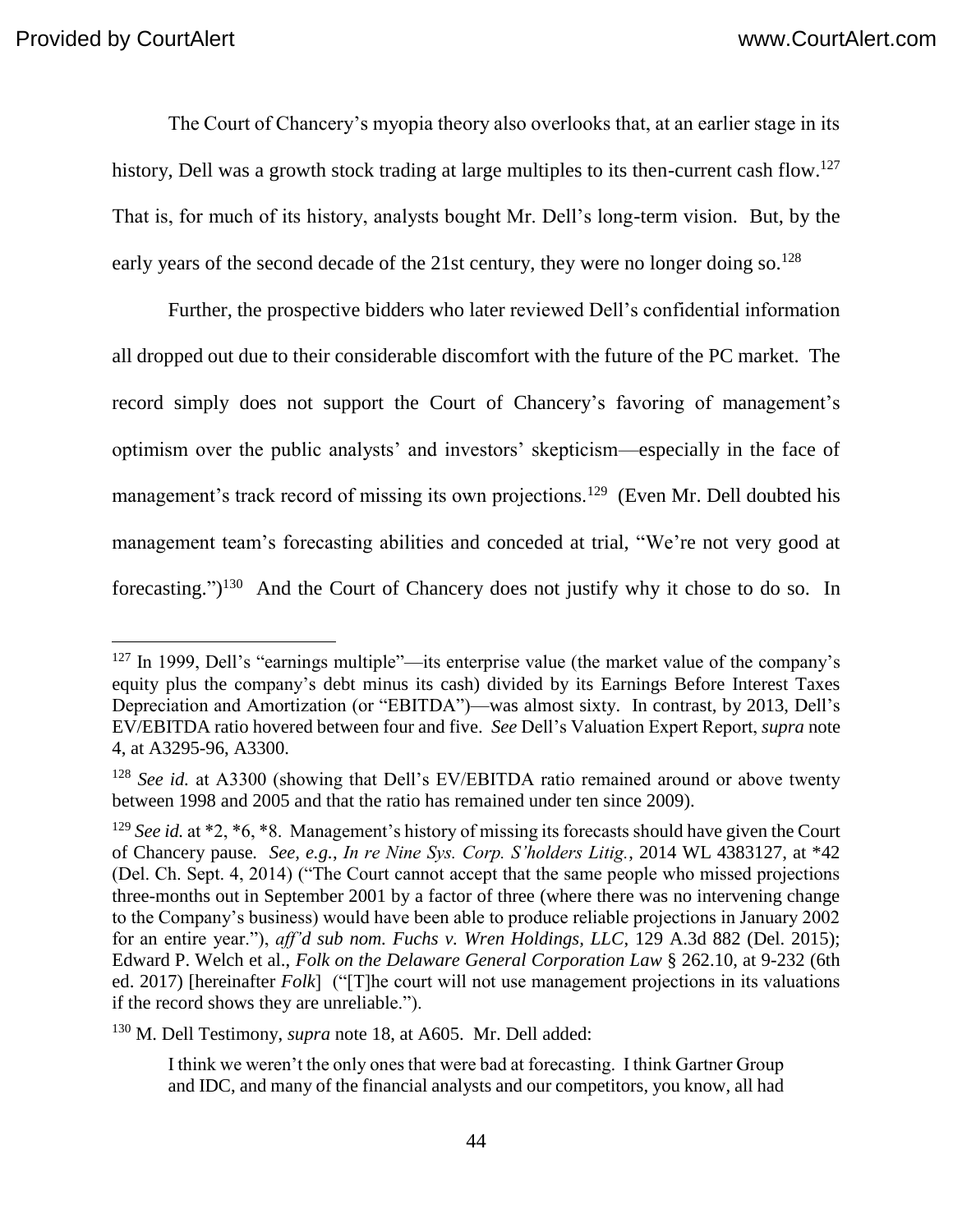short, the record does not adequately support the Court of Chancery's conclusion that the market for Dell's stock was inefficient and that a valuation gap in the Company's market trading price existed in advance of the lengthy market check, an error that contributed to the trial court's decision to disregard the deal price.<sup>131</sup>

# *ii. The Lack of Strategic Bidders Is Not a Credible Reason for Disregarding the Deal Price*

The trial court's complete discounting of the deal price due to financial sponsors' focus on obtaining a desirable IRR and not "fair value" was also error. Although the trial court did not have the benefit of our opinion in *DFC*, we rejected this view there and do so again here given we see "no rational connection" between a buyer's status as a financial sponsor and the question of whether the deal price is a fair price.<sup>132</sup> After all, "all disciplined buyers, both strategic and financial, have internal rates of return that they expect

*Id.* at A605-06.

a pretty difficult time forecasting what was an uncertain and volatile business, with many, you know, changing factors, new products being introduced, all sorts of competitive forces that were hard to predict. And we were not very good at doing it.

 $131$  This is evident as the court observed that the stock price anchors negotiations and, if the stock price is low, the deal price necessarily might be low. *See Dell Trial Fair Value*, 2016 WL 3186538, at \*33 ("When a company with a depressed market price starts a sale process, the anchoring effect makes the process intuitively more likely to generate an undervalued bid.").

<sup>132</sup> *DFC*, 2017 WL 3261190, at \*22; *id.* at \*2 ("To be candid, we do not understand the logic of [diminishing the weight of a sale process that involved only financial sponsors and not strategic buyers]. Any rational purchaser of a business should have a targeted rate of return that justifies the substantial risks and costs of buying a business. That is true for both strategic and financial buyers. It is, of course, natural for all buyers to consider how likely a company's cash flows are to deliver sufficient value to pay back the company's creditors and provide a return on equity that justifies the high costs and risks of an acquisition.").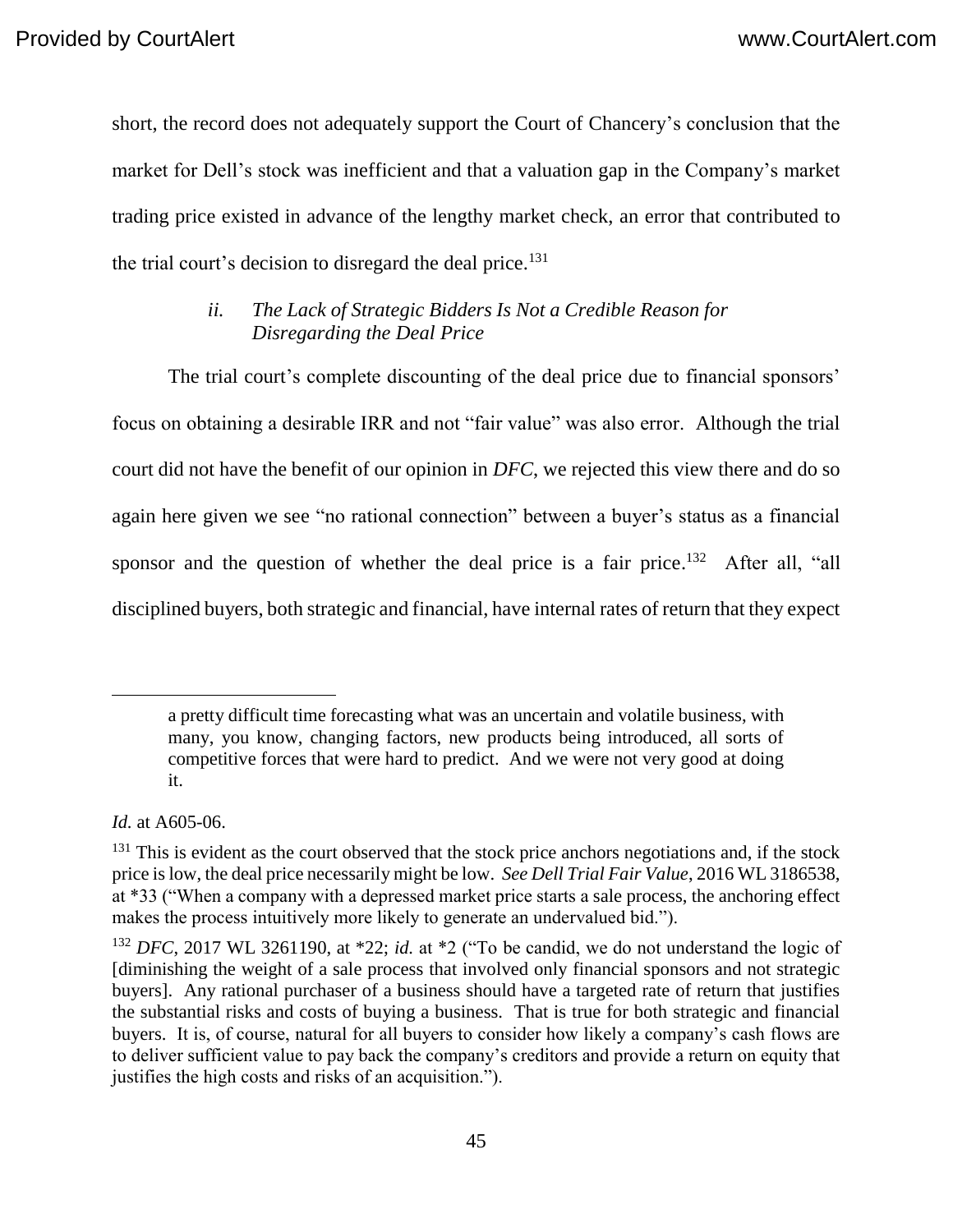in exchange for taking on the large risk of a merger, or for that matter, any sizeable investment of its capital."<sup>133</sup>

We found in *DFC* that the notion of a "private equity carve out" stood on especially shaky footing where other objective indicia suggested the deal price was a fair price.<sup>134</sup> Such objective factors in *DFC* included that "every logical buyer" was canvassed, and all but the buyer refused to pursue the company when given the opportunity; concerns about the company's long-term viability (and its long-term debt's placement on negative credit watch) prevented lenders from extending debt; and the company repeatedly underperformed its projections.<sup>135</sup>

Here, it is clear that Dell's sale process bore many of the same objective indicia of reliability that we found persuasive enough to diminish the resonance of any private equity carve out or similar such theory in *DFC*. For example, JPMorgan and Evercore choreographed the sale process to involve competition with Silver Lake at every stage, both pre-signing and during the go-shop. When KKR walked, TPG, another major-league PE buyer, was introduced. And both KKR and TPG demurred for many of the objective reasons that the stock market—and, later, Blackstone—doubted Dell's ability to transform itself and become more profitable.

<sup>&</sup>lt;sup>133</sup> *Id.* at \*22; *see also id.* at \*2 ("The 'private equity carve out' that the Court of Chancery seemed to recognize, in which the deal price resulting in a transaction won by a private equity buyer is not a reliable indication of fair value, is not one grounded in economic literature or this record.").

<sup>134</sup> *Id.* at \*22.

<sup>135</sup> *Id.* at \*22-23.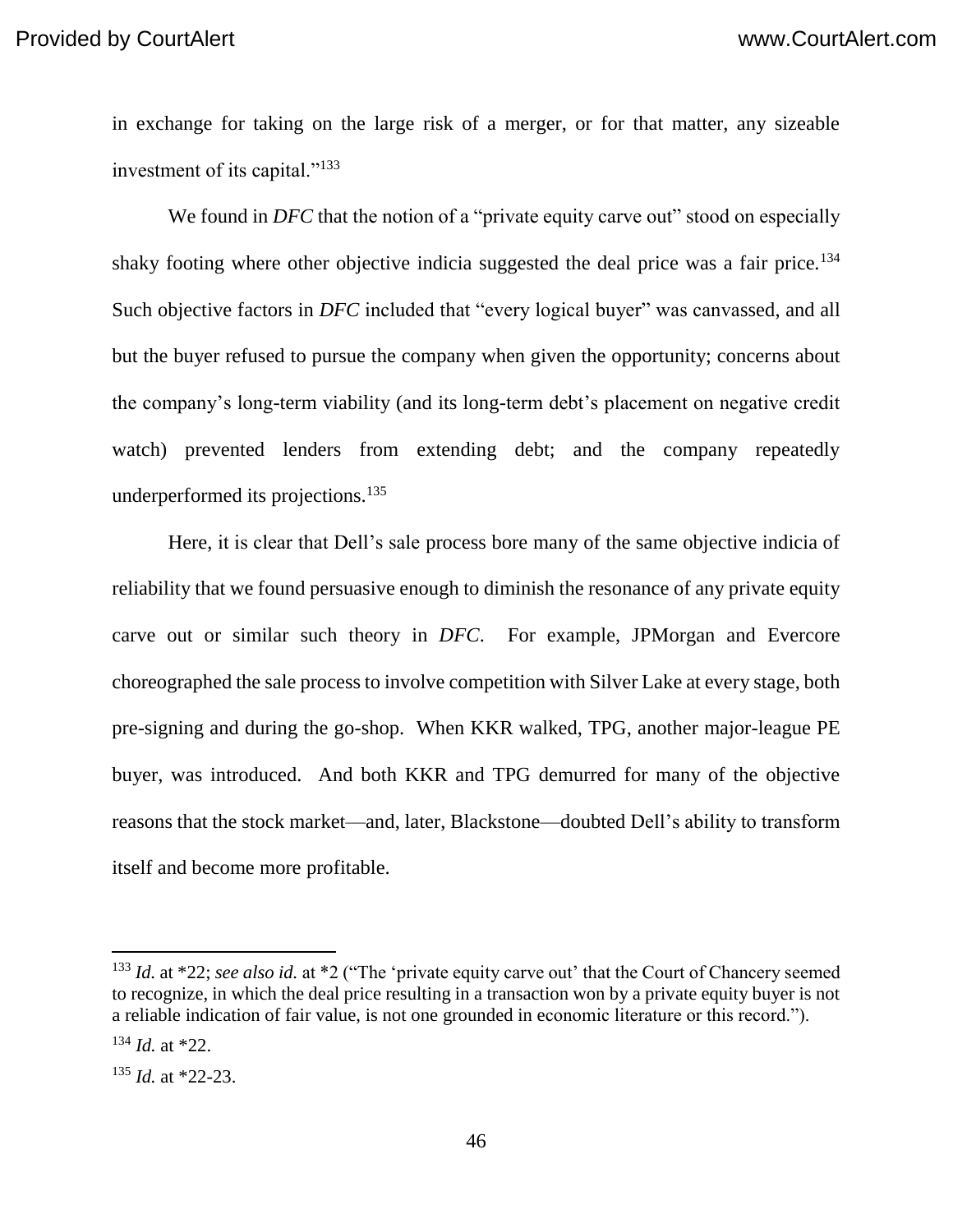Moreover, JPMorgan did not initially solicit the interest of strategic bidders because its analysis suggested none was likely to make an offer. <sup>136</sup> Further, given leaks that Dell was exploring strategic alternatives, record testimony suggests that Evercore presumed that any interested parties would have approached the Company before the go-shop if serious about pursuing a deal. $137$ 

The Committee, composed of independent, experienced directors and armed with the power to say "no," persuaded Silver Lake to raise its bid six times. Nothing in the record suggests that increased competition would have produced a better result. JPMorgan also reasoned that any other financial sponsor would have bid in the same ballpark as Silver Lake. $^{138}$ 

The bankers canvassed the interest of sixty-seven parties, including twenty possible strategic acquirers during the go-shop. The go-shop's forty-five-day window afforded potential bidders enough time to decide whether to continue to explore a transaction by submitting a non-binding indication of interest that qualified as a "Superior Proposal," which accordingly would lower the termination fee from \$450 million to \$180 million thanks to "Excluded Party" status and give that party months to scrutinize the Company's finances and growth prospects. The trial court acknowledged, "the steps to become an

<sup>&</sup>lt;sup>136</sup> Transcript of Ronald Nicol Trial Testimony (Oct. 6, 2015), at A705; Transcript of Drago Rajkovic Trial Testimony (Oct. 7, 2015), at A907.

<sup>137</sup> Hiltz Testimony, *supra* note 37, at A516.

<sup>138</sup> *Dell Trial Fair Value*, 2016 WL 3186538, at \*9.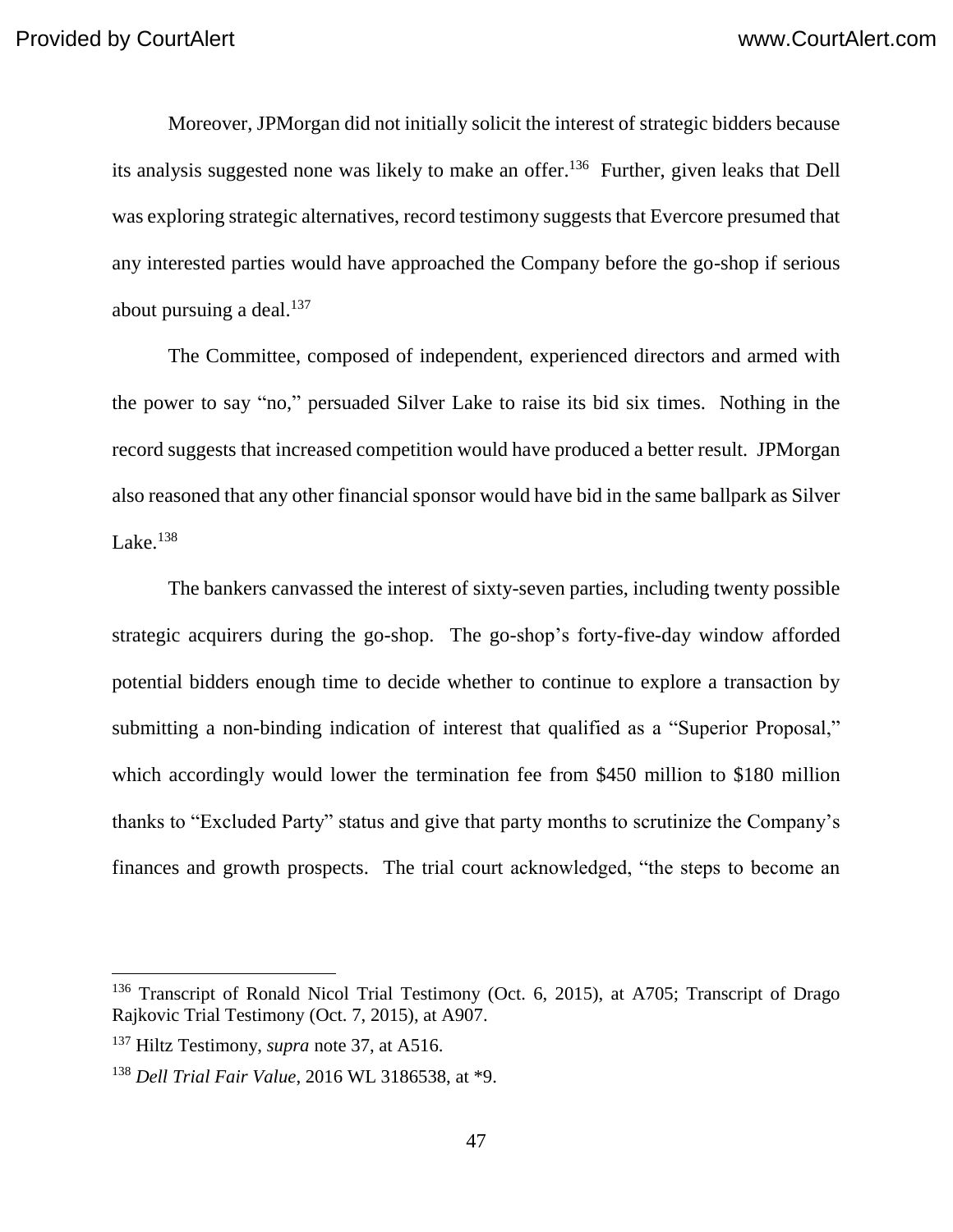'Excluded Party' were also relatively few."<sup>139</sup> And the court even endorsed the go-shop's overall design as "rais[ing] fewer structural barriers than the norm" and both "relatively open" and "relatively flexible."<sup>140</sup> Further, Evercore's compensation was "tied directly to the success of the go-shop," incentivizing it to make the go-shop as effective as possible.<sup>141</sup>

The likeliest strategic bidder, HP, signed a confidentiality agreement during the goshop, but it did not even log into the data room. Three parties signed non-binding initial expressions of interest: Blackstone, Icahn, and GE Capital.<sup>142</sup> Yet, despite the quality of the go-shop's design, the Court of Chancery believed that, given Dell's complexity as a company, "the magnitude of the task" of conducting diligence on it might have had "a chilling effect on other parties," without citing any evidence that any other party would have been interested.<sup>143</sup> Regardless, interested parties did not need to complete diligence within the go-shop's forty-five-day window.

The Court of Chancery stressed its view that the lack of competition from a strategic buyer lowered the relevance of the deal price. But its assessment that more bidders—both strategic and financial—should have been involved assumes there was some party interested in proceeding. Nothing in the record indicates that was the case. Fair value

<sup>139</sup> *Id.* at \*40.

<sup>140</sup> *Id.* at \*40-41.

<sup>141</sup> Hiltz Testimony, *supra* note 37, at A514; Rebuttal Report of Professor Guhan Subramanian (July 24, 2015), at B1902, B1903-05 [hereinafter Petitioners' Deal Process Expert Report].

<sup>142</sup> *Dell Trial Fair Value*, 2016 WL 3186538, at \*42.

<sup>143</sup> *Id.*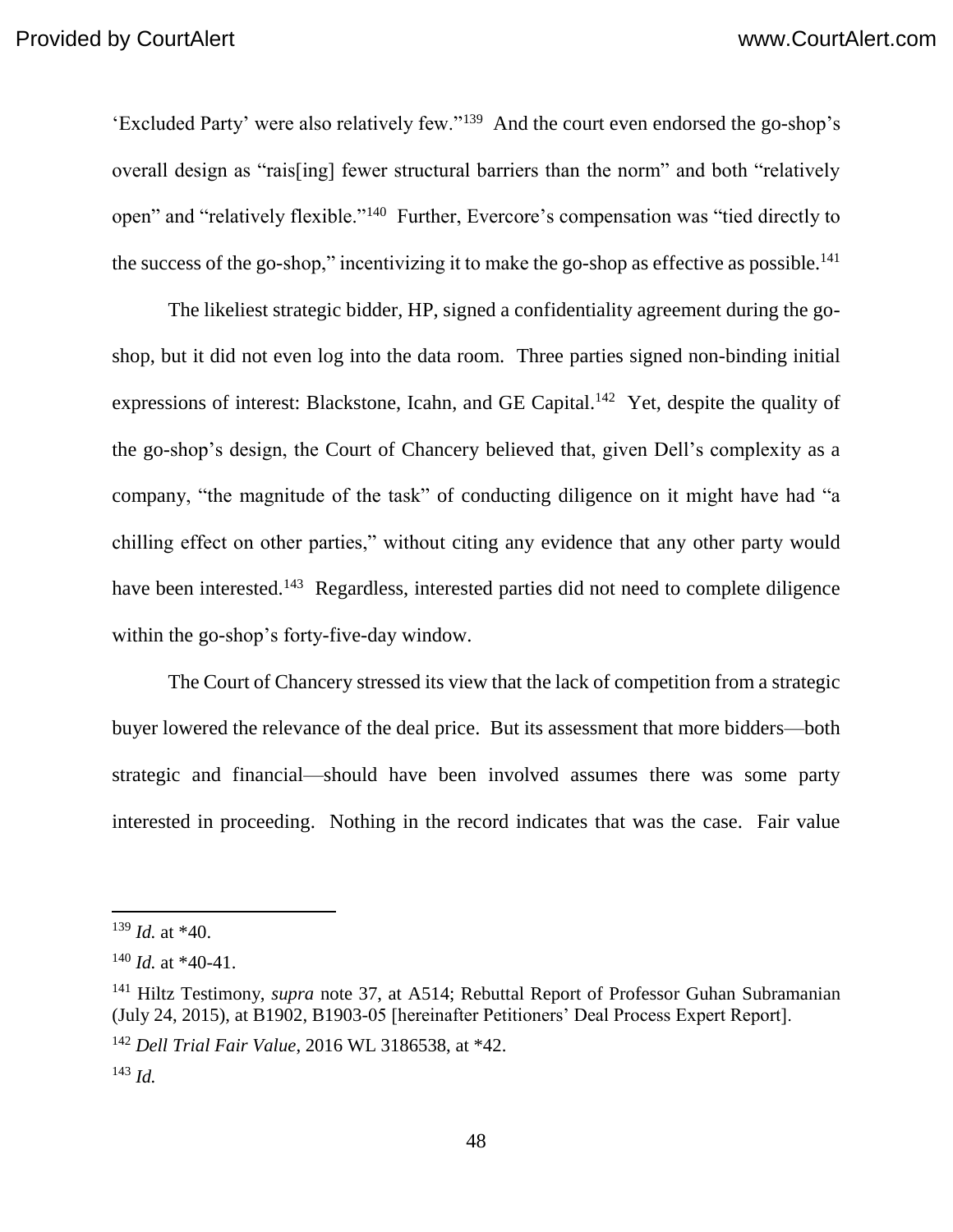entails at minimum a price some buyer is willing to pay—not a price at which no class of buyers in the market would pay.<sup>144</sup> The Court of Chancery ignored an important reality: if a company is one that no strategic buyer is interested in buying, it does not suggest a higher value, but a lower one. "[O]ne should have little confidence she can be the special one able to outwit the larger universe of equally avid capitalists with an incentive to reap rewards by buying the asset if it is too cheaply priced."<sup>145</sup>

The magnitude of a potential Dell deal narrowed the class of prospective buyers even further—to the largest PE firms such as KKR, TPG, and Blackstone—though the trial court did not cite persuasive evidence in the record that this diminished the relevance of the deal price. In fact, Blackstone proved a formidable check on the fair value of the Silver Lake deal given Blackstone's expenditure of resources on the project and ostensible willingness to do a deal if worthwhile. After submitting an initial proposal and gaining Excluded Party status during the go-shop, Blackstone spent nearly a month evaluating the Company, involving over 460 of its employees in diligence via the virtual data room and in a ballroom in Texas for in-person diligence with Dell employees. Dell agreed to reimburse it for these costs, as it did for Icahn, but Blackstone nonetheless still incurred the opportunity cost of channeling time and resources away from other deals, underscoring Blackstone's commitment.

<sup>&</sup>lt;sup>144</sup> See DFC, 2017 WL 3261190, at \*22 n.154 ("[T]he absence of synergistic buyers for a company is itself relevant to its value.").

<sup>145</sup> *Id.* at \*15.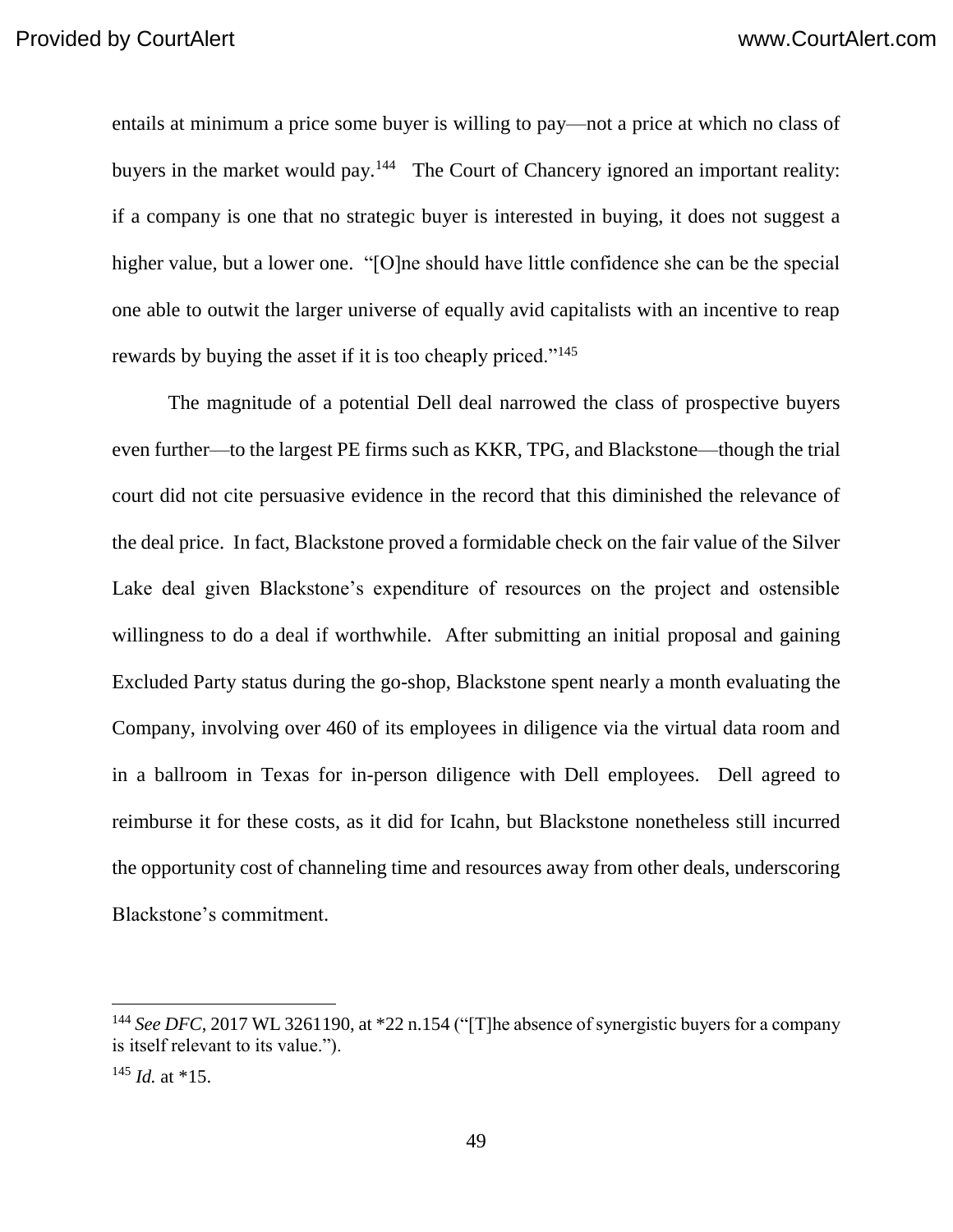And this was not a buyout led by a controlling stockholder. Michael Dell only had approximately 15% of the equity.<sup>146</sup> He pledged his voting power would go to any higher bidder, voting in proportion to other shares.

Other than the Buyout Group, as mentioned, all prospective buyers who reviewed the Company's confidential information retreated for the same reasons that the public markets were purportedly undervaluing Dell—trepidation about the future of the PC industry and the prospects of Dell's long-term turnaround strategy. This consistency confirms that management did not intentionally depress the Company's stock price in order to take advantage of a "trough" that public investors failed to recognize.<sup>147</sup> In fact, the trial court expressly found that, "unlike other situations that this court has confronted, there is no evidence that Mr. Dell or his management team sought to create the valuation disconnect so that they could take advantage of it," and "[t]o the contrary, they tried to convince the market that the Company was worth more."<sup>148</sup> Prospective buyers just did not believe the potential for a turnaround outweighed the risk of further erosion of PC sales and, accordingly, the Company's balance sheet. This coherence in views also makes it hard to

<sup>146</sup> M. Dell Testimony, *supra* note 18, at A610.

<sup>147</sup> *Cf. Glassman v. Unocal Expl. Corp.*, 777 A.2d 242, 248 (Del. 2001) ("[I]f the merger was timed to take advantage of a depressed market, or a low point in the company's cyclical earnings, or to precede an anticipated positive development, the appraised value may be adjusted to account for those factors.").

<sup>148</sup> *Dell Trial Fair Value*, 2016 WL 3186538, at \*34.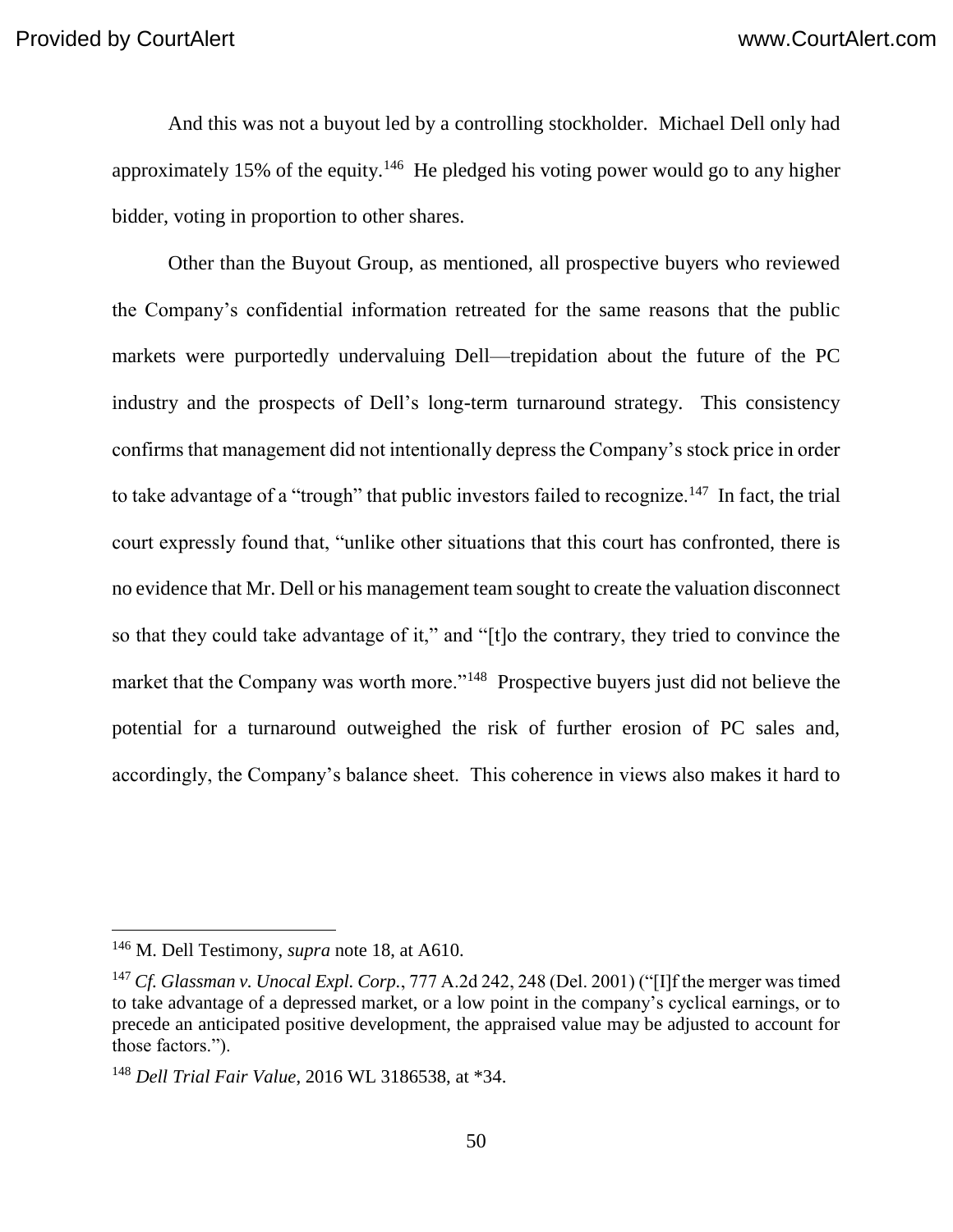take seriously the notion that Dell investors were incapable of accounting for Dell's longterm strategy. And it reinforces the integrity of both Dell's stock price and deal price.<sup>149</sup>

Overall, the weight of evidence shows that Dell's deal price has heavy, if not overriding, probative value. The transaction process exemplifies many of the qualities that Delaware courts have found favor affording substantial, if not exclusive, weight to deal price in the fair value analysis. Even the Court of Chancery's own summary remarks suggest the deal price deserves weight as the court characterized the sale process as one that "easily would sail through if reviewed under enhanced scrutiny" and observed that "[t]he Committee and its advisors did many praiseworthy things," too numerous to catalog in its opinion, as the trial court noted. <sup>150</sup> Given the objective indicia of the deal price's reliability and our rejection of the notion of a private equity carve out, to the extent that the Court of Chancery chose to disregard Dell's deal price based on the presence of only private equity bidders, its reasoning is not grounded in accepted financial principles, and this assessment weighs in favor of finding an overall abuse of discretion. As explained below, there are other reasons that lead us to this conclusion.

<sup>&</sup>lt;sup>149</sup> *See DFC*, 2017 WL 3261190, at \*20 (rejecting the argument that the market was incapable of accounting for regulatory risk and positing instead that such risk was, in fact, baked into the equity market price); *id.* at \*21 ("That these other potential buyers dropped out of the sales process after receiving confidential information about DFC suggests that these parties were aware of the 'trough' DFC was in at the time and the uncertain future regulatory risk it faced, and ultimately did not think a transaction with DFC was worth pursuing. Indeed, [one of the two possible buyers who submitted a non-binding indication of interest] cited the regulatory risk facing the company as its reason for not wanting to pursue a transaction with DFC.").

<sup>150</sup> *Dell Trial Fair Value*, 2016 WL 3186538, at \*29.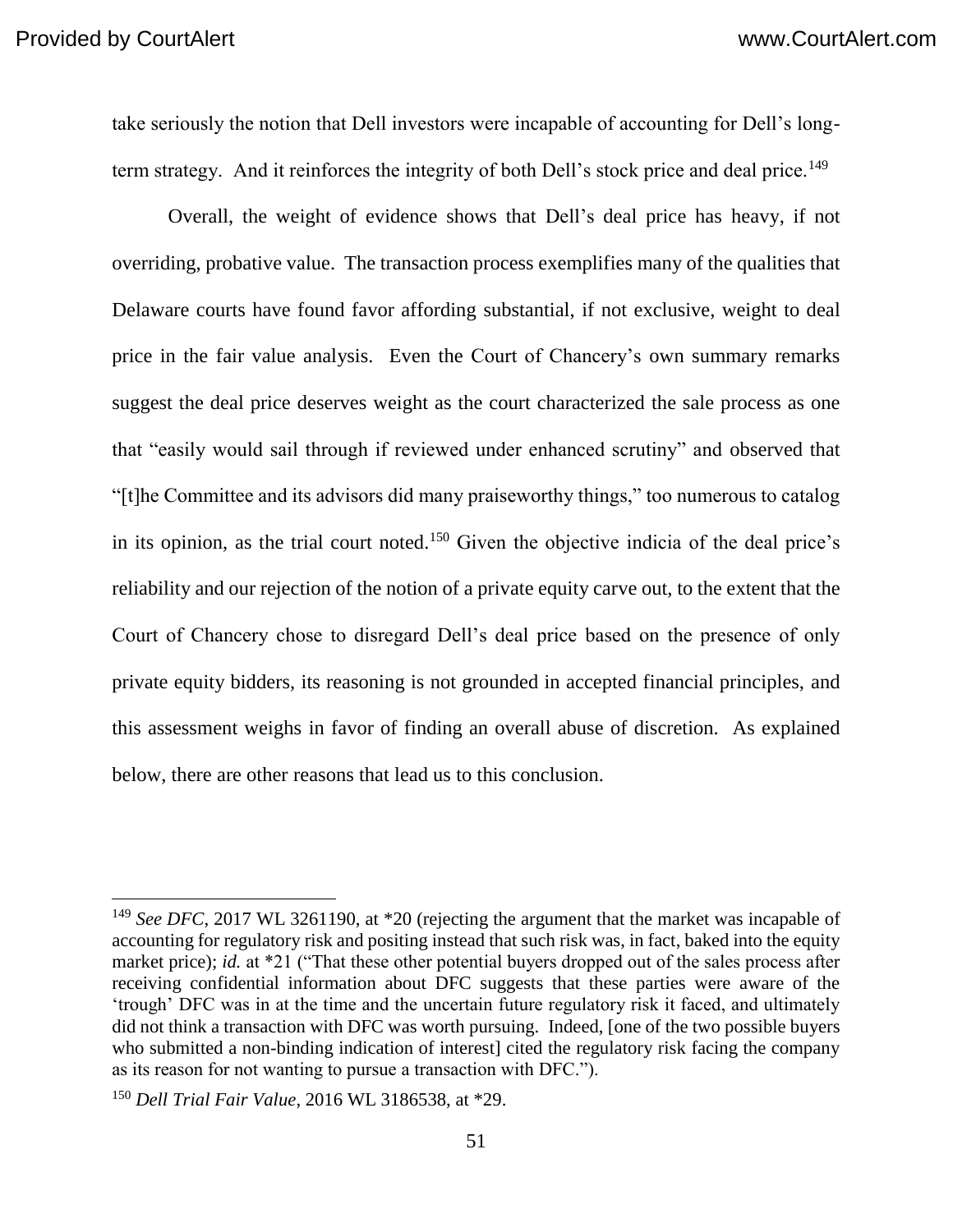## *iii. Features of MBOs Which Could Theoretically Undermine the Probative Value of the Deal Price Are Not Present Here.*

The Court of Chancery focused on three problems supposedly present in all MBOs to show that the deal price here is not evidence of fair value: (a) structural issues; (b) the "winner's curse"; and (c) management's perceptive value to the company. Yet none of these theoretical characteristics detracts from the reliability of the deal price on the facts presented here. As a result, the trial court's reliance on these themes to disregard the deal price in its fair value analysis was error.

## *a. The record does not show that structural issues inhibited the effectiveness of the go-shop*

Though it is true that "[t]he structure of the go-shop is an obvious factor that affects a participant's pathway to success," even the petitioners' expert characterized the structure here as "rais[ing] fewer structural barriers than the norm"<sup>151</sup> and found no disqualifying fault with the design of Dell's go-shop. The trial court determined "[t]he main structural problem that [petitioners' expert] identified did not result from the terms of the go-shop in the abstract, but rather stemmed from the size and complexity of the Company."<sup>152</sup> But the "size and complexity" of Dell is not a characteristic unique to MBO go-shops, but a feature inherent to Dell. And, if size and complexity of a company were enough to render the ultimate deal price undeserving of any weight in the fair value analysis, it would deprive the deal price of any deference whenever any large and complex company is appraised.

<sup>151</sup> *Id.* at \*40.

<sup>152</sup> *Id.* at \*42.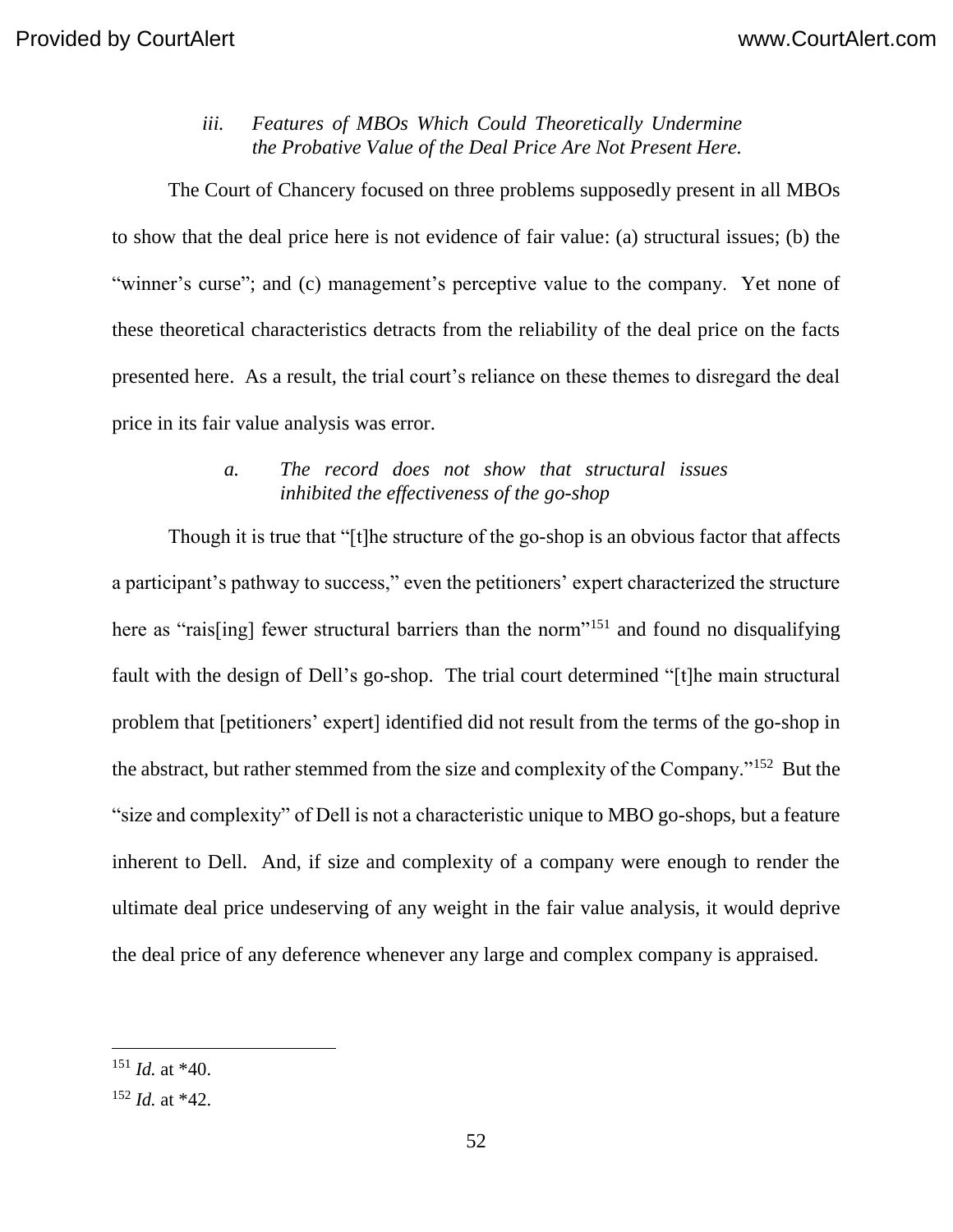In any event, Blackstone was well-equipped to overcome the size and complexity of Dell to fashion a rival competitive bid during the go-shop, and it expended the resources to do so—helping to push the original merger consideration higher. In fact, three parties gained Excluded Party status, demonstrating that claims of a "chilling effect" lack force.<sup>153</sup>

Further, the Court of Chancery dismissed Dell's deal price because, when confronting a proposed MBO, possible bidders during go-shops purportedly rarely submit topping bids because they have no "realistic pathway to success."<sup>154</sup> Although that may be true in some MBOs, here, rival bidders such as Blackstone, TPG, HP, and Icahn did have a realistic pathway to succeeding if they desired. And two non-binding proposals for the whole company and one for part of it surfaced. Of the transactions that featured go-shops announced between January 2006 and June 2015, fourteen deals had go-shops that produced superior bids (excluding the Dell deal).<sup>155</sup> Two were MBOs:<sup>156</sup> one resulted in a 45% premium over the announced offer price,<sup>157</sup> and the other yielded a per-share price that was  $22\%$  higher than the originally announced price.<sup>158</sup> Petitioners' deal process expert attempted to distinguish those deals by explaining management was not crucial to

<sup>&</sup>lt;sup>153</sup> *Cf. id.* ("[T]hat does not mean that the magnitude of the task did not have a chilling effect on other parties.").

<sup>154</sup> *Id.* at \*39.

<sup>155</sup> Petitioners' Deal Process Expert Report, *supra* note 141, at B1884.

<sup>156</sup> *Id.*

<sup>157</sup> *Id.* at B1885.

<sup>158</sup> *Id.* at B1886.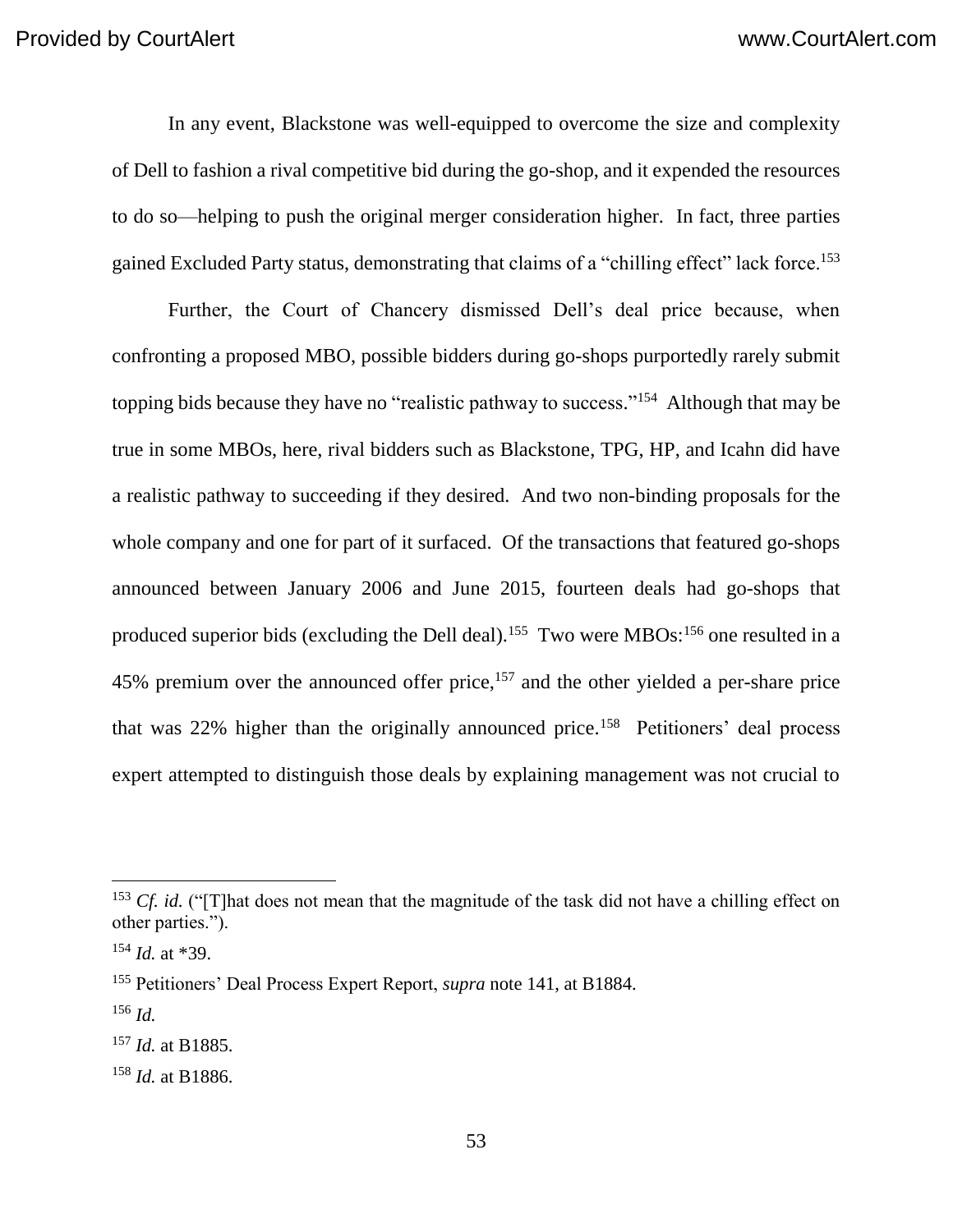either.<sup>159</sup> But, as noted below, there is no evidence that management was critical here given both Blackstone's and Icahn's doubts about Mr. Dell's leadership and apparent willingness to pursue transactions without his continued involvement.

### *b. The threat of a "winner's curse" does not provide a valid reason for disregarding the deal price based on this record.*

The "winner's curse" describes a theory that, in outbidding incumbent management to "win" a deal, a buyer likely overpays for the company because management would presumably have paid more if the company were really worth it. Recognizing this phenomenon, prospective bidders supposedly resist outbidding incumbent management for fear they might later discover the information that prevented management from bidding even higher in the first place. But the likelihood of a winner's curse can be mitigated through a due diligence process where buyers have access to all necessary information. And, here, Dell allowed Blackstone to undertake "extensive due diligence," diminishing the "information asymmetry" that might otherwise facilitate a winner's curse.

Mr. Dell "ultimately spent more time with Blackstone than any of the other participants, including Silver Lake," and the Court of Chancery found that "[t]he record provided no reason to harbor any concern about Mr. Dell's level of cooperation or responsiveness," and "all of the bidders received access to the data they requested."<sup>160</sup> The

<sup>159</sup> *See Dell Trial Fair Value*, 2016 WL 3186538, at \*36 n.35; Petitioners' Deal Process Expert Report, *supra* note 141, at B1885-86.

<sup>160</sup> *Dell Trial Fair Value*, 2016 WL 3186538, at \*42.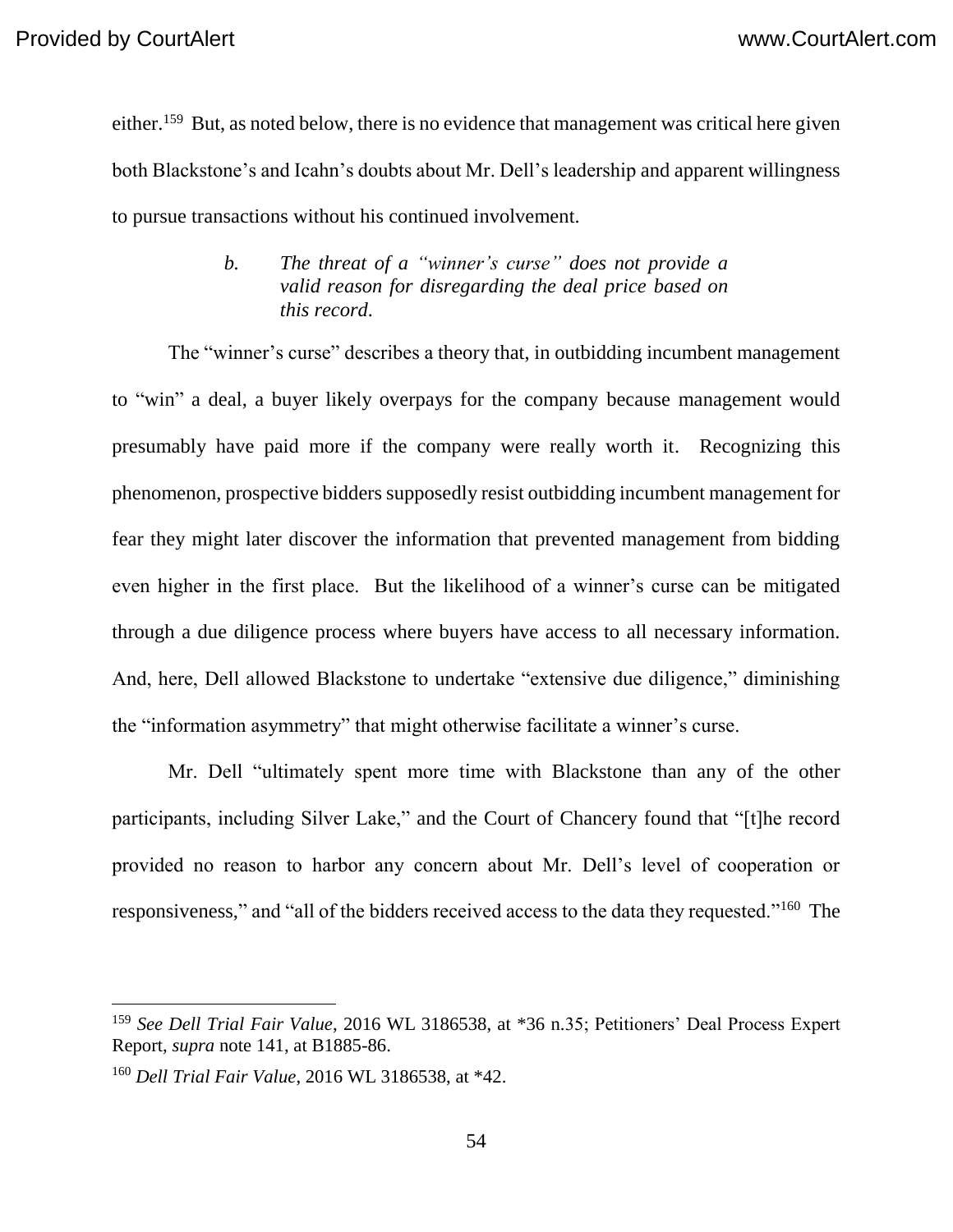trial court even concluded that "the Committee appears to have addressed the problem of information asymmetry and the risk of the winner's curse as best they could."<sup>161</sup> Yet in spite of Dell's efforts, the court concluded, the threat of a winner's curse is nonetheless "endemic to MBO go-shops" and imposes a "powerful disincentive for any competing bidder," even though Blackstone and Icahn surfaced with non-binding proposals.<sup>162</sup> But, aside from the theoretical, the Court of Chancery did not point to any bidder who actually shied away from exploring an acquisition out of fear of the winner's curse phenomenon.

The Court of Chancery's analysis of the winner's curse phenomenon also suggests that "[s]trategic buyers are less subject to the winner's curse because they typically possess industry-specific expertise and have asset-specific valuations that incorporate synergies."<sup>163</sup> Therefore, the "winner's curse" theory cannot explain the lack of strategic buyers—one of the primary faults the court found with the sale process.

The Court of Chancery also posited that Mr. Dell's vast knowledge about the Company required that any rival bidder "have a strategy for dealing with Mr. Dell's superior knowledge."<sup>164</sup> Blackstone had such a strategy: its diligence team included David Johnson, who had recently left Dell as head of acquisitions and strategy.<sup>165</sup> Further, as discussed below, the record also suggests that Icahn doubted the value of Mr. Dell's insight.

<sup>161</sup> *Id.* at \*43.

<sup>162</sup> *Id.*

<sup>163</sup> *Id.* at \*42.

<sup>164</sup> *Id.*

<sup>&</sup>lt;sup>165</sup> See id. at \*13 ("Blackstone had a sophisticated technology group and one of its partners, David Johnson, had recently worked as the Company's head of acquisitions."); Mandl Testimony, *supra*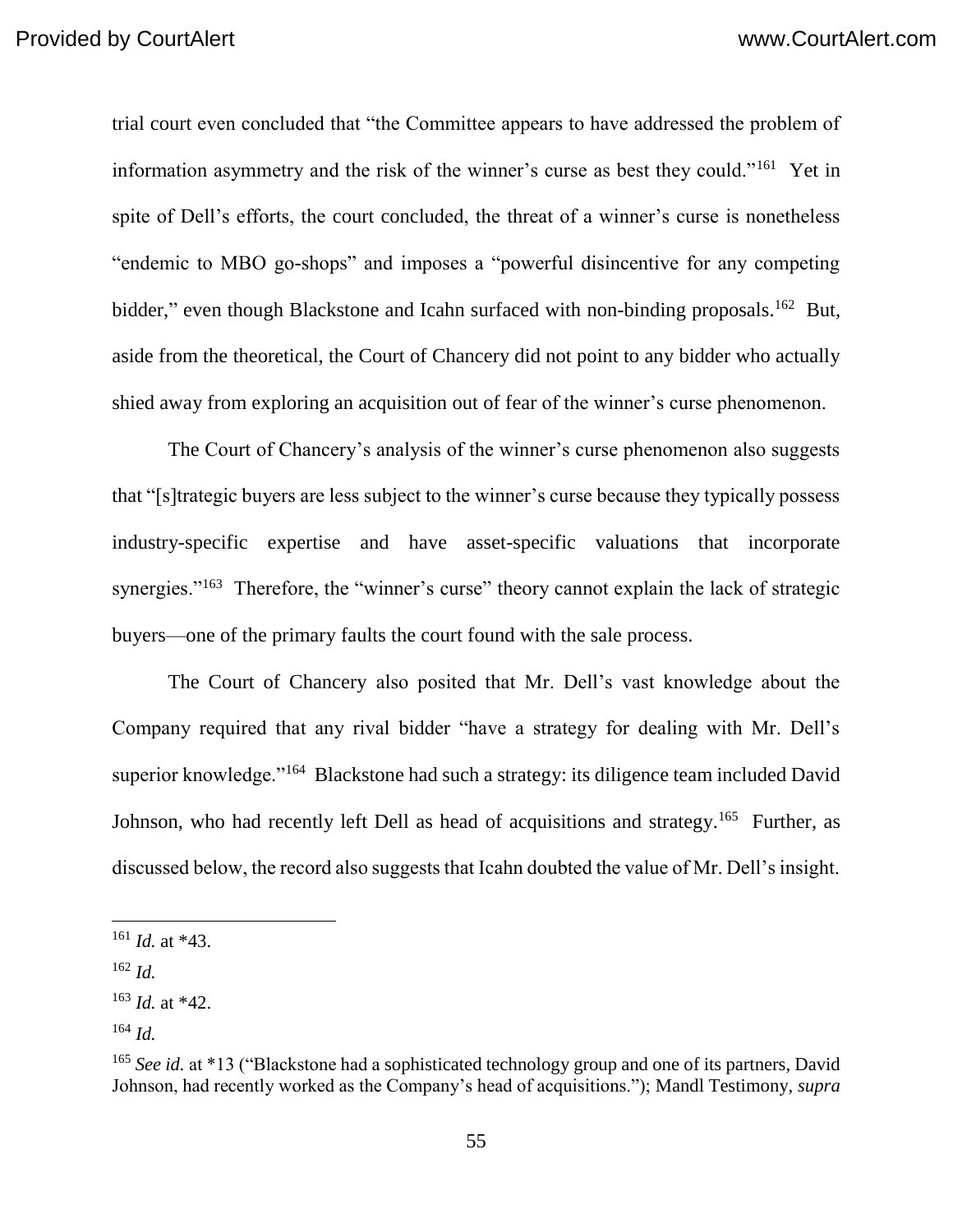Thus, while the notion of a "winner's curse" might deter rival bids in some MBOs, the record in this case does not provide a basis for suspecting that it did so here—especially given the theory is rebutted directly in the record by two proposals from financial sponsors during the go-shop.<sup>166</sup> The more likely explanation for the lack of a higher bid is that the deal market was already robust and that a topping bid involved a serious risk of overpayment. If a deal price is at a level where the next upward move by a topping bidder has a material risk of being a self-destructive curse, that suggests the price is already at a level that is fair. The issue in an appraisal is not whether a negotiator has extracted the highest possible bid. Rather, the key inquiry is whether the dissenters got fair value and were not exploited.

#### *c. Management's Inherent Value to the Company*

The Court of Chancery also presumed that "Mr. Dell's value to the Company" imposed another impediment to the likelihood of rival bidders succeeding and thus dissuaded them from even trying.<sup>167</sup> But, again, the Court of Chancery's own fact findings contradict and do not rationally support this conclusion.

note 34, at A333-34; Hiltz Testimony, *supra* note 37, at A521; Petitioners' Deal Process Expert Report, *supra* note 141, at B1893-94.

<sup>&</sup>lt;sup>166</sup> The record also suggests that Mr. Dell believed private equity firms were just as capable of assessing Dell's prospects. After both KKR and TPG passed on continuing to pursue the Company during the pre-signing phase, Mr. Dell recalled, "I was disappointed. I was starting to think that maybe *we* were missing something." M. Dell Testimony, *supra* note 18, at A596 (emphasis added).

<sup>167</sup> *Dell Trial Fair Value*, 2016 WL 3186538, at \*43.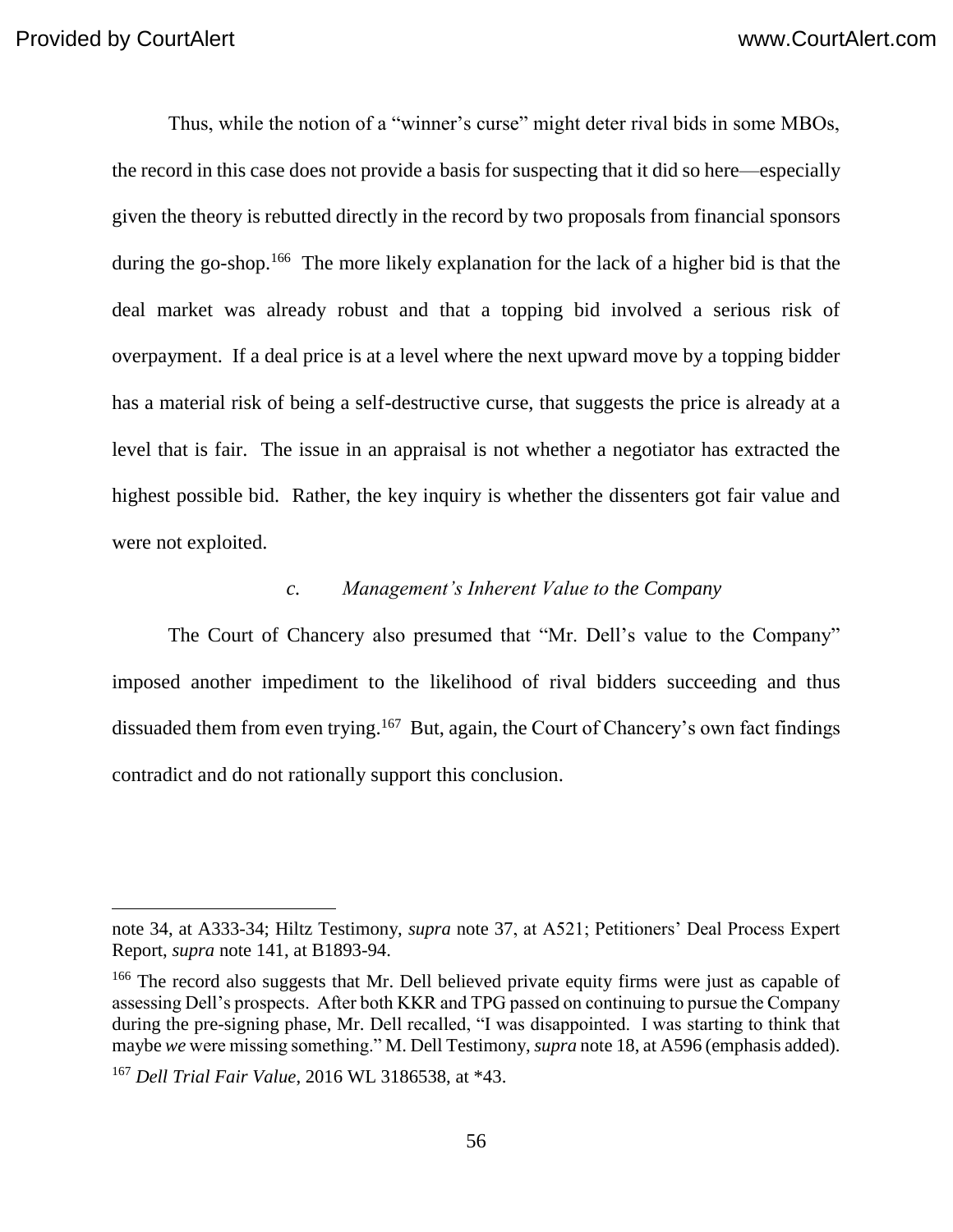First, the trial court supports its assessment that "the Company's relationship with Mr. Dell was an asset in itself" through event studies showing that Dell's stock dropped when he left in 2004 and jumped upon his return in  $2007$ .<sup>168</sup> But it does not explain why it could trust the market's ability to assess the value of Mr. Dell's leadership but not its ability to serve as a reliable indicator of the value of Dell's stock. Further, assuming *arguendo* that market data from 2007 demonstrated Mr. Dell's value to the Company in 2007, it does not follow that such evidence showed his value six years later, in 2013, at the time of the Merger—after Dell's stock had languished for several years and investors questioned Mr. Dell's strategy for transforming the Company (another finding of the trial court). Stale event studies and a single, self-serving e-mail from Mr. Dell suggesting that a *potential* customer might not engage the Company if he were replaced do not amount to sufficient evidence of Mr. Dell's actual value.<sup>169</sup> The Court of Chancery's view of this issue is also in tension with its myopia theory. If Mr. Dell was as valued by market players and as trusted by the stock market as this aspect of the Court of Chancery's decision implies, then the decision's failure to give any weight to the stock market's reaction to Mr. Dell's lengthy efforts to convince it of the bright future that the transformation plan augured for Dell stockholders is difficult to understand.

<sup>&</sup>lt;sup>168</sup> *Id.* at \*44 (citing event studies showing the Company lost \$1.2 billion in market value upon Mr. Dell's departure from the Company in March 2004 and gained \$2.5 billion in market value upon his return in January 2007).

<sup>169</sup> *Id.* at \*43 n.42.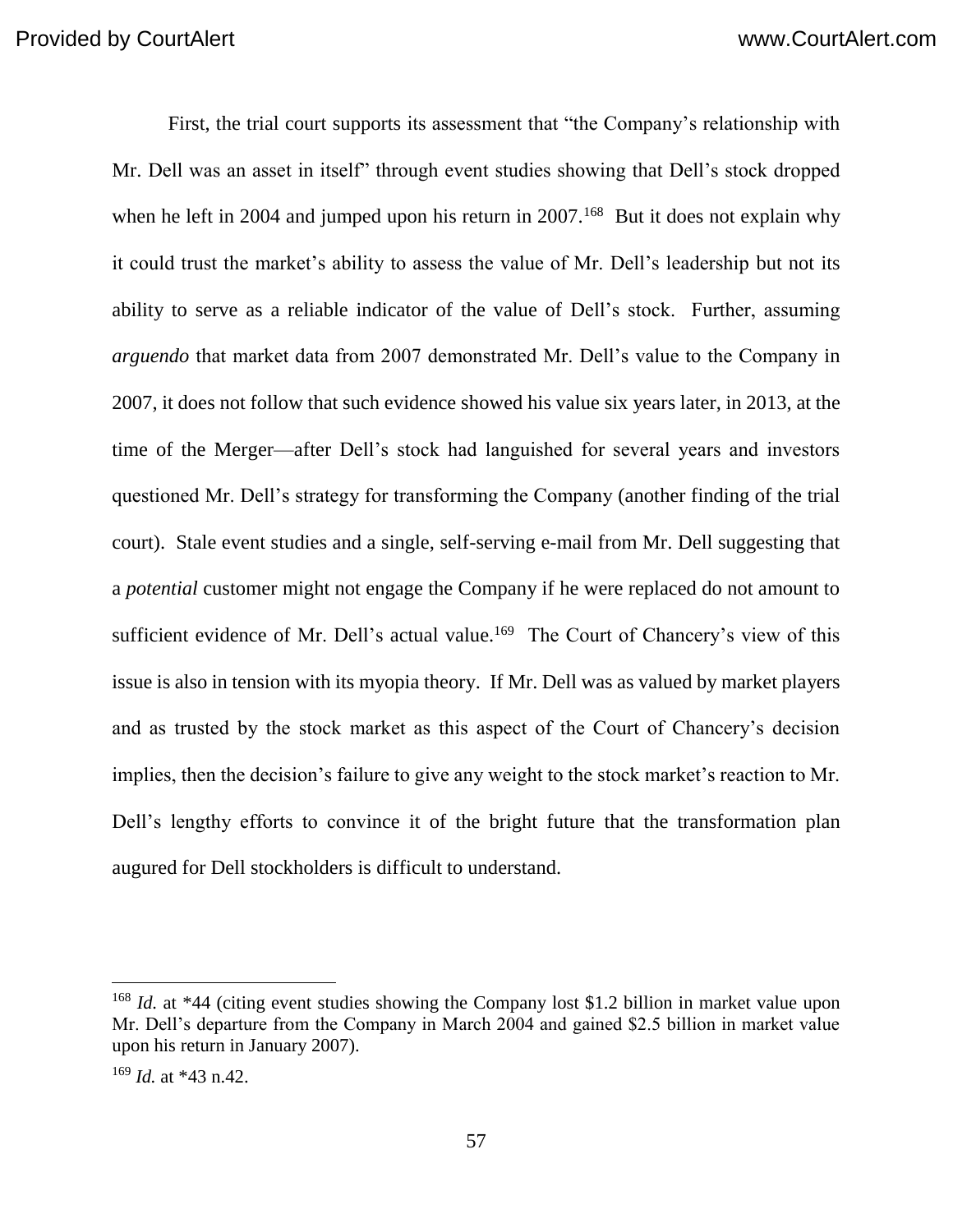The Court of Chancery also acknowledged "evidence that Blackstone and Icahn did not regard Mr. Dell as essential to their bids."<sup>170</sup> Blackstone had investigated possible replacements as  $CEO<sup>171</sup>$  And Icahn advised stockholders that he believed "the company would be worth far, far more" without Mr. Dell at the helm.<sup>172</sup>

And, even if one could accept the trial court's view that Mr. Dell's service as CEO added per-share value to the Company's stock, the record does not suggest that he would have stopped serving the Company if Blackstone, TPG, or another reputable buyer had prevailed. He was contractually obligated to explore "any such potential counterparty or financing source if requested by the Committee," though he had "discretion" as to whether to continue after such exploration.<sup>173</sup> Significantly, based on Mr. Dell's good faith during the go-shop and "credibl[e]" testimony at trial, the Court of Chancery concluded that "the record indicated that Mr. Dell actually was willing to work with other buyout groups."<sup>174</sup>

Thus, it is difficult to discern how "Mr. Dell's unique value and his affiliation with the Buyout Group were negative factors that inhibited the effectiveness of the go-shop process."<sup>175</sup> The Court of Chancery even acknowledged that "[e]xceptional bidders like

 $\overline{a}$ 

<sup>174</sup> *Id.*

<sup>175</sup> *Id.*

<sup>170</sup> *Id.* at \*44.

 $171$  *Id.* at \*43 n.42.

<sup>&</sup>lt;sup>172</sup> *Id.* at \*44. Icahn also advised stockholders that he considered Mr. Dell "a major liability" to the Company. *Id.* at \*44 n.44.

<sup>&</sup>lt;sup>173</sup> *Id.* at \*5, \*44. Given Mr. Dell's testimony and actions, the Court of Chancery suggested, "[i]n a different case in which a key employee was less forthcoming, a comparable commitment might not be as persuasive." *Id*. at \*44.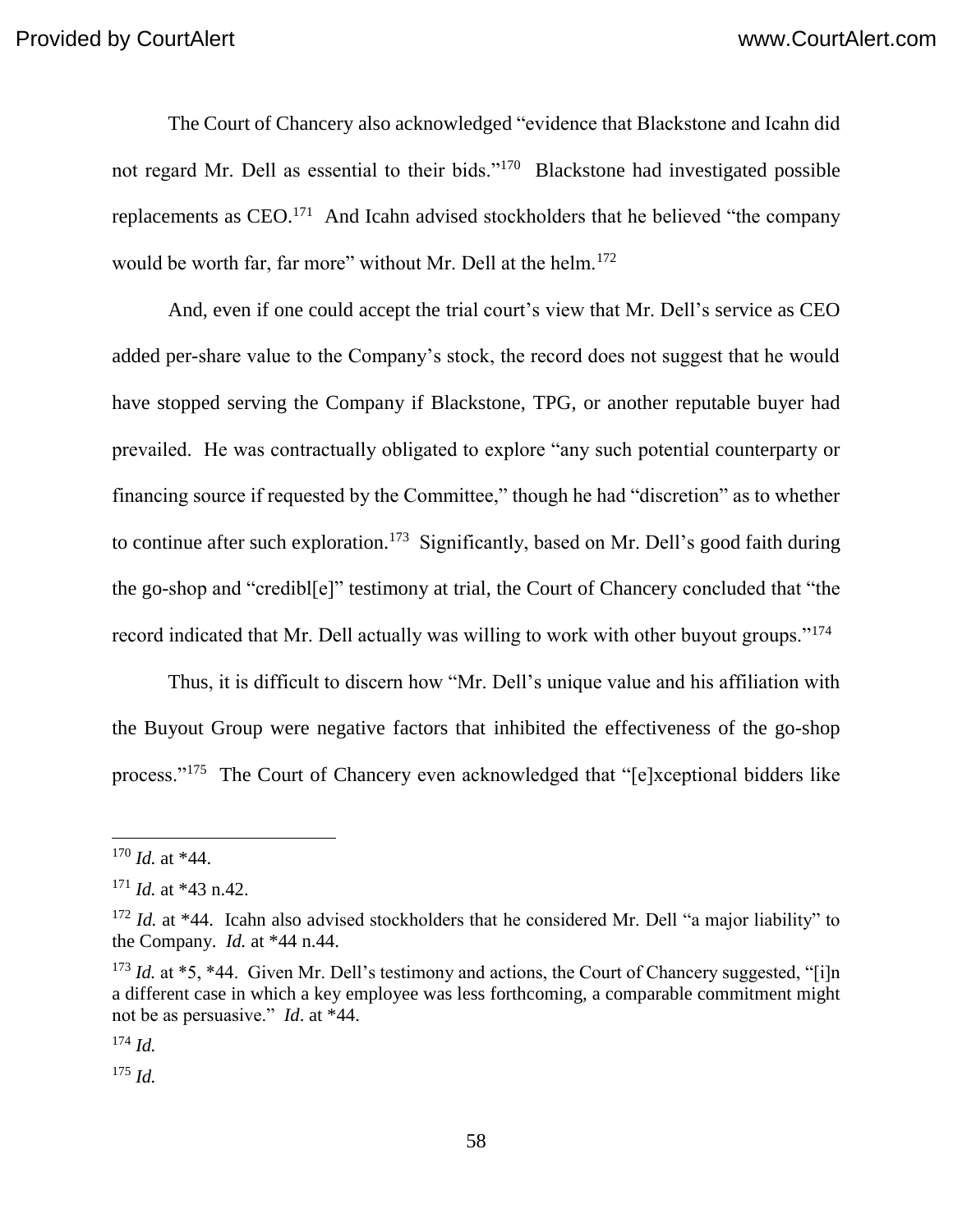Blackstone and Icahn could overcome" such barriers,<sup>176</sup> and the court did not identify any possible bidders that were actually deterred because of Mr. Dell's status.

#### *C. Market Data Conclusion*

The actual facts concerning Dell's market values—the particularities of its stock market and the sale process—demonstrate that the Court of Chancery's reasons for assigning no weight to the market values are flawed. The apparent efficiency of Dell's pre-signing stock market and the long-term approach of its analysts undermine concerns of a "valuation gap." Competition limited to private equity bidders does not foreclose the sale price reflecting fair value, especially where the special committee instituted and oversaw a robust post-signing go-shop process. And, though the Court of Chancery's theories about MBOs might hold up as applied to other facts, they are not supported by the facts here. This was a case where the supposed prerequisite elements for problematic MBOs did not exist: rival bidders faced minimal structural barriers to a deal; extensive due diligence and cooperation from the Company helped address any information asymmetries that might otherwise imply the possibility of a winner's curse; and, assuming his value, Mr. Dell would have participated with rival bidders.

Taken as a whole, the market-based indicators of value—both Dell's stock price and deal price—have substantial probative value. But here, after examining the sale process, the Court of Chancery summarized that, "[t]aken as a whole, the Company did not establish that the outcome of the sale process offers the *most reliable* evidence of the Company's

<sup>176</sup> *Id.*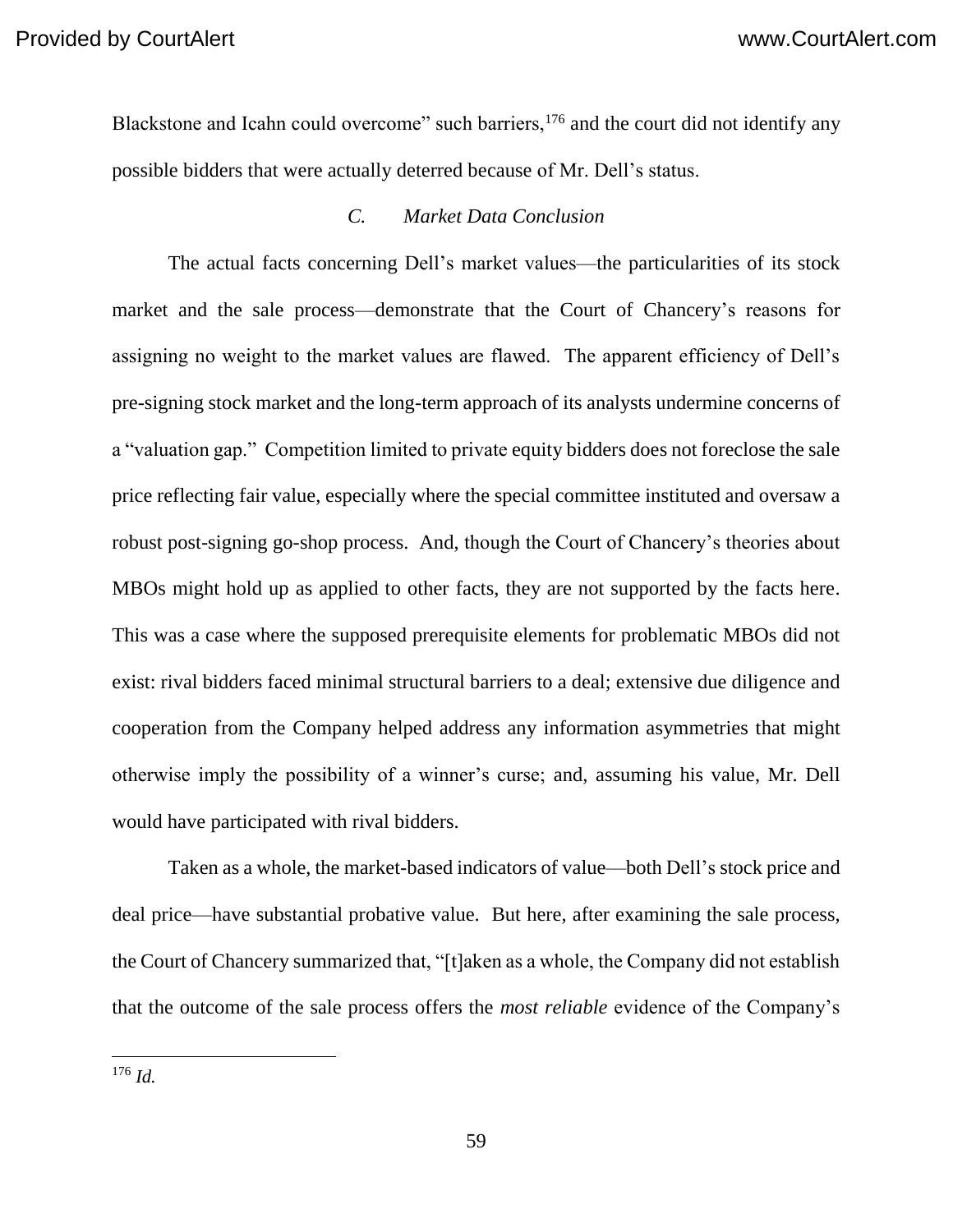value as a going concern."<sup>177</sup> These two statements are not incongruous, and the Court of Chancery's statement is not a rational reason for assigning no weight to market data. There is no requirement that a company prove that the sale process is the *most reliable* evidence of its going concern value in order for the resulting deal price to be granted any weight. If, as here, the reasoning behind the decision to assign no weight to market data is flawed, then the ultimate conclusion necessarily crumbles as well—especially in light of the lessthan-surefire DCF analyses—as demonstrated below.

In so holding, we are not saying that the market is always the best indicator of value, or that it should always be granted some weight. We only note that, when the evidence of market efficiency, fair play, low barriers to entry, outreach to all logical buyers, and the chance for any topping bidder to have the support of Mr. Dell's own votes is so compelling, then failure to give the resulting price heavy weight because the trial judge believes there was mispricing missed by all the Dell stockholders, analysts, and potential buyers abuses even the wide discretion afforded the Court of Chancery in these difficult cases. And, of course, to give no weight to the prices resulting from the actions of Dell's stockholders and potential buyers presupposes that there is a more plausible basis for determining Dell's value in the form of expert testimony, such as from the petitioners' expert, who argued that his DCF analysis showed the fair value of Dell's stock is \$28.61 per share<sup>178</sup>—almost three

<sup>177</sup> *Id.* (emphasis added).

<sup>178</sup> *Id.* at \*45.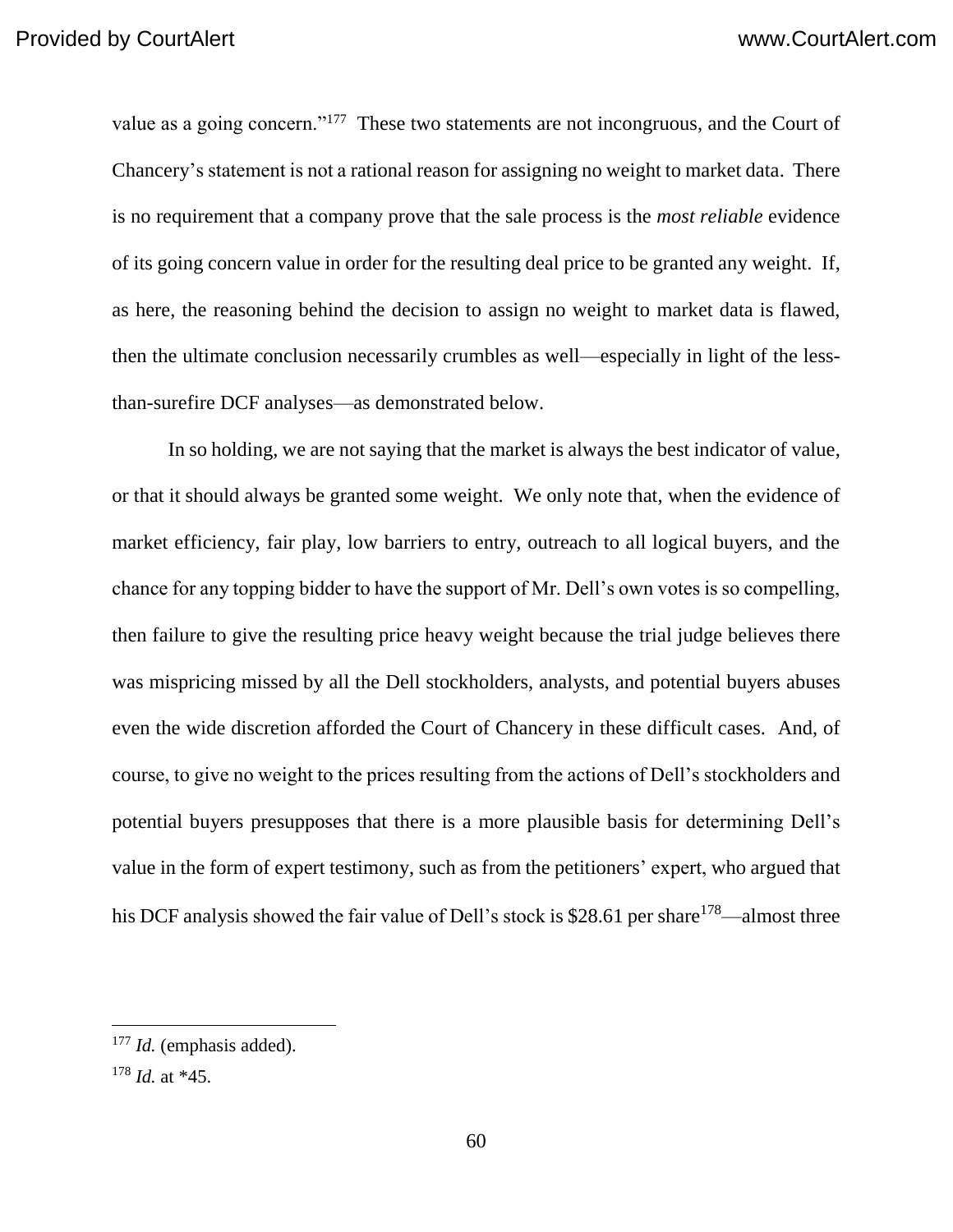times higher than the unaffected stock price of \$9.97 per share<sup>179</sup> and more than two times higher than the deal price of \$13.75 per share.

#### *D. The Discounted Cash Flow Analyses*

We pause to note that this appraisal case does not present the classic scenario in which there is reason to suspect that market forces cannot be relied upon to ensure fair treatment of the minority. Under those circumstances, a DCF analysis can provide the court with a helpful data point about the price a sale process would have produced had there been a robust sale process involving willing buyers with thorough information and the time to make a bid. When, by contrast, an appraisal is brought in cases like this where a robust sale process of that kind in fact occurred, the Court of Chancery should be chary about imposing the hazards that always come when a law-trained judge is forced to make a point estimate of fair value based on widely divergent partisan expert testimony.

As is common in appraisal proceedings,<sup>180</sup> each party—petitioners and the Company—enlisted highly paid, well-credentialed experts to produce DCF valuations.<sup>181</sup>

<sup>&</sup>lt;sup>179</sup> See id. at \*17; see also id. (noting that the deal price reflected an "approximately 37% premium over the ninety-day-average unaffected trading price of \$9.97").

<sup>180</sup> *See, e.g.*, *DFC*, 2017 WL 3261190, at \*31 (describing "briefs and expert reports written by highly-skilled litigators in concert with men and women of valuation science that often come to ridiculously varying positions").

<sup>181</sup> *Folk*, *supra* note 129, § 262.10, at 9-235 to 9-236 (describing the DCF methodology as "based on the premise that the value of a company is equal to the present value of its projected future cash flows."); Jesse A. Finkelstein & John D. Hendershot, *Appraisal Rights in Mergers and Consolidations*, 38-5th C.P.S. § V, at A-37 to A-38 (BNA) (noting that the "DCF methodology rests on three basic components: (i) projections of operating cash flows, (ii) terminal value, and (iii) the discount rate"—but that the outcomes using this "basic structure" can vary greatly depending on the assumptions and methods employed).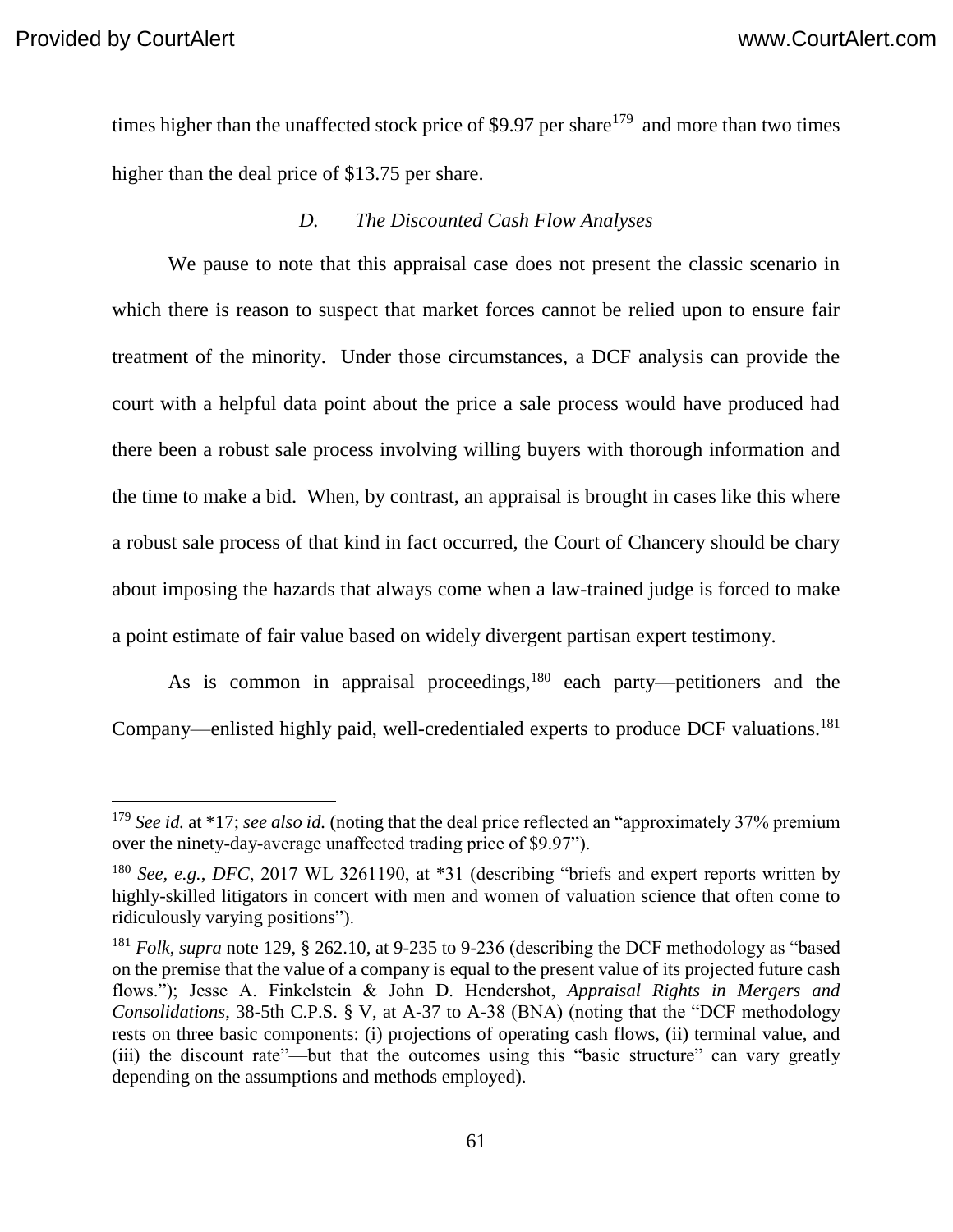But their valuations landed galaxies apart—diverging by approximately \$28 billion, or 126%. 182 Petitioners' expert arrived at a per-share valuation of \$28.61 as of the merger date, and the Company's expert produced a valuation of \$12.68 per share. The Court of Chancery recognized that "[t]his is a recurring problem,"<sup>183</sup> and even believed the "market data is sufficient to exclude the possibility, advocated by the petitioners' expert, that the Merger undervalued the Company by \$23 billion."<sup>184</sup> Thus, the trial court found petitioners' valuation lacks credibility on its face. We agree. Yet, the trial court believed it could reconcile these enormous valuation chasms caused by the over 1,100 variable inputs in the competing DCFs and construct a DCF that more appropriately reflected the fair value of Dell's stock than the market data.<sup>185</sup> And, reconciling the various agreements and divergences among the experts, the trial court determined fair value to be \$17.62.

To underscore our concern with the Court of Chancery's decision to give no weight to Dell's stock market price or the deal price and, instead, arrive at a value nearly \$7 billion above the transaction price, we consider the trial court's concluding explanation for its reasoning:

<sup>182</sup> *Dell Trial Fair Value*, 2016 WL 3186538, at \*45.

<sup>183</sup> *Id.*

<sup>&</sup>lt;sup>184</sup> *Id.* at \*44. We calculate the differential to be \$26 billion, not \$23 billion.

<sup>185</sup> *But see In re SWS Group, Inc*., 2017 WL 2334852, at \*11 (Del. Ch. May 30, 2017) (observing that a DCF calculation is "only as reliable as the inputs relied upon and the assumptions underlying those inputs"); *Huff Fund Inv. P'ship v. CKx, Inc.*, 2013 WL 5878807, at \*1 (Del. Ch. Nov. 1, 2013) ("[T]he unpredictable nature of the income stream from the company's primary asset renders the apparent precision of the expert witnesses' cash flow valuation illusory"), *adhered to*, 2014 WL 2042797 (Del. Ch. May 19, 2014), *judgment entered sub nom.*, *Huff Fund Inv. P'ship v. CKX, Inc.* (Del. Ch. June 17, 2014).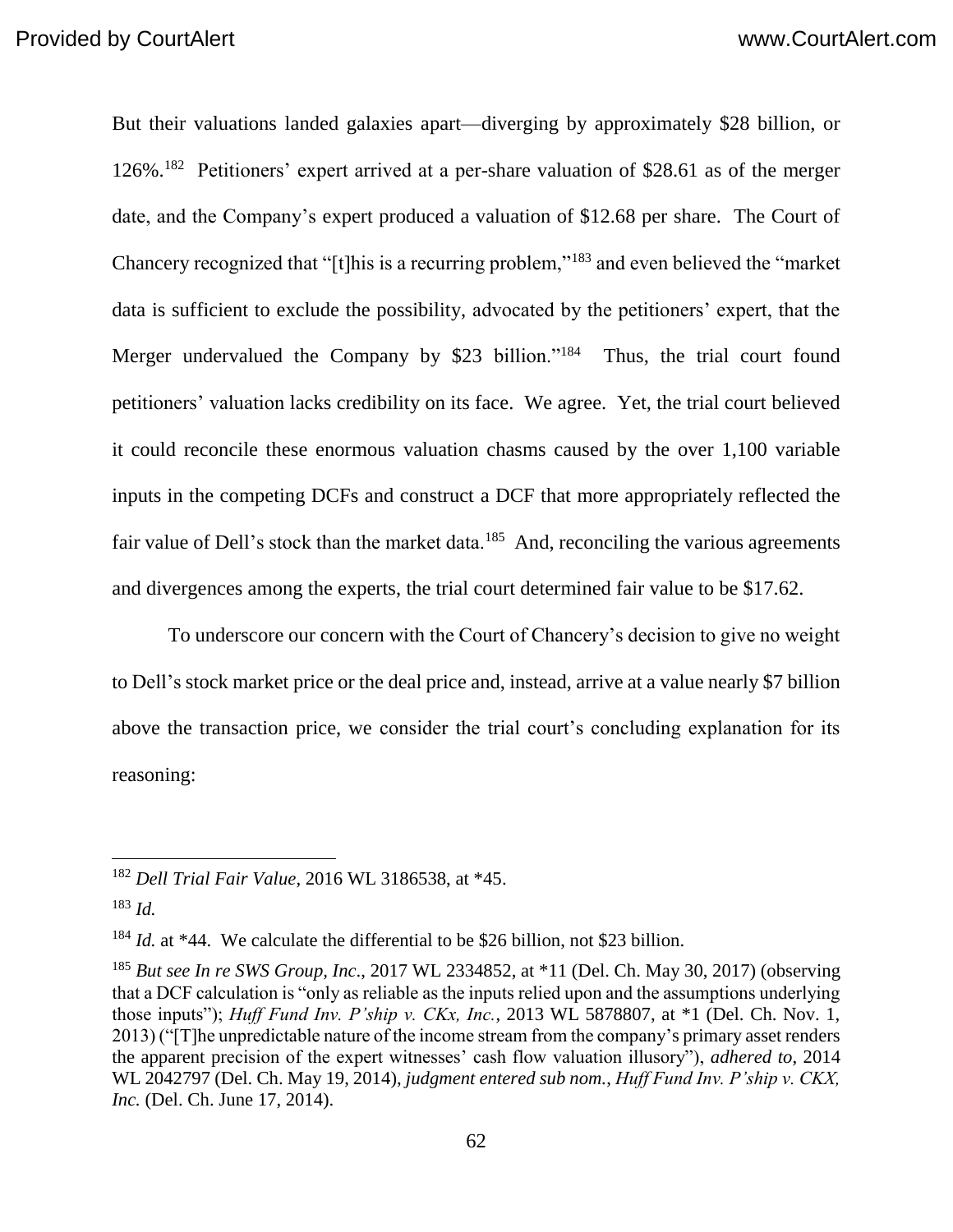The fair value generated by the DCF methodology comports with the evidence regarding the outcome of the sale process. The sale process functioned imperfectly as a price discovery tool, both during the pre-signing and post-signing phases. Its structure and result are sufficiently credible to exclude an outlier valuation for the Company like the one the petitioners advanced, but sufficient pricing anomalies and disincentives to bid existed to create the possibility that the sale process permitted an undervaluation of several dollars per share. Financial sponsors using an LBO model could not have bid close to \$18 per share because of their IRR requirements and the Company's inability to support the necessary levels of leverage. Assuming the \$17.62 figure is right, then a strategic acquirer that perceived the Company's value could have gotten the Company for what was approximately a 25% discount. [But g]iven the massive integration risk inherent in such a deal, it is not entirely surprising that HP did not engage and that no one else came forward. Had the valuation gap approached what the petitioners' expert believed, then the incentives to intervene would have been vastly greater.

Because it is impossible to quantify the exact degree of the sale process mispricing, this decision does not give weight to the Final Merger Consideration. It uses the DCF methodology exclusively to derive a fair value of the Company.<sup>186</sup>

What this statement means is that the Court of Chancery's DCF value was the antithesis of any economist's definition of fair market value. The Court of Chancery conceded that its DCF value did not reflect a value deemed attractive to the buyers of Dell's 1,765,369,276 publicly traded shares. Further, it did not reflect the value that private equity buyers (including the biggest players such as KKR, TPG, and Blackstone) put on it, as it was too high for any of them to pay. The trial court also picked a price higher than any strategic would pay because, in economic terms, no strategic believed it could exploit a purported \$6.8 billion value gap because the risks and costs of acquiring Dell and integrating it into

<sup>186</sup> *Dell Trial Fair Value*, 2016 WL 3186538, at \*51.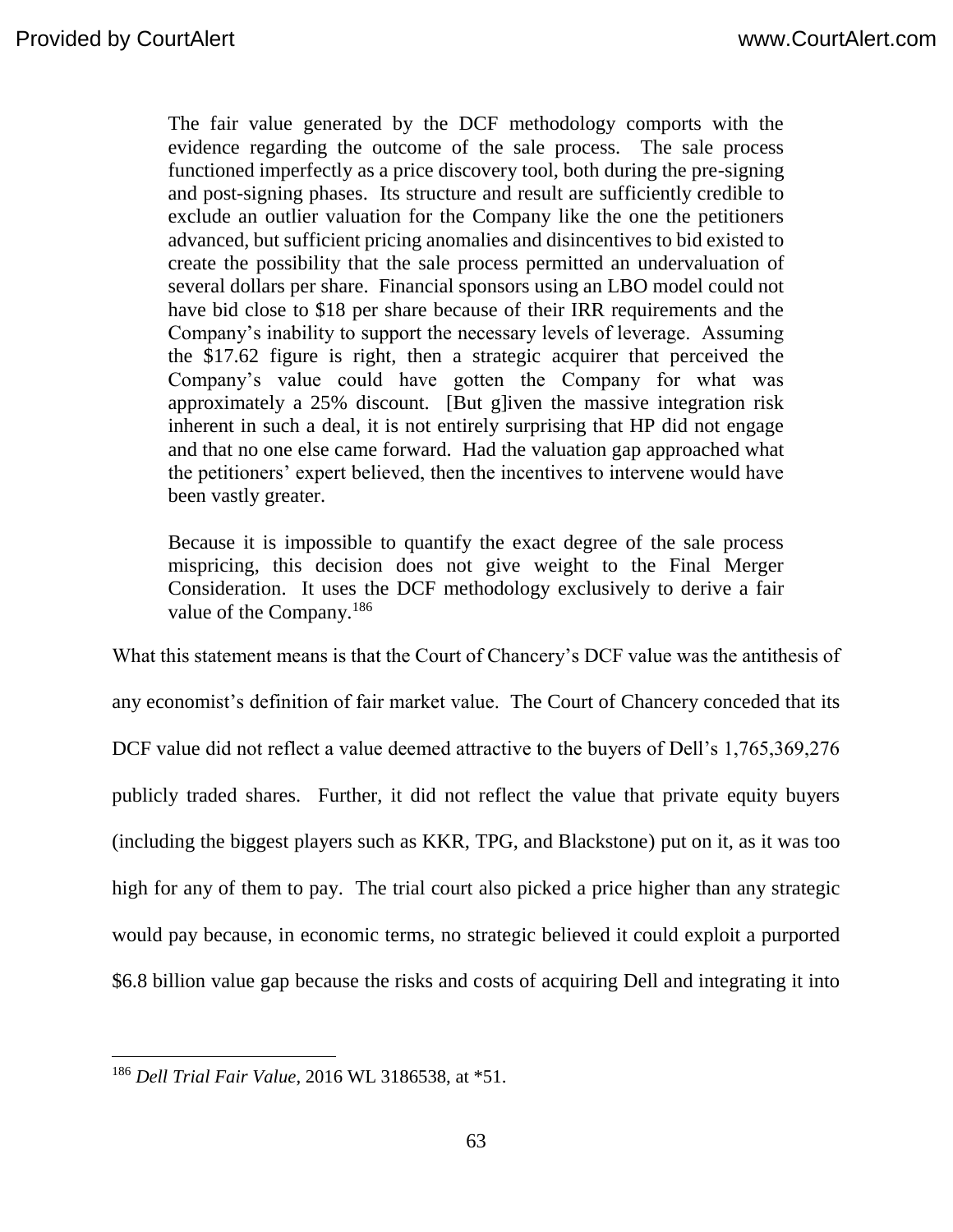its company dwarfed any potential for profit and synergy gains if Dell were purchased at the Court of Chancery's determination of fair value.<sup>187</sup> And, of course, as to all buyers, strategic and financial, the Court of Chancery found that a topping bid put them at hazard of overpaying and succumbing to a winner's curse.

When an asset has few, or *no*, buyers at the price selected, that is not a sign that the asset is stronger than believed—it is a sign that it is weaker. This fact should give pause to law-trained judges who might attempt to outguess all of these interested economic players with an actual stake in a company's future. This is especially so here, where the Company worked hard to tell its story over a long time and was the opposite of a standoffish, defensively entrenched target as it approached the sale process free of many deal-protection devices that may prevent selling companies from attracting the highest bid. Dell was a willing seller, ready to pay for credible buyers to do due diligence, and had a CEO and founder who offered his voting power freely to any topping bidder.

Given that we have concluded that the trial court's key reasons for disregarding the market data were erroneous, and given the obvious lack of credibility of the petitioners' DCF model—as well as legitimate questions about the reliability of the projections upon which all of the various DCF analyses are based—these factors suggest strong reliance upon the deal price and far less weight, if any, on the DCF analyses.

In addition to the relatively sound economic reasons, there are also important policy reasons supporting this result. If the reward for adopting many mechanisms designed to

<sup>&</sup>lt;sup>187</sup> The trial court did not cite any evidence for the "massive integration risk" that it believed to exist, and we find none in the record. *See id.*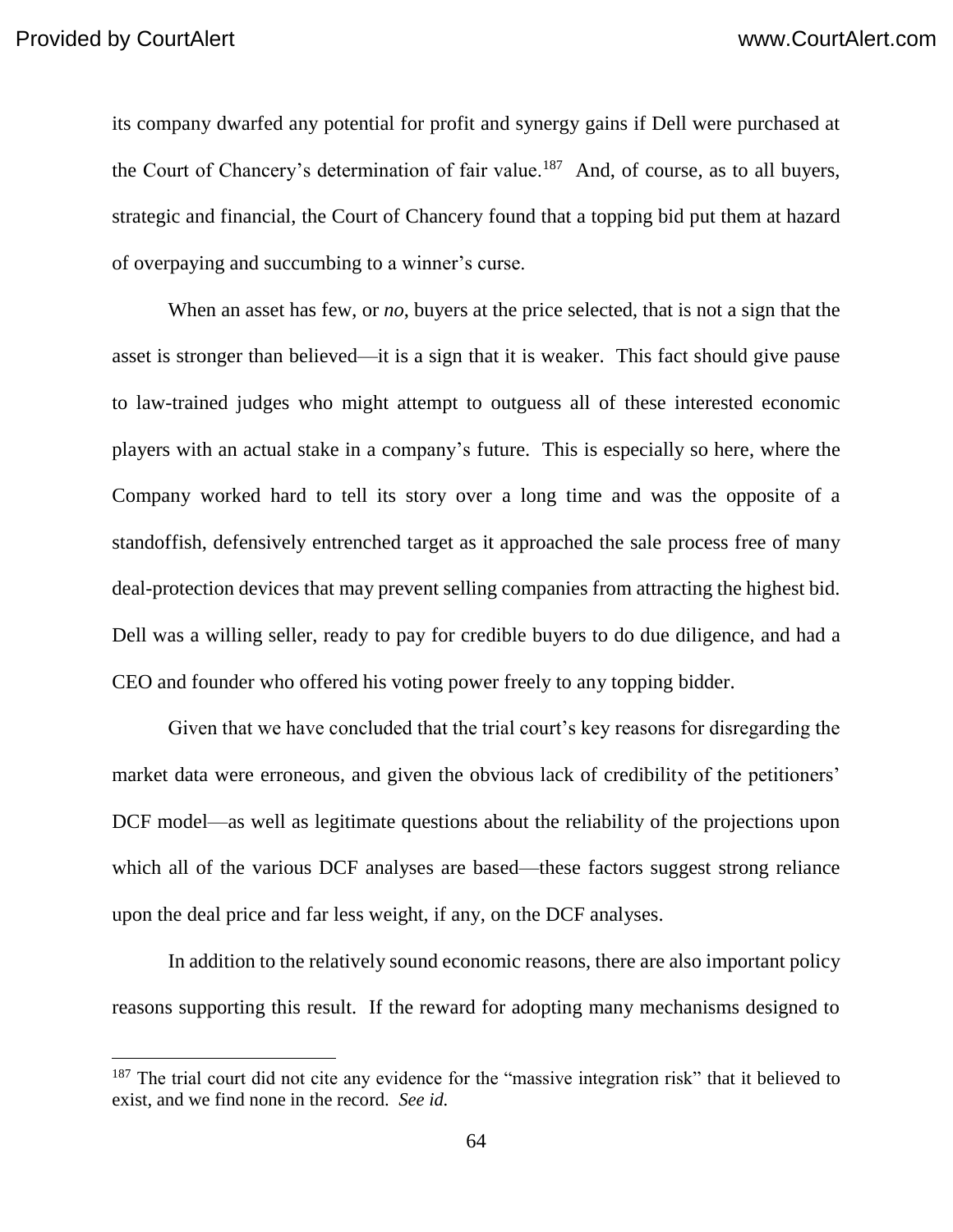minimize conflict and ensure stockholders obtain the highest possible value is to risk the court adding a premium to the deal price based on a DCF analysis, then the incentives to adopt best practices will be greatly reduced. Although widely considered the best tool for valuing companies when there is no credible market information and no market check, DCF valuations involve many inputs—all subject to disagreement by well-compensated and highly credentialed experts—and even slight differences in these inputs can produce large valuation gaps. Here, management's projections alone involved more than 1,100 inputs, and the experts' fair value determinations (which also included several novel tax issues discussed below) landed on different planets. Rather than gambling on an appraisal's battle of the experts, transactional planners might instead propose alternative routes (such as squeeze-outs) to CEOs and founders that will be less attractive for diversified investors in public companies and will likely result in going-private transactions occurring at a lower, not higher, value.

Despite our sentiments, to aid the Court of Chancery if it justifies granting any weight to the DCF on remand, we address the specific issues raised by the parties in their appeals and cross-appeals.

#### *i. Tax Issues*

We note at the outset that the Company challenges the Court of Chancery's treatment of somewhat novel tax issues. These issues involve highly fact-specific, subjective determinations—the outcomes of which can cause wide differences in the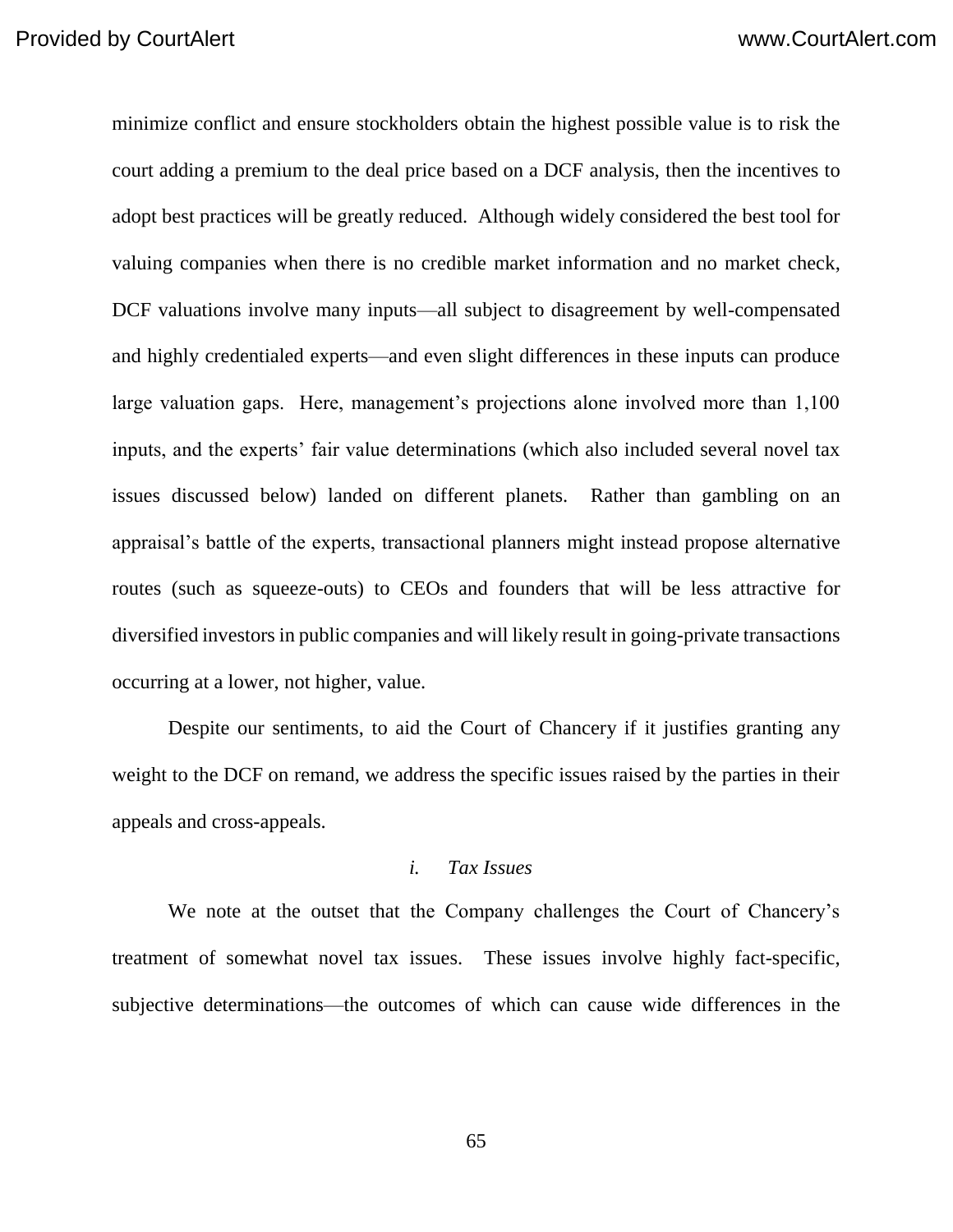ultimate DCF valuation.<sup>188</sup> The parties have focused proportionately little attention on these issues before this Court, adding to our inclination to defer to the trial court, or remand for further consideration, where the record before us is not sufficiently developed on these complex, technical issues.

#### *a. Terminal Period Tax Rate*

Dell argues that the Court of Chancery abused its discretion in using Dell's 21% effective tax rate, rather than the top marginal tax rate under U.S. law (and an addition for state taxes) in its model's terminal period. But this effective tax rate reflected the Company's operative reality as of the merger date, and the evidence supports the Court of Chancery's decision that this operative reality was likely to continue. There is precedent favoring adopting tax rates consistent with the operative reality of the company under consideration.<sup>189</sup> The 21% tax rate is just that—in line with Dell's history and apparently consistent with its tax-paying future. For example, Dell paid effective tax rates ranging from 16.5% to 29.2% in the five years before the Merger<sup>190</sup>—including an average of 18.5% in the three years preceding the Merger<sup>191</sup>—so 21%, the tax rate selected by

<sup>&</sup>lt;sup>188</sup> For example, in its opening brief, the Company aggregates the three asserted "tax errors" as follows: FIN 48 (\$1.34 billion), repatriation tax error (\$1.28 billion), and marginal tax rate error (\$1.71 billion), totaling, potentially, \$4.33 billion. Appellant's Opening Br. at 52. The Company claims that the aggregate impact of these alleged errors lowers the court's \$17.62 per share valuation to \$13.29 per share. *Id.*

<sup>189</sup> *See, e.g.*, *Global GT*, 993 A.2d at 514; *Dell Trial Fair Value*, 2016 WL 3186538, at \*48 n.49 (collecting cases).

<sup>190</sup> *Id.* at \*48.

<sup>191</sup> *See* Pretrial Stipulation & Order, entered Sept. 30, 2015, at A95 ¶¶ 290-92.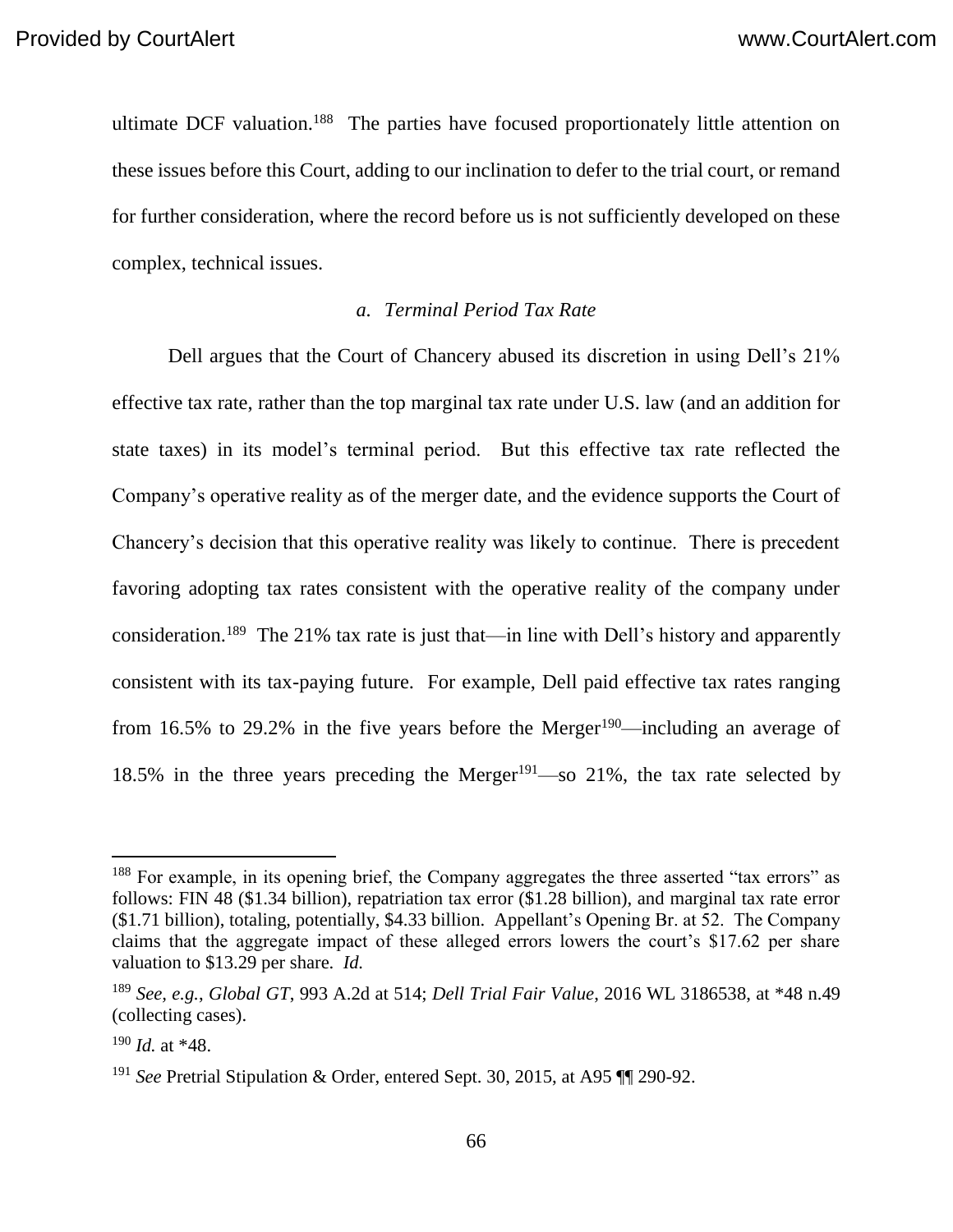management, is right in the ballpark. JPMorgan and Evercore also used a tax rate of 21% in the terminal periods of their own DCF calculations.<sup>192</sup>

In contrast, in advocating that we apply the marginal tax rate of 35% plus 0.8% for state taxes to all Dell's earnings in the terminal period, the Company urges us to adopt a tax rate that Dell never paid and has no plans of paying. Given the ample reasons to apply the 21% effective tax rate to the terminal period, the Court of Chancery did not abuse its discretion.

#### *b. Deferred Taxes*

We find that the Court of Chancery erred in its conclusion that the effective tax rate accounted for the inevitable taxes that the Company would have to pay upon repatriating its foreign earnings and profits and, thus, remand for further consideration of what repatriation deduction is necessary.

Cash flows need to be available to stockholders in order to add value as part of a company's going concern. And, to be available to stockholders, the cash needs to be in the United States. Further, in order to be in the United States, foreign earnings and profits must be subjected to taxation when they return to the country, i.e., upon repatriation.

The trial court's free cash flow projections in its DCF valuation include *all* earnings, both domestic and foreign. The Court of Chancery's model also applied the *same* effective

<sup>192</sup> *E.g.*, JPMorgan Project Denali - Model Outputs Presentation (Jan. 15, 2013), at B504, B507; Evercore Partners Discounted Cash Flow Model (Feb. 6, 2013), at B590; Evercore Partners Discounted Cash Flow Model (Aug. 1, 2013), at B782; JPMorgan Project Denali Model Presentation (Aug. 14, 2013), at A2612, A2614.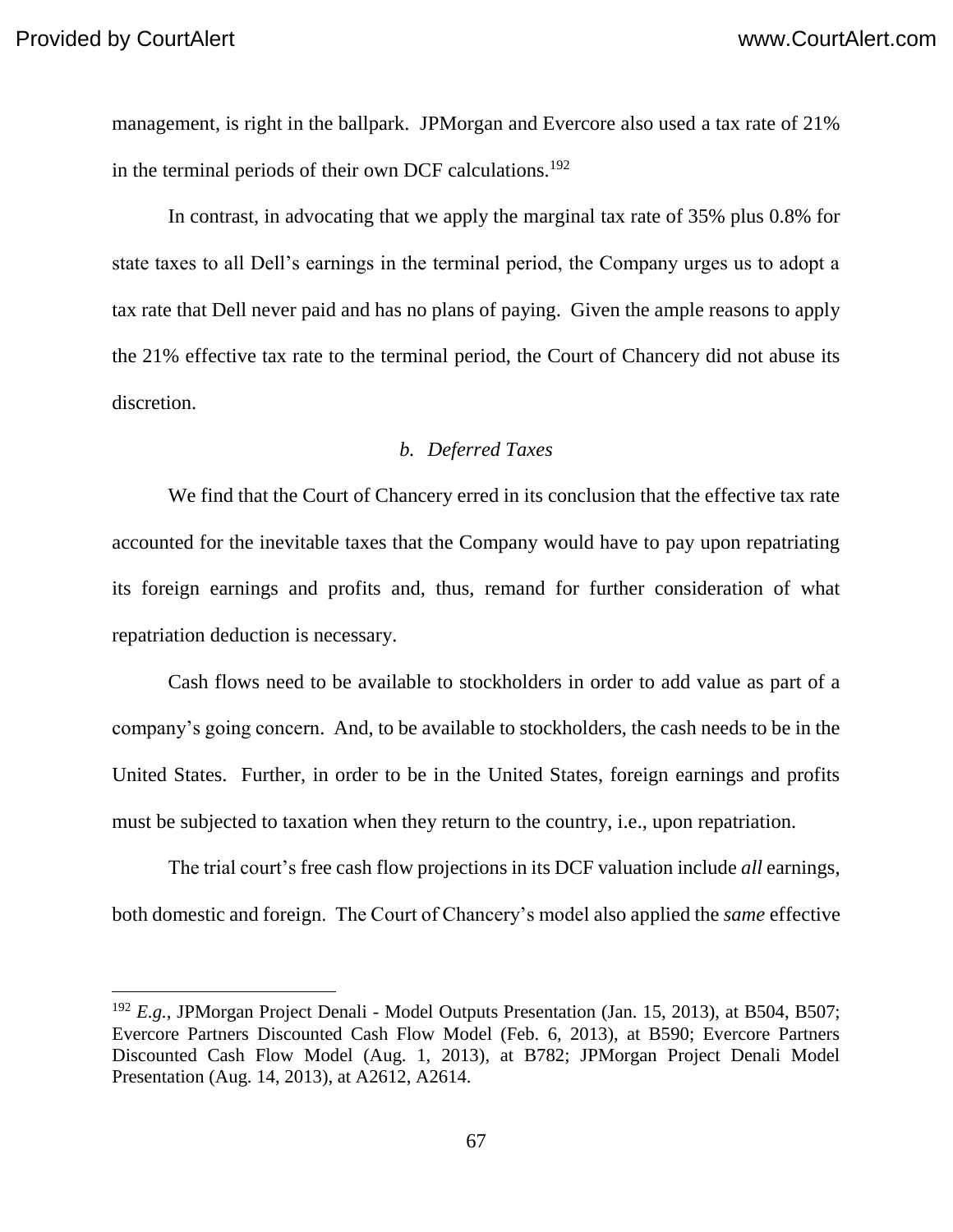tax rate to all of those cash flows because, indeed, the effective tax rate is the aggregate tax rate covering both domestic and foreign earnings: it is lower than the statutory marginal tax rate to account for the lower tax rates applied to income earned abroad, adjusted against the proportion of income coming from each of the respective foreign jurisdictions.<sup>193</sup>

But the Court of Chancery's analysis cannot end there. Though the effective tax rate accounts for the disparate tax treatment of Dell's income in various jurisdictions, including various tax holidays, it *does not* account for the tax consequence upon repatriation,  $194$  as the Court of Chancery believed.  $195$  Thus, to cure the existing asymmetry in the Court of Chancery's model, i.e., the model's inclusion of foreign earnings and profits in cash flow without any corresponding tax consequences upon repatriation, the Company

<sup>193</sup> *See* Form 10-K 2013, *supra* note 9, at A2013 ("Our effective tax rate can fluctuate depending on the geographic distribution of our world-wide earnings, as our foreign earnings are generally taxed at lower rates than in the U.S. In certain jurisdictions, our tax rate is significantly less than the applicable statutory rate as a result of tax holidays . . . . The differences between our effective tax rate and the U.S. federal statutory rate of 35% principally resulted from the geographical distribution of taxable income discussed above and permanent differences between the book and tax treatment of certain items."); *id.* at A1986 ("[A]ny actions by [the Company] to repatriate non-U.S. earnings for which we have not previously provided for U.S. taxes may impact our effective tax rate.").

<sup>&</sup>lt;sup>194</sup> *Id.* at A2016 ("We have provided for the U.S. federal tax liability on these amounts [i.e., foreign income] for financial statement purposes, *except for foreign earnings that are considered permanently reinvested outside of the U.S.*") (emphasis added).

<sup>195</sup> *See Dell Trial Fair Value*, 2016 WL 3186538, at \*50 ("The Company's CFO testified that the effective tax rate includes deferred taxes, and that the Company's cash tax rate is lower than the effective rate because the effective tax rate includes substantial deferred tax liabilities. In other words, the effective tax rate accounts for the deferred taxes . . . ."). However, Dell's CFO only testified that the Company's effective rate has been lower than the marginal rate of 35% because "income that's earned in foreign jurisdictions, meaning outside the U.S., is taxed at a lower tax rate." Transcript of Thomas Sweet Trial Testimony (Oct. 5, 2015), at A437 [hereinafter Sweet Testimony]; *see also supra* notes 193 and 194.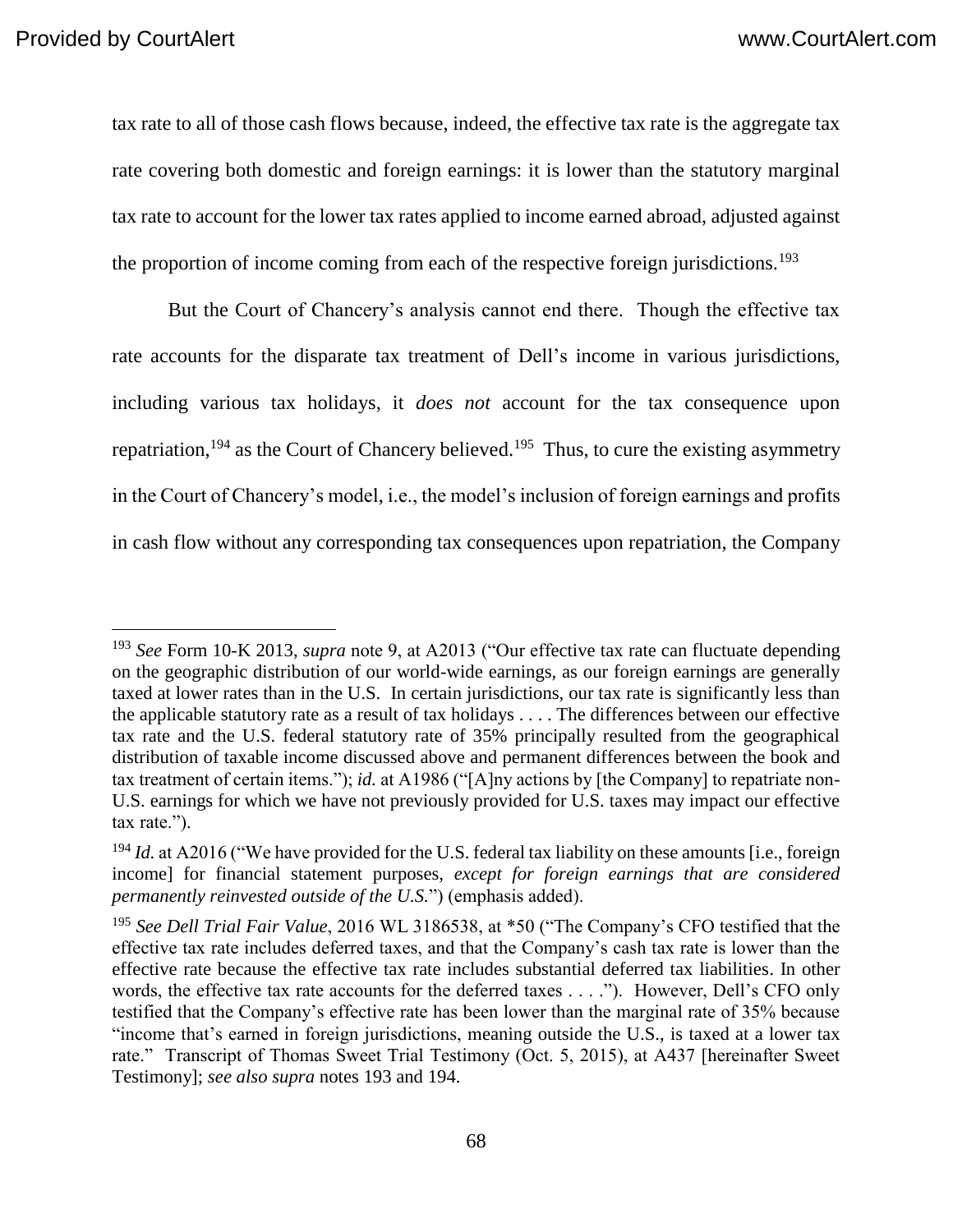is right that the model needs to account for the *additional*, previously-unaccounted-for tax consequence of repatriation.

However, the Company's proposed \$2.24 billion deduction appears excessive as it assumes tax rates of over 30% upon repatriation.<sup>196</sup> Dell's operative reality shows that the Company has never paid close to that rate when repatriating foreign earnings and profit<sup>197</sup> and had no plans to repatriate vast amounts of money in the foreseeable future.<sup>198</sup> In fact, in the past twenty years, Dell only repatriated "significant" amounts of such earnings during repatriation tax holidays<sup>199</sup> and never paid more than 5.25% on such earnings and profit.<sup>200</sup> Thus, contrary to the Company's proposal, it seems consistent with its operative reality to assume that Dell would only repatriate such earnings and profit when it would be subject to as little tax as possible, signaling that the Company's proposed \$2.24 billion deduction is too big.

We remand this issue for further consideration given that the effective tax rate does not account for the future cost of repatriating Dell's foreign earnings. On remand, if the Court of Chancery decides to rely upon a DCF as part of its award, it has the discretion to

<sup>196</sup> *See* Corrected Expert Report of Stephen Shay (Aug. 26, 2015), at A4343; Stephen Shay Trial Demonstrative No. 5 at A4372.

<sup>197</sup> Dell never paid the full marginal tax rate when repatriating, *see* Transcript of Stephen Shay Trial Testimony (Oct. 7, 2015), at A1133 [hereinafter Shay Testimony], but the Company's proposed deferred tax deduction used in its DCF model assumes that its repatriation taxes will be paid at the full marginal rate.

<sup>198</sup> Form 10-K 2013, *supra* note 9, at A2063 (noting that Dell intended to reinvest foreign earnings abroad "indefinitely").

<sup>199</sup> *Dell Trial Fair Value*, 2016 WL 3186538, at \*48. Dell repatriated \$4 billion during a 2004 tax holiday and \$9 billion during a 2013 tax holiday. *Id*.

 $200$  Expert Report of John P. Steines, Jr. (July 24, 2015), at B2377-78.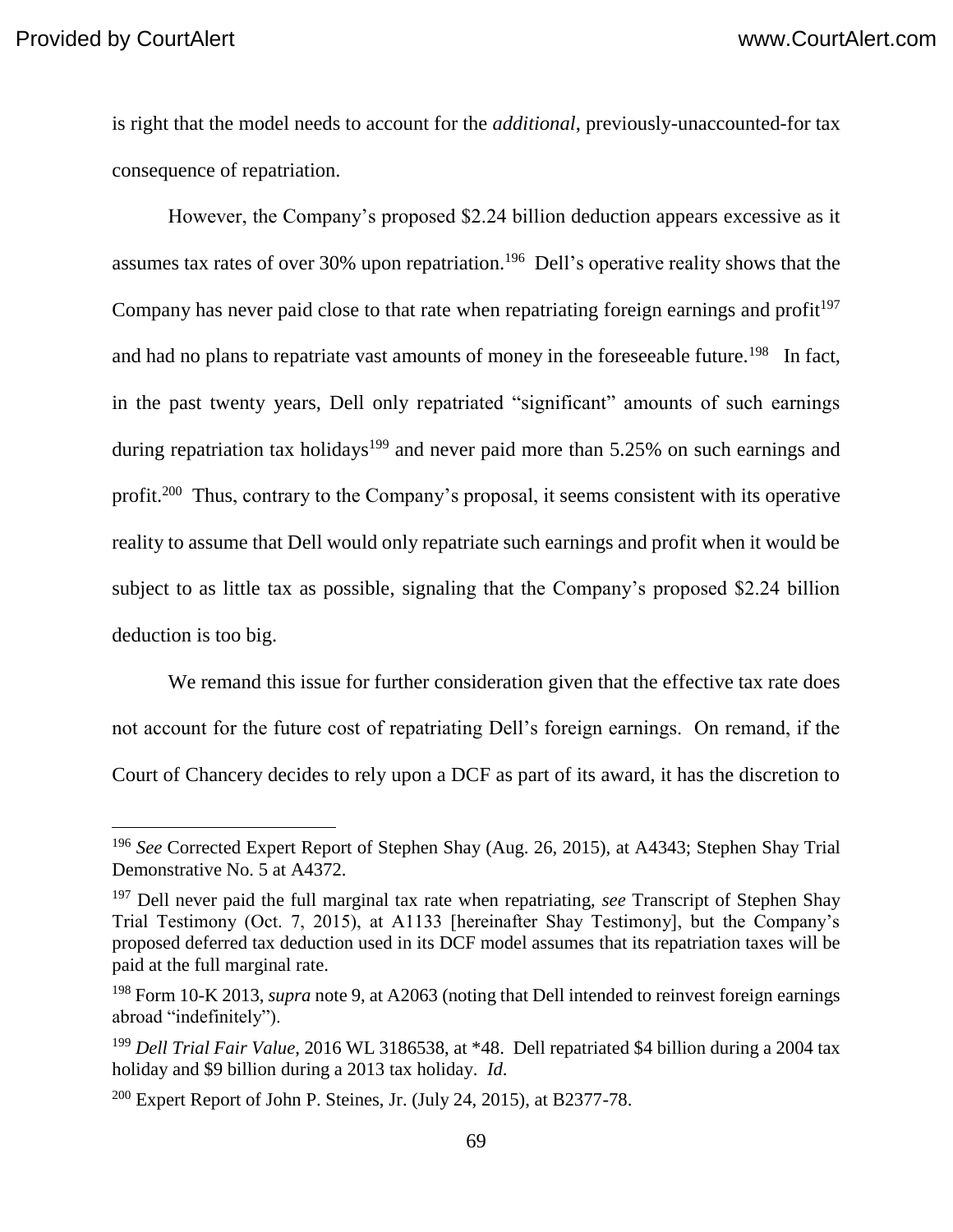seek additional input from the parties, and from a court-appointed expert, to resolve this issue. We do not dictate any outcome other than that the court's treatment of Dell's foreign earnings must include its corresponding tax consequences. That is, if the Court of Chancery chooses to include foreign earnings in its analysis, it should adjust its model to include some rational tax consequence upon repatriation. Otherwise, the court should exclude those earnings, consistent with its own assumption that they will be reinvested abroad indefinitely and thus never available to pay the Company's stockholders.

#### *c. FIN 48*

Dell's final tax argument on appeal is that the Court of Chancery abused its discretion by reducing its calculation by only \$650 million instead of \$3.01 billion to account for possible tax liability that the Company could face if tax authorities ultimately disagree with its positions on certain tax issues.

This is a complicated issue for many reasons, not the least of which is the absence of guidance in respected valuation treatises as to how to account for a so-called FIN 48 reserve when conducting a DCF valuation. FIN 48 is the Financial Accounting Standards Board interpretive statement that requires companies to create a reserve to account for tax benefits that are too uncertain to be recognized in a company's financial statements.<sup>201</sup>

Applying this guidance, Dell created a \$3.01 billion FIN 48 reserve based on its view that it was more likely than not that \$3.01 billion would be due if Dell's positions on certain tax issues were contested. But, in its DCF valuation, the Court of Chancery only

<sup>201</sup> Fin. Acct. Standards Bd., *FASB Interpretation No. 48: Accounting for Uncertainty in Income*  (2006) (codified at FASB Accounting Standards Codification 740-10-55-3) [hereinafter FIN 48].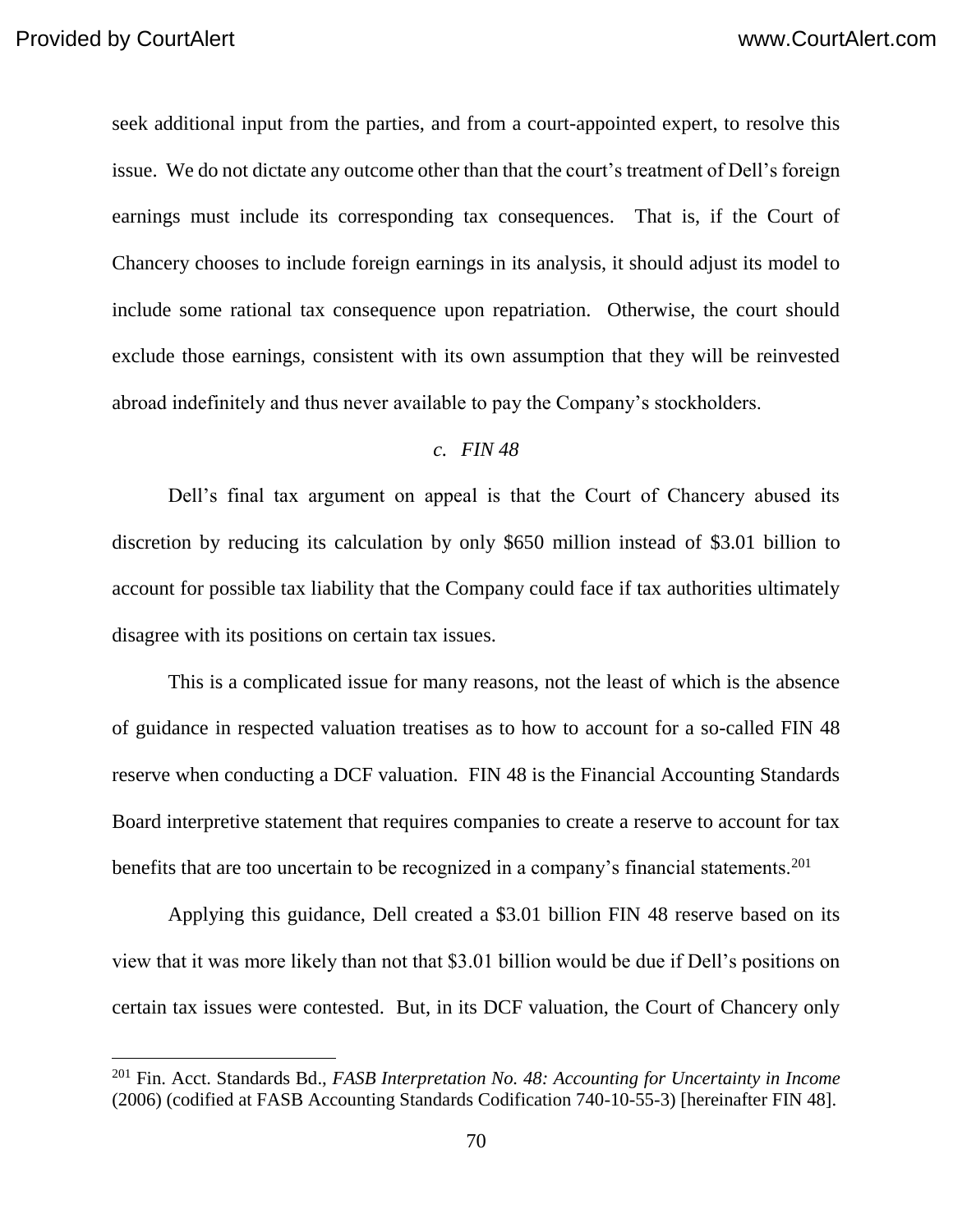subtracted \$650 million from its enterprise value, not the full \$3.01 billion. On appeal, Dell argues that this was error because the Court of Chancery misunderstood the FIN 48 standard and therefore failed to include the full reserve amount.

Dell is correct as to one part of its argument. In its decision, the trial court collapsed the two-step process for creating this reserve by stating that the FIN 48 reserve "measures the tax payment a company expects to pay if a taxing authority disagrees with its position even though it thinks it is more likely than not that its position is correct."<sup>202</sup> In fact, as the first step in creating the FIN 48 reserve, a company *recognizes* "the financial statement effects of a tax position when it is more likely than not, based on the technical merits, that the position will be sustained upon examination."<sup>203</sup> Then, as the second step, a company must maintain as a liability on its balance sheet "*unrecognized* tax benefits, which are the differences between a tax position taken or expected to be taken in a tax return and the benefit recognized . . . ."<sup>204</sup>

But the problem for Dell is that the error of the Court of Chancery does not translate directly into reversible error for an important reason. There is no agreement in the record that all of a FIN 48 reserve should be deducted when conducting a DCF analysis, and Dell has not cited corporate finance literature supporting its argument that the entirety of a FIN 48 reserve must be deducted. To be fair, Dell has cited corporate finance literature saying

<sup>202</sup> *Dell Trial Fair Value*, 2016 WL 3186538, at \*50.

<sup>203</sup> FIN 48, *supra* note 201, ¶ 6.

 $^{204}$  *Id.*  $\llbracket$  17 (emphasis added).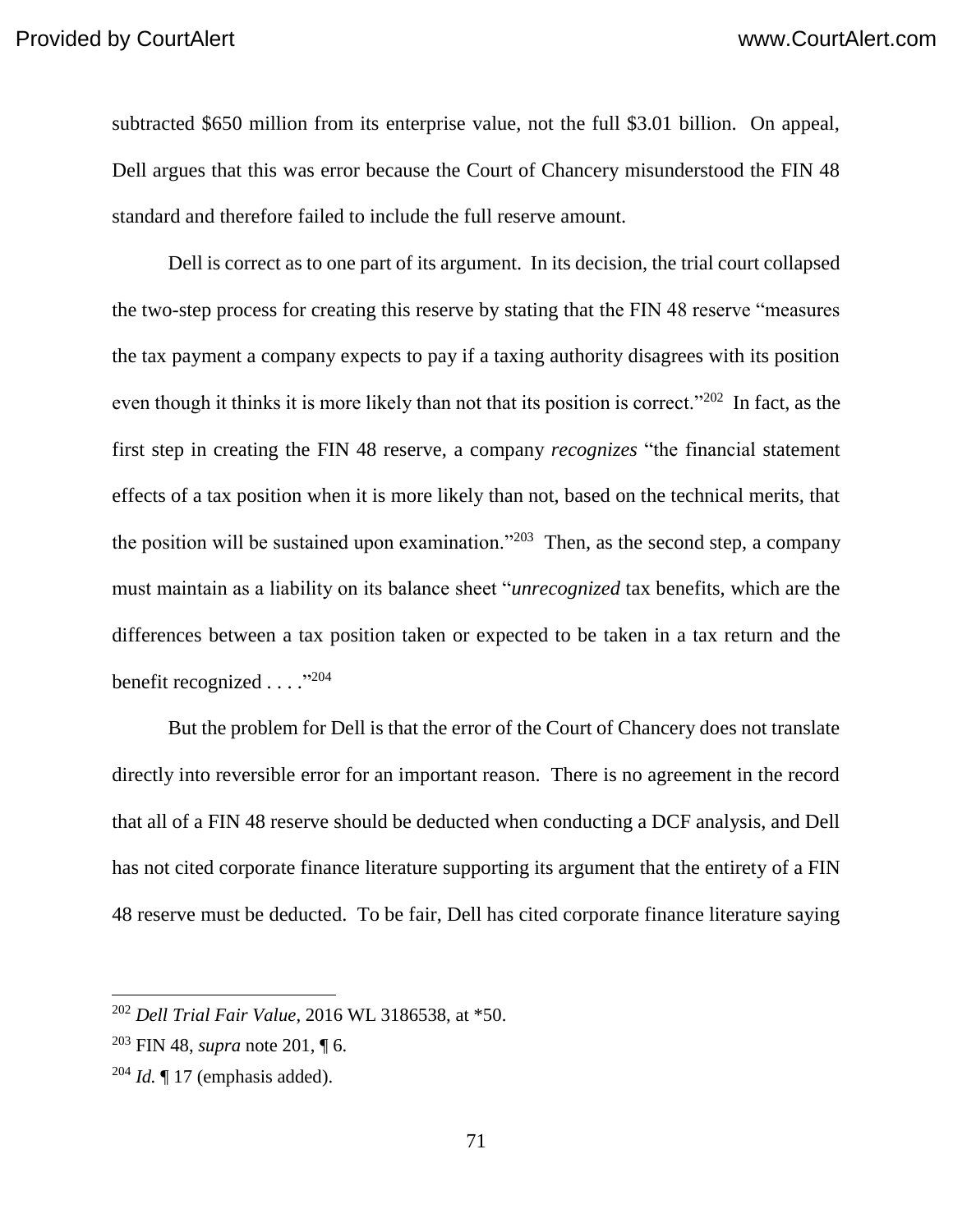that the potential for tax liability has to be considered in calculating enterprise value.<sup>205</sup> But, assuming that is right, Dell did not present a persuasive way of doing so when, as under FIN 48, the reserve is dealing with probabilities and, therefore, there is a need to decide on the amount of the reserve to be deducted. In fact, Dell's own expert testified that the question of how to treat FIN 48 reserves was not a common one and that he was unaware of any appraisal treatise that directs appraisers to deduct all of a FIN 48 reserve when calculating enterprise value.<sup>206</sup> By definition, a reserve based on a more likely than not standard has a fairly large degree of uncertainty. And, there was factual testimony here that provided a factual basis for the Court of Chancery's determination to deduct only \$650 million.

In his trial testimony, Dell's CFO spoke directly to the likelihood that Dell would face liability on the reserved amounts. That testimony indicated that, between 2013 and 2018, \$650 million was the amount of Dell's FIN 48 reserve that was most likely to come

<sup>&</sup>lt;sup>205</sup> See Appellant's Opening Br. at 44 n.21 (stating that "there 'may be other claims on the firm that do not show up in debt that you should subtract from firm value' and specifically calling out contingent liabilities" (quoting Asworth Damodaran, *Investment Valuation* 441 (3d ed. 2012))); *see also* Appellant's Reply Br. 26 (citing Shannon Pratt & Roger Grabowski, *Cost of Capital: Applications and Examples* 542 (5th ed. 2014) [hereinafter *Cost of Capital*] ("Liabilities for either current or prior period issues, such as potential judgments or settlements for ongoing litigation, *proposed or potential adjustments to prior income taxes* and environmental cleanup costs, are real liabilities that should be subtracted from the overall business valuation as of the valuation date but are not considered part of the ongoing capital structure of the entity.")) (emphasis added).

<sup>206</sup> Transcript of Glenn Hubbard Trial Testimony (Oct. 7, 2015), at A874-76; *see also Cost of Capital*, *supra* note 205, at 542 [hereinafter Hubbard Testimony] ("Valuation of contingent liabilities requires consideration of the probabilities of payment and the possible timing. The possible outcomes must be converted to an estimate of the present value of the expected amount of the ultimate payment and whether it will be deductible for income tax royalties resulting from the liability.").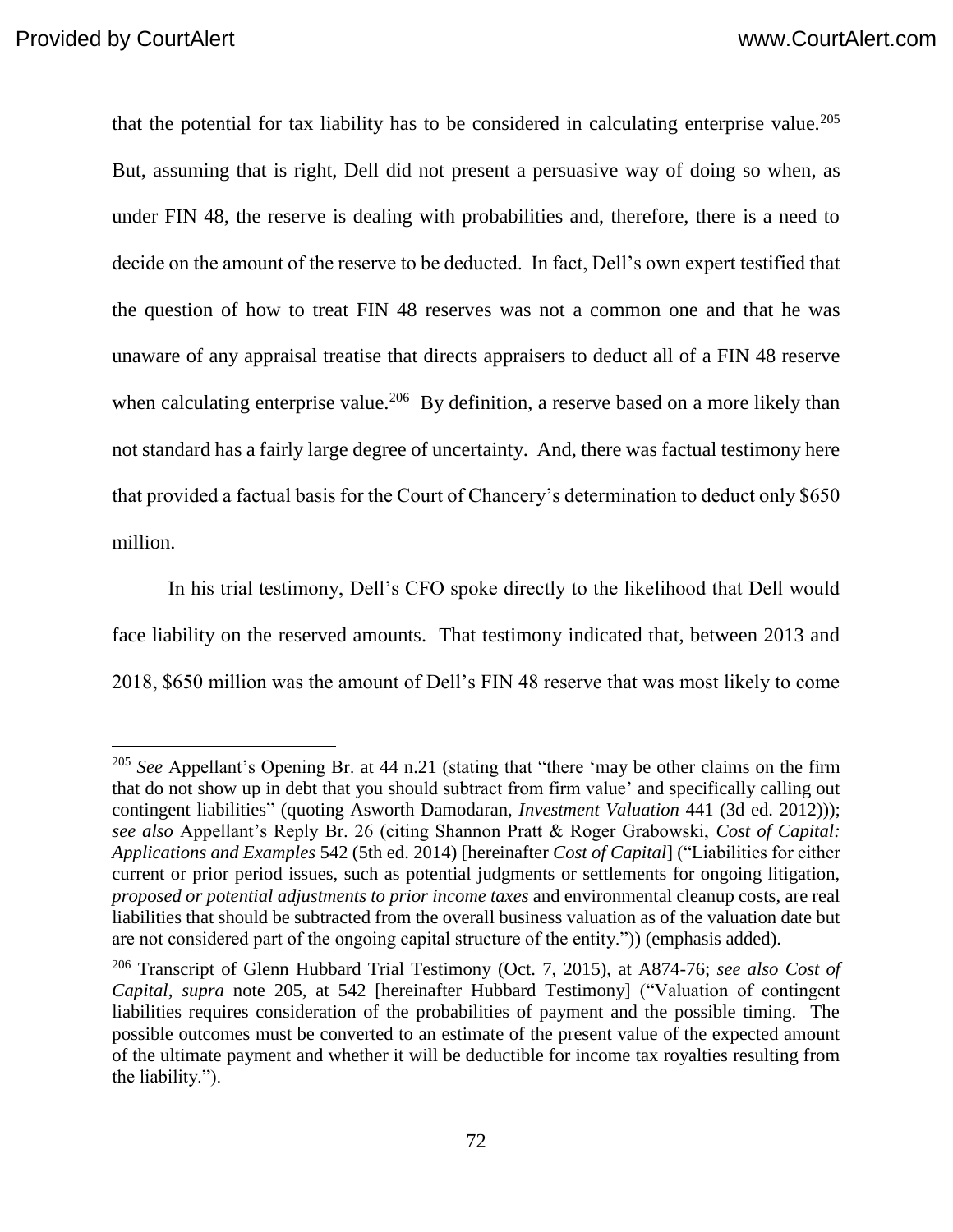due.<sup>207</sup> Given that there is uncertainty in the valuation literature and the record about the extent to which a FIN 48 reserve should be deducted from enterprise value, we cannot find that the Court of Chancery's decision to deduct only the \$650 million that was most likely to come due in the near future was an abuse of discretion.

Not only that, but there is evidence in the record that the Company's calculation of its effective tax rate took into account the FIN 48 reserve.<sup>208</sup> Thus, by deducting the portion of the FIN 48 reserve that the record evidence showed was most likely to come due, and adopting an effective tax rate based in part on consideration of the issues addressed by the reserves, the Court of Chancery's decision was grounded in the record.

We are reluctant to speak broadly about this issue because the record below and before us is devoid of reliable guidance about how FIN 48 reserves should be treated in the

SHAY: [T]he answer is yes for the years that you're describing . . . . [B] ecause I referred to the two years, 2012 and 2013, to derive the effective tax rate that I recommended or opined to Mr. Hubbard that he use for the projection and transition period, yes, the FIN 48 amount is in that effective rate that's applied to the earnings that are used in those cash flows.

Shay Testimony, *supra* note 197, at A1153-55. Petitioners' expert did not include a separate deduction for the FIN 48 reserve: he assumed Dell would have accounted for the FIN 48 reserve when calculating the effective tax rate of 21%, which he applied to all cash flows. *See* Transcript of Bradford Cornell Trial Testimony (Oct. 5, 2015), at A277, A281-82; *Dell Trial Fair Value*, 2016 WL 3186538, at \*48. The appellees do not argue on cross-appeal that it was error for the Court of Chancery to exclude the \$650 million of the FIN 48 reserve that Dell's CFO testified was most likely to be owed during the projection period.

<sup>207</sup> Sweet Testimony, *supra* note 195, at A470–71.

<sup>208</sup> *See, e.g.*, Sweet Testimony, *supra* note 195, at A480-81; Shay Testimony, *supra* note 197, at A1148-49, 1152-56, A1153-55; *see also* Form 10-K 2013, *supra* note 9, at A2064.

PETITIONERS' COUNSEL: So all of the years building up to your big 3 billion [FIN 48 Reserve] in 2013 was all in Dell's effective tax rate. Right? . . .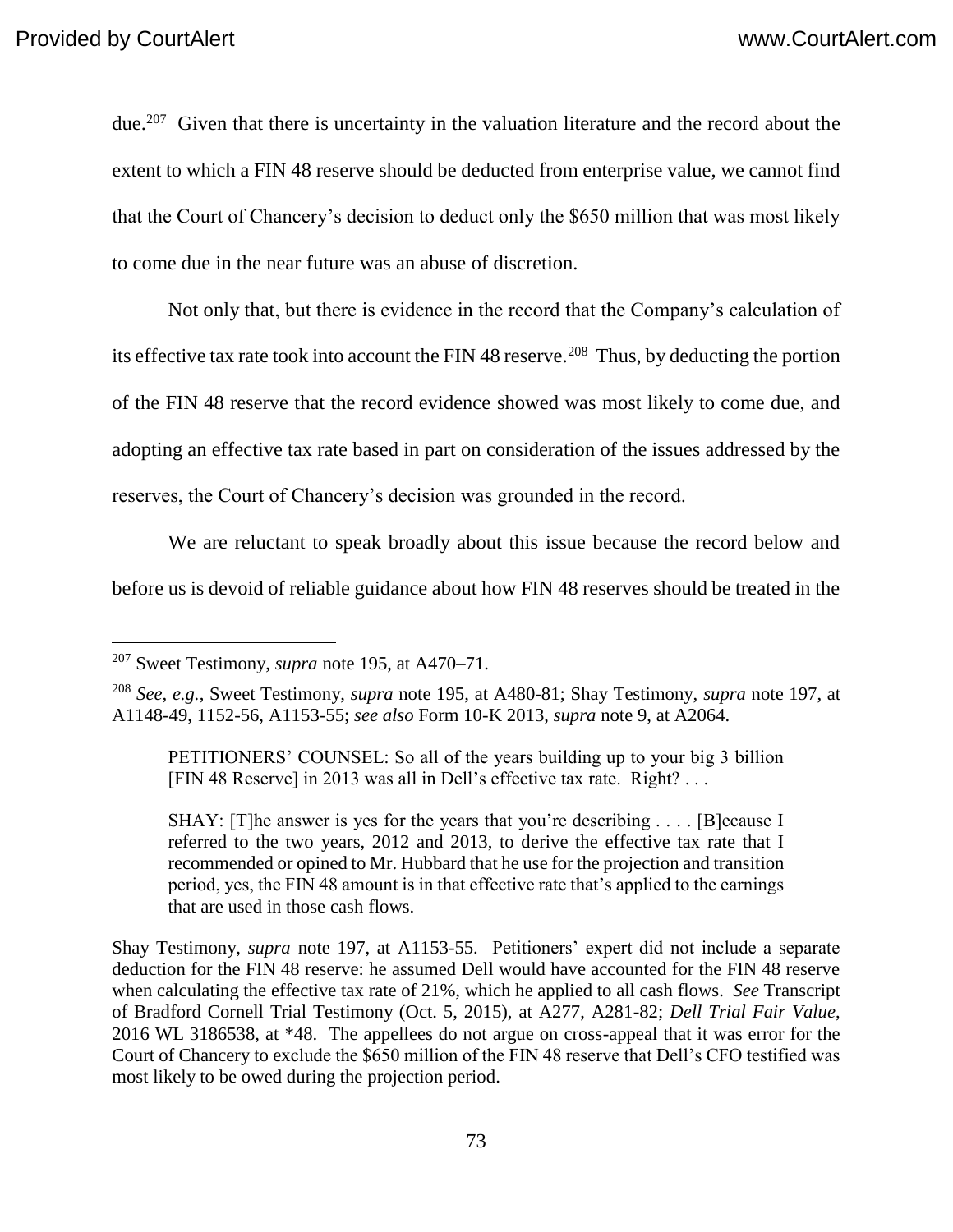calculation of a DCF. The unreliability of the record and our duty to respect the difficult task of trial judges in these cases leaves us unprepared to disturb the Court of Chancery's ultimate finding on this issue, despite its misstatement of the FIN 48 standard.

## *ii. Cross-Appeals*

Petitioners cross-appealed alleging that, to the extent the Court of Chancery erred in formulating its DCF, it did so by adopting the revisions that Dell's expert applied to the BCG 25% Case projections and including deductions for working capital and restricted cash. We find that these choices do not amount to an abuse of discretion.<sup>209</sup>

## *a. Projection Adjustments*

The Court of Chancery did not abuse its discretion in adjusting the BCG 25% Case projections, which it factored into one of the two DCF calculations that it later averaged to arrive at its final determination of fair value. Though petitioners argue that the BCG 25% Case underestimated cost savings,  $2^{10}$  both experts agreed that it was largely reliable.  $2^{11}$ 

<sup>&</sup>lt;sup>209</sup> BCG's projections included three different cases. The "BCG Base Case" was more pessimistic than management's "September Case." The two other cases assessed the likelihood of achieving cost-saving initiatives. One assumed that Dell would realize 25% of management's intended cost savings (the "BCG 25% Case"), and the other assumed that the Company would realize 75% of the savings (the "BCG 75% Case"). *Dell Trial Fair Value*, 2016 WL 3186538, at \*10.

<sup>210</sup> *See* Appellees' Ans. Br. at 62 (arguing that the Court of Chancery erred by adopting "a set of projections that assumed Dell would take out *less in costs over a three-year period than it had already taken out by the end of FY 2014*.").

<sup>211</sup> *Dell Trial Fair Value*, 2016 WL 3186538, at \*45.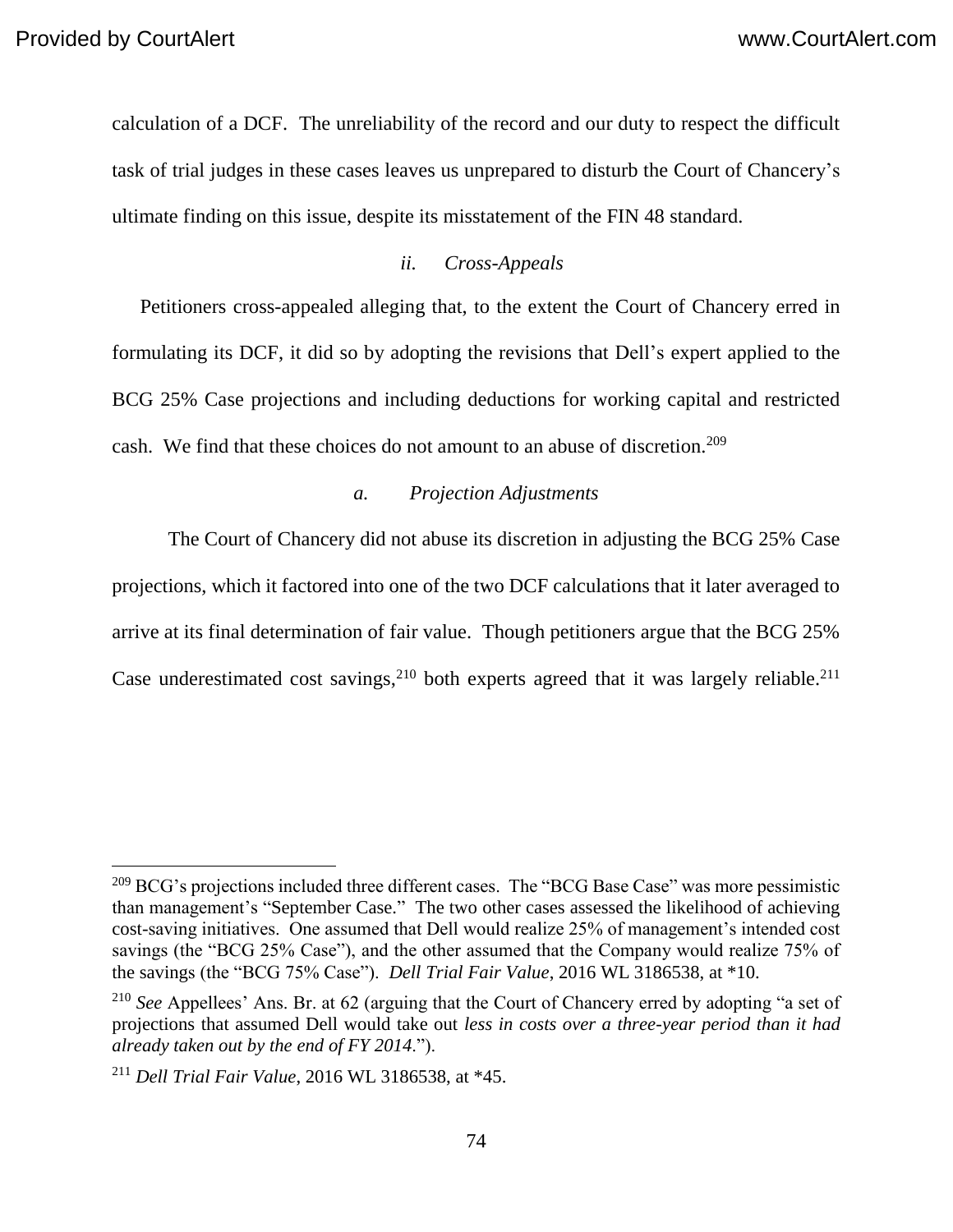Petitioners' attorney also conceded at oral argument that "[e]veryone agrees that th[e] BCG 25% Case] is the best set of projections." 212

Petitioners also question the decision of Dell's expert, Hubbard, to update the projections to reflect the latest pre-Merger IDC report (August 2013) that suggested PC sales would continue to decline even further than anticipated industry-wide. Given that BCG had previously adjusted its projections to account for new IDC forecasts, <sup>213</sup> it would seem to make sense that the projections as of the date of the Merger would need to include the most recent figures.

But petitioners argue that the projections' creator, Lutao Ning of BCG, testified at trial that one could not simply swap out old IDC data for new figures<sup>214</sup> and that, regardless, the IDC numbers only corroborated the accuracy of BCG's projections because the projections forecasted such declines.<sup>215</sup> We defer to the Court of Chancery's assessment of this testimony and its decision to adjust for the latest IDC report, especially since the trial court attempted to balance the "likely somewhat conservative" Adjusted BCG 25% Case against the "likely somewhat optimistic" adjusted Bank Case projections in the

 $^{212}$  Oral Argument before the Delaware Supreme Court at 42:11, https://livestream.com/accounts/ 5969852/events/7748349/videos/163426742.

 $213$  After initially providing its projections to the Special Committee on January 2, 2013, BCG "updated its projections slightly to account for new information from the bankers and a new IDC data set." *Dell Trial Fair Value*, 2016 WL 3186538, at \*10. BCG did not update its projections after January 2013. *Id.* at \*45.

<sup>&</sup>lt;sup>214</sup> Transcript of Lutao Ning Trial Testimony (Oct. 6, 2015), at A676-77.

<sup>215</sup> *Id.* at A681-83.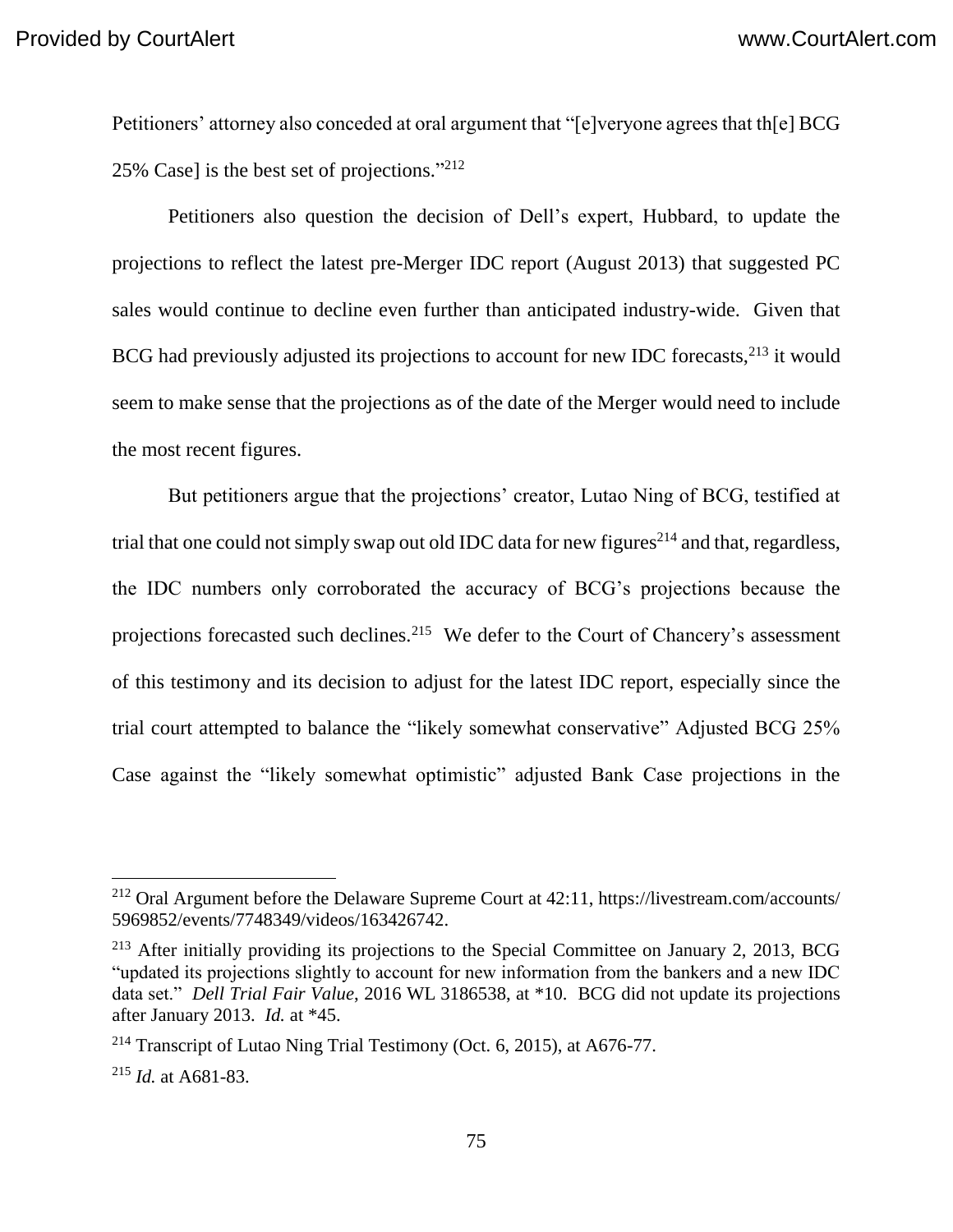court's final fair value determination.<sup>216</sup> It averaged two DCF valuations using all the same inputs other than these two sets of projections in arriving at its final fair value figure. This choice, which is unchallenged, was designed to minimize any over-pessimism in tweaking the IDC numbers. The Court of Chancery had logic for its adjustment to the projections, and this adjustment did not amount to an abuse of discretion.

## *b. Cash*

Petitioners also challenge the Court of Chancery's deductions of \$3 billion for working capital and \$1.2 billion for restricted cash from Dell's enterprise value. Neither of these judgment calls amounts to an abuse of discretion.

Dell's CFO testified that the Company needed at least \$5 billion in working capital<sup>217</sup> to support its operations (including \$2 billion restricted cash),  $2^{18}$  and documentary evidence corroborates this view.<sup>219</sup> It was reasonable for the Court of Chancery to believe this evidence supported the working capital deduction. Dell's CFO testified that the Company needed cash on hand to accommodate "seasonality" and

<sup>216</sup> *See Dell Trial Fair Value*, 2016 WL 3186538, at \*47, \*51 (noting that the court had "no reason to prefer one realistic case over the other").

<sup>&</sup>lt;sup>217</sup> "Working capital is derived by subtracting current liabilities from current assets and represents the capital the business has at its disposal to fund operations." *Merion Capital, L.P. v. 3M Cogent, Inc.*, 2013 WL 3793896, at \*13 (Del. Ch. July 8, 2013), *judgment entered sub nom. Merion Capital, L.P v. 3M Cogent, Inc.* (Del. Ch. July 23, 2013) (quoting *Gholl v. Emachines, Inc.*, 2004 WL 2847865, at \*14 n.97 (Del. Ch. Nov. 24, 2004)).

<sup>218</sup> Sweet Testimony, *supra* note 195, at A431-33.

<sup>&</sup>lt;sup>219</sup> Working Capital Update (Jan. 2013), at AR3; Denali Acquiror Inc. Rating Agency Presentation (Aug. 2013), at AR48; LBO Project Update - Treasury Ops (Sept. 3, 2013), at AR85; Silver Lake, "Project Denali Illustrative LBO & Operating Model" Presentation (Sept. 17, 2013), at AR99.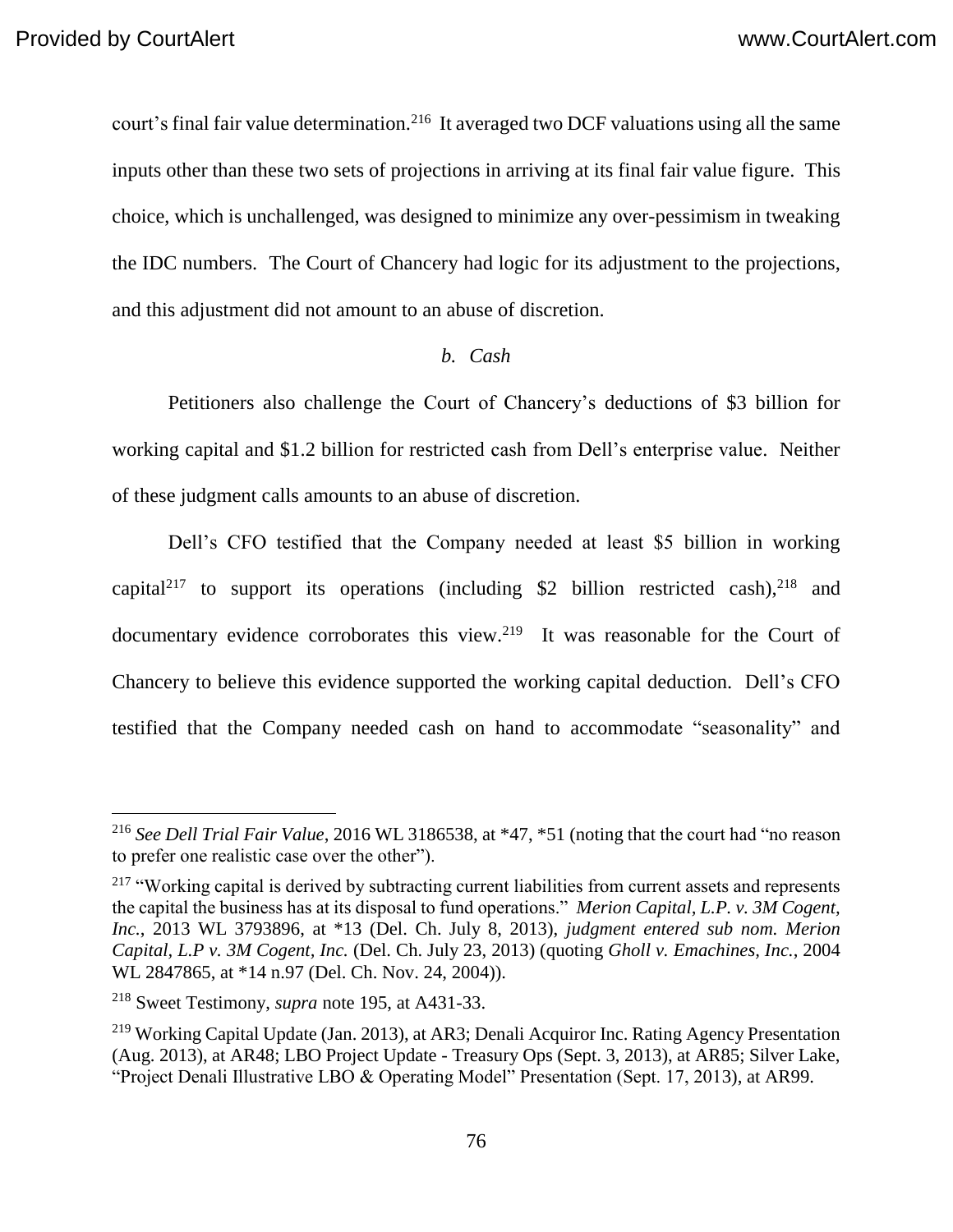"geographical friction,"<sup>220</sup> and the Court of Chancery did not abuse its discretion in crediting this testimony.

The Court of Chancery also did not abuse its discretion in deducting \$1.2 billion of the \$2 billion deduction for restricted cash advocated by the Company.<sup>221</sup> The trial court did not deduct \$0.8 billion of that total because evidence showed it had become unrestricted before the Merger and thus could no longer be counted among the restricted pool.<sup>222</sup> There was some evidence at the time of the Merger that some Chinese regulations that restricted much of the cash were changing so as to allow Dell to access it and thus also eliminate the need for a portion of the remaining \$1.2 billion deduction.<sup>223</sup> But the record does not specify how much capital was likely to become unrestricted. Thus, we defer to the Court of Chancery's judgment in declining to shrink the deduction even further in light of the sparse record on restricted cash.

#### *III. Fair Value Conclusion*

Despite the sound economic and policy reasons supporting the use of the deal price as the fair value award on remand, we will not give in to the temptation to dictate that result. That said, we give the Vice Chancellor the discretion on remand to enter judgment at the deal price if he so chooses, with no further proceedings. If he decides to follow

 $\overline{a}$ 

<sup>220</sup> Sweet Testimony, *supra* note 195, at A432-33.

<sup>221</sup> *Id.* at A431, A433.

<sup>222</sup> *Dell Trial Fair Value*, 2016 WL 3186538, at \*50. Dell's expert admitted at trial that the restricted cash deduction would be unnecessary if Dell could ever access the money. *See* Hubbard Testimony, *supra* note 206, at A867-70. Dell's expert explained, "If you could bring it back costlessly today, you shouldn't be subtracting it." *Id.* at A869.

<sup>223</sup> Sweet Testimony, *supra* note 195, at A433-34.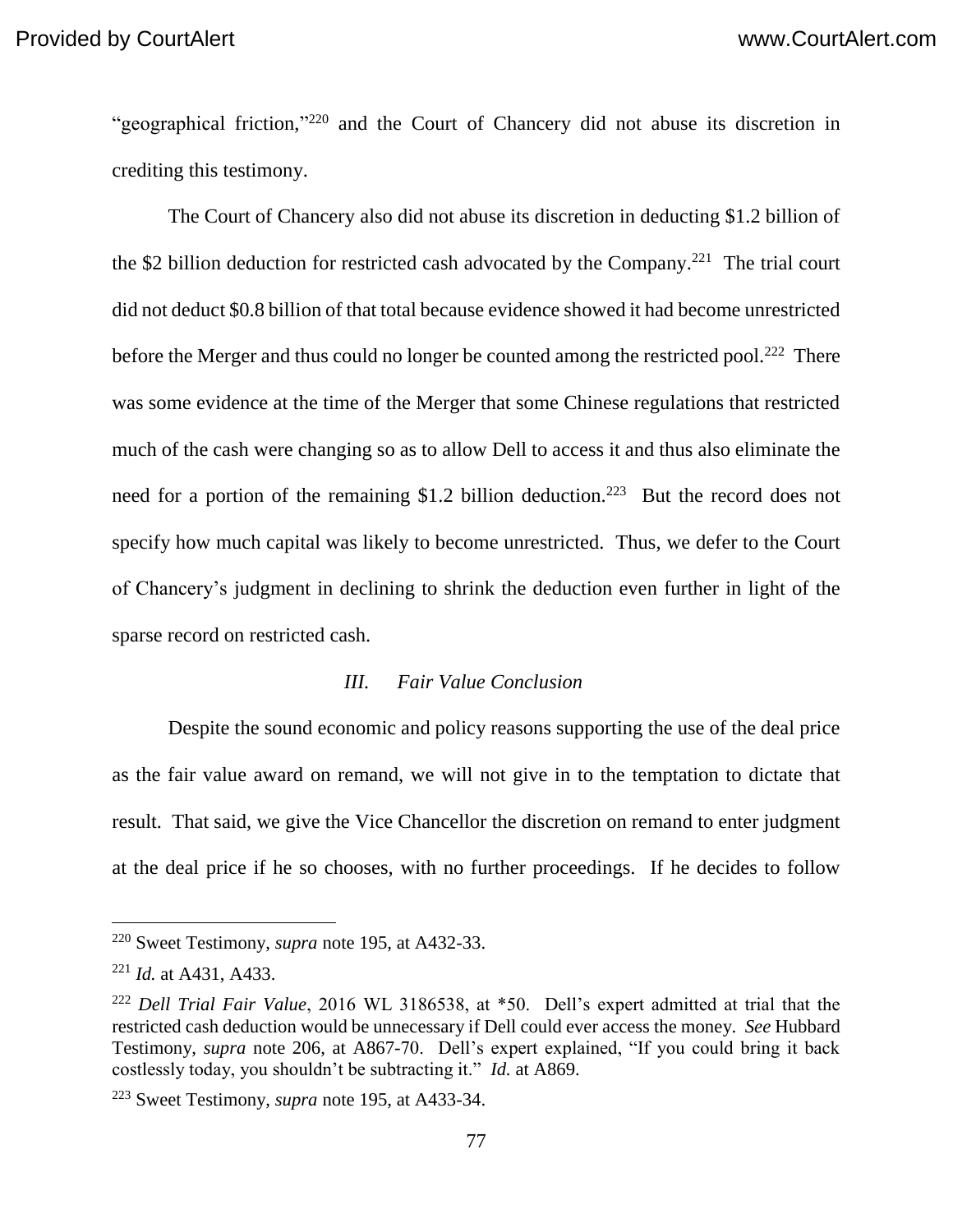another route, the outcome should adhere to our rulings in this opinion, including our findings with regard to the DCF valuation. If he chooses to weigh a variety of factors in arriving at fair value, he must explain that weighting based on reasoning that is consistent with the record and with relevant, accepted financial principles.

# *IV. Attorneys' Expenses and Fees*

One final thing—our reversal of the Court of Chancery's fair value determination does not resolve all the appeals before us. A cross-appeal from the petitioning party with the greatest number of shares actually entitled to appraisal, Magnetar Capital Master Fund Ltd, and a few other petitioners represented by the same law firms<sup>224</sup> challenges the Court of Chancery's allocation of expenses. These cross-appellants contend that the Court of Chancery abused its discretion<sup>225</sup> in allocating *all* of the expenses incurred by Lead Counsel<sup>226</sup> in litigating the fair value determination among *only* those shares actually entitled to appraisal. The cross-appellants' shares accounted for just 14% of the shares that initially demanded appraisal, and thus the cross-appellants argue that it was unfair for the court to saddle them with all the expenses while allowing T. Rowe Price & Associates ("T. Rowe"), which was initially the largest petitioner, to avoid paying anything.

The appraisal class was originally much larger than the 5,505,730 shares ultimately deemed entitled to appraisal. A total of 38,765,130 shares initially demanded appraisal,

 $224$  Heyman Enerio Gattuso & Hirzel LLP and Lowenstein Sandler LLP.

<sup>225</sup> *See Scion Breckenridge Managing Member v. ASB Allegiance Real Estate Fund*, 68 A.3d 665, 675 (Del. 2013) (reviewing fee award for abuse of discretion).

<sup>226</sup> Grant & Eisenhofer P.A.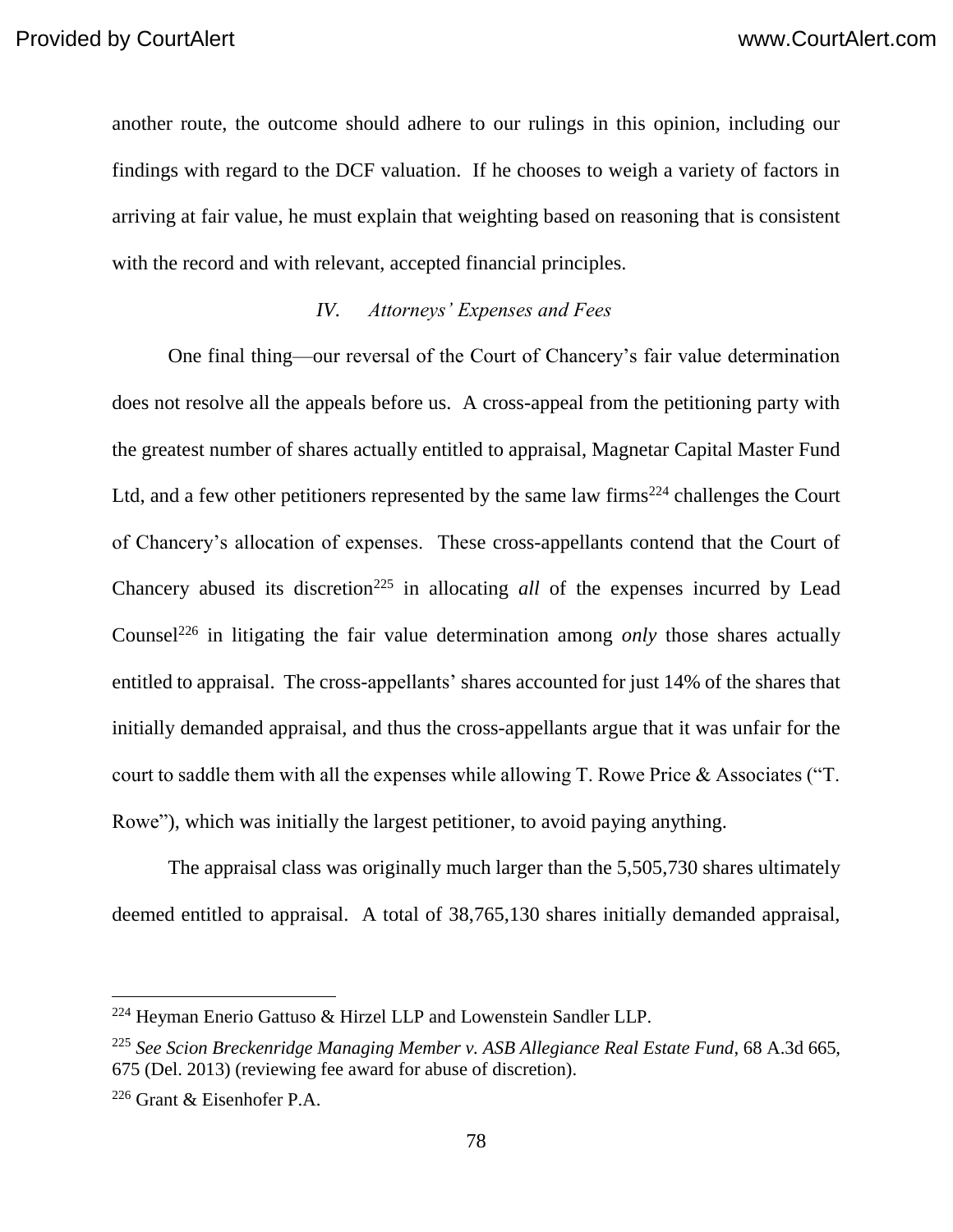and Lead Counsel obtained that status because it represented 83% of those shares. The Company challenged the entitlement to appraisal of many of those shares. A group of entities tied to T. Rowe beneficially owned a large portion of the disputed shares, 26,732,930 shares. But though the qualifications of those shares were contested, the parties agreed to delay resolution of their entitlement until after the fair value trial. Lead Counsel thus retained its status and litigated the fair value trial.

After trial, the Court of Chancery ultimately held that T. Rowe's shares had actually voted *for* the Merger and thus were *not* entitled to appraisal. T. Rowe had the option to appeal that decision.

But T. Rowe soon gained settlement leverage from the post-trial decision on fair value a few weeks later: the decision awarded \$3.87 per share more than the deal price to the shares entitled to appraisal. Given the threat that T. Rowe might appeal the decision on its entitlement to appraisal and, if it succeeded, be entitled to the higher fair value award (if that also survived an appeal), T. Rowe was able to strike a settlement with the Company for the Merger consideration plus \$28 million in interest.<sup>227</sup> (Lead Counsel received \$4.2) million of that amount as its contingency fee.) $^{228}$ 

Although T. Rowe benefitted from the fair value award through settlement leverage, Lead Counsel chose not to allocate any of its expenses from the fair value litigation to T.

<sup>227</sup> *Dell Fees & Expenses*, 2016 WL 6069017, at \*5. <sup>228</sup> *Id.*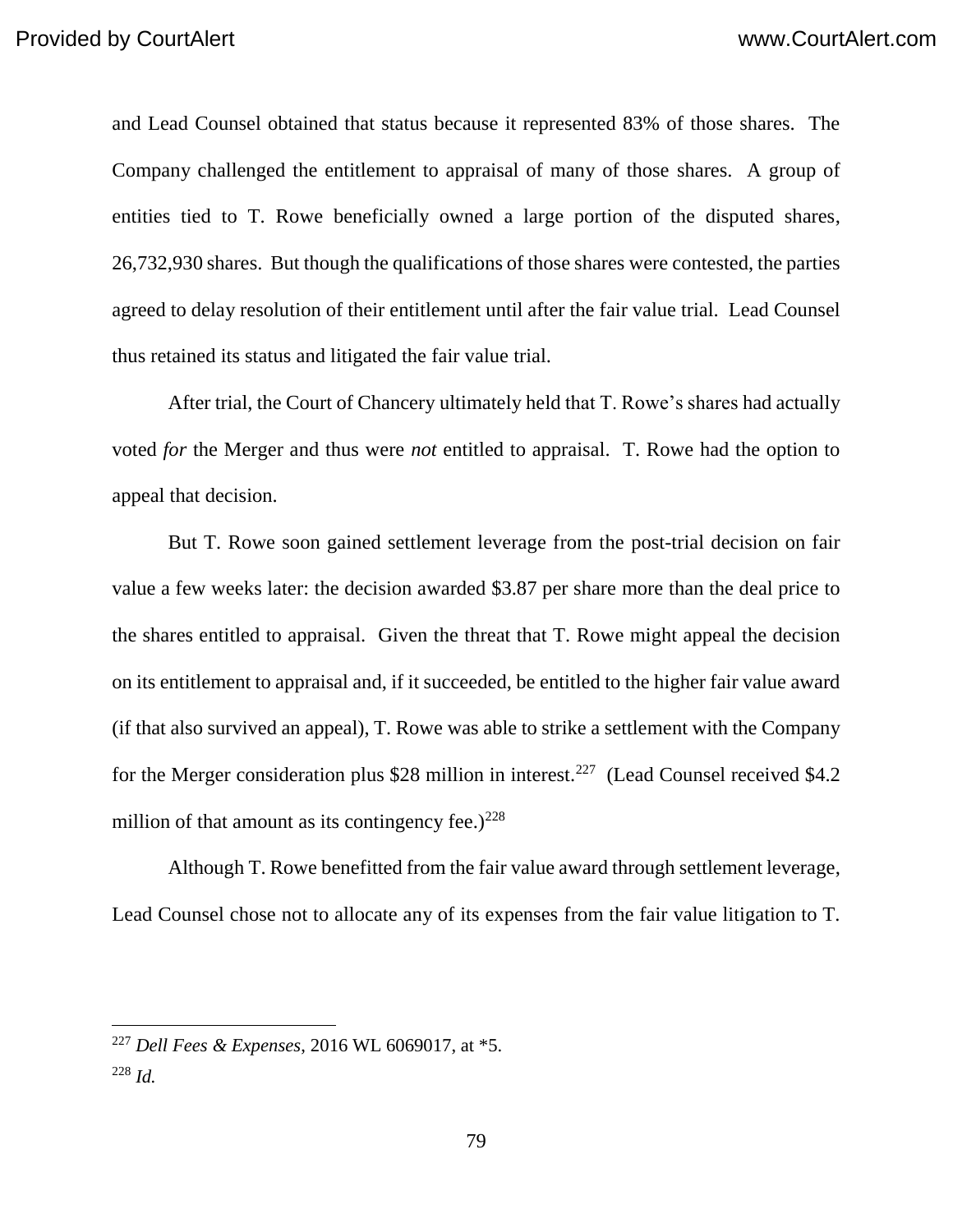Rowe. Rather, Lead Counsel sought an additional benefit for its client by requesting its expenses be paid only by those shares that the trial court actually found entitled to appraisal.

Magnetar objected. (Its 3,865,820 shares accounted for more than 70% of the final appraisal class.)<sup>229</sup> But the Court of Chancery denied its objection. First, the Court of Chancery held that it could not require T. Rowe to bear any of the expenses because Section 262(j) provides that the Court of Chancery has discretion to "order all or a portion of the expenses" incurred through the appraisal proceedings "pro rata against the value of all the shares *entitled to an appraisal*."<sup>230</sup> The Court of Chancery had held that T. Rowe's shares were actually not *entitled to appraisal*. Thus, the court relied on the statutory language in deciding not to award expenses against T. Rowe and, instead, allocated the expenses against the rightful appraisal class—those *entitled to appraisal*—even though Section 262(j) also provides that the court may allocate merely "a portion" of such expenses against those shares. The court found the expenses "proportionate to the benefit achieved," as also measured against the size of the final appraisal class, and thus deemed it reasonable to apportion them among solely the shares entitled to appraisal.<sup>231</sup>

At the same time, the trial court acknowledged that, despite the language of Section  $262(i)$ , it "could achieve the same functional result [sought by Magnetar] simply by

 $\overline{a}$ 

<sup>229</sup> *Id.* at \*2, \*4. Following various rulings, 5,505,730 shares remained in the appraisal class. *Id.* at \*4. This was a reduction of approximately 86% from the 38,765,130 shares that originally appeared on the verified list. *Id.* at \*4, \*12.

<sup>230</sup> 8 *Del. C.* 262(j) (emphasis added).

<sup>231</sup> *Dell Fees & Expenses*, 2016 WL 6069017, at \*12 ("[T]he expenses of appraisal litigation do not scale proportionately with the size of the appraisal class.").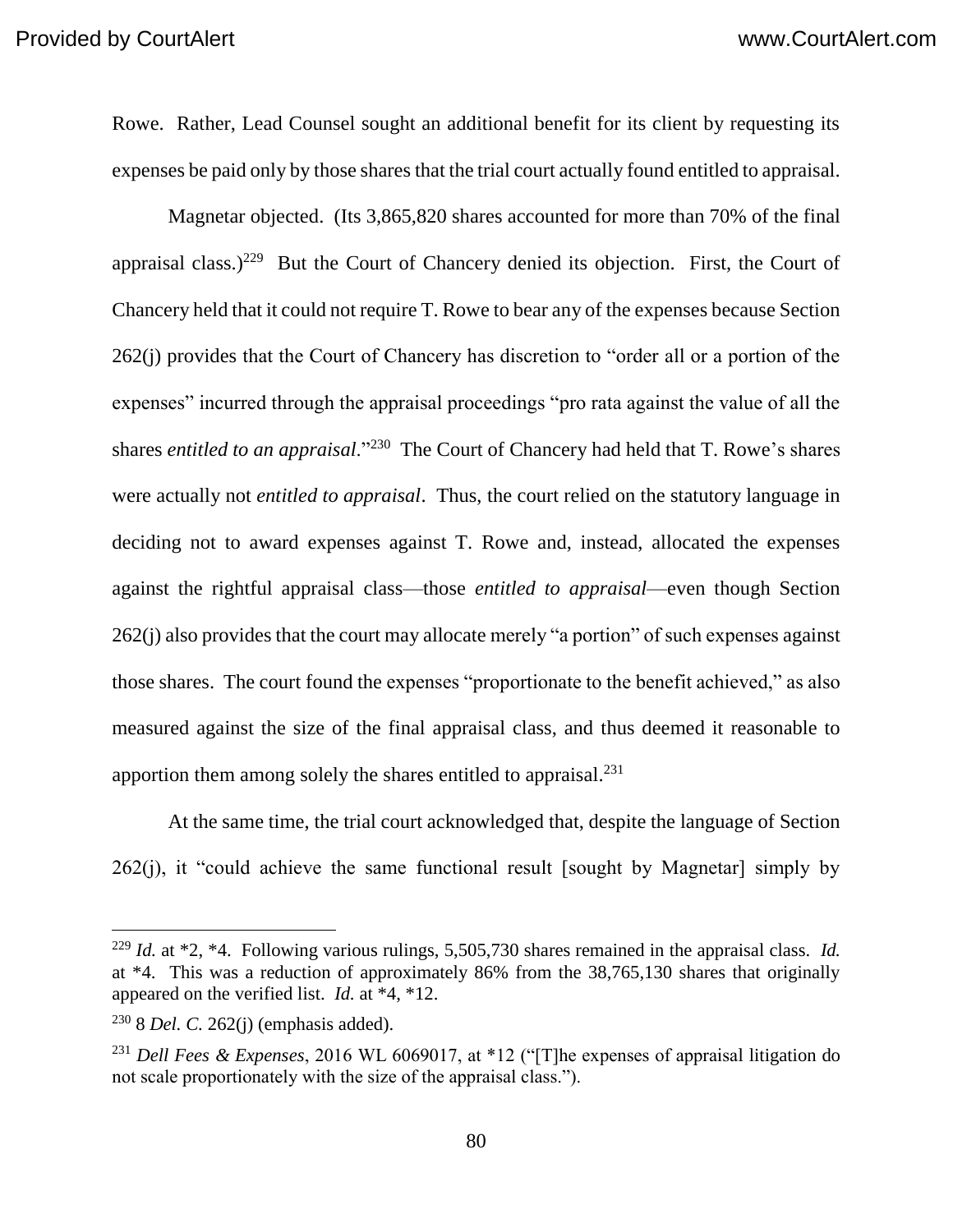reducing the total amount of expenses that it awards to [Lead Counsel], because a reduced award would force [Lead Counsel] to bear those expenses in the first instance and likely seek reimbursement from T. Rowe."<sup>232</sup> But the Court of Chancery resisted that approach because it viewed Magnetar's requested allocation as "really an effort to reduce their share of the expenses."<sup>233</sup>

We conclude that the resulting allocation was inequitable and cannot stand. Even if the Court of Chancery objected to Magnetar's requested apportionment of expenses, the trial court surely had the capacity to craft a reasonable and equitable solution—one that takes into account T. Rowe's relationship with Lead Counsel, their control of the litigation, and the reciprocal benefits they obtained as a result.

 We fail to see how the Court of Chancery could refuse to reduce the amount of expenses owed by Magnetar and other stockholders entitled to appraisal to account in some balanced and fair way for the benefits that Lead Counsel obtained through its representation of T. Rowe and that T. Rowe obtained thanks to the fair value award and the settlement leverage it gained by delaying resolution of its entitlement to appraisal until after trial. Section 262(j) plays an important role in preventing free-riding by petitioners at the expense of other petitioners. That role also includes not enabling unfair opportunism by a large petitioner who wields its clout to secure control of an appraisal and then uses the

 $\overline{a}$ <sup>232</sup> *Id.*

<sup>233</sup> *Id.*